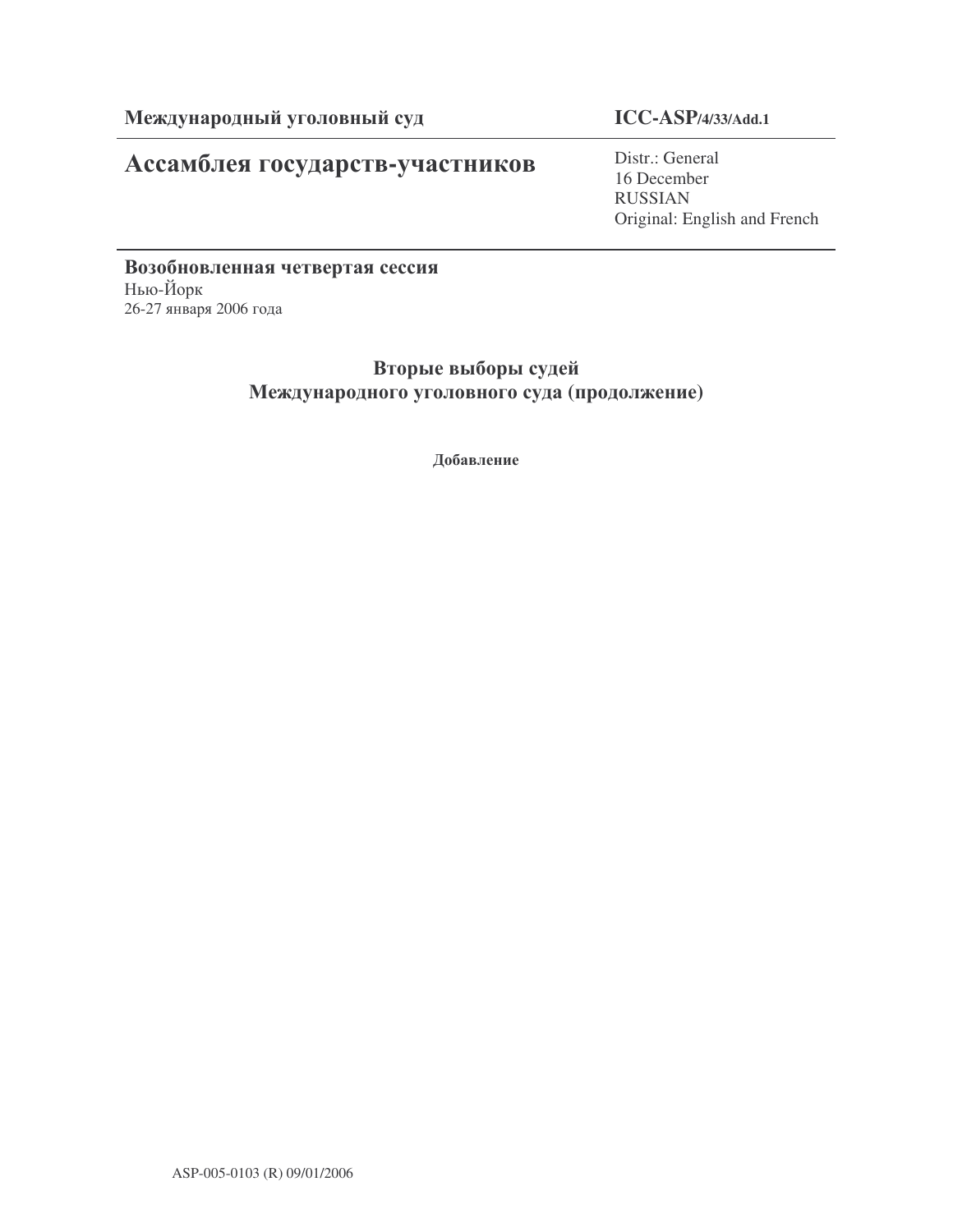# **Приложение I**

[Подлинный текст на английском и французском языках]

# Список кандидатов в английском алфавитном порядке (с заявлениями о соблюдении требований)

# Содержание

|    | Имя и гражданство* | Cmp. |
|----|--------------------|------|
| 1. |                    |      |
| 2. |                    |      |
| 3. |                    |      |
| 4. |                    |      |
| 5. |                    |      |
| 6. |                    |      |
| 7. |                    |      |
| 8. |                    |      |
| 9. |                    |      |
|    |                    |      |

<sup>\*</sup> Также выдвинувшее государство, если не указано иное.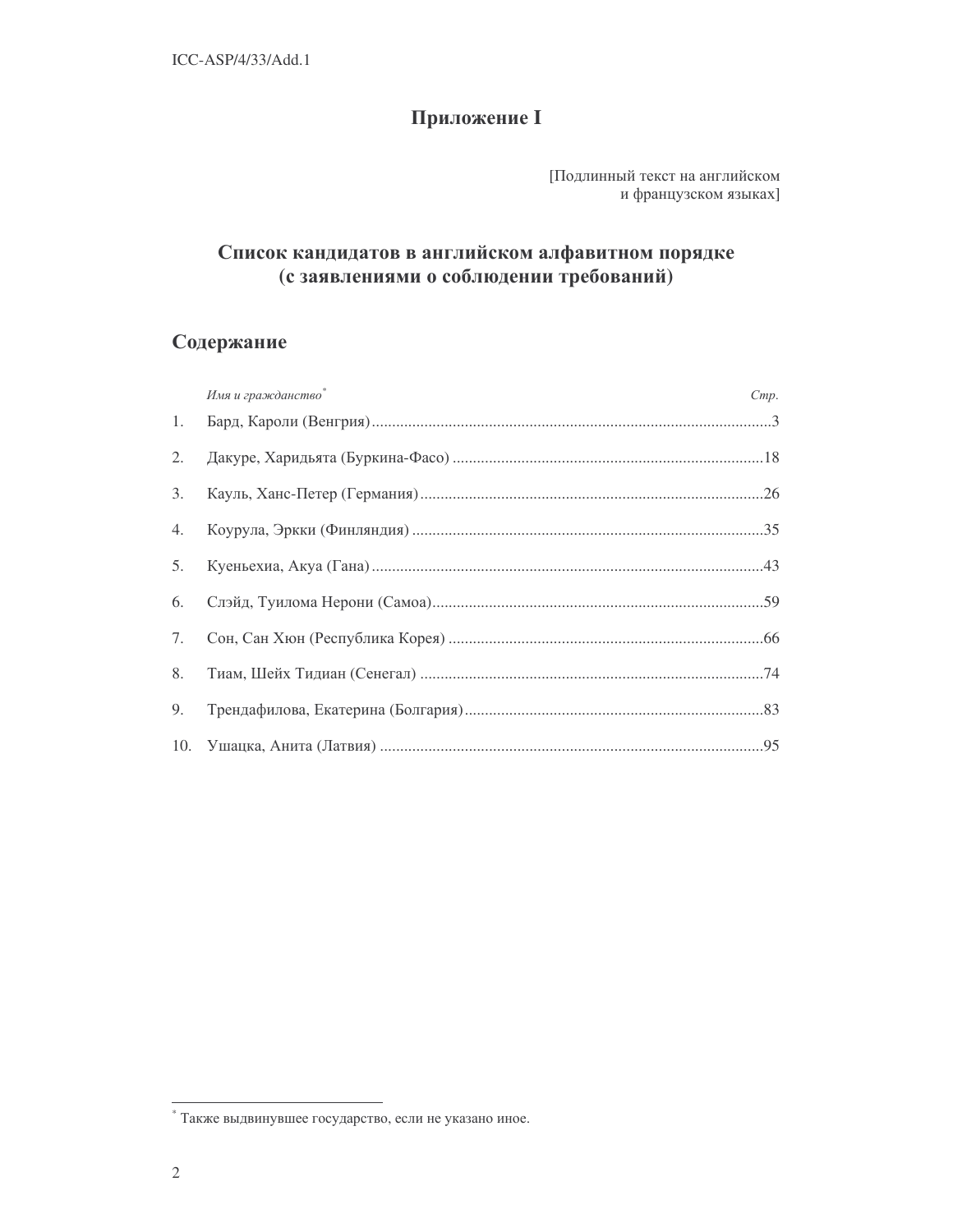#### 1. Бард, Кароли (Венгрия)

Подлинный текст на английском языке]

# Вербальная нота

Посольство Венгерской Республики в Гааге свидетельствует свое уважение Секретариату Ассамблеи государств-участников Римского статута и, ссылаясь на ноту последнего № ICC-ASP/4/S/4 от 18 апреля 2005 года, имеет честь сообщить, что Венгерская Республика выдвигает профессора Кароли Барда в качестве кандидата на избрание судьей Международного уголовного суда.

Профессор Кароли Бард, гражданин Венгрии, характеризуется высокими моральными качествами, беспристрастностью и добросовестностью, что было продемонстрировано им на протяжении всей своей карьеры. Он соответствует **BCCM** требованиям  $\, {\bf B}$ отношении профессиональной квалификации, которые предъявляются в Венгрии при назначении на высшие судебные должности. Г-н Кароли Бард обладает отличными знаниями английского и немецкого языков и говорит по-русски и по-французски.

Обладая необходимой квалификацией для включения в список А и список В в соответствии с пунктом 5 статьи 36 Римского статута, он был выбран и настоящим выдвигается для включения в список В.

К настоящей записке прилагаются биография г-на Барда, его библиография и заявление, представляемое в соответствии с пунктом 4 (а) статьи 36 Римского статута Международного уголовного суда и пунктом 7 резолюции Ассамблеи государств-участников о порядке выдвижения кандидатур и выборов судей, Прокурора и заместителей Прокурора Международного уголовного суда.

 $\overline{a}$ 

# Заявление о соответствии требованиям

Профессор Кароли Бард является кандидатом, поддерживаемым Венгерской Республикой для избрания в Международный уголовный суд.

Профессор Бард является гражданином Венгрии, работает в настоящее время профессором по правам человека, материальному уголовному праву и уголовному судопроизводству, а также является юристом с более чем десятилетним опытом работы. Профессор Бард характеризуется высокими моральными качествами, беспристрастностью и добросовестностью и соответствует всем требованиям, которые предъявляются в Венгрии при назначении на высшие судебные должности. Г-н Бард обладает отличными знаниями английского и немецкого языков и говорит по-русски и пофранцузски.

Г-н Бард соответствует как требованиям пункта 3 (b) (i) статьи 36, так и пункта 3 (b) (ii) статьи 36, как указывается в его биографии. Являясь заведующим кафедрой уголовного права университета им. Этвеша Лоранда в Будапеште Программы  $\,$   $\,$   $\,$   $\,$ директором  $\Pi 0$ правам человека Центральноевропейского университета (ЦЕУ), он обладает авторитетом теоретика в области уголовного права, уголовного судопроизводства, прав человека и международного гуманитарного права. Он представлял клиентов в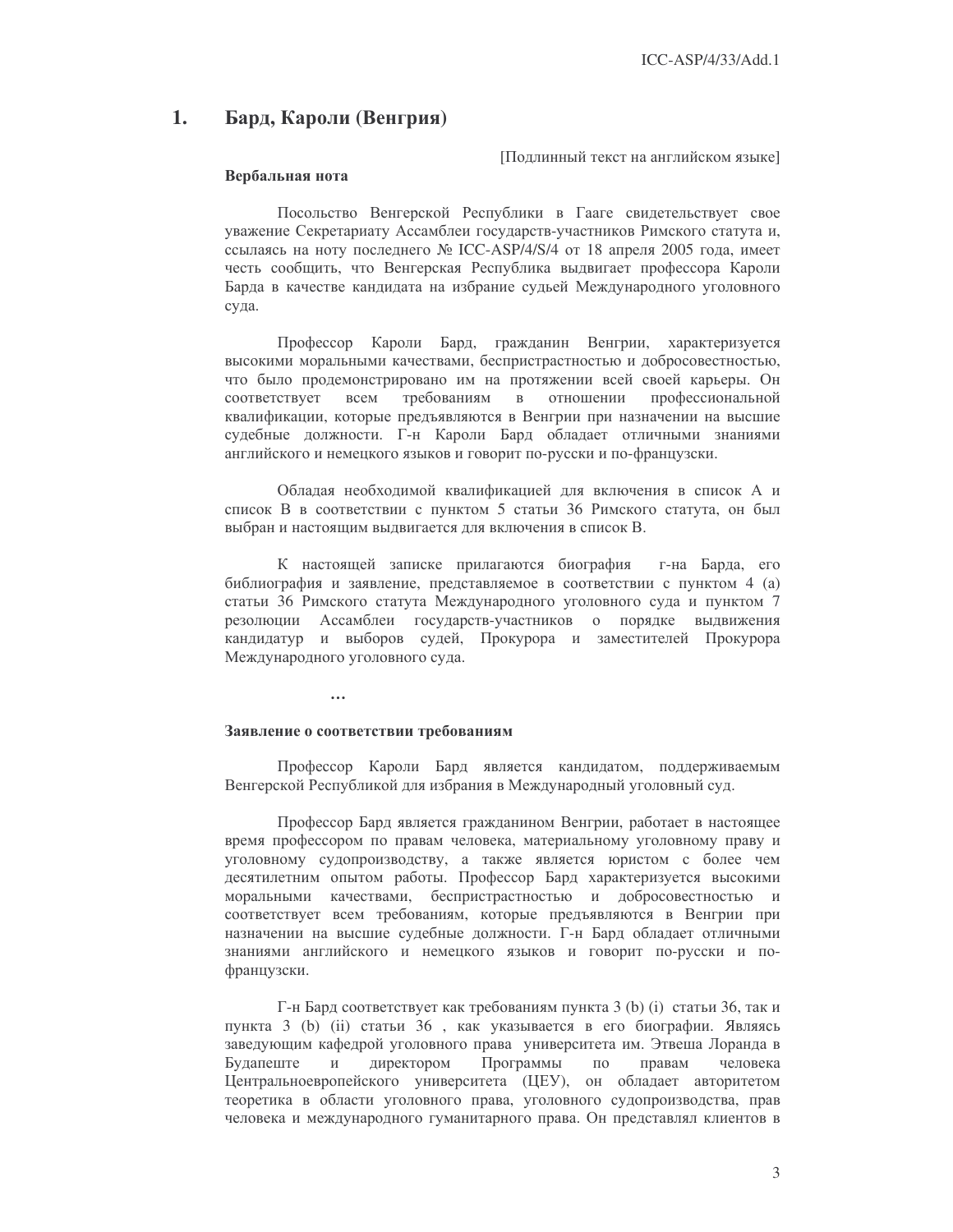национальных судах и Европейском суде по правам человека, в связи с чем он обладает также необходимым практическим опытом.

Являясь заместителем государственного секретаря, г-н Бард сыграл заметную роль в преобразовании венгерской правовой системы после изменения политического режима в стране. Он возглавлял межведомственный комитет, на который была возложена задача подготовки к ратификации Европейской конвенции о правах человека и основных свободах и приведения венгерского законодательства в соответствие с судебной практикой человека. Являясь сопредседателем Европейского суда по правам редакционного комитета, он сыграл значительную роль в подготовке нового уголовно-процессуального кодекса, который был принят в 1998 году парламентом Венгрии. Он имеет большой опыт в области международного уголовного права, несколько раз работал в качестве консультанта или эксперта Организации Объединенных Наций, Совета Европы, Европейской комиссии и Организации по безопасности и сотрудничеству в Европе (ОБСЕ).

Его вклад в преобразование правовых систем и усиление защиты прав человека в России, Албании, Казахстане и Грузии в качестве эксперта вышеупомянутых международных организаций получил большое признание.

Его членство в ведущих органах международных организаций служит подтверждением его репутации эксперта по международному уголовному праву. Так, с 1994 по 2004 годы профессор Бард работал членом Совета управляющих Международный ассоциации по изучению уголовного права (МАУП), а с 1999 по 2004 годы был заместителем Генерального секретаря Ассоциации. С 1996 по 2001 годы он был членом Совета попечителей Межрегионального научно-исследовательского института Организации Объединенных Наций по вопросам преступности и правосудия. После своего назначения, произведенного Генеральным секретарем Организации Объединенных Наций, профессор Бард работает в Консультативном совете Европейского института по предотвращению преступности и контролю за ней (КЕУНИ). Профессор Бард был первым делегатом от региона Центральной и Восточной Европы, который был избран членом Бюро Европейского комитета по проблемам преступности (ЕКПП) Совета Европы.

Профессор Бард является преданным сторонником Международного уголовного суда. В своем качестве директора по научно-исследовательской работе Института конституционной и правовой политики, аффилированного с Институтом «Открытое общество», он принимал участие в планировании и организации конференций и проектов в партнерстве с международными правозащитными организациями в целях подготовки перспективных делегатов из стран Центральной и Восточной Европы и бывшего Советского Союза к Римской конференции и, после принятия Римского статута, помощи странам региона в разработке имплементирующих законодательств.

Профессор являлся членом делегации Венгрии на Дипломатической конференции полномочных представителей под эгидой Организации Объединенных Наций по учреждению Международного уголовного суда и принимал участие в сессиях Подготовительной комиссии для Международного уголовного суда после проведения Римской конференции. Он был среди первых в Европе, кто предложил чтение полного курса по Международному уголовному суду в 1999 году (в ЦЕУ).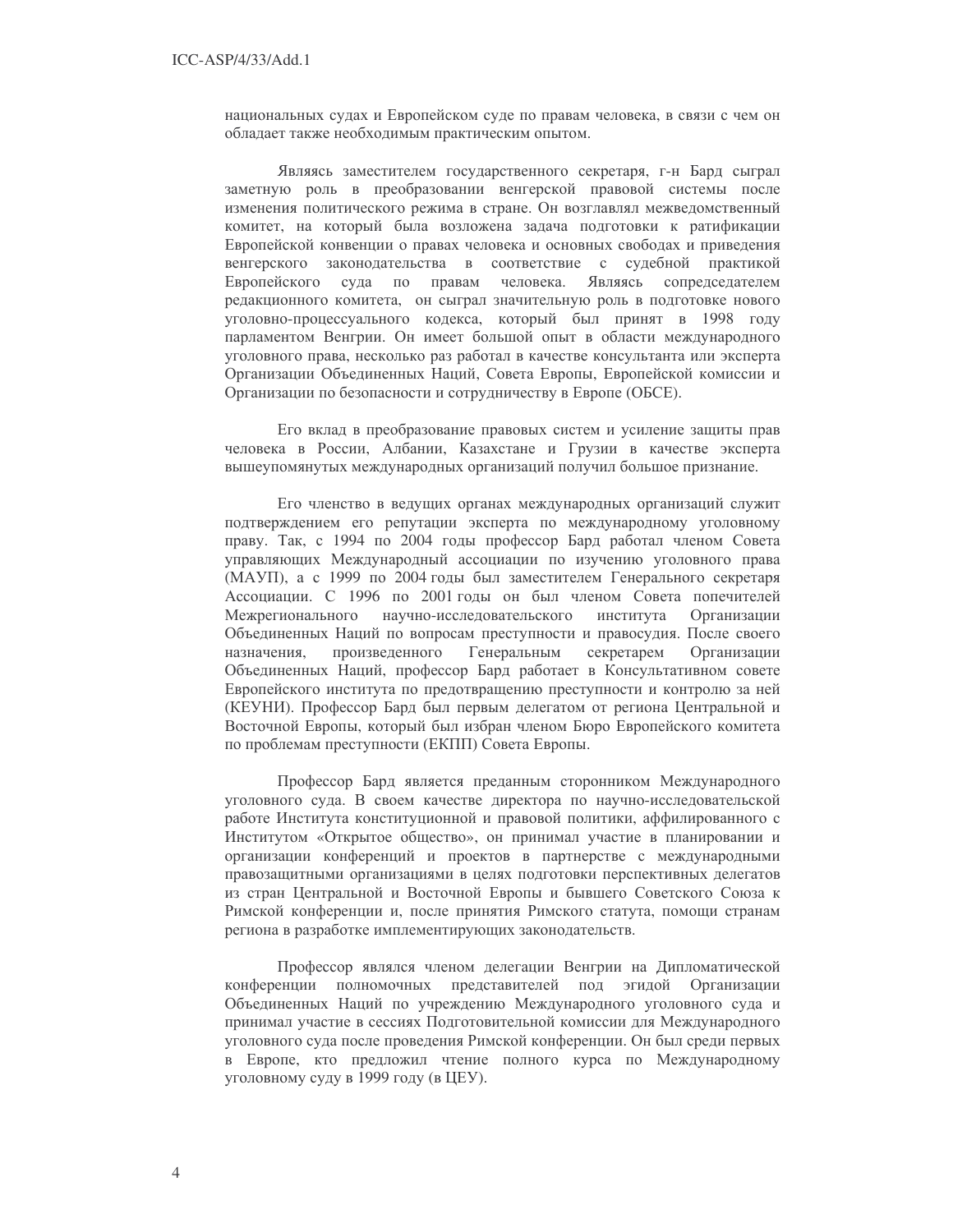Во время своей служебной деятельности профессор Бард активно работал над вопросами поощрения и защиты прав человека. Помимо законотворческой деятельности г-н Бард качестве заместителя  $\,$  B государственного секретаря работал также представителем Венгерской Республики в Европейском суде по правам человека. Он был членом Европейской Комиссии по борьбе против расизма и нетерпимости. Г-н Бард входит в советы ряда престижных правозащитных НПО, а за свою деятельность в области защиты прав человека он был одним из первых, кому министр юстиции присудил в 2002 году приз в области прав человека.

Г-н Кароли Бард выдвигается для включения в список В для целей пункта 5 статьи 36 Римского статута.

Информация, касающаяся подпунктов (i) - (iii) пункта 8 (а) статьи 36 Римского статута, приводится ниже:

- $\mathbf{i}$ Г-н Бард - как указывалось выше - обладает признанной компетентностью в соответствующих областях международного права, таких, как международное гуманитарное право и право прав человека, а также обширным опытом профессиональной юридической деятельности, имеющей отношение к предмету судебной деятельности Суда.
- $\mathbf{ii}$ Г-н Бард является гражданином Венгрии, которая является членом Группы восточноевропейских государств. Он не имеет гражданства какого-либо другого государства.
- $iii)$ Г-н Бард является лицом мужского пола.

 $* * *$ 

## Личные данные

| Дата рождения:          | 7 мая 1951 года                   |
|-------------------------|-----------------------------------|
| Место рождения:         | Будапешт (Венгрия)                |
| Гражданство:            | Венгрия                           |
| Телефон:                | +361 3273023 или +3613273294      |
| Факс:                   | +361 3273198                      |
| Адрес электронной почты | bardk@ceu.hu или bard@ajk.elte.hu |

### Образование, ученые степени

| 1975 год | Университет им. Этвеша Лоранда, Будапешт, Венгрия<br>Факультет права, д-р юридических наук       |
|----------|--------------------------------------------------------------------------------------------------|
|          | 1978 – 1981 годы Универстите им. Этвеша Лоранда, Будапешт, Венгрия                               |
| 1986 год | Факультет социологии<br>Доктор философии; кандидат юридических наук, Венгерская<br>академия наук |

# Опыт работы

С 2000 года по настоящее Факультет права Университета им. Этвеша время Лоранда, заведующий кафедрой уголовного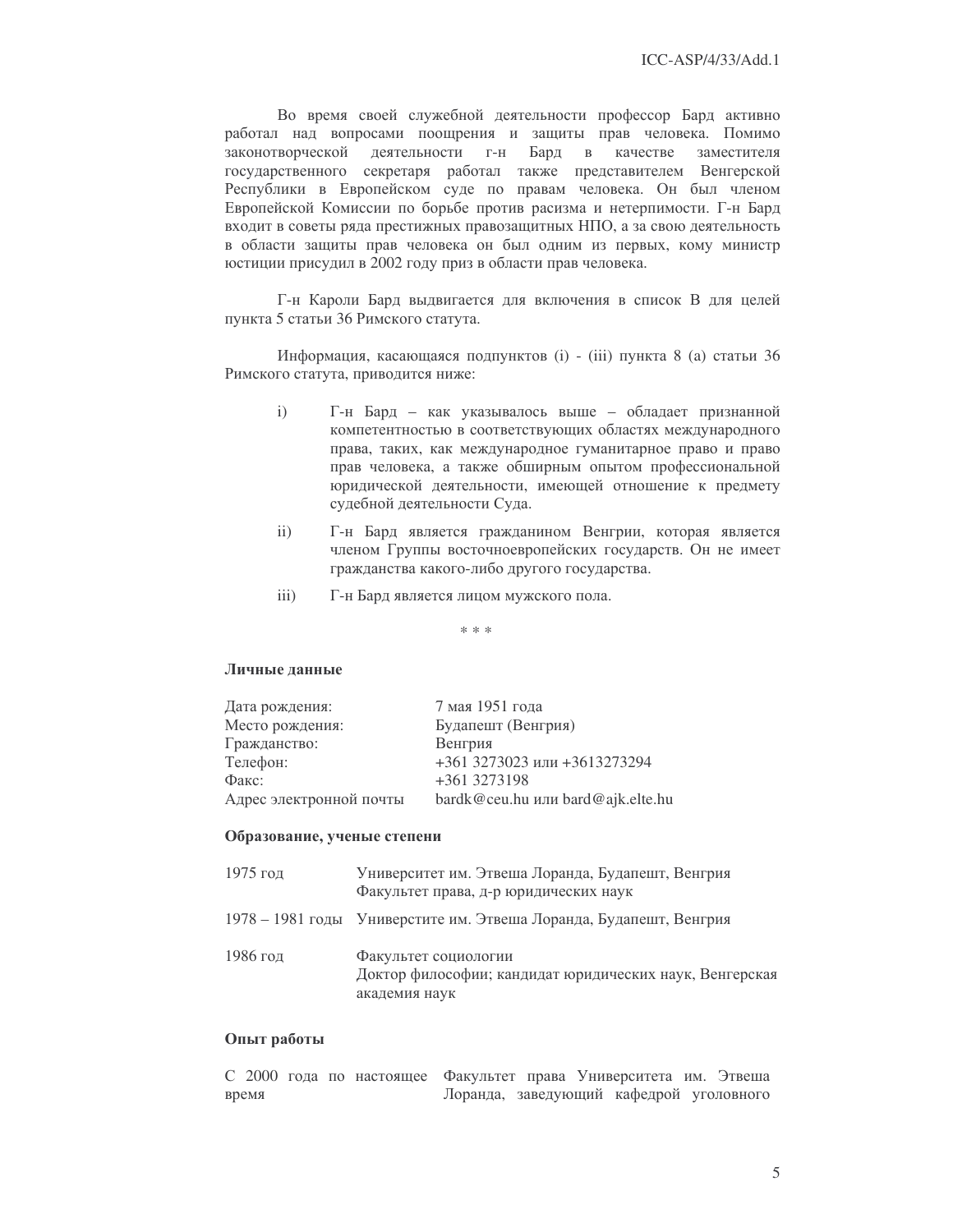|                                                                      | права                                                                                                                                                                                                                                                                                                                                                                                                                                                                                                                                                                                                                                                                                                                                                                                                                                                                                                                                                                                                                                                                                                                                                               |
|----------------------------------------------------------------------|---------------------------------------------------------------------------------------------------------------------------------------------------------------------------------------------------------------------------------------------------------------------------------------------------------------------------------------------------------------------------------------------------------------------------------------------------------------------------------------------------------------------------------------------------------------------------------------------------------------------------------------------------------------------------------------------------------------------------------------------------------------------------------------------------------------------------------------------------------------------------------------------------------------------------------------------------------------------------------------------------------------------------------------------------------------------------------------------------------------------------------------------------------------------|
| C<br>августа 1998 года<br>$\Pi 0$<br>настоящее время                 | Центральноевропейский<br>университет,<br>правовые исследования, Будапешт, Венгрия<br>Профессор, директор Программы по правам<br>человека                                                                                                                                                                                                                                                                                                                                                                                                                                                                                                                                                                                                                                                                                                                                                                                                                                                                                                                                                                                                                            |
| С 1999 года по настоящее<br>время                                    | Личный советник министра юстиции Венгрии                                                                                                                                                                                                                                                                                                                                                                                                                                                                                                                                                                                                                                                                                                                                                                                                                                                                                                                                                                                                                                                                                                                            |
| Май 1997 года - декабрь<br>2000 года                                 | Институт<br>конституционной<br>правовой<br>И<br>политики (ИКПП), Будапешт, Венгрия<br>Директор по научно-исследовательской работе<br>Осуществлял надзор за программами ИКПП в<br>области прав человека, полиции, судебных<br>органов, доступа к правосудию, по борьбе с<br>коррупцией и<br>области пенитенциарных<br>$\, {\bf B}$<br>учреждений                                                                                                                                                                                                                                                                                                                                                                                                                                                                                                                                                                                                                                                                                                                                                                                                                     |
| Июль<br>1990<br>года<br>март<br>$\qquad \qquad -$<br>1997 года       | Министерство юстиции, Будапешт, Венгрия<br>Заместитель государственного секретаря<br>контроль<br>Осуществлял<br>за<br>деятельностью<br>следующих департаментов: уголовного права,<br>публичного<br>международного<br>права,<br>прав<br>европейского<br>человека, права<br>сообщества,<br>исследований<br>И<br>анализа<br>статистических<br>данных<br>Председатель Межправительственной<br>комиссии, на которую была возложена задача<br>подготовки к ратификации Европейской<br>конвенцией по правам человека и подготовка<br>законодательства с целью приведения<br>законодательства Венгрии в соответствие с<br>судебной практикой ЕСПЧ<br>Глава делегации при Комиссии Организации<br>Объединенных Наций по предупреждению<br>преступности<br>Глава делегации Комитета<br>директоров<br>$\Pi$ <sup>O</sup><br>проблемам<br>преступности<br>(КДПП)<br>Совета<br>Европы и член Бюро КДПП<br>Венгрии<br>Представитель<br>правительства<br>Европейской комиссии и Европейском суде по<br>правам человека<br>Член Европейской комиссии по борьбе против<br>расизма и нетерпимости<br>Сопредседатель<br>Комиссии<br>подготовке<br>ПО<br>уголовно-процессуального права |
| 1990-1993 годы                                                       | Институт криминологии, Будапешт, Венгрия<br>Директор (по совместительству)<br>Координировал научную деятельность кафедр<br>уголовного права, уголовно-процессуального<br>права и криминологии                                                                                                                                                                                                                                                                                                                                                                                                                                                                                                                                                                                                                                                                                                                                                                                                                                                                                                                                                                       |
| Декабрь 1989 года - июнь<br>1990 года                                | Министерство юстиции, Будапешт, Венгрия<br>Заместитель министра юстиции                                                                                                                                                                                                                                                                                                                                                                                                                                                                                                                                                                                                                                                                                                                                                                                                                                                                                                                                                                                                                                                                                             |
| C<br>1975<br>апреля<br>года<br>$\Pi$ <sup>O</sup><br>настоящее время | Университет им. Этвеша Лоранда, Будапешт,<br>Венгрия                                                                                                                                                                                                                                                                                                                                                                                                                                                                                                                                                                                                                                                                                                                                                                                                                                                                                                                                                                                                                                                                                                                |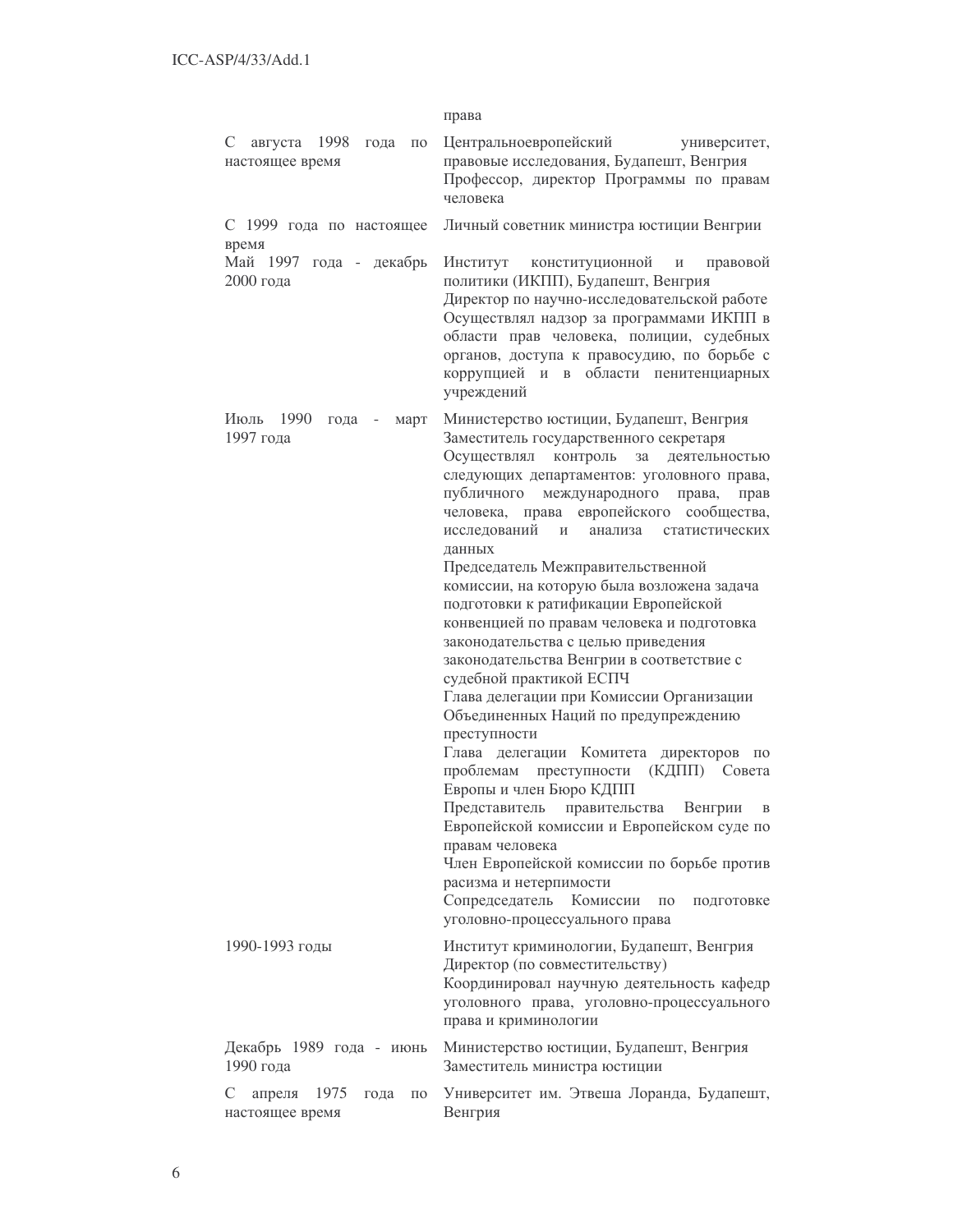Факультет права, кафедра уголовнопроцессуального права, позднее кафедра уголовного права Курсы по уголовно-процессуальному праву, сравнительному уголовному судопроизводству, правам человека и уголовному праву

# Практический опыт

1986 год - декабрь 1989 года Практикующий адвокат, член Венгерской и с 1997 года по настоящее палаты адвокатов время

# Международные организации

| 1996 - 2001 годы                  | Член Совета попечителей Межрегионального<br>научно-исследовательского института Организации<br>Объединенных Наций по вопросам преступности и<br>правосудия (ЮНИКРИ)                             |
|-----------------------------------|-------------------------------------------------------------------------------------------------------------------------------------------------------------------------------------------------|
| 1994 - 2004 годы                  | Международной<br>Член<br>Совета<br>управляющих<br>ассоциации по изучению уголовного права (МАУП)                                                                                                |
| 1999 - 2004 годы                  | Заместитель Генерального секретаря МАУП                                                                                                                                                         |
| С 1993 года по<br>настоящее время | Член Совета управляющих Европейского института<br>по предотвращению преступности и борьбе с ней<br>(KEYHIA)                                                                                     |
| Октябрь - декабрь<br>1985 года    | Консультант Европейского<br>института<br>$\Pi 0$<br>предупреждению преступности<br>уголовному<br>И<br>правосудию, аффилированного<br>Организацией<br>$\mathbf{c}$<br>Объединенных Наций (КЕУНИ) |
| Май - июль 1984 года              | Консультант в Секторе Организации Объединенных<br>Наций<br>предупреждению преступности<br>ПО<br>И<br>уголовному правосудию (Вена, Австрия)                                                      |

# Деятельность в области международного права прав человека и международного уголовного права

- 1993 год Глава делегации на сессии Комитета по правам человека Организации Объединенных Наций (рассмотрение представленного Венгрией периодического доклада по вопросу об осуществлении Международного пакта о гражданских и политических правах (МПГПП)
- 1998 год Член делегации Венгрии на Дипломатической конференции полномочных представителей под эгидой Организации Объединенных Наций по учреждению Международного уголовного суда (Римская конференция)
- 1999 Член делегации Венгрии на сессиях Подготовительного  $\equiv$ 2000 голы комитета для Международного уголовного суда (Нью-Йорк)
- 2002 год Избранный заместитель Председателя Специального комитета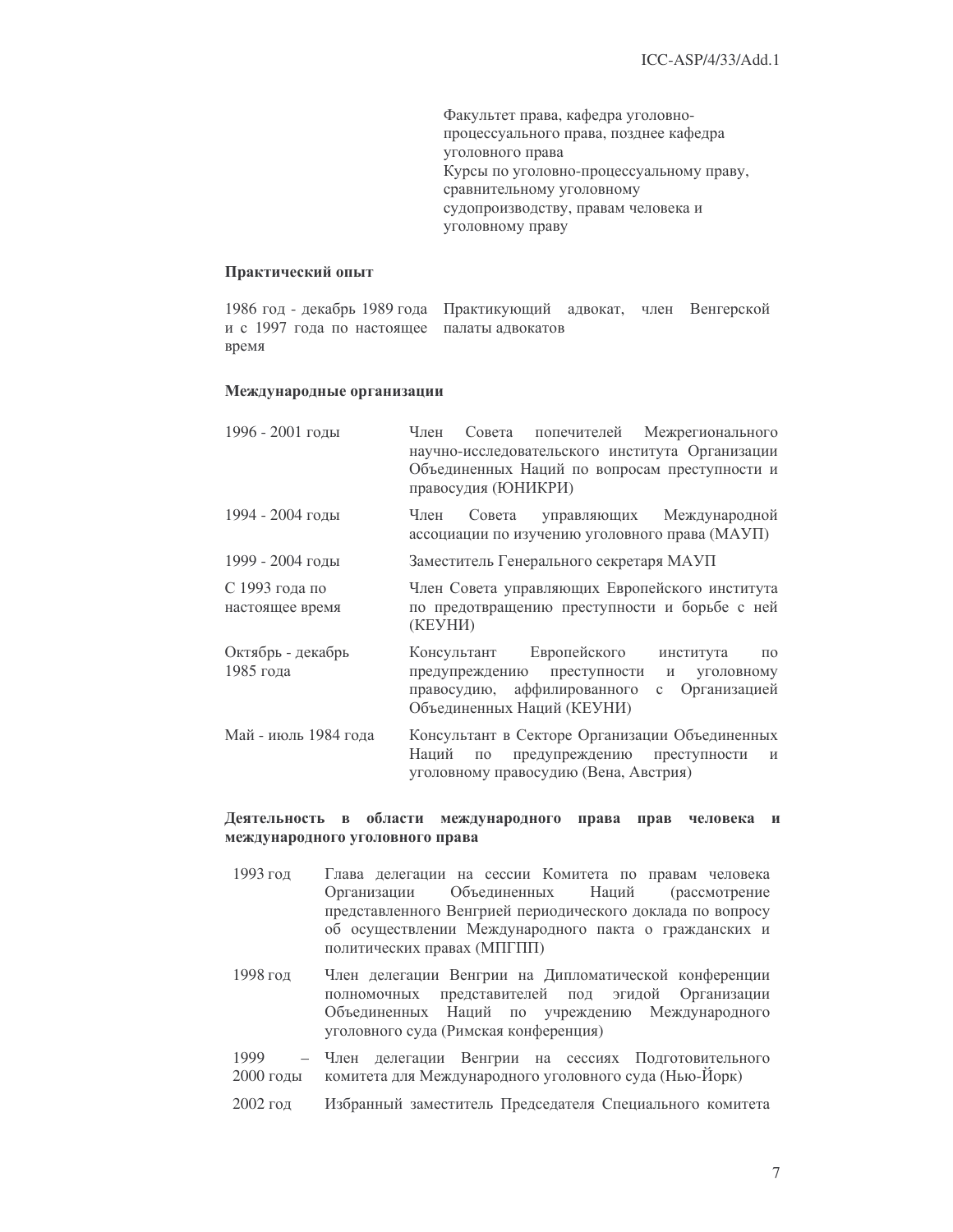для переговоров по Конвенции против коррупции

Член делегации Венгрии на сессии Комитета по правам человека Организации Объединенных Наций (рассмотрение представленного Венгрией периодического доклада по вопросу об осуществлении МПГПП)

### Неправительственные организации

| С 1994 года по                                | Председатель Совета Фонда «ЭСТЕР»<br>(Фонд<br>ДЛЯ                                                |  |  |  |  |  |  |
|-----------------------------------------------|--------------------------------------------------------------------------------------------------|--|--|--|--|--|--|
| настоящее                                     | реабилитации жертв сексуального насилия)                                                         |  |  |  |  |  |  |
| время<br>С 1998 года по<br>настоящее<br>время | Член Совета управляющих Центра по документации и<br>информации в области прав человека (ИНДОК)   |  |  |  |  |  |  |
|                                               | Член Совета управляющих Фонда гражданских свобод<br>народности рома (Roma Polgárjogi Alapítvány) |  |  |  |  |  |  |
| С 2002 года по<br>настоящее<br>время          | Член научного комитета Венгерской ассоциации юристов                                             |  |  |  |  |  |  |

### Научно-исследовательская и другая научная работа

Автор ряда книг, учебников и учебных пособий и порядка 100 статьей по вопросам уголовного правосудия; социальных наук и системы уголовного виктимологии; международному уголовному правосудия; праву  $\,$  M международным трибуналам по европейскому уголовному праву; вопросам прав человека (права на свободу; справедлиые судебные разбирательства; процедура, применяемая в контрольных органах Европейской конвенции по правам человека и основным свободам), а также по проблемам исторической справелливости на венгерском, английском, немецком, французском, голландском, финском и турецком языках; эксперт Совета Европы, Европейского союза и ОБСЕ (уголовный кодекс и уголовно-процессуальный кодекс России, Албании; закон о судах Азербайджана и Казахстана; закон Албании о компенсации за задержание; роль министерства юстиции в Грузии и Армении; соответствие проекта уголовного кодекса России ЕСПЧ; соответствие правовой системы Албании ЕСПЧ, реструктуризация правовой системы Италии ит.д.).

Докладчик на нескольких международных конгрессах и конференциях, таких как:

- Всемирный конгресс Международной ассоциации сравнительного правоведения, Афины, 1994 год - «Альтернативы тюремному заключению»
- Ежегодный конгресс Deutsche Gesellschaft fur Rechtsvergleichung, Berlin, 1994 – «Die strafrechtliche Aufarbeitung von staatlich gesteuertem Unrecht»
- Коллоквиум Совета Европы по криминологии, Страсбург, 1991 год -«Молодые совершеннолетние преступники»
- Конференция Совета Европы по криминологическим исследованиям, Страсбург, 1996 год - «Судебный процесс и назначение наказаний, профессиональная подготовка и назначение судей, структура уголовного судопроизводства, практика определения меры наказания, роль защиты в странах переходного периода»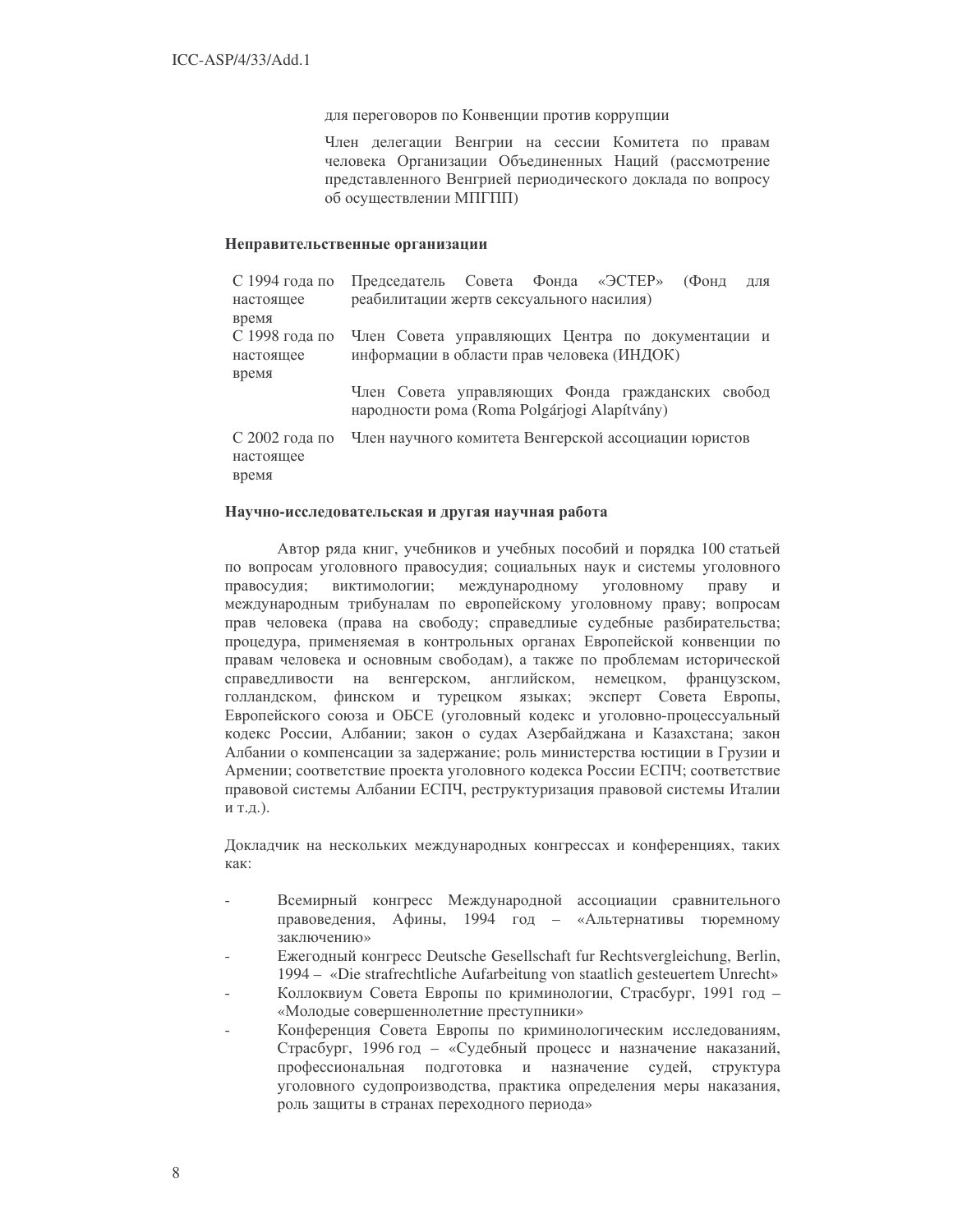# Языки:

| Английский  | Свободно             |
|-------------|----------------------|
| Немецкий    | Свободно             |
| Венгерский  | Родной               |
| Французский | Выше среднего уровня |
| Испанский   | Читает               |

\* \* \*

# Отдельные материалы из библиографии с 1996 года-

- "Actions de la police, poursuites judiciaires, condamnations, role des parties civiles, aides aux victimes", *Ce racisme qui menace l'Europe*, La documentation française*,* Paris, 1996, 180-183
- "European Criminal Law?", *Towards a Rational and Humane Criminal Policy* (Raimo Lahti (ed.)), dedicated to Inkeri Attila, 29 November 1996, Helsinki, 1996, 241-253
- National Report, Hungary Association Internationale de Droit Penal, Organized Crime, Section III Criminal Procedure, *International Review of Penal Law,* 1997 (with co-author)
- Preface, *Punished before sentence*, Constitutional and Legislative Policy Institute/Hungarian Helsinki Committee, Budapest 1998, 10-12
- "Access to Legal Aid for Indigent Criminal Defendants in Central and Eastern Europe – Hungary", Columbia University, *Parker School Journal of East European Law*, Vol. 5, 1998, No.1-2; 151-171
- "Legal Services for Indigent Criminal Defendants in Central and Eastern Europe", Columbia University*, Parker School Journal of East European Law*, Vol.5, 1998, No.1-2: 209-241 (with co-author)
- "The Right to Silence", in *Personal Liberty and Fair Trial* (in Hungarian), INDOK, Budapest, 1999 11-23
- *Comments on the Russian Federation Draft Code of Criminal Procedure,* Council of Europe & European Commission, H(99)10, 1999, p64 (coauthors: Hartmuth Horstkotte and Stefan Trechsel)
- "Beweisverbote im Ungarischen Recht und Verwertung ausländischer Erhebungsergebnisse" in *Beweisverbote in Ländern der EU und vergleichbaren Rechtsordnungen,* Europäisches Kolloquium Wien, September 1997. *Beiträge und Materialien aus dem Max-Planck-Institut für ausländisches und internationales Strafrecht*, Freiburg im Breisgau,1999, 223-232
- "Trial and Sentencing: Judicial Independence, Training and Appointment of Judges, Structure of Criminal Procedure, Sentencing Patterns, the Role of the Defence in the Countries of Transition", *European Journal of Crime, Criminal Law and Criminal Justice*, Vol.7/4, 1999, 433-447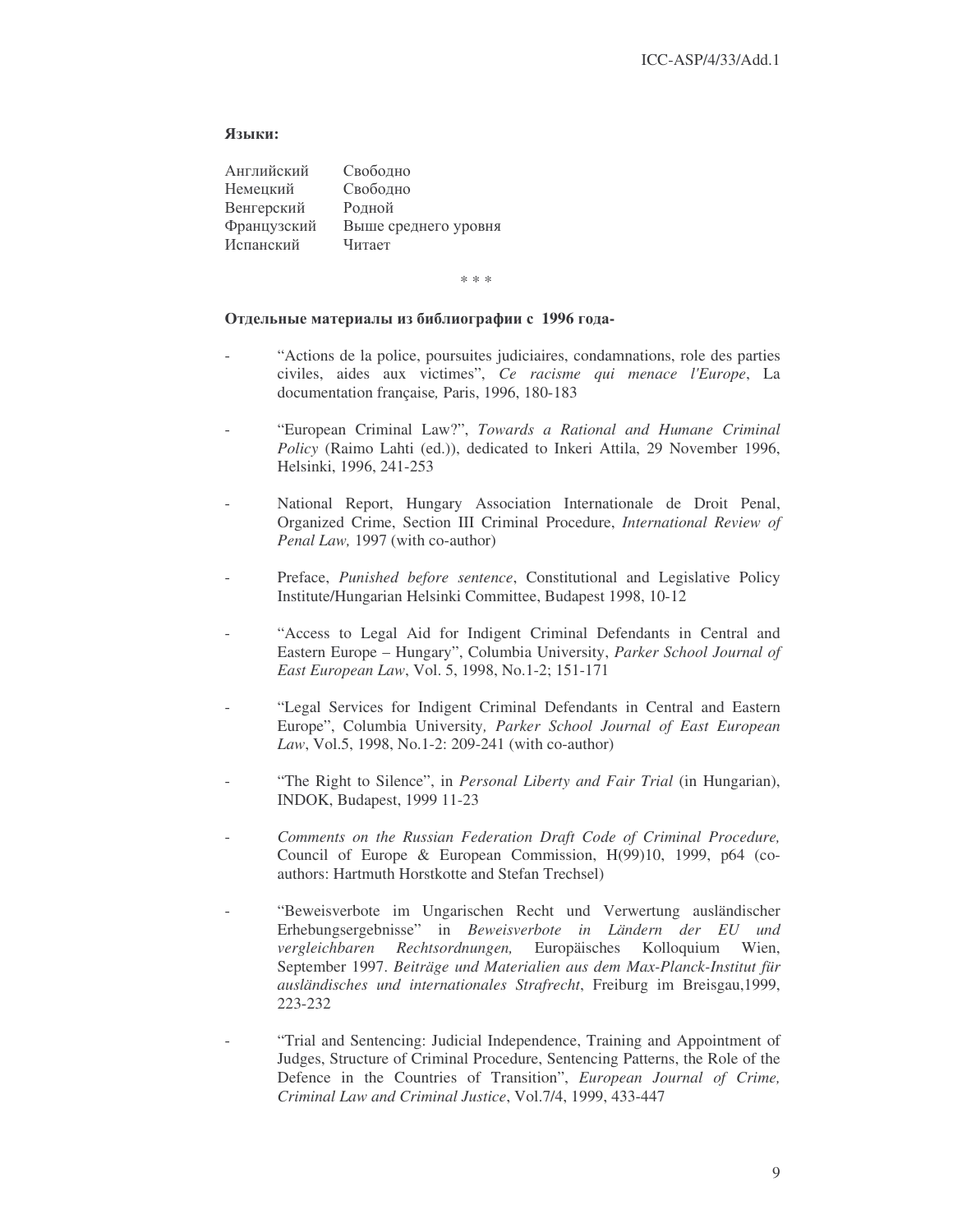- "Entwicklung der Kriminalität in verschiedenen Rechtskreisen und die jeweiligen Ursachen- Ungarn" in *Krise des Strafrechts und der Kriminalwissenschaften?* (H.J. Hirsch (Ed.)), Duncker & Humblot, Berlin 2001, 98-102
- "Constitutional Reforms in Eastern Europe" (in Turkish), in *Türkiye'de anayasa reformu, prensipler ve sonuçlar,* Ocak , Ankara 2001, 120-128
- *Monitoring the EU Accession Process: Judicial Independence* (Legal consultant), CEU Press, Budapest 2001
- "The International Criminal Court" (in Hungarian) in *Criminal Law-General Part* (Imre A. Wiener (Ed.)) KJK-KERSZÖV Jogi és Üzleti Kiadó, Budapest 2002, 31-325
- "Kontinuität oder Nostalgie?" in *Strafrechtsgeschichte an der Grenze des nächsten Jahrhundertes* (Barna Mezey (Hrsg.)), Gondolat Kiadói Kör, Budapest 2003. 19-26
- "A Backgrounder to the Criminal Justice Systems of the Region" in *Crime and Criminal Justice Systems in Europe and North America 1995-1997* (Kauko Aromaa, Seppo Leppä, Sami Nevala, Natalia Ollus (editors)), HEUNI*,* Helsinki 2003, 14-22, (with co-authors)
- "The Right to a Fair Trial in Criminal Cases: The Impact of the European Convention on Human Rights and Fundamental Freedoms on the Jurisprudence of the Hungarian Constitutional Court" in *The Spanish Constitution in the European Context* (Francisco Fernández Segado (Ed.)), Dykinson S.L., Madrid 2003. 1575-1592
- "The Geneva Conventions and the International Criminal Court" (in Hungarian) in *Symposium on the occasion of the 25 th anniversary of the adoption of the Additional Protocols to the Geneva Conventions* (A. Jantsits and A. Prandler (editors))*,* Hungarian Red Cross, Budapest 2003. 31-39
- "Truth, Justice and Fair Trial" (in Hungarian), *Fundamentum*, Budapest 2004/1: 44-50.
- "Judicial Independence in the Accession Countries of Central and Eastern Europe and the Baltics" in *Judicial Integrity* (András Sajó (editor)), Martinus Nijhoff Publishers, Leiden/Boston 2004. 265-313
- "Richterliche Unabhängigkeit in den Beitrittsländern der Europäischen Union - wie steht es damit in Ungarn?" *Annales Universitatis Scientiarum Budapestinensis de Lorando Eötvös Nominatae. Sectio Iuridica Tomus XLV*., Budapest 2004. 77-99
- "Trial in absentia- treaties in human rights law" (in Hungarian) in *Papers in Honour of Imre A. Wiener* (K.Ligeti (editor))*,* KJK-KERSZÖV Jogi és Üzleti Kiadó*,* Libri Amicorum 16*.*, Budapest 2005, 209-230

# Полный перечень публикаций Кароли Барда

A Német Demokratikus Köztársaság büntető perrendtartásának novellája. Belügyi Szemle Tájékoztatója, 1976/21. sz. 14-19. o.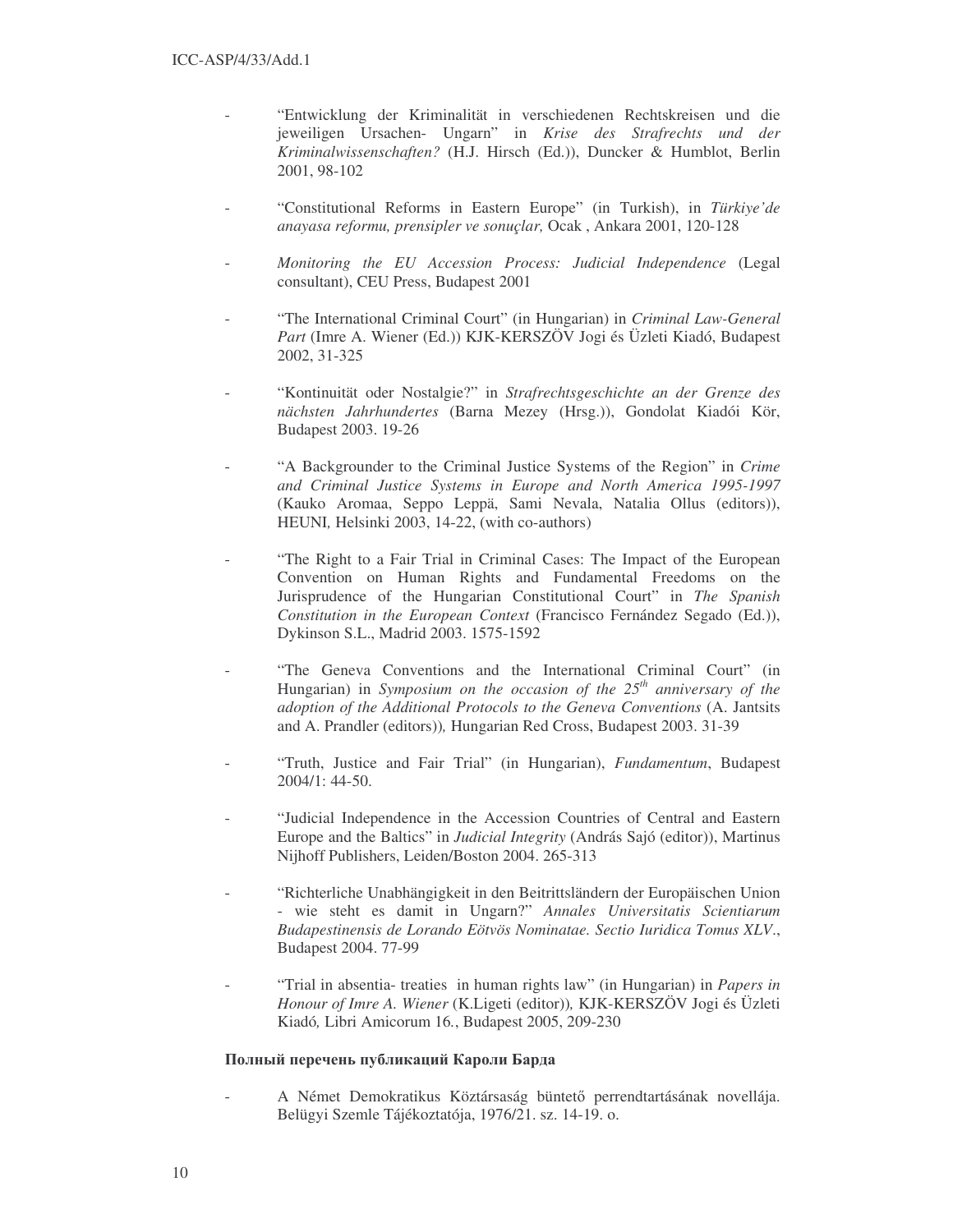- A szabálysértés büntetőeljárásban történő elbírálásának egyes gyakorlati kérdései. Magyar Jog 1976. 3. 185-191. o.
- A gyanúsítás közlésének tárgya a büntetőeljárás tárgya. Belügyi Szemle 1977/6. sz. 19-26. o.
- Kodifikatorische Probleme der Geldstrafe (Györgyi Kálmánnal társszerzõként), Annales Bp. Tomus 20. 1978. 3-19. o.
- A pénzbüntetés és a kodifikáció (Györgyi Kálmánnal társszerzőként), Jogtudományi Közlöny XXXIII. 1978/1. 10-17. o.
- Vita a Büntető Törvénykönyv Tervezetéről. Magyar Jog XXV. 1978/8. 762-767. o.
- A finn büntető törvénykönyv reformja. Jogtudományi Közlöny XXXIII. 1978/10. 625-630. o.
- A napi pénzbüntetés (Györgyi Kálmánnal társszerzőként) Acta Facultatis Politico-Iuridice Universitatis Scientiarum Budapestinensis de Rolando Eötvös Nominatae 1978. 103-124. o.
- Gönczöl Katalin "A visszaeső bűnelkövetők tipológiája" című kandidátusi értekezésének vitája a Magyar Tudományos Akadémián, Magyar Jog 1979. XXVI. évf. 3. sz. 279-283. o.
- The stage of violent criminality and studies on violence in Hungary, Quaderni 1979 (Instituto Superione Internazionale de Scienze Criminali Siracusa)
- A pénzbüntetés kiszabása és a súlyosítási tilalom (Györgyi Kálmánnal társszerzőként), Magyar Jog 1980/3. 205-212. o.
- Jogesetek a büntetőeljárás köréből (társszerzőként). Szerkesztő Hofszang József Tankönyvkiadó Budapest, 1980.
- Egyetemi oktatás és kiscsoport (Kéri Lászlóval társszerzőként), ELTE oktatók műhelytanulm. 2. kötet 1981. 107-134. o.
- Legal Education in Hungary (Erdei Árpáddal társszerzőként), Comparative Law Year book Vol. 5. The Hague - Boston-London. Nijhoff 1982. 83-102.
- Die Wirksamkeit des gerichtlichen Verfahrens und der richterlichen Entscheidung. In Gasellschaftliche Wirksamkeit des Strafverfahrens und differenzierte Prozessform. Humbold Universität zu Berlin 1983. 25-27. o.
- Zascsita prav grazsdan v ugolovnom prave Vengrii (Szabó Lászlónéval társszerzőként), Annales. Bp. Tomus 25. 1983. 19-38. o.
- Szöveggyűjtemény a büntető eljárási jog köréből (Pusztai Lászlóval társszerzőként), Tankönyvkiadó. Budapest 1983.
- Jogesetek a büntető eljárás köréből (Társszerzőkkel), Szerk.: Hofszang József Tankönyvkiadó Budapest 1983.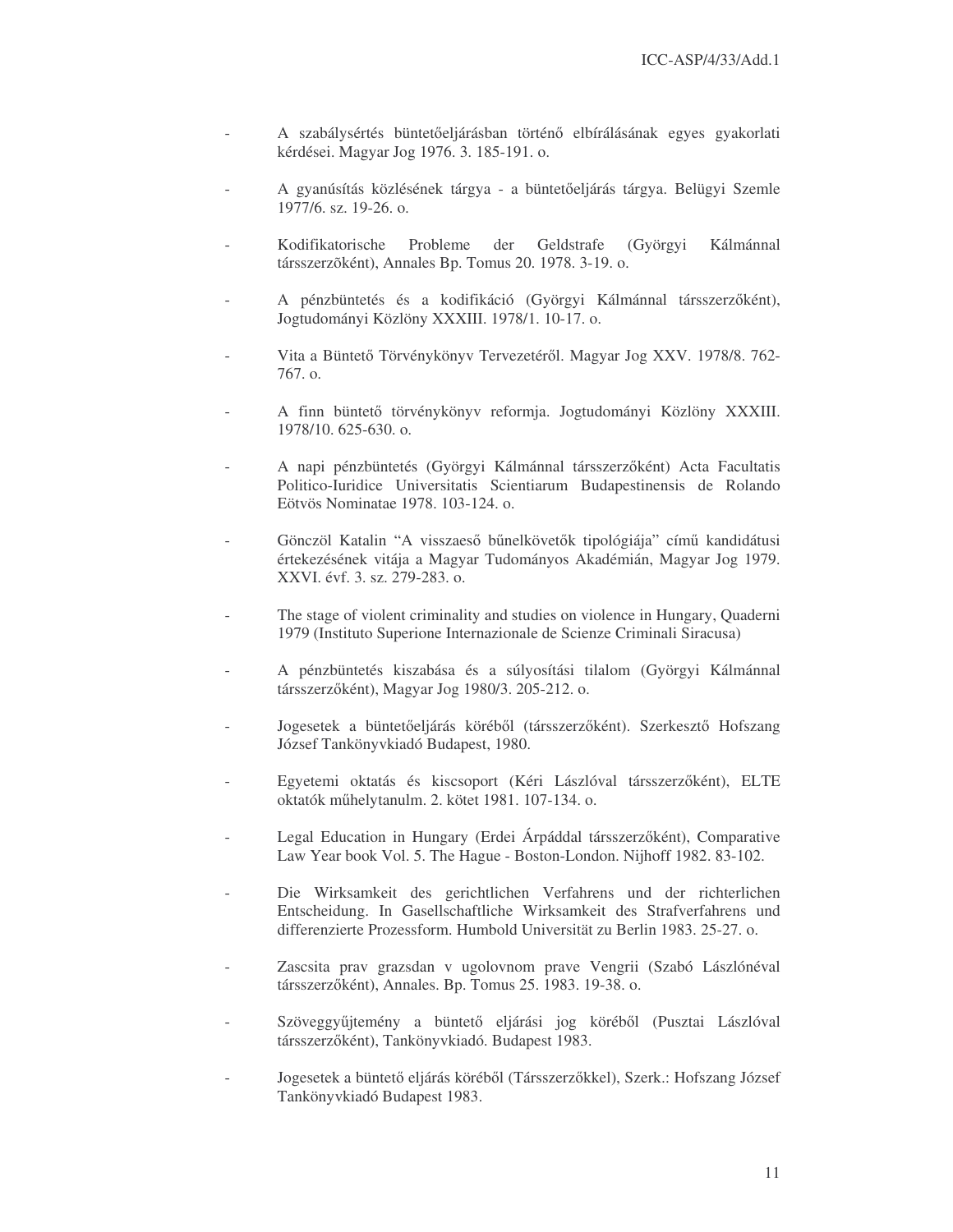- Alkalmazott viktimológia Észak-Amerikában. Magyar Jog 1984/1. sz. 20- 29. o.
- Rationality in Truth Finding: Procedural and Evidential Needs. In: HEUNI Publications No. 3. Helsinki 1984. 132-146. o.
- Crime Prevention Strategies. Paper presented for the United Nations Secretariat in preparation for the VII United Nations Congress on the "Prevention of Crime and the Treatment of Offenders Milan 1985. Vienna 1984.
- The Operation of the Criminal Justice System. Paper presented for the United Nations Secretariat in preparation for the VII United Nations Congress on the "Prevention of Crime and Treatment of Offenders" Milan 1985. Vienna 1984.
- A tárgyalás kettéosztásáról. Jogtudományi Közlöny 1985/1. sz. 14-21. o.
- Some General Traits of the Criminal Justice Systems of the Socialist Countries with Special Reference to Hungary. In: Bárd-Joutsen-Yakovlev: Papers in Crime Policy. HEUNI Publications No. 7. Helsinki 1986. 1-12. o.
- Legalitás és bűnüldözés; Jogtudományi Közlöny 1986/9. sz. 402-409. o.
- Das Recht zum Strafen (szerk.), Kriminológiai Közlemények. Különkiadás. Budapest 1986.
- The Analysis of Non-Prosecution in Europe. In: Bárd (szerk.) Non-Prosecution in Europe, HEUNI Publications No. 9. Helsinki 1986.
- Über die Zweiteilung der Verhandlung Acta Juridica Academiae Scientiarum Hungaricae, 29. 1987 Akadémia Kiadó, Budapest 193-212. o.
- The Concept of the Criminal Offence in the Socialist Countries -Kansainoikeus ius Gentium (KOIG 4. Vousikerta 1-2/1987) 29-43. o.
- Non-Custodial Sanctions Hungary; In: Bishop, Norman: Non-Custodial Alternatives in Europe, HEUNI Publications No. 14. Helsinki 1988. 234- 237. o.
- Voorstellen voor de reorganisatie van de rechtspraak en Hongarije; Justitiele Verkenningen 1989/4. 124-134. o.
- Társadalomtudományok és büntető igazságszolgáltatás; Kriminológiai Közlemények 26-27. kötet, MTA Magyar Kriminológiai Társaság Budapest, 1989. 5-19. o.
- Legality and the Prosecution of Crimes; Acta Juridica Academiae Scientiarum Hungaricae 31 (1-2) 153-181. o. Budapest, 1989.
- Mittermaier und die Reform des ungarischen Strafverfahrens Annales Universitatis Scientiarum Budapestinensis de Rolando Eötvös Nominatae Tomus XXX. Budapest, 1989. 5-14. o.
- A jogállamiság határai? Magyar Jog 1989/9. 787-792. o.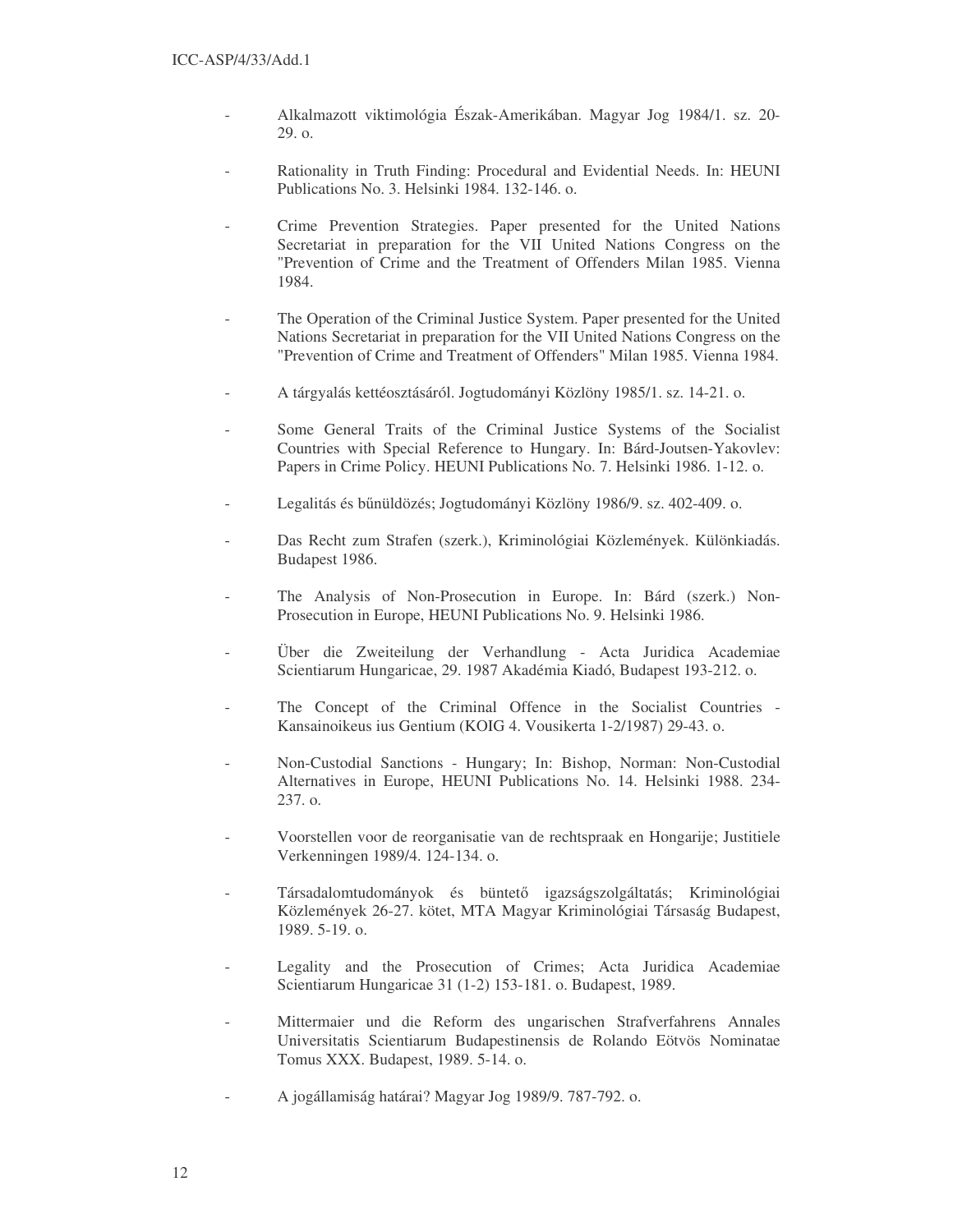- The Relationship between the Organisation of the Judiciary and the Rules of Criminal Procedure in Hungary (Erdei Árpáddal társszerzőként) - Revue International de Droit Pénal 1989/3-4. 841-851. o.
- Justizorganisation und richterliche Unabhängigkeit im Lichte der Verfassungsreform in Ungarn - Zeitschrift für die gesamte Strafrechtswissenschaft (ZStW) 102 (1990) Heft 4. 400-412. o.
- Magyar büntetőeljárási jog II. (Társszerzőkkel) Szerk.: Cséka Ervin Tankönyvkiadó Budapest 1990.
- Neuer Kurs. Neue Kriminalpolitik, 1990. Febuar 12-13. o.
- A bűnbeesett büntetőjog. Gondolattöredékek Király Tibor hetvenedik születésnapján. Kriminológiai Közlemények 33. 13-23. o. Budapest, 1990.
- Work in Liberty under Surveillance in Hungary. In: Research Workshop Document vol. I. 291-303. o. United Nations Interregional Crime and Justice Research Institute - Roma 1990.
- Nachwort. Ein Jahr danach. In: Hrsg. Albin Eser und Günther Kaiser. Deutsch-Ungarisches Kolloquium über Strafrecht und Kriminologie. Nomus Verlagsgesellschaft Baden-Baden 1990. 303-310. o.
- Az emberi jogok a bírósági szakaszban In: Az emberi jogok érvényesülése a büntető igazságszolgáltatásban, szerk: Horváth Tibor/Grmela Zoltán, Miskolc 1991 71-87. o.
- Visszamenő igazságszolgáltatás, alkotmányosság, emberi jogok. Társadalmi Szemle 3/1992. 29-38. o.
- The up-to date administration of justice, reduction strategies, In: Kriminalinfo '91. 241-248. o., Budapest, 1992.
- Bán Tamással együtt: Az Európai Emberi Jogok Egyezménye és a magyar jog, Acta Humana 1992 No. 6-7.
- A felülvizsgálat és egyéb lényeges változások a büntetőeljárásban, Harmadik Jogász Vándorgyűlés. Szerk.: Breznay Tibor, Budapest 1992. 59-64. o.
- Sozialwissenschaften und Stafrechtspflege. In: Bárd Károly (szerk.), Kriminalpolitik und Rechtstaatlichkeit; Strafrechtliche und kriminologische Beiträge Ungarn 1988-1991 - Hungarian Society for Criminology Ungarische Geselschaft für Kriminologie Budapest 1992. 31-54. o.
- Az Emberi Jogok és Szabadságok védelméről szóló európai egyezmény; Kapu 1992. 18. szám 8-9. o.
- A büntető eljárás kézikönyve (Pusztai Lászlóval társszerzőként); Közgazdasági és Jogi Könyvkiadó Budapest 1993.
- A büntetőjogi kodifikáció kérdései (1990-1992 között) Kriminológiai Közlemények 47. sz. 1993. 93-105. o.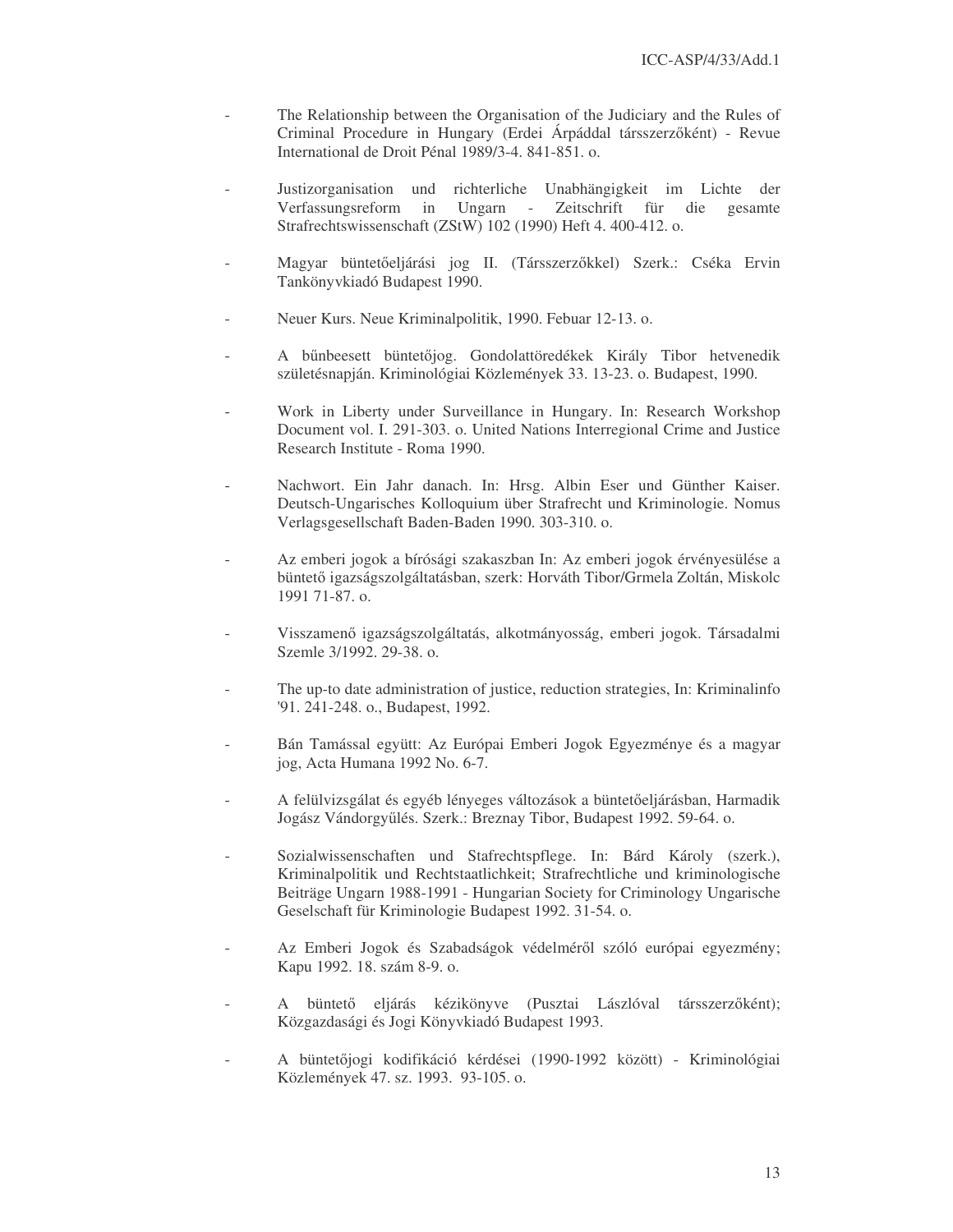- Időtálló novella; Gondolatok a büntető törvénykönyv módosításáról; Börtönügyi Szemle 1993/2.sz. 1-4. o.
- Young adult offenders in the new European context Young adult offenders Council of Europe Press 1994. 111-124. o.
- A gazdasági bűncselekmények új jogi szabályozása Hatodik Jogász Vándorgyűlés, szerk.: Erdei Árpád, Budapest, 1994. 45-52. o.
- Work in liberty under surveillance in Hungary, In: Alternatives to Imprisonment in Comparative Perspective Ed-ed by Ugljesa Zvekic, Nelson-Hall Publishers Chicago, 1994. 293-305. o.
- A belső jogorvoslati lehetőségek kimerítése mint a nemzetközi fórumok igénybevételének feltétele, Acta Humana 1994. No.15-16. 75-81. o.
- Die strafrechtliche Aufarbeitung von staatlich gesteuertem Unrecht in Ungarn - ZStW 107 (1995) Heft 1. 119-133. o.
- Kriminálpolitika Kriminológiai Közlemények 52. 137-148. o. Magyar Kriminológiai Társaság Budapest, 1995.
- Szervezett bűnözés. A bűnüldözés és az igazságszolgáltatás nemzetközi összehangolása - Börtönügyi Szemle 95/4. 1-8. o.
- Európai büntetőpolitika. In: Tények és kilátások (Tanulmányok Király Tibor tiszteletére) szerk.: Erdei Árpád, Közgazdasági és Jogi Könyvkiadó Budapest 1995. 149-159. o.
- Actions de la police, poursuites judiciaires, condamnations, role des parties civiles, aides aux victimes. In: Ce racisme qui menace l'Europe, La documentation Francaise, Paris 1996, 180-183. o.
- European Criminal Law? In: Towards a Rational and Humane Criminal Policy. Dedicated to Inkeri Anttila, 29. November 1996. Edited by Raimo Lahti, Helsinki 1996. 241-253. o.
- A jövő magyar büntetőeljárási joga. Harmadik Magyar Jogászgyűlés. Balatonfüred 1996. május 17-19. Magyar Jogász Egylet Budapest 1996. 259- 270. o.
- Trial and Sentencing: Judicial Independence, Training and Appointment of Judges, Structure of Criminal procedure, Sentencing patterns, the Role of the Defense in the Countries in Transition. In: Ünnepi tanulmányok II. Horváth Tibor tiszteletére. Bíbor Kiadó Miskolc 1997. 147-170. o.
- Az Emberi Jogi Egyezmény és a jövő büntető eljárása. In: A bűnözés jövője. Emlékkönyv Pusztai László tiszteletére. OKKRI Budapest 1997. 44-52. o.
- National Report, Hungary Association International de Droit Penal, Organized Crime. Section III. Criminal Procedure, International Review of Penal Law. 1997 (Farkas Ákossal)
- Jogalkalmazkodás, Magyar Narancs, 1997. 45. szám 46-47. o.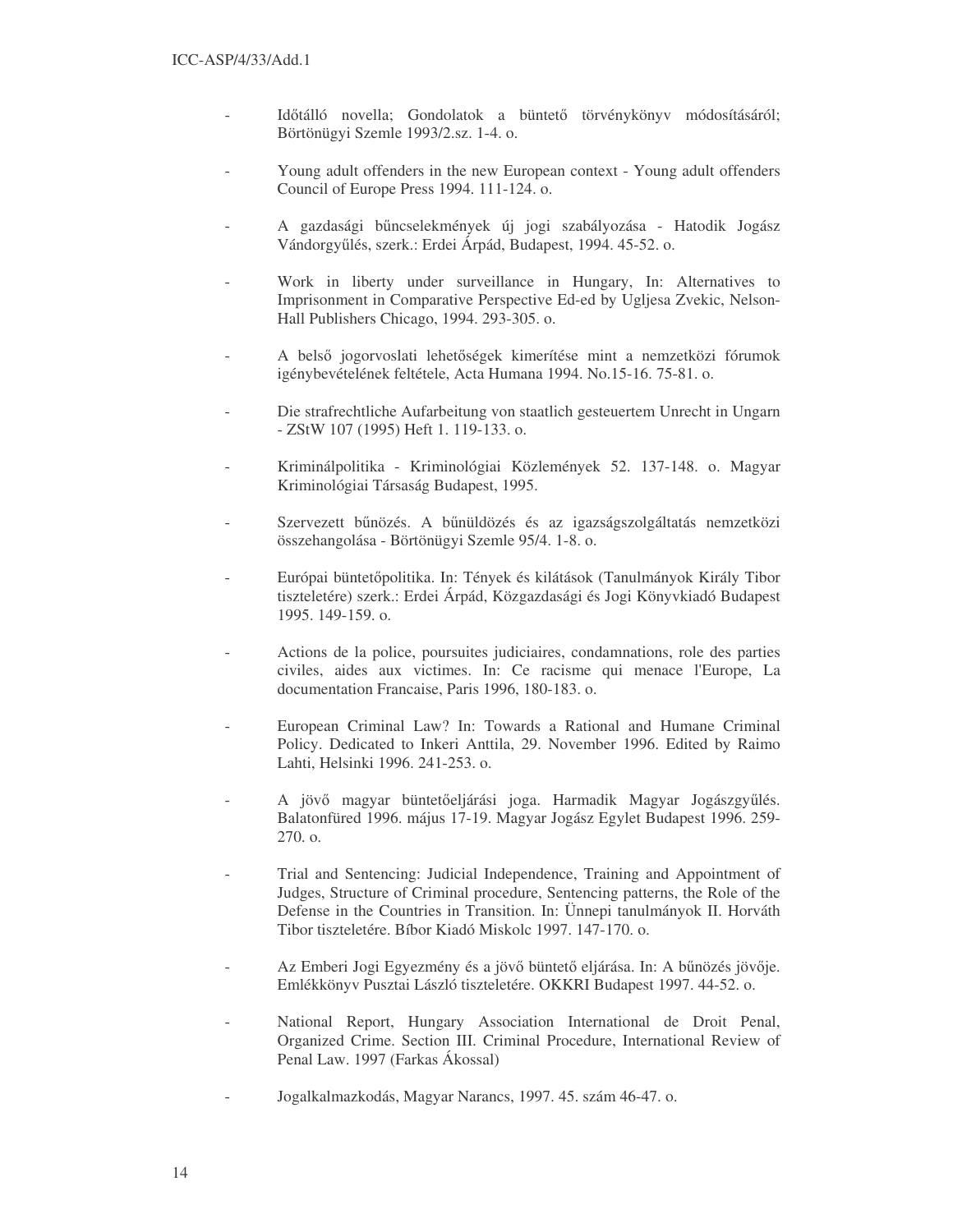- A törvény és az ő alkalmazói, Fundamentum, 1997. 2. szám 91-100. o.
- Előszó. Előrehozott büntetés. Alkotmány-és Jogpolitikai Intézet/Magyar Helsinki Bizottság. Budapest 1997. 7-9. o.
- Preface. Punished before sentence (a 69. alatt említett írás angol nyelvű változata) Constitutional and Legislative Policy Institute/Hungarian Helsinki Committee. Budapest 1998. 10-12. o.
- Az emberi jogok a büntető eljárási törvény tervezetében. In: Tizedik Jogász Vándorgyűlés. Sopron 1997. május 29-30. Magyar Jogász Egylet Budapest 1997. 35-40. o.
- A pártatlan bírósághoz való jog az Európai Emberi Jogi Egyezményben és a büntető igazságszolgáltatás rendszere. In: Tanulmányok Szabó András 70. születésnapjára. Magyar Kriminológiai Társaság. Budapest 1998. 34-41. o.
- A büntetőeljárási törvény tervezete az európai jogfejlődésben. Jogtudományi Közlöny 1998/4. 121-126.
- Access to Legal Aid for Indigent Criminal Defendants in Central and Eastern Europe- Hungary; Columbia University, Parker School Journal of East European Law, Vol. 5, 1998, No.1-2; 151-171. o.
- Legal Services for Indigent Criminal Defendants in Central and Eastern Europe, Columbia University, Parker School Journal of East European Law, Vol.5, 1998, No.1-2; 209-241. o. (társszerző: Vessela Terzieva)
- A hallgatás joga. In: Személyi szabadság és tisztességes eljárás, INDOK, Budapest,1999. 11-23. o.
- Comments on the Russian Federation Draft Code of Criminal Procedure; Council of Europe & European Commission, H(99)10,1999, pp. 64 (társszerzők: Hartmuth Horstkotte és Stefan Trechsel)
- Kommentarij k zakonproekty ugolovno-processualnovo kodeksa Rossijckoj Federacii (a 75. alatt jelölt írás orosz nyelvű változata) H(99) 11 rus
- Beweisverbote im ungarischen Recht und Verwertung ausländischer Erhebungsergebnisse In : Beweisverbote in Ländern der EU und vergleichbaren Rechtsordnungen. Europäisches Kolloquium Wien, September 1997. Beiträge und Materialien aus dem Max-Planck-Institut für ausländisches und internationales Strafrecht, Freiburg im Breisgau,1999, 223- 232. o.
- Trial and Sentencing: Judicial Independence, Training and Appointment of Judges,Structure of Criminal Procedure, Sentencing Patterns, the Role of the Defence in the Countries of Transition. European Journal of Crime, Criminal Law and Criminal Justice,Vol.7/4, 433-447, 1999
- Entwicklung der Kriminalität in verschiedenen Rechtskreisen und die jeweiligen Ursachen- Ungarn In: H.J. Hirsch (editor), Krise des Strafrechts und der Kriminalwissesnschaften?, Duncker & Humblot, Berlin 2001, pp. 98- 102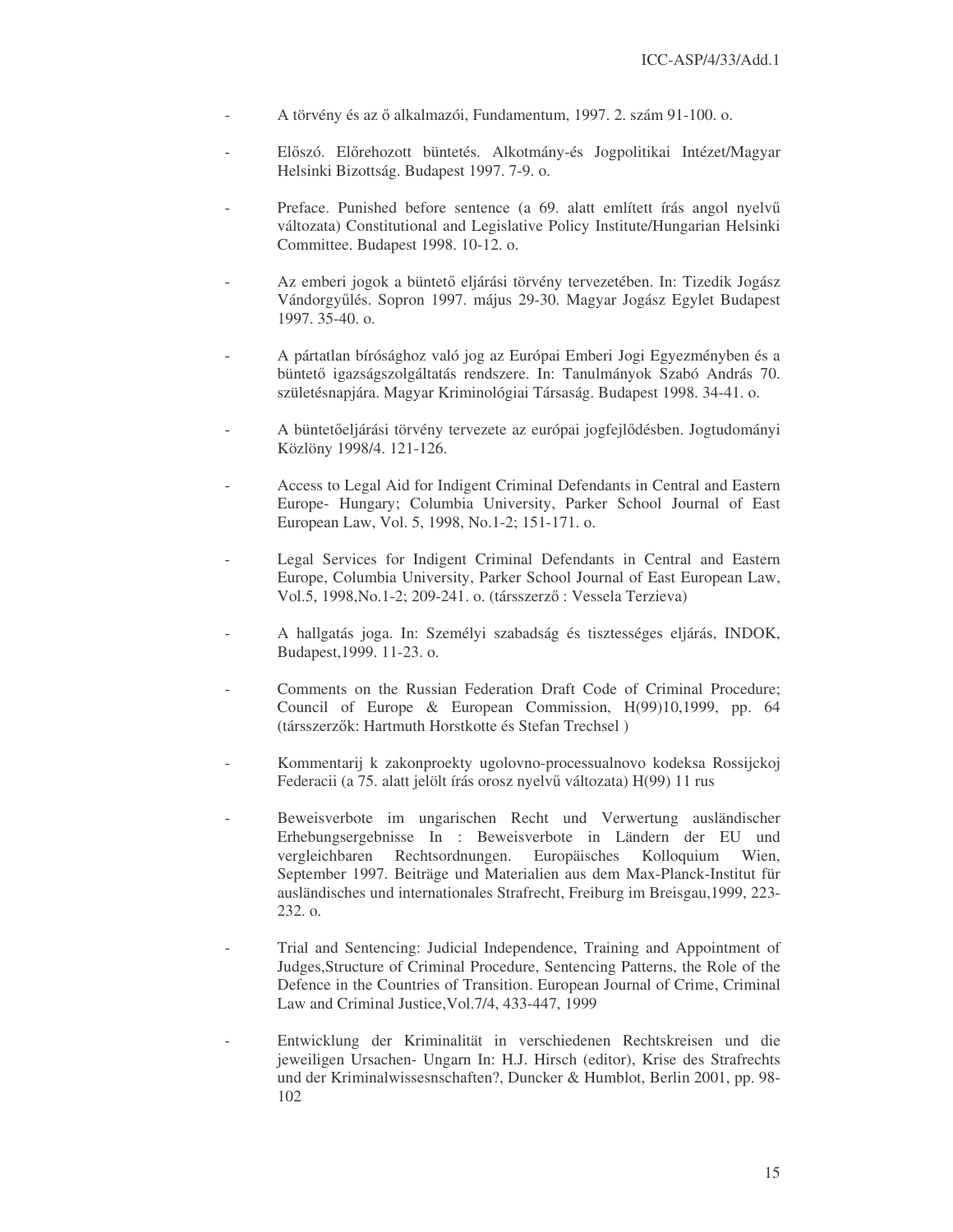- Alkotmányjogi reformok Kelet-Európában (törökül), In: "Türkiye'de anayasa reformu, prensipler ve sonuçlar Ankara, Ocak 2001, 120-128 o.
- Monitoring the EU Accession Process: Judicial Independence (Legal consultant), CEU Press, Budapest 2001
- Bírói függetlenség az Európai Unió társult országaiban. Hol állunk mi, magyarok? Fundamentum 2002./1. sz. 5-15. o.
- Igazságszolgáltatási reform és jogalkalmazói szerepek. In: Böhm Antal és Guba László (szerk.) Társadalomismeret és társadalomkutatás az ezredfordulón. Akadémiai Kiadó, Budapest 2002. 9o-98. o.
- Büntetőjog. Általános Rész (szerk. Wiener A. Imre) KJK-KERSZÖV Jogi és Üzleti Kiadó, Budapest 2002. 31-325. o.
- Az USA felülkerekedik? HVG 2002/37. sz. 52. o.
- A legfontosabb kérdésekben nem értünk el eredményt. Interjú Király Tiborral és Bárd Károllyal (készítette Fahidi Gergely és Tordai Csaba) Fundamentum 2002/2. 41-45. o. (Rövidített formában megjelent az Élet és Irodalom 2002. július 5. számában 7. o.)
- Büntetőjog. Általános Rész (szerk. Wiener A. Imre) Átdolgozott kiadás KJK-KERSZÖV Jogi és Üzleti Kiadó, Budapest 2003. 320-335. o.
- Kontinuität oder Nostalgie? In: Barna Mezey (Hrsg.): Strafrechtsgeschichte an der Grenze des nächsten Jahrhundertes. Gondolat Kiadói Kör, Budapest 2003. 19-26. o.
- Demokrácia-tisztességes eljárás-megismerés a büntető perben. In: Farkas Ákos (szerk.): Emlékkönyv Kratochwill Ferenc tiszteletére. Bibor Kiadó, Miskolc 2003. 65-100. o.
- A Backgrounder to the Criminal Justice Systems of the Region (with coauthors). In: Kauko Aromaa, Seppo Leppä, Sami Nevala, Natalia Ollus (editors), Crime and Criminal Justice Systems in Europe and North America 1995-1997, HEUNI, Helsinki 2003 14-22. o.
- The Right to a Fair Trial in Criminal Cases: The Impact of the European Convention on Human Rights and Fundamental Freedoms on the Jurisprudence of the Hungarian Constitutional Court, In: Francisco Fernández Segado (editor), The Spanish Constitution in the European Context. Dykinson, S.L. Madrid 2003 1575-1592. o.
- A Genfi Egyezmények és az állandó Nemzetközi Büntetőbíróság. In : Jantsits Ágnes és Prandler Árpád (szerk.) Szimpózium az 1949. Genfi Egyezmények két Kiegészítő Jegyzőkönyve elfogadásának 25. évfordulója alkalmából. Magyar Vöröskereszt Budapest 2003. 31-39. o.
- Igazság, igazságosság és tisztességes eljárás, Fundamentum, 2004/1. 44- 50. o.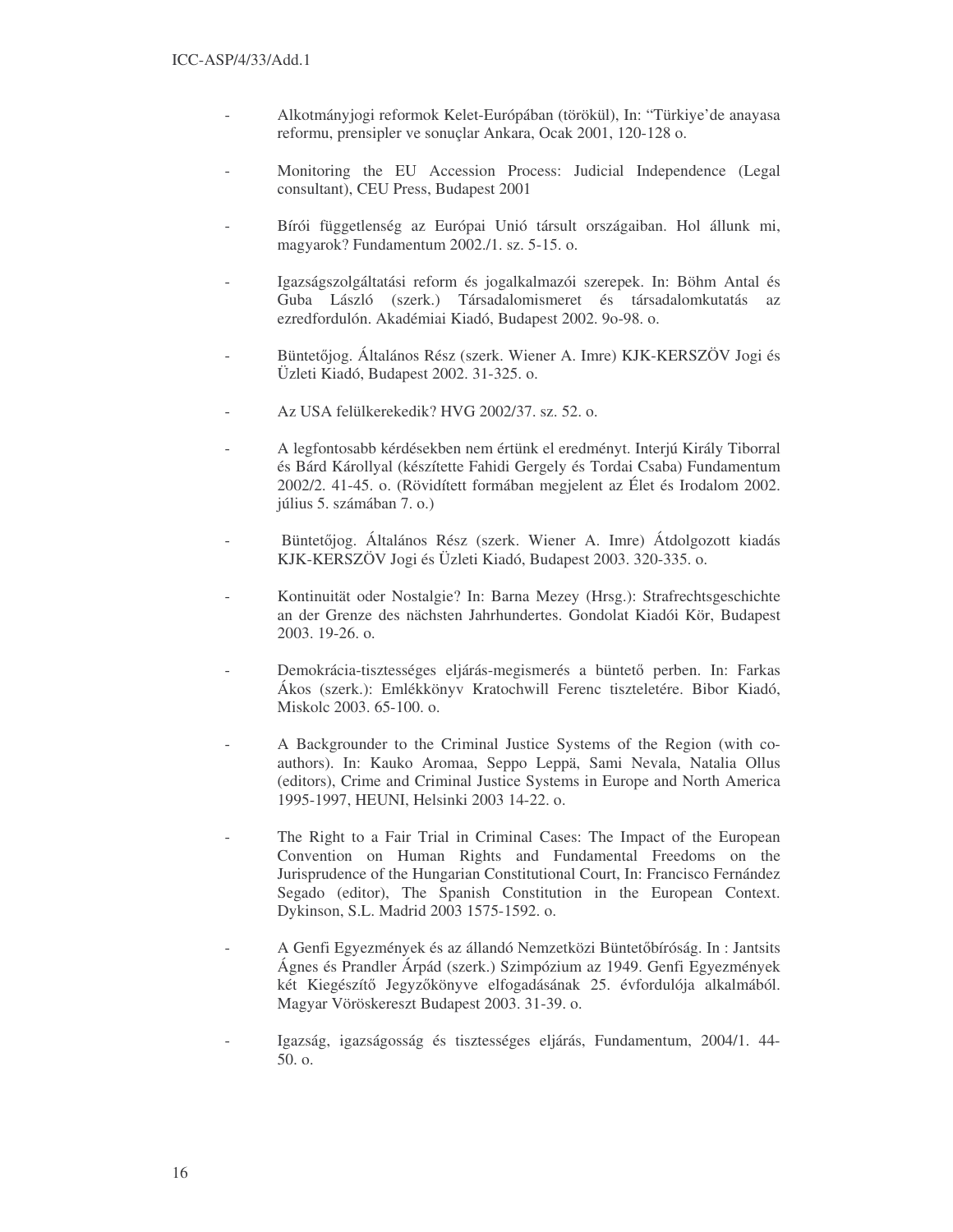- Judicial Independence in the Accession Countries of Central and Eastern Europe and the Baltics. In: András Sajó (editor), Judicial Integrity, Martinus Nijhoff Publishers Leiden/Boston, 2004. 265-313. o.
- Kit illet a tisztességes eljárás ? In: Györgyi Kálmán ünnepi kötet. KJK-KERSZÖV Jogi és Üzleti Kiadó, Budapest 2004. 31-51.o.
- Richterliche Unabhängigkeit in den Beitrittsländern der Europäischen Unionwie steht es damit in Ungarn ? Annales Universitatis Scientiarum Budapestinensis de Rolando Eötvös Nominatae. Sectio Iuridica Tomus XLV. Budapest 2004. 77-99.o.
- Tárgyalás a vádlott távollétében-emberijog-dogmatikai analízis. In: Wiener A. Imre ünnepi kötet. KJK-KERSZÖV Jogi és Üzleti Kiadó. Libri Amicorum 16. Budapest 2005. 209-230.o
- Kontinentaleuropäische und angelsächsische Elemente in den Verfahrensregeln internationaler Strafgerichtshöfe (to be published in autumn 2005 in the 'Schriftenreihe der Vereinigung Österreichischer . StrafverteidigerInnen')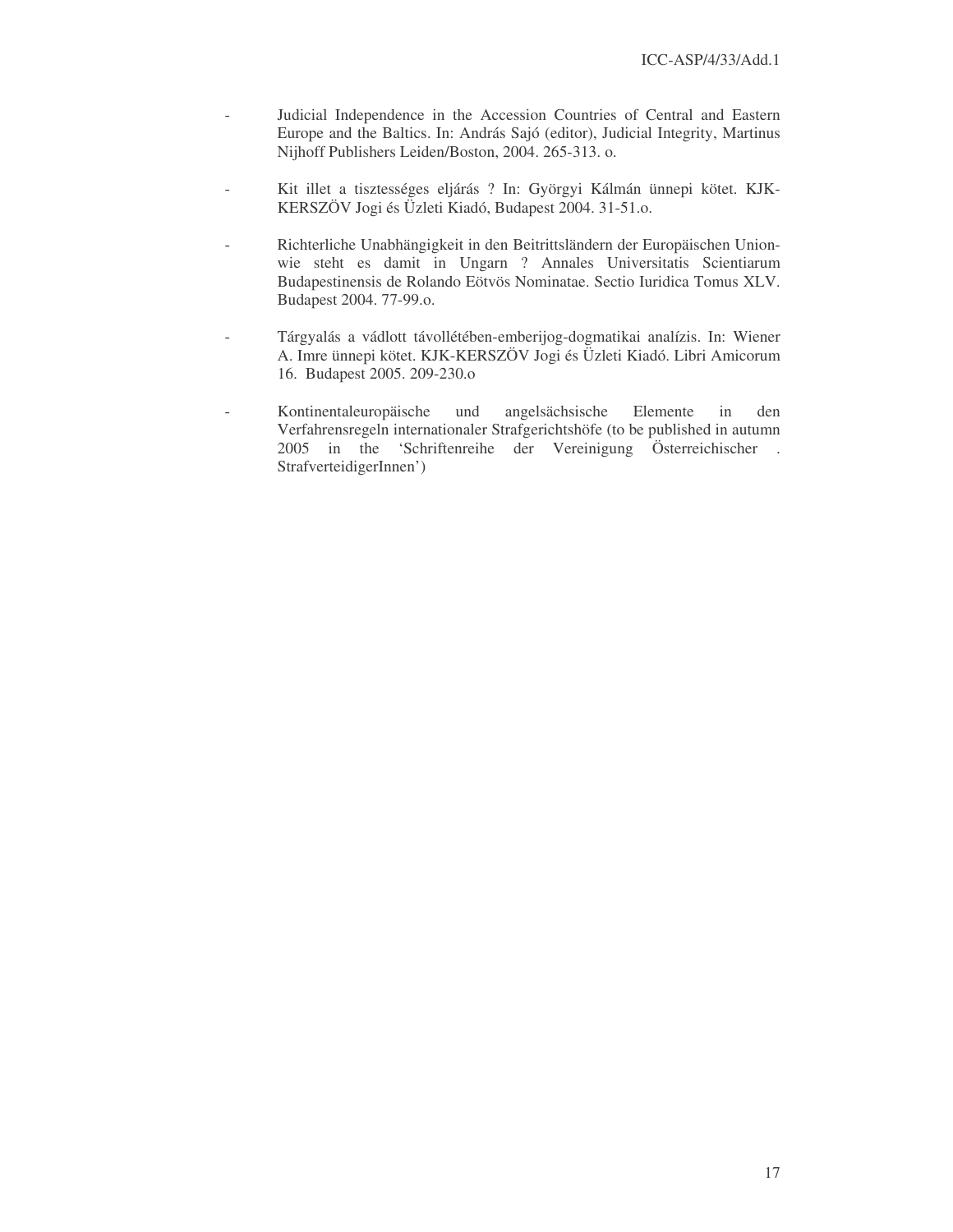#### $2.$ Дакуре, Харидьята (Буркина-Фасо)

[Подлинный текст на французском языке]

# Вербальная нота

Постоянное представительство Буркина-Фасо при Организации Объединенных Наций свидетельствует свое уважение Секретариату Ассамблеи государств-участников Международного уголовного суда и, ссылаясь на его вербальную ноту ICC-ASP/4/S/4 от 18 апреля 2005 года, имеет честь представить кандидатуру г-жи Харидьяты Дакуре для избрания на должность судьи Международного уголовного суда с целью рассмотрения на предмет включения в список А.

Правительство Буркина-Фасо рекомендует кандидатуру г-жи Харидьяты Дакуре с учетом ее высоких моральных качеств, компетентности, добросовестности и беспристрастности, подтверждением чему является ее длительный и полный послужной список работы в качестве судьи. Об этих качествах свидетельствует прилагаемая ниже информация о профессиональной квалификации.

 $\ddotsc$ 

 $* * *$ 

### Заявление о соответствии требованиям

### Личные данные

| Возраст:        | $58$ лет                    |
|-----------------|-----------------------------|
| Место рождения: | Агбовиль (Кот д'Ивуар)      |
| Гражданство:    | Буркина-Фасо                |
|                 | Вдова (имеет четырех детей) |
|                 |                             |

Тел.: (226) 50 30 64 18 (раб.) Тел.: (226) 50 33 52 48 (дом.)

- Магистрат высшего разряда, класс: исключительный
- Является известным экспертом в области частного права и в совершенстве знает судебную систему Буркина-Фасо
- Обладает значительным опытом в области начального и непрерывного образования
- Проявляет большой интерес к правам женщин и экономическому, социальному и культурному развитию женщин
- Особо интересуется вопросами демократии и эффективного руководства

#### Образование и дипломы

| 1975 год | Дилом магистрата, полученный в Национальной<br>школе магистратуры, Париж, Франция.                                                   |
|----------|--------------------------------------------------------------------------------------------------------------------------------------|
| 1973 год | Лицензия по праву (на четыре года), полученная<br>на факультете права Университета права и<br>медико-санитарных наук, Лилль, Франция |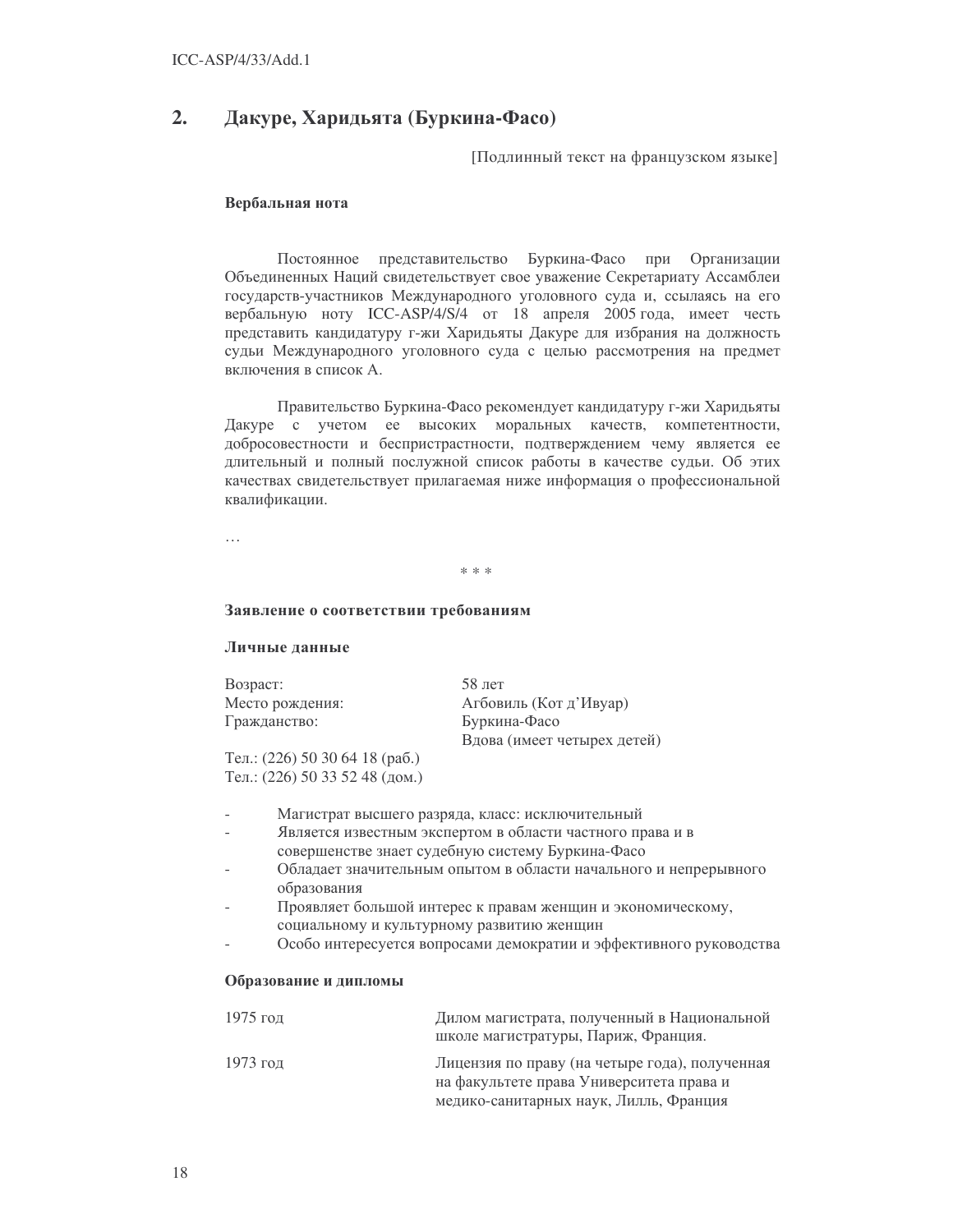# Профессиональный опыт

| С июля 2002 года | Первый председатель Государственного совета                                                                                                                                                                                                                        |  |  |  |
|------------------|--------------------------------------------------------------------------------------------------------------------------------------------------------------------------------------------------------------------------------------------------------------------|--|--|--|
|                  | Председательствует<br>на<br>торжественных<br>заседаниях, совместных заседаниях палат<br>Генеральной<br>Ассамблеи<br>И<br>пленарных<br>заседаниях Ассамблеи                                                                                                         |  |  |  |
|                  | Отвечает<br>за<br>административные<br>и<br>вопросы<br>дисциплинарные<br>B<br>Государственном совете                                                                                                                                                                |  |  |  |
|                  | Руководит<br>исполнением<br>оперативного<br>бюджета                                                                                                                                                                                                                |  |  |  |
| 2001-2002 годы   | Инспектор судебных служб                                                                                                                                                                                                                                           |  |  |  |
|                  | Надзор<br>за<br>надлежащим<br>функционированием судебных служб                                                                                                                                                                                                     |  |  |  |
|                  | предложений<br>Подготовка<br>любым<br>$\Pi$ O<br>соответствующим мерам                                                                                                                                                                                             |  |  |  |
| 1994-2001 годы   | Генеральный директор Национальной<br>ШКОЛЫ<br>(HIIIAM),<br>администрации<br>$\,$ $\,$ $\,$ $\,$<br>магистратуры<br>Уагудугу                                                                                                                                        |  |  |  |
|                  | Координация учебной сети и деятельности                                                                                                                                                                                                                            |  |  |  |
|                  | Школьная адмнистрация и дисциплина                                                                                                                                                                                                                                 |  |  |  |
|                  | Управление оперативными фондами                                                                                                                                                                                                                                    |  |  |  |
|                  | Государственный инспектор Генеральной<br>государственной инспекции - Уагадугу                                                                                                                                                                                      |  |  |  |
|                  | Доклады о надзоре за правильностью и<br>целесообразностью<br>мер,<br>принимаемых<br>руководящими<br>сотрудниками<br>государственных учреждений; наблюдение<br>пунктуальностью,<br>прилежанием<br>за<br>И<br>моральными<br>государственных<br>устоями<br>ЧИНОВНИКОВ |  |  |  |
| 1985-1988 годы   | Консультант Верховного суда Уагадугу                                                                                                                                                                                                                               |  |  |  |
|                  | Подготовка<br>докладов<br>$\Pi 0$<br>гражданским,<br>уголовным<br>социальным<br>И<br>делам,<br>относящимся к ведению Верховного суда                                                                                                                               |  |  |  |
| 1984-1985 годы   | Председатель Отдела обвинительных актов и<br>испольняющий<br>обязанности<br>первого<br>председателя<br>Бобо-<br>Апелляционного<br>суда<br>Диулассо                                                                                                                 |  |  |  |
|                  | Дирекция Апелляционного суда                                                                                                                                                                                                                                       |  |  |  |
|                  | Председательство в ходе слушаний<br>$\Pi 0$                                                                                                                                                                                                                        |  |  |  |

рассмотрению гражданских, коммерческих социальных или уголовных дел в Суде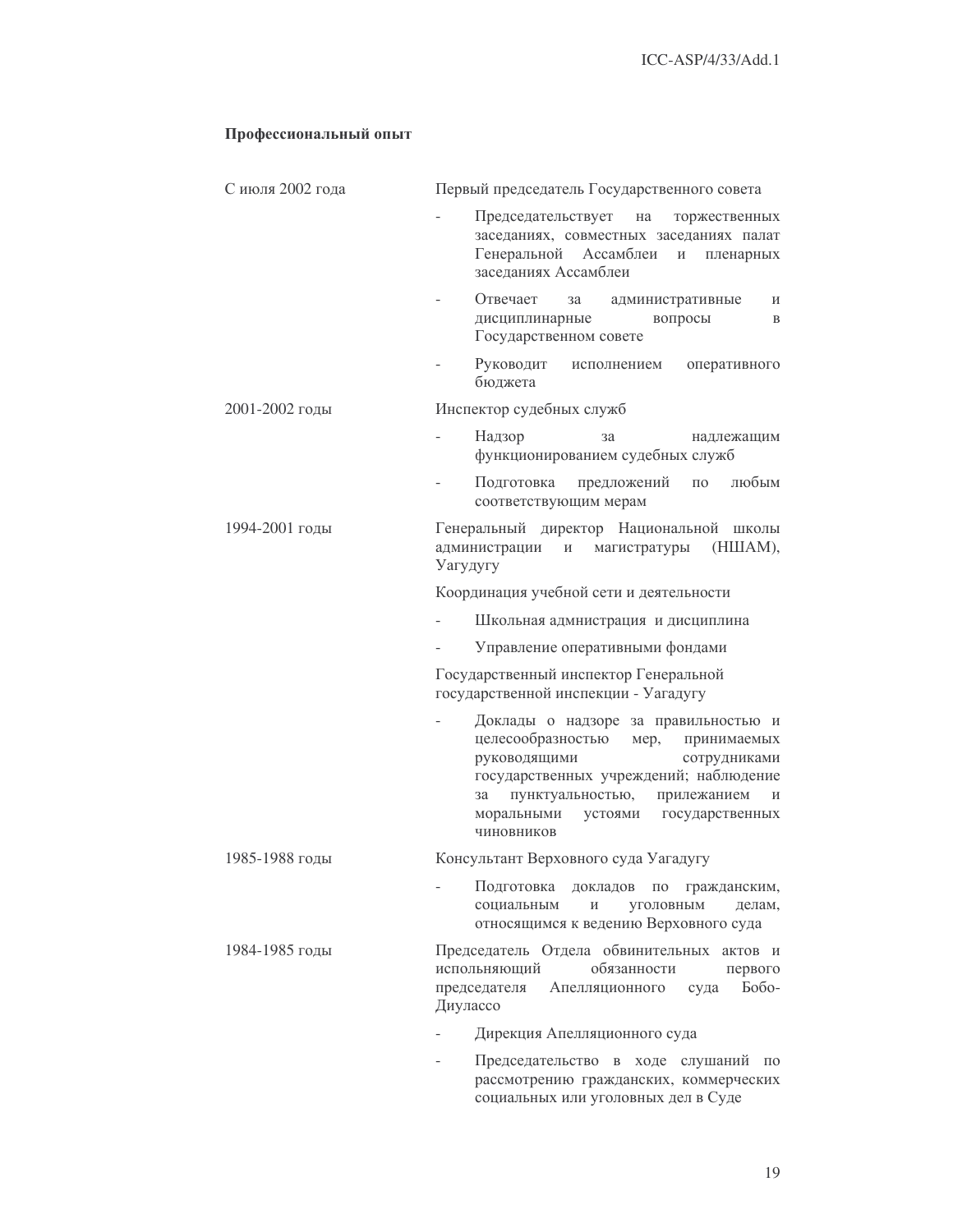|                | Изучение в<br>суде<br>второй инстанции<br>находящихся<br><b>VГОЛОВНЫХ</b><br>дел,<br>B<br>производстве у судебных следователей                                          |
|----------------|-------------------------------------------------------------------------------------------------------------------------------------------------------------------------|
|                | Санкции в случае принятия судебными<br>следователями и службой уголовных<br>расследований<br>нарушающих<br>мер,<br>действующие законодательные положения                |
|                | Изучение материалов, касающихся санации<br>по решению суда                                                                                                              |
| 1983-1984 годы | Заместитель председателя Апелляционного суда<br>Уагадугу и председатель Отдела обвинительных<br>актов вышеупомянутого Апелляционного суда                               |
|                | Изучение<br>второй<br>$\, {\bf B}$<br>суде<br>инстанции<br>уголовных<br>дел,<br>находящихся<br>B<br>производстве у судебных следователей                                |
|                | Санкции в случае принятия судебными<br>службой<br>следователями<br>И<br>уголовных<br>расследований<br>мер,<br>нарушающих<br>действующие законодательные положения,      |
|                | Изучение материалов, касающихся санации<br>по решению суда                                                                                                              |
| 1982-1983 годы | Председатель Суда по трудовым вопросам в<br>Уагадугу                                                                                                                    |
|                | Рассмотрение споров между работниками и<br>работодателями,<br>подпадающих<br>ПОД<br>действие Трудового кодекса                                                          |
| 1980-1982 годы | Заместитель председателя суда первой инстанции<br>в Уагадугу                                                                                                            |
|                | Заместитель председателя по вопросам,<br>управления<br>касающимся<br>судом<br>И<br>проведения судебных слушаний                                                         |
| 1980-1981 годы | Заместитель председателя суда и судебный<br>следователь суда первой инстанции в Уагадугу                                                                                |
| 1975-1980 годы | Судебный следователь суда первой инстанции в<br>Уагадугу                                                                                                                |
|                | $C\overline{o}$ op<br>доказательств<br>ДЛЯ<br>уголовного<br>преследования<br>и/или<br>защиты<br>ЛИЦ,<br>обвиняемых<br>$\,$ B<br>совершении<br>уголовных<br>преступлений |

# Образование и курсы профессиональной подготовки

| Июнь 2003 года | Двадцать четвертая Ежегодная программа<br>подготовки по правам человека Канадского<br>фонда по правам человека (КФПЧ) |  |  |  |
|----------------|-----------------------------------------------------------------------------------------------------------------------|--|--|--|
| Март 2002 года | Международная программа Соединенных по<br>повышению квалификации                                                      |  |  |  |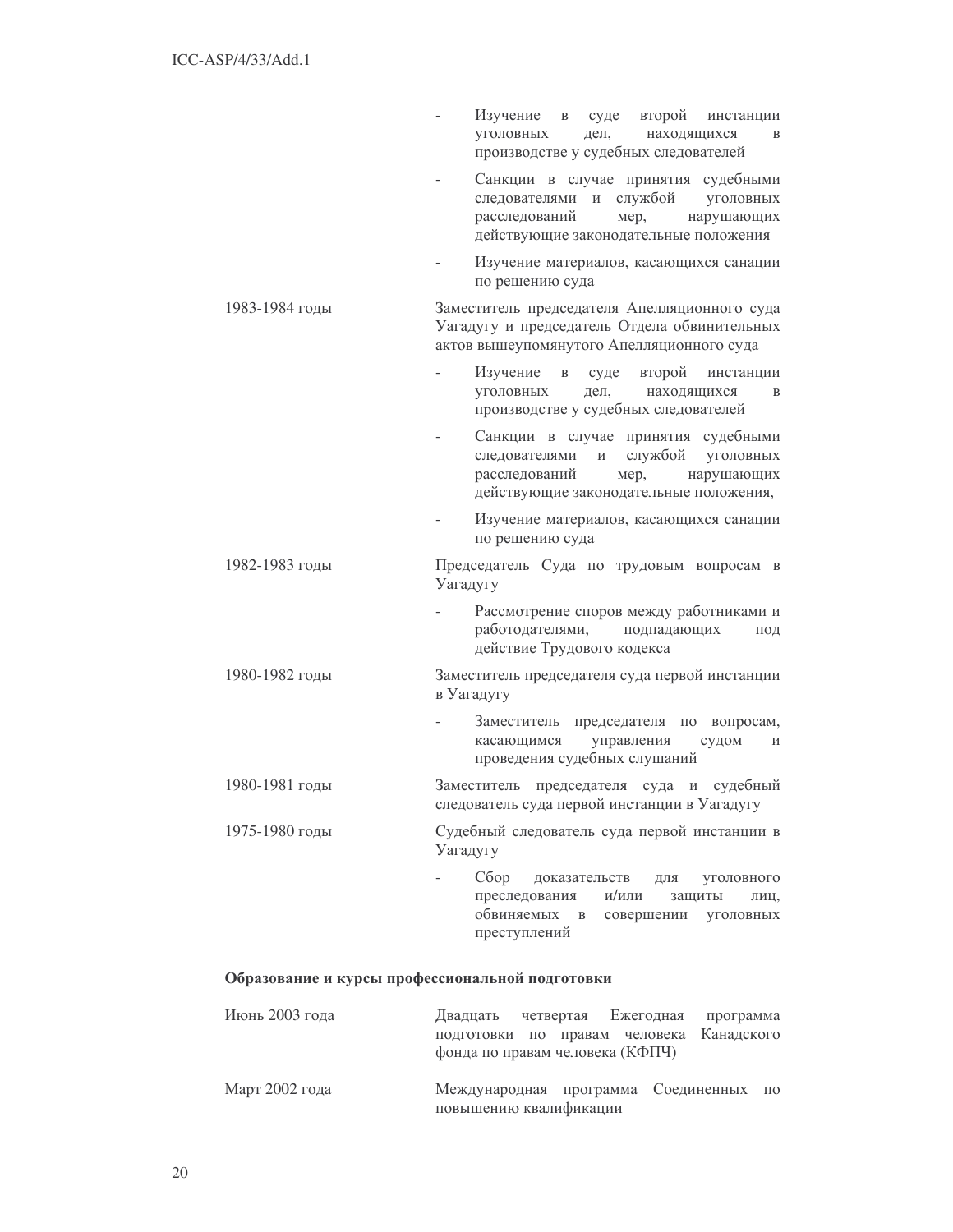Предмет: «Женщины в качестве экономических и политических партнеров правительства»

- Декабрь 1999 года «Разработка руководящих принципов ухода за жертвами женщинами  $\sim$ насилия» субрегиональный рабочий семинар, Ломе, Того
- Ноябрь 1999 года Шестая африканская региональная конференция по положению женщин, Аддис-Абеба, Эфиопия
- «Права человека и народов в Африке» семинар, Декабрь 1998 года Международной комиссией организованный юристов (МКЮ) и Африканской комиссией по правам человека и народов
- 1997 и 1998 годы «Природоохранное право» - учебный семинар, организованный совместным проектом ПРОООН/ЮНЕП «Природоохранные законодательство и учреждения в Африке», Всемирный союз охраны природы (МСОП), Уагадугу
	- 1997 год проблеме Семинар  $\Pi$ <sup>O</sup> коррупции, организованный Движением в защиту прав человека и народов Буркина-Фасо (ДБПЧН) и «Транспэранси интернэшнл» - Уагадугу
- «Роль судебной власти в защите прав человека в Март Африке» - семинар, организованный МКЮ и Африканской комиссией по правам человека и народов, Уагадугу
- Май-июнь 1995 года Комплексная программа по вопросам управления для иностранных руководителей (ПИМСЕ), ЕНАП Квебек, Канада
- Апрель-декабрь 1995 года Курс, состоящий из четырех семинаров, по теме «Изучение метолики обучения совершеннолетних» (Уагадугу), организованный Региональной программой образования повышения квалификации  $(IIPE\Phi EII)$ средства, выделенные Канадским агентством международного развития (КАМР)
	- Июнь 1993 гола «Надзорные суды высшей юрисдикции» Абиджан, Кот д'Ивуар Учебный семинар по юрисдикционному надзору, организованный Международной организацией высших ревизионных учреждений (МОВРУ) Июнь 1990 гола Четвертая конференция  $\Pi$ <sup>O</sup> надзорным
		- учреждениям высшей юрисдикции, Каир, Египет

 $\overline{M}$ 

на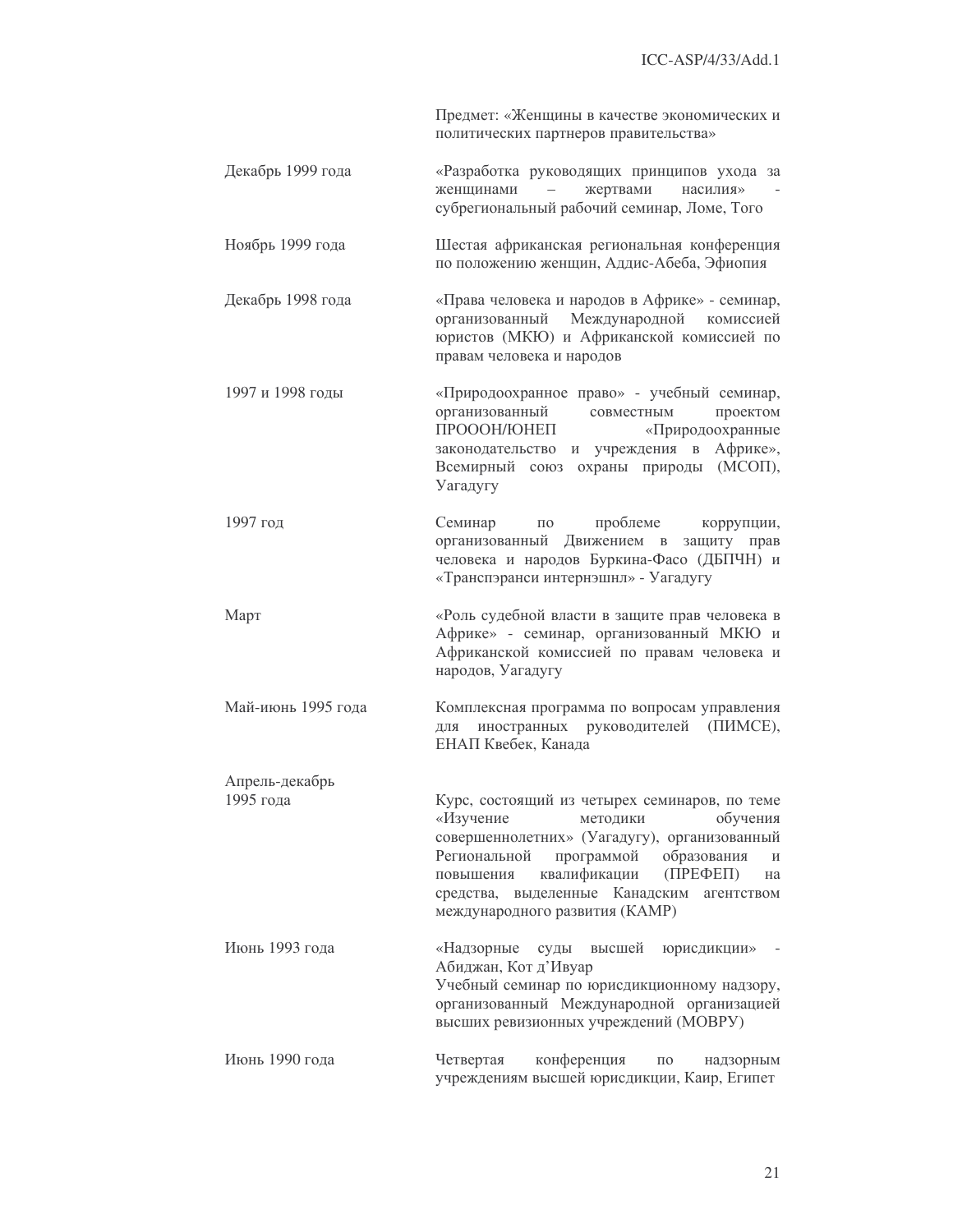| Июнь-июль 1980 года | «Суды для несовершеннолетних» - Париж и<br>Бордо, Франция                                                                                                                                                                                                                                                                                                          |  |  |
|---------------------|--------------------------------------------------------------------------------------------------------------------------------------------------------------------------------------------------------------------------------------------------------------------------------------------------------------------------------------------------------------------|--|--|
|                     | Преподавание, выступления на семинарах, конференциях и публикации                                                                                                                                                                                                                                                                                                  |  |  |
| 2004 год            | Пособие для участников по подготовке членов<br>наблюдательного<br>комитета<br>вопросам<br>ПО<br>соблюдения прав человека и методов ведения<br>наблюдения, декабрь 2004 года.<br>Издание при финансовой поддержке со стороны<br>права женщин Буркина-Фасо<br>Коалиции<br>за<br>$(K\Pi$ $K\bar{B})$<br>финансировании<br>при<br>$\rm{co}$<br>стороны<br><b>TPOOH</b> |  |  |
| $2004$ год          | Пособие для участников для членов Коалиции за<br>Буркина-Фасо (КПЖБ)<br>женщин<br>$\Pi 0$<br>права<br>экономическим,<br>социальным<br>$\mathbf{M}$<br>культурным<br>правам домашних работниц.<br>Издано при финансовой поддержке со стороны<br>КПЖБ при участии в финансировании КАМР                                                                              |  |  |
| 2004 год            | «Процесс предварительного<br>судебного<br>расследования»: пособие для участников по<br>обучению ведущих допросы судей и магистратов<br>прокуратуры Буркина-Фасо.<br>Издано при финансовой поддержке Европейского<br>союза и Программы по поддержке укрепления<br>демократического процесса, верховенства права<br>и рационального правления (ПАДЕГ)                |  |  |
| 2003 год            | Участие в подготовке учебного пособия для<br>среднего юридического персонала по вопросам<br>прав женщин и насилия в отношении женщин.<br>Опубликовано НПО «ВИЛДАФ/Буркина-Фасо»<br>при<br>финансовой поддержке<br>$\rm{co}$<br>стороны<br>ЮНИСЕФ                                                                                                                   |  |  |
| 2003 год            | Документ для обсуждения по<br>вопросу о<br>характере и путях устранения препятствий на<br>пути осуществления прав женщин в Буркина-<br>$\Phi$ aco.<br>Документ, представленный на учебном семинаре-<br>практикуме по правам женщин, Уагадугу, 27<br>октября 2003 года, Экономической комиссией<br>для Африки                                                       |  |  |
| $2003$ год          | Руководитель<br>цикла<br>лекций<br>$\Pi$ O<br>этическому<br>факультете<br>кодексу<br>магистратуры<br>на<br>Национальной<br>ШКОЛЫ<br>управления<br>И<br>магистратуры (НШУМ)                                                                                                                                                                                         |  |  |
| 2002 год            | Член<br>работников<br>группы<br>инструкторов<br>избирательных<br>участков<br>Центра<br>за<br>демократическое правление (ЦДП)                                                                                                                                                                                                                                       |  |  |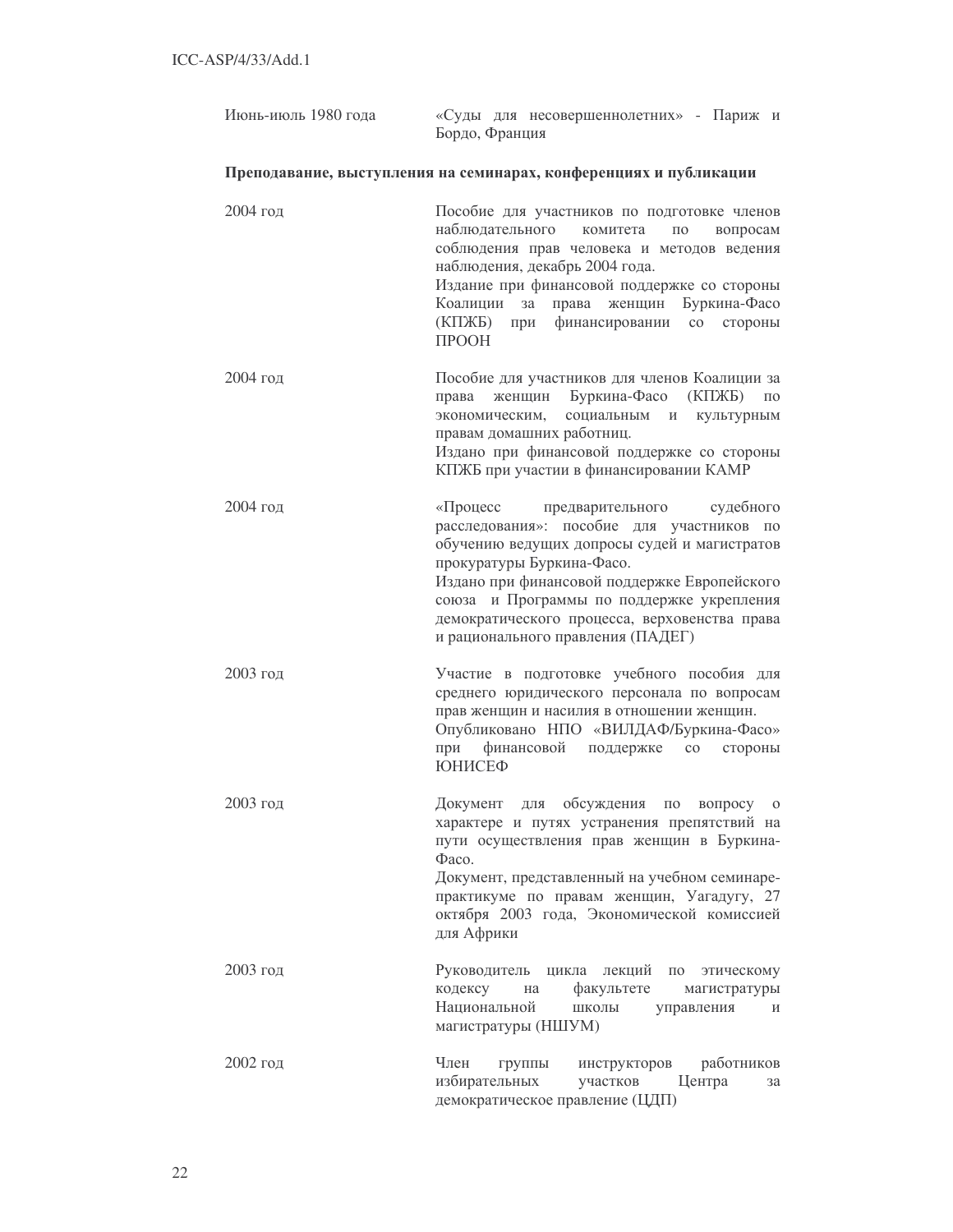| 2002 год      | Вклад<br>адвокатскую деятельность,<br>$\, {\bf B}$<br>направленную на выпуск в Буркина-Фасо серии<br>изданий<br>вопросам<br>прав<br>женщин<br>$\Pi 0$<br>ДЛЯ<br>укрепления потенциала судебных и внесудебных<br>сторон в вопросах, касающихся прав женщин.<br>Издана НПО «ВИЛДАФ/Буркина-Фасо»<br>при<br>финансовой поддержке Европейского союза                                                                        |
|---------------|-------------------------------------------------------------------------------------------------------------------------------------------------------------------------------------------------------------------------------------------------------------------------------------------------------------------------------------------------------------------------------------------------------------------------|
| Май 2001 года | Профессор<br>в Университете Перпиньяна,<br>приглашенный<br>по распоряжению ректора<br>Академии Монпелье от 20 марта 2001 года.                                                                                                                                                                                                                                                                                          |
| 2001 год      | Руководитель курса лекций по уголовному<br>процессу на факультете магистратуры в НШУМ.                                                                                                                                                                                                                                                                                                                                  |
| 2001 год      | Вклад в подготовку «пособия для участников» по<br>подготовке среднего юридического персонала на<br>французском языке: сентябрь 2001 года.<br>Опубликована НПО «ВИЛДАФ/Буркина-Фасо»<br>финансовой поддержки со стороны<br>при<br>ЮНИСЕФ                                                                                                                                                                                 |
| 2000 год      | Вклад в подготовку упрощенного справочника<br>текстов, направленных на защиту интересов<br>женщин, - «Практический курс для женских<br>опубликованного<br>ассоциаций», -<br>HПO<br>«ВИЛДАФ/Буркина-Фасо» при поддержке<br>$\mathbf{B}$<br>рамках Проекта в области прав и гражданства<br>женщин, осуществляемого Канадским центром<br>международных исследований и сотрудничества<br>при финансировании со стороны КАМР |
| 1999 год      | Вклад в реформу избирательной системы<br>$\overline{B}$<br>Буркина-Фасо.<br>Публикация,<br>выпущенная<br>эгидой<br>ПОД<br>Международного института по оказанию помощи<br>в деле демократизации и проведения выборов<br>(ИДЕА)                                                                                                                                                                                           |
| 1998 год      | Вклад в подготовку издания «Демократия в<br>Буркина-Фасо», опубликованного под эгидой<br>ИДЕА                                                                                                                                                                                                                                                                                                                           |
| 1998 год      | «Гражданский статус» - семинар для выборных<br>администраций<br>сотрудников<br>местных<br>И<br>сотрудников<br>органов<br>местных<br>власти,<br>направленный<br>поддержку<br>процесса<br>на<br>децентрализации в Буркина-Фасо                                                                                                                                                                                            |
| 1998 год      | «Насилие в отношении женщин: положение с<br>исполнением законодательства в Буркина-Фасо»<br>субрегиональный<br>семинар;<br>издание,<br>опубликованное ЮНИФЕМ-Дакар, Сенегал                                                                                                                                                                                                                                             |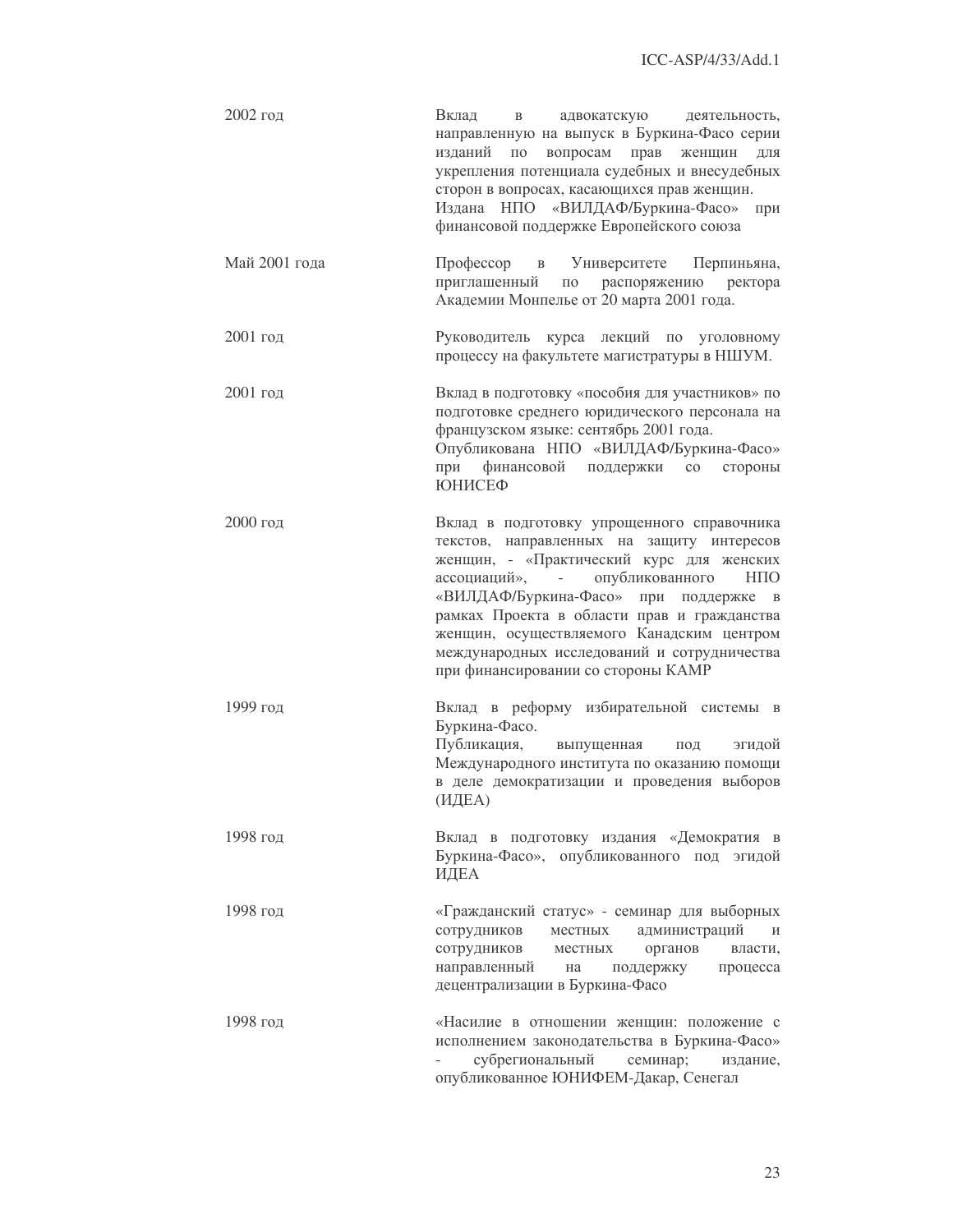«Предварительное следствие», учебное пособие 1996 год НШУМ, изданное при финансовой поддержке Французской программы по сотрудничеству в области развития

# Языки

| Французский (владеет свободно)             | Диула (говорит и пишет) |
|--------------------------------------------|-------------------------|
| Английский (читает, пишет)                 | Муре (говорит)          |
| Итальянский (знает в определенной степени) | Дафин (говорит)         |

# Деятельность, связанная с профессиональной

| 2004 год       | Председатель Комитета по борьбе с коррупцией в<br>судебной системе                                                                                                                                                                                                                                                                                        |
|----------------|-----------------------------------------------------------------------------------------------------------------------------------------------------------------------------------------------------------------------------------------------------------------------------------------------------------------------------------------------------------|
| 2001-2004 годы | Избранный член Национальной комиссии по<br>правам человека (НКПЧ)                                                                                                                                                                                                                                                                                         |
| 2001 год       | Член группы консультантов по проведению<br>«Обзора антикоррупционного законодательства и<br>мониторинга,<br>механизмам<br>имеющимся<br>$\mathbf{B}$<br>распоряжении административных органов».<br><b>TIPOOH</b><br>Инициированное<br>исследование,<br>подготовленное<br>Высшего<br>ДЛЯ<br>органа<br>$\Pi$ <sup>O</sup><br>координации борьбы с коррупцией |
| 2000 год       | Член-основатель<br>Центра<br>демократическое<br>за<br>правление, декабрь 2000 года                                                                                                                                                                                                                                                                        |
| 2000 год       | председатель<br>«Всемирного<br>Почетный<br>марша<br>женщин»                                                                                                                                                                                                                                                                                               |
| 1998 год       | Национального<br>Председатель<br>управления<br>«ВИЛДАФ/Буркина-Фасо» ФЕДАФ «Женщины<br>за соблюдение законности и развитие в Африке»                                                                                                                                                                                                                      |
| 1997 год       | Член<br>контактной<br>ИДЕА<br>группы<br>(Международный институт по оказанию помощи<br>в деле демократизации и проведения выборов) в<br>Буркина-Фасо                                                                                                                                                                                                       |
| 1997 год       | Член Комитета по урегулированию конфликта<br>между профсоюзом «Национальный союз охраны<br>(CHHIIIA)<br>человека<br>$\overline{M}$<br>ЖИВОТНЫХ»<br>$\mathbf{M}$<br>правительством в 1997 году                                                                                                                                                             |
| 1996 год       | Член Комитета по выполнению рекомендаций<br>конференции<br>четвертой<br>Всемирной<br>$\Pi$ <sup>O</sup><br>положению женщин, состоявшейся в Пекине,<br>Китай, в 1995 году                                                                                                                                                                                 |
| 1995 год       | Член жюри по вопросам «Устойчивого развития<br>ФЕСПАКО.<br>человека»<br>B                                                                                                                                                                                                                                                                                 |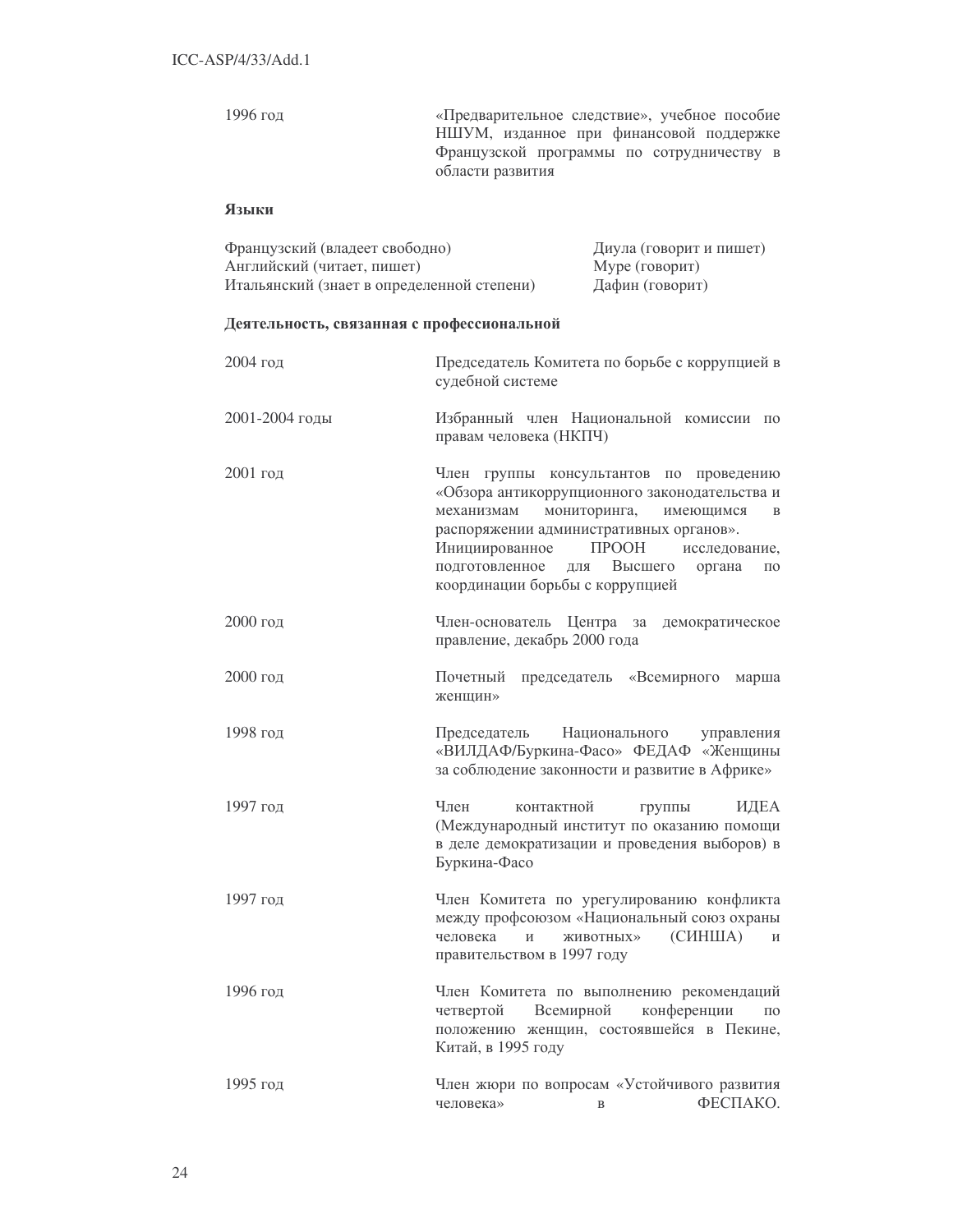Член первого жюри по присуждению почетных наград работникам сферы государственного управления и администрации в Африке Африканского учебного и исследовательского центра по проблемам администрации в области развития (КАФРАД), Танжер, Марокко

| 1995 год | Член выездных бригад группы независимых<br>наблюдателей на муниципальных выборах 1995         |
|----------|-----------------------------------------------------------------------------------------------|
|          | года, выборах в законодательные органы власти<br>1997 года и президентских выборах 1998 года  |
| 1994 год | Председатель-основатель Ассоциации женщин-<br>юристов Буркина-Фасо                            |
| 1976 год | Избранный член Высшего совета магистратуры<br>(ВСМ) с 1976 по 1978 годы и с 1994 по 1997 годы |

# Почетные звания

- Кавалер Национального ордена Буркина-Фасо
- Кавалер Национального ордена Буркина-Фасо первой степени ÷.

# Специальные знания и навыки

- Работа с компьютером (обработка текстов, операционная система  $\overline{a}$  $\langle$ Windows»)
- Экспертные знания в вопросах руководства и управления общественными организациями
- Навыки ведения переговоров
- Экспертные знания по вопросам управления проектами в области развития
- Способности к управлению информационными и информационнопропагандистскими кампаниями, направленными на улучшение положения женшин
- Способности к работе в духе коллективизма
- Способности к бухгалтерской работе и работе по составлению и исполнению бюджета.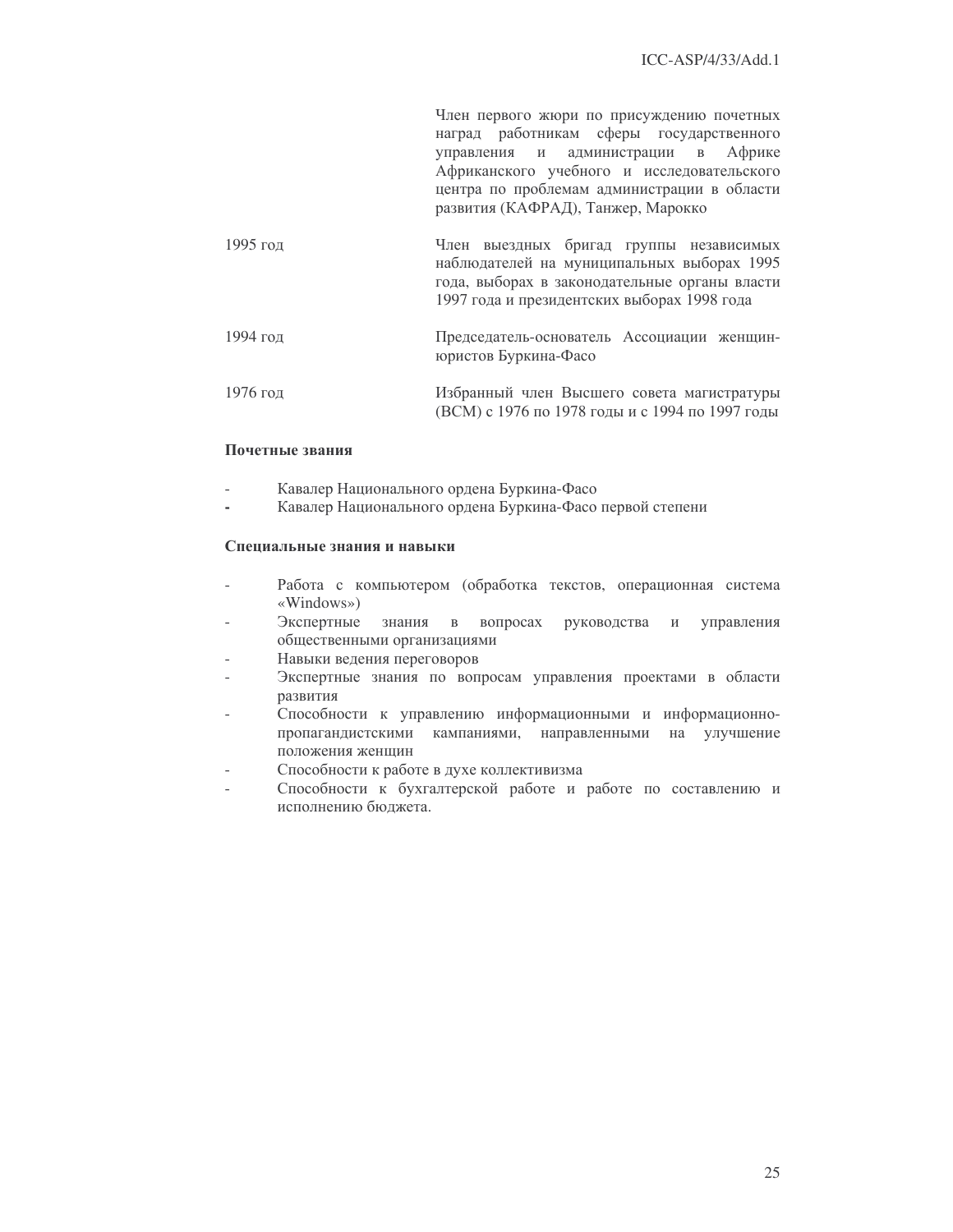#### 3. Кауль, Ханс-Петер (Германия)

Подлинный текст на английском языке]

#### Вербальная нота

 $\ddotsc$ 

Имею честь сообщить Вам, что Германия выдвигает кандидатуру судьи Ханса-Петера Кауля для переизбрания в качестве судьи Международного уголовного суда на выборах, которые состоятся в ходе Ассамблеи государствучастников в январе 2006 года.

Судья Кауль является кандидатом по списку В для целей, предусмотренных в статье 36.5 Римского статута.

К настоящему письму прилагаются заявление, представляемое в соответствии со статьей 36.4 (а) Римского статута, и биография судьи Кауля.

Выдвижение кандидатуры производилось в соответствии с порядком выдвижения кандидатур в Международный Суд согласно его Статуту (статья 36.4(a)(ii) Римского статута). 12 июля 2005 года Германская национальная группа в Постоянном арбитражном суде информировала правительство Германии о том, что после тщательного обсуждения она единогласно постановила выдвинуть кандидатуру судьи Кауля для переизбрания в качестве уголовного судьи Международного суда. Правительство Германии поддерживает кандидатуру судьи Кауля.

 $\cdots$ 

### $* * *$

# Заявление о соответствии требованиям

a) Судья Ханс-Петер Кауль является человеком высоких моральных качеств, беспристрастным и добросовестным, который отвечает предъявляемым в Германии требованиям к назначению на высшие судебные должности (статья  $36.3(a)$ ).

Кандидатура судьи Кауля выдвигается в соответствии с процедурой, предусмотренной для выдвижения кандидатур в состав Международного Суда в Статуте этого Суда (статья 36.4 (а)).

Судья Кауль обладает опытом юридической деятельности по специальным вопросам, касающимся работы Суда, в том числе, но не ограничиваясь этим, по следующим вопросам:

- он имеет практический опыт работы в качестве судьи Международного уголовного суда, в частности, в качестве Председателя Отделения предварительного производства Суда;
- он принимал участие и внес большой вклад в разработку Регламента Суда, где уточняются детали основы для уголовного судопроизводства Международного уголовного суда;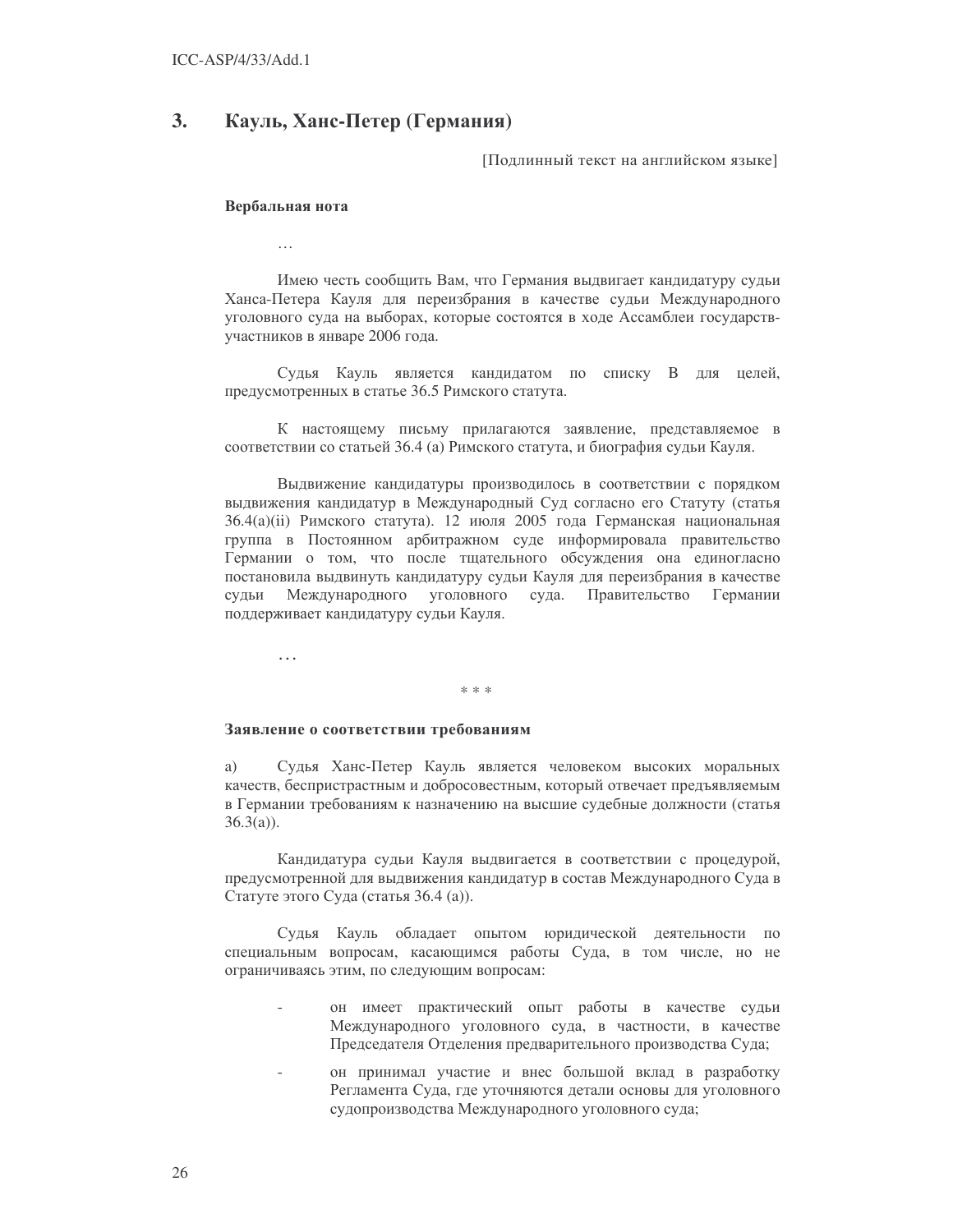- в качестве члена Консультативного комитета МУС по правовым Рабочей группы текстам  $\overline{M}$  $\Pi{\rm O}$ административным распоряжениям он внес вклад в создание подходящей правовой основы как для решения административных вопросов, так и для судебной работы Суда;
- облалает  $O<sub>H</sub>$ опытом  $\mathbf{B}$ соответствующих областях международного права, таких, как международное гуманитарное право и право, касающееся прав человека;
- его обширный опыт в качестве юриста-международника включает также процесс кодификации Римского статута в целом с особым упором на часть 2 Статута (о юрисдикции, приемлемости и применимом праве) и на выработку определения преступлений, подпадающих под юрисдикцию Суда, и элементов преступлений согласно статье 9 Статута.

Кандидатура судьи Кауля отвечает требованиям статьи 36.3(b)(i) и (ii), как указывается в его биографических данных. Он обладает признанной компетентностью в соответствующих областях международного права, таких, как международное гуманитарное право и право, касающееся прав человека, и имеет обширный опыт профессиональной юридической деятельности, имеющей отношение к предмету судебной деятельности Суда. В то же время, являясь председателем Отделения предварительного производства и судьей Палаты предварительного производства III, судья Кауль подтвердил свою компетентность  $\, {\bf B}$ области международного уголовного права  $\overline{M}$ Таким образом, OH соответствует судопроизводства. требованиям, предъявляемым как в отношении списка А, так и списка В.

 $b)$ Кандидатура судьи Кауля выдвигается для включения в список В для целей, предусмотренных в пункте 5 статьи 36 Статута.

Родным языков судьи Кауля является немецкий. Он отлично владеет  $\mathcal{C}$ ) английским и французским языками и свободно говорит на них (стать 36.3 (с)).

 $\mathbf{d}$ Информация, касающаяся подпунктов (i) - (iii) пункта 8 (а) статьи 36 Статута:

- $\mathbf{i}$ судья Кауль прошел соответствующую подготовку, сдал экзамены на право ведения юридической деятельности и занимался профессиональной юридической деятельностью в Германии, где действует гражданско-правовая судебная система, до своего назначения судьей Международного уголовного суда;
- $ii)$ судья Кауль является гражданином Германии, которая состоит членом группы западноевропейских и других государств;
- $\overline{iii}$ судья Кауль - мужчина.

Судья Кауль является гражданином Германии и не имеет никакого  $e)$ иного гражданства.

 $*$   $*$ 

Судья Гражданин Германии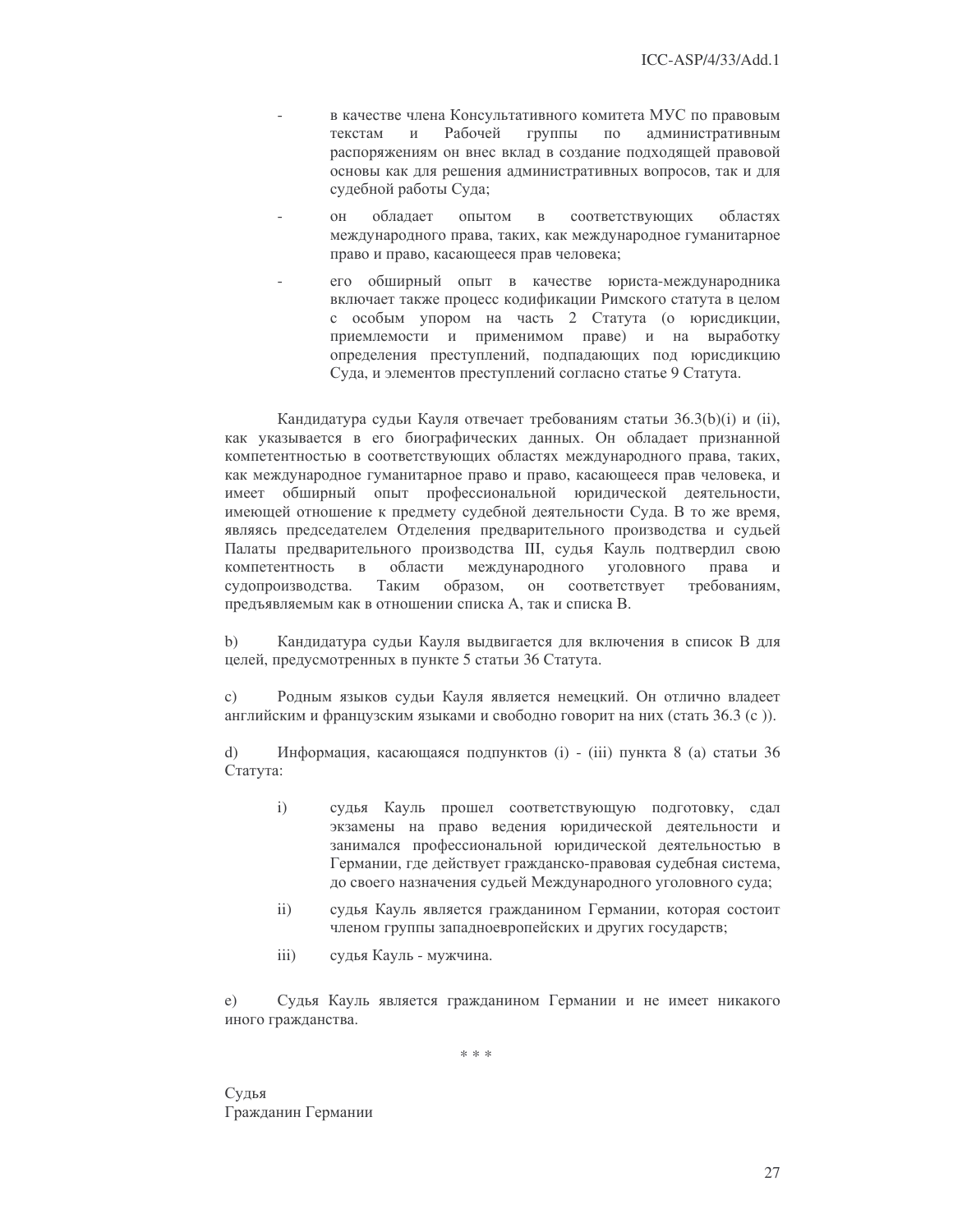Ролился 25 июля 1943 гола

International Criminal Court (ICC) P.O. Box 19519, Maanweg 174 2500 CM The Hague, The Netherlands Ten.:  $+31-70-5158237$  $\Phi$ акс: +31-70-5158789 Адрес электронной почты: Hans-Peter.Kaul@icc-cpi.int

# Обязанности в Международном уголовном суде

Судья Отделения предварительного производства

- − Председатель Отделения предварительного производства
- судья Палаты предварительного производства III (в настоящее время занимается ситуацией в Центральноафриканской Республике)
- − представитель Отделения предварительного ного производства в Консультативном комитете по правовым текстам
- председатель Внутриучрежденческого комитета МУС по постоянным помешениям
- председатель Рабочей группы МУС по административным распоряжениям
- член Руководящего комитета по бюджету МУС (ранее координатор/председатель Неофициальной рабочей группы МУС по проекту бюджета МУС на 2005 год)

# Предыдущая профессиональная деятельность

- 2003 год Посол, член Комиссии министерства иностранных дел по вопросам, касающимся виз и миграции в Германию
- 2002-2003 годы Посол, член Комиссии федерального министерства иностранных дел по Международному уголовному суду
- 1996-2002 голы ник Управления по международному праву, *федеральное* министерство иностранных дел, Бонн/Берлин, 1996-2002 годы

Работая на этой должности, отвечал, в частности, за ведение следующих дел в Международном Суде:

- − дело «Ла Гранд» (1999-2001 годы)
- лело «Законность применения силы» (1999-2004  )
- дело «Некоторая собственность Лихтенштейна» (2001-2005 годы)
- 1993-1996 голы Первый советник, Постоянное ительство Федеративной Республики Германии при Организации Объединенных Наций, Нью-Йорк, в период, когда Германия была одним из непостоянных членов Совета Безопасности (в 1995-1996 годах)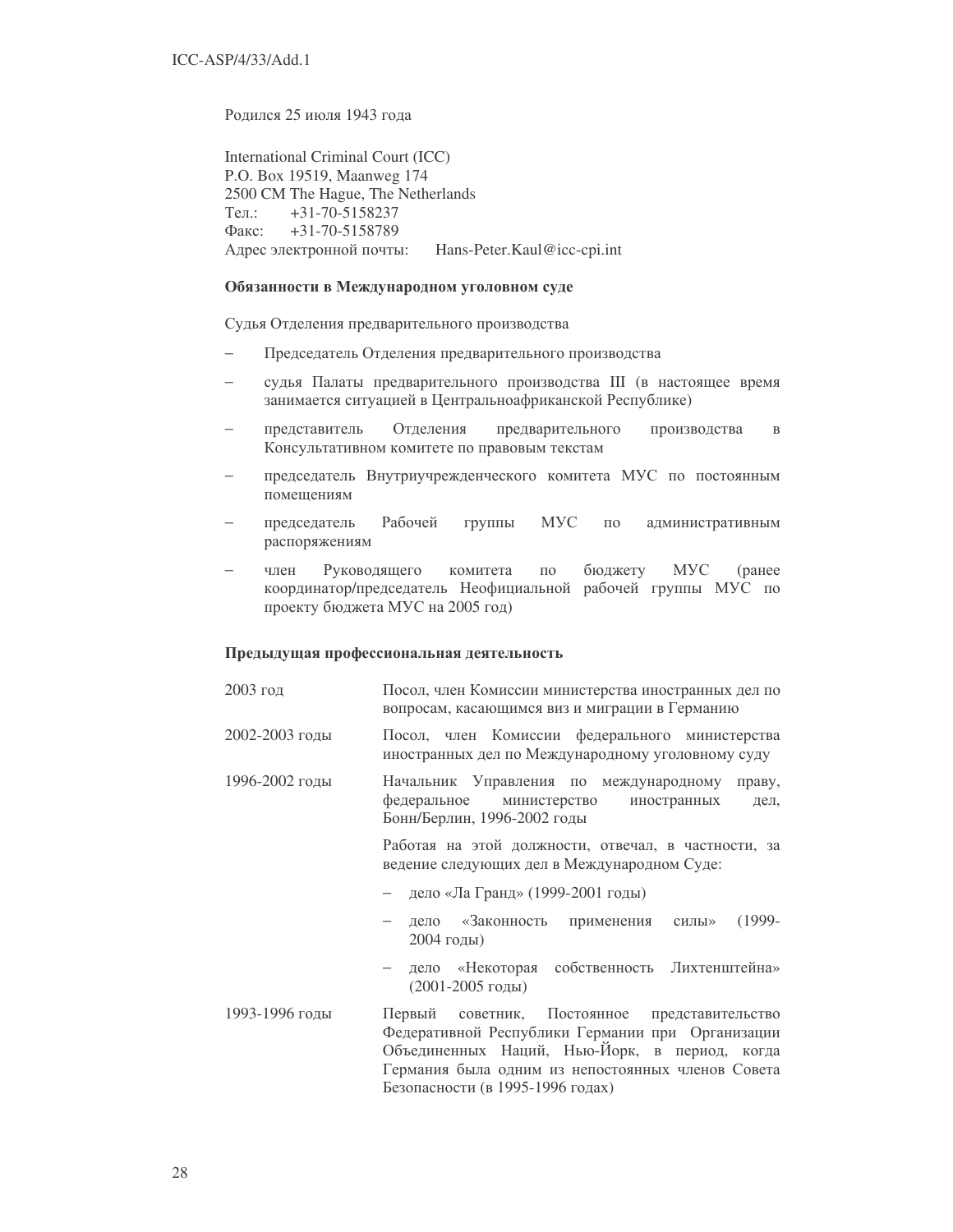- 1990-1993 голы Заместитель директора Управления по делам Ближнего Востока, федеральное министерство иностранных дел, Бонн
- 1986-1990 годы Политический советник, посольство Германии  $\overline{R}$ Соелиненных Штатах, Вашингтон
- 1984-1986 годы Советник по вопросам прессы и официальный представитель посольства Германии в Израиле, Тель-Авив
- 1980-1984 годы Управление по делам Организации Объединенных Напий федеральное  $(CE,$  $\Gamma$ A), министерство иностранных дел, Бонн
- 1977-1980 голы Консул и пресс-аташе, посольство Германии в Норвегии, Осло
- Конференция Организации Объединенных Наций по 1977 год вопросу о правопреемстве государств в отношении договоров, Вена, 1977 год, помощник д-ра К.-А. Флейшхауэра
- 1975 год Поступил на дипломатическую службу
- 1973-1975 голы Институт сравнительного международного права и международного публичного права им. Макса Планка, Гейдельберг, ассистент профессора Германа Мозлера
- Военная служба в немецкой армии, последнее звание: 1963-1967 годы капитан

#### Образование и профессиональная подготовка

- Международная академия мира, Вена, 1983 год
- Второй государственный экзамен по праву (равноценно принятию в коллегию юристов), Гейдельберг, 1975 год
- Академия международного права, Гаага, 1974 год
- Национальная школа управления, Париж, 1972-1973 годы
- $\equiv$ Сидней Сассекс Колледж, Кембридж (Соединенное Королевство), 1972 год (летний курс)
- Первый государственный экзамен по праву, Гейдельберг, 1971 год (равноценно высшему юридическому образованию), Гейдельбергский и Лозаннский университеты

# Языки

Немецкий, английский, французский, норвежский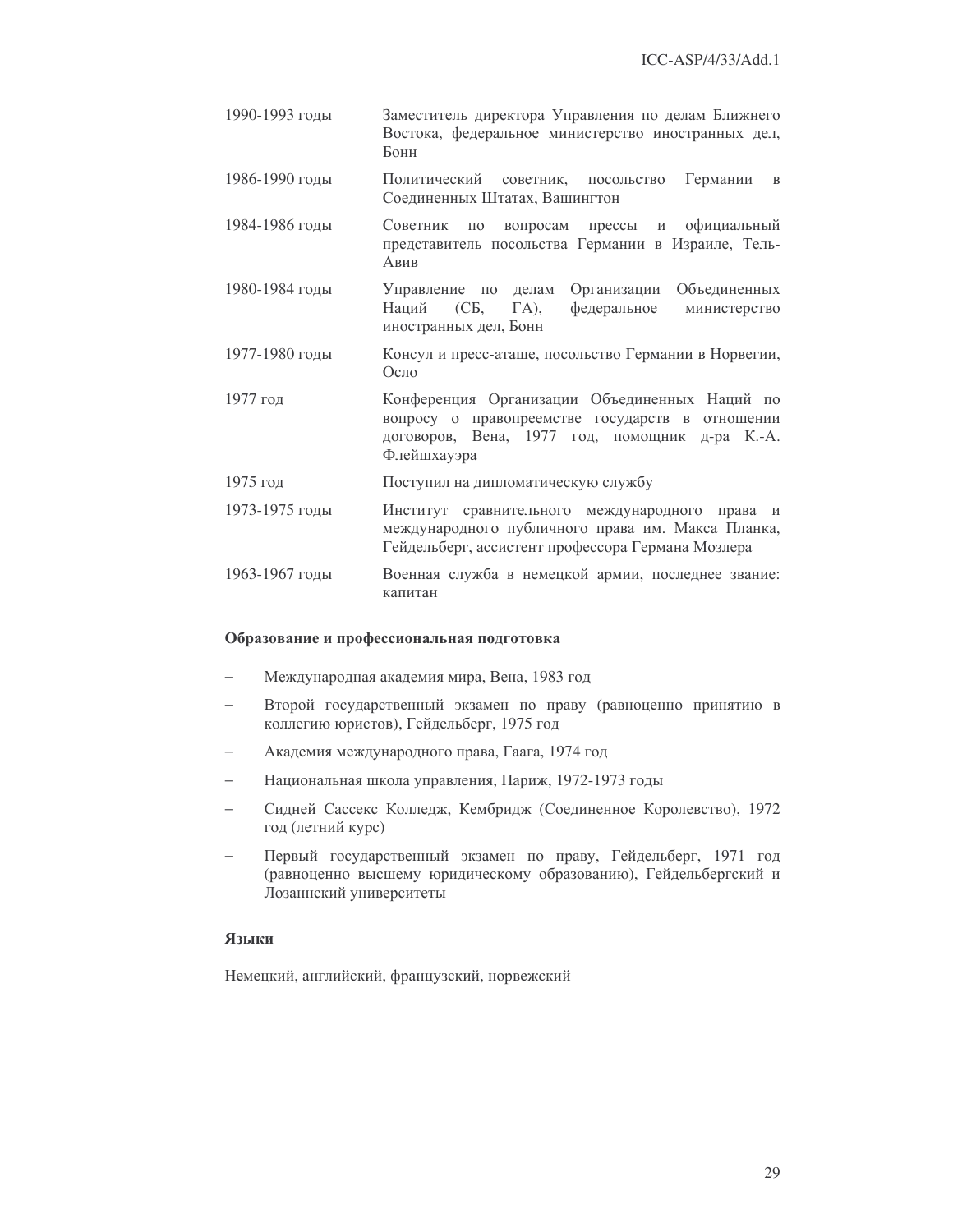# Некоторые данные о правовой и дипломатической деятельности, связанной с Международным уголовным судом

- Член Комиссии по Международному уголовному суду, заместитель главы делегации Германии на первом заседании Ассамблеи государствучастников Римского статута, Нью-Йорк, сентябрь 2002 года;
- Глава делегации Германии в Подготовительной комиссии для Международного уголовного суда, 1999-2002 годы;
- Исполняющий обязанности главы/заместитель главы делегации Дипломатической Германии на конференции ПОЛНОМОЧНЫХ представителей по созданию Международного уголовного суда, Рим, 1998 год:
- Глава делегации Германии в Подготовительном комитете по созданию Международного уголовного суда, 1996-1998 годы;
- Участник Германии **OT** на заседании расширенного бюро Подготовительного комитета по созданию Международного уголовного суда в Зутфене, Нидерланды, 17-31 января 1998 года (разработка «Зутфенского проекта» Статута Международного уголовного суда);
- Председатель/организатор межсессионных рабочих заседаний, касающихся определения военных преступлений, Бонн, июнь и октябрь 1997 года («Боннский документ о военных преступлениях», документ Организации Объединенных Наций A/AC.249/1997/WG.1/CRP.8 от 5 декабря 1997 года как основа для статьи 8 о военных преступлениях в Римском статуте);
- Председатель Подготовительной конференции 14-ти Центрально- и Восточноевропейских государств для Дипломатической конференции в Риме, Будапешт, 13-15 мая 1998 года;
- Организатор/Сопредседатель 18-ти посвященных диалогу  $\overline{M}$ координации заседаний придерживающихся одинаковых позиций государств и Международной коалиции НПО в поддержку МУС под эгидой основателя Вильяма Пейса, которые регулярно проводились на совещаниях Подготовительного комитета, на Римской конференции и на совещаниях Подготовительной комиссии и Ассамблеи государствучастников
- Председатель первых консультаций Совета Европы относительно Международного уголовного суда в Страсбурге 16-17 мая 2000 года. Глава делегации Германии на вторых консультациях Совета Европы относительно Международного уголовного суда, Страсбург, 13-14 сентября 2001 года.

# Некоторые данные о правовой и дипломатической деятельности, связанной с международным гуманитарным правом

- Член Национального консультативного комитета Общества Красного Креста Германии по международному гуманитарному праву с 1996 года по настоящее время.
- Член Национальной экспертной комиссии по кодексу преступлений против международного права, которая в период с октября 1999 года по май 2001 года разработала проект текста кодекса преступлений против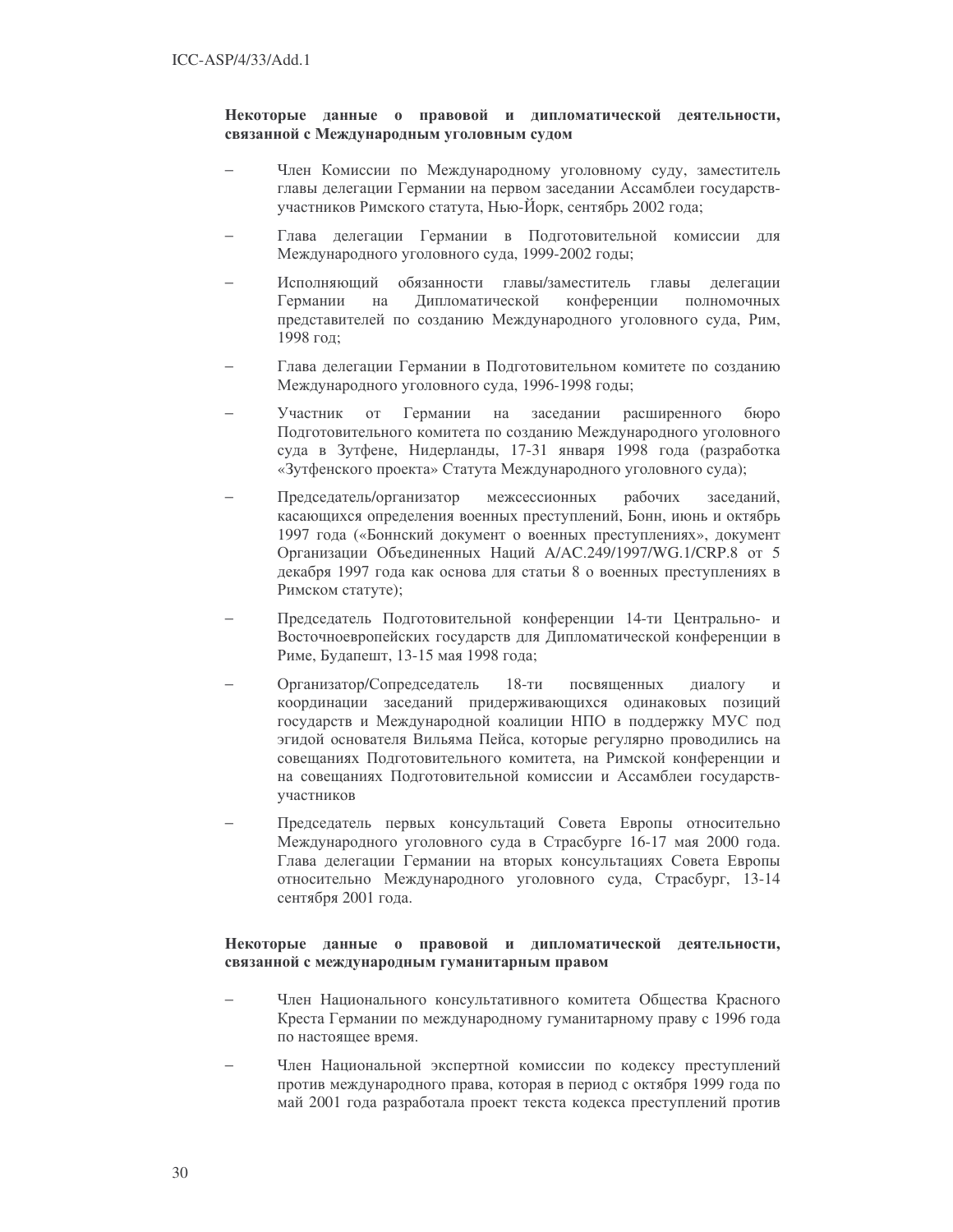международного права. Этот Кодекс был принят парламентом Германии и вступил в силу 30 июня 2002 года.

# Членство в профессиональных ассоциациях

- − Немецкое общество международного права
- Немецкое общество в поддержку Организации Объединенных Наций
- − Немецкий совет в поддержку внешней политики
- Немецкое общество военного права и международного гуманитарного права
- − Сеть международного уголовного права

### Некоторые публичные мероприятия

Свыше 70 речей, лекций и интервью (в печати, на радио и телевидении), посвяшенных Международному уголовному суду, международному гуманитарному праву и международному уголовному праву, в Германии, Западной и Восточной Европе, Соединенных Штатах Америки, Чили, Сирии, Китае, на Филиппинах и в Японии.

# Отдельные публикации

Публикации, связанные с Международным уголовным судом

- − "Developments at the International Criminal Court Construction Site for More Justice: The International Criminal Court After Two Years", American Journal of International Law, Vol. 99, No 2, April 2005, pp 370-384
- − "Baustelle für mehr Gerechtigkeit Der Internationale Strafgerichtshof in seinem zweiten Jahr", Vereinte Nationen, No 4/2004, pp 1-9
- − "Der Internationale Strafgerichtshof Stand und Perspektiven", Vortrag bei der Jahrestagung der Deutschen Vereinigung für Internationales Recht, Max-Planck-Institut für ausländisches öffentliches Recht und Völkerrecht, Heidelberg, 18. Juni 2004, (available on request)
- − "La Corte Penal Internacional" in Dialogo Politico, Publicación trimestral de la Konrad-Adenauer Stiftung A.C. Año XXI - No 3 (2004), pp. 11-28
- − "Germany: Methods and techniques used to deal with constitutional, sovereignty and criminal law issues", in Roy S. Lee (ed.), Giving Effect to the International Criminal Court: Methods and Techniques for Handling Issues of Criminal Law, Constitution, and Sovereignty, forthcoming (2005)
- − "Der Internationale Strafgerichtshof Das Vermächtnis von Nürnberg", in Andreas Zimmermann (ed.), Deutschland und die internationale Gerichtsbarkeit, Veröffentlichungen des Walther-Schücking-Instituts für Internationales Recht an der Universität Kiel, Band 149, Duncker& Humblot, Berlin, 2004
- "Substantive Criminal Law in the Rome Statute and its implementation in national legislation", in ICRC/Damascus University Faculty of Law, The International Criminal Court and Enlarging the Scope of International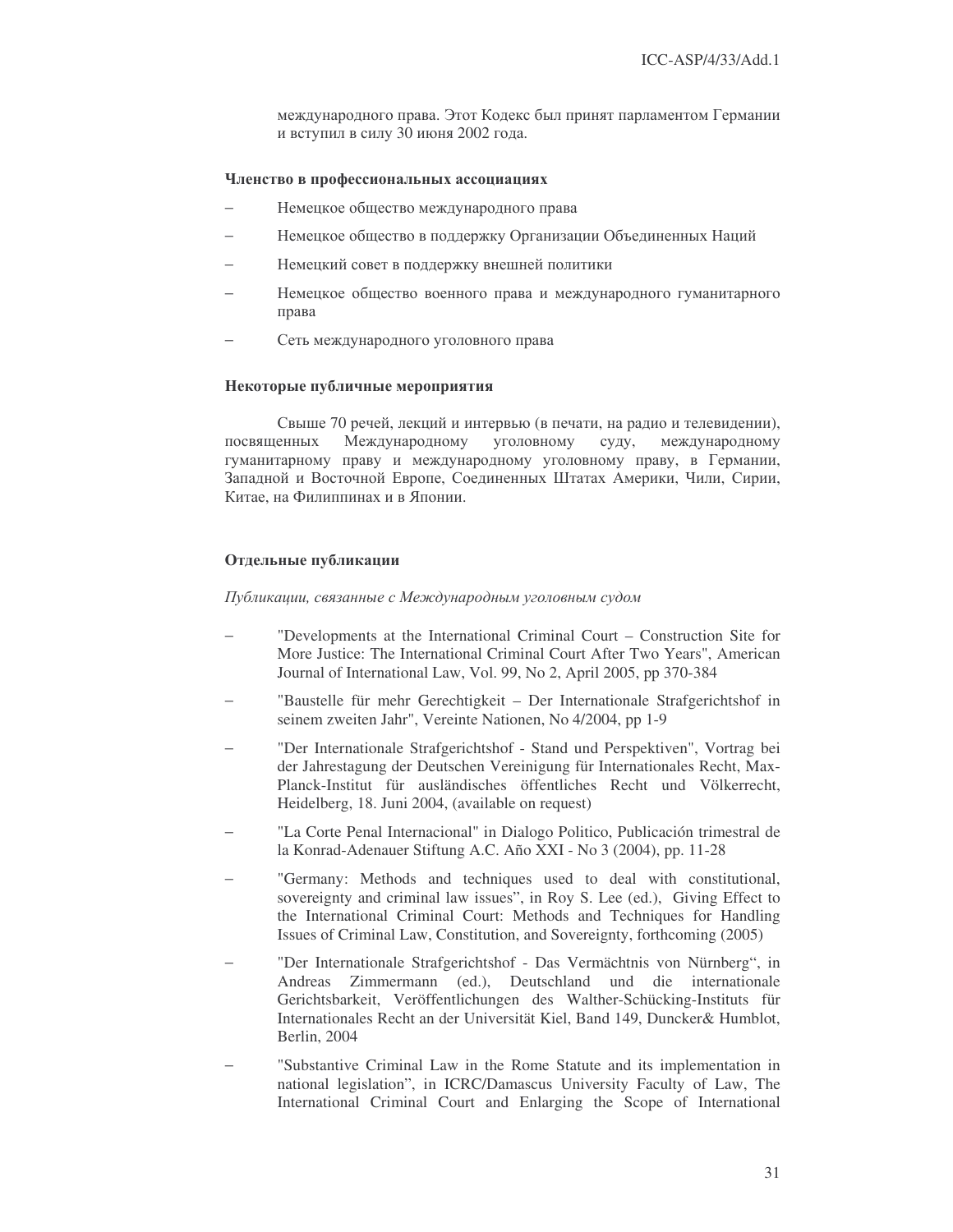Humanitarian Law - Damascus Symposium, 13-14 December 2003, (2004), pp. 277-306 (also published in Arabic)

- "Preconditions to the Exercise of Jurisdiction", in: Antonio Cassese et al. (eds.), The Rome Statute of the International Criminal Court: A Commentary, pp. 583-618, Oxford University Press, 3 volumes, 2002
- − "Der Internationale Strafgerichtshof: Eine Bestandsaufnahme in Frühjahr 2003", in: Die Friedens-Warte – Journal of International Peace and Organization, Vol. 78 (2003), No. 1, pp. 11-270
- "The International Criminal Court Current Perspective", in: Andreas Zimmermann (ed.), International Criminal Law and the Current Development of Public International Law, pp. 15-25, Veröffentlichungen des Walther-Schücking-Instituts für Internationales Recht an der Universität Kiel, Band 144, Duncker& Humblot, Berlin, 2003
- "The International Criminal Court", Country Report submitted by Germany to the XVIth Congress of the International Academy of Comparative Law, Brisbane, 14 - 20 July 2002, Section IV.A. Public International Law, in: Eibe Riedel, Stocktaking in German Public Law - German Reports on Public Law, Nomos-Verlag, 2002
- − "Jurisdicción y cooperación en el Estatuto de la Corte Penal Internacional: Prinicipios y Compromisos", Hans-Peter Kaul/Claus Kreß in: Kai Ambos et al., La Nueva Justicia Penal Supranacional - Desarrollos post-Roma, pp. 297- 342, Valencia, 2002
- − "Der Aufbau des Internationalen Strafgerichtshofs Schwierigkeiten und Fortschritte", Vereinte Nationen, N° 6/2001, pp. 215-222
- − "Der künftige Internationale Strafgerichtshof Eine Hoffnung auf mehr Gerechtigkeit?", Vortrag in München am 23. November 2001 bei der Veranstaltung des Landesverbandes Bayern der Deutschen Gesellschaft für die Vereinten Nationen (available on request)
- − "Die Entwicklung des Völkerstrafrechts: Auf dem Weg zur Herrschaft des Rechts in den internationalen Beziehungen?", Vortrag in Berlin am 15. Oktober 2001 anlässlich der Vorstellung des Buches "International and National Prosecution of Crimes under International Law - Current Developments", Humanitäres Völkerrecht, N° 4/2001, pp. 251-254
- "The Continuing Struggle on the Jurisdiction of the International Criminal Court", in: Horst Fischer, Claus Kreß, Sascha Lüder (ed.), International and National Prosecution of Crimes under International Law - Current Developments, 2001, pp. 21-46
- "The Crime of Aggression Definitional Options for the Way Forward", in: Mauro Politi, Giuseppe Nesi (ed.), The International Criminal Court and the Crime of Aggression, Ashgate Publishing Ltd., 2004, pp. 97-108
- − "A Corte Internacional Criminal: A Luta pela sua Instalação e seus Esopos", in: Fauzi Hassan Choukr, Kai Ambos, Tribunal Penal Internacional, Editora Revista dos Tribunais Ltda., Sao Paulo, 2000, pp. 109-124
- − "Globalisierung und NGO's am Beispiel der internationalen NGO-Koalition für den Internationalen Strafgerichtshof", Referat bei der Konferenz der Deutschen Gesellschaft für Auswärtige Politik am 18. Januar 2001 zu "Globalisierung und NGO's: Zielsetzungen, Aktivitäten und Rolle der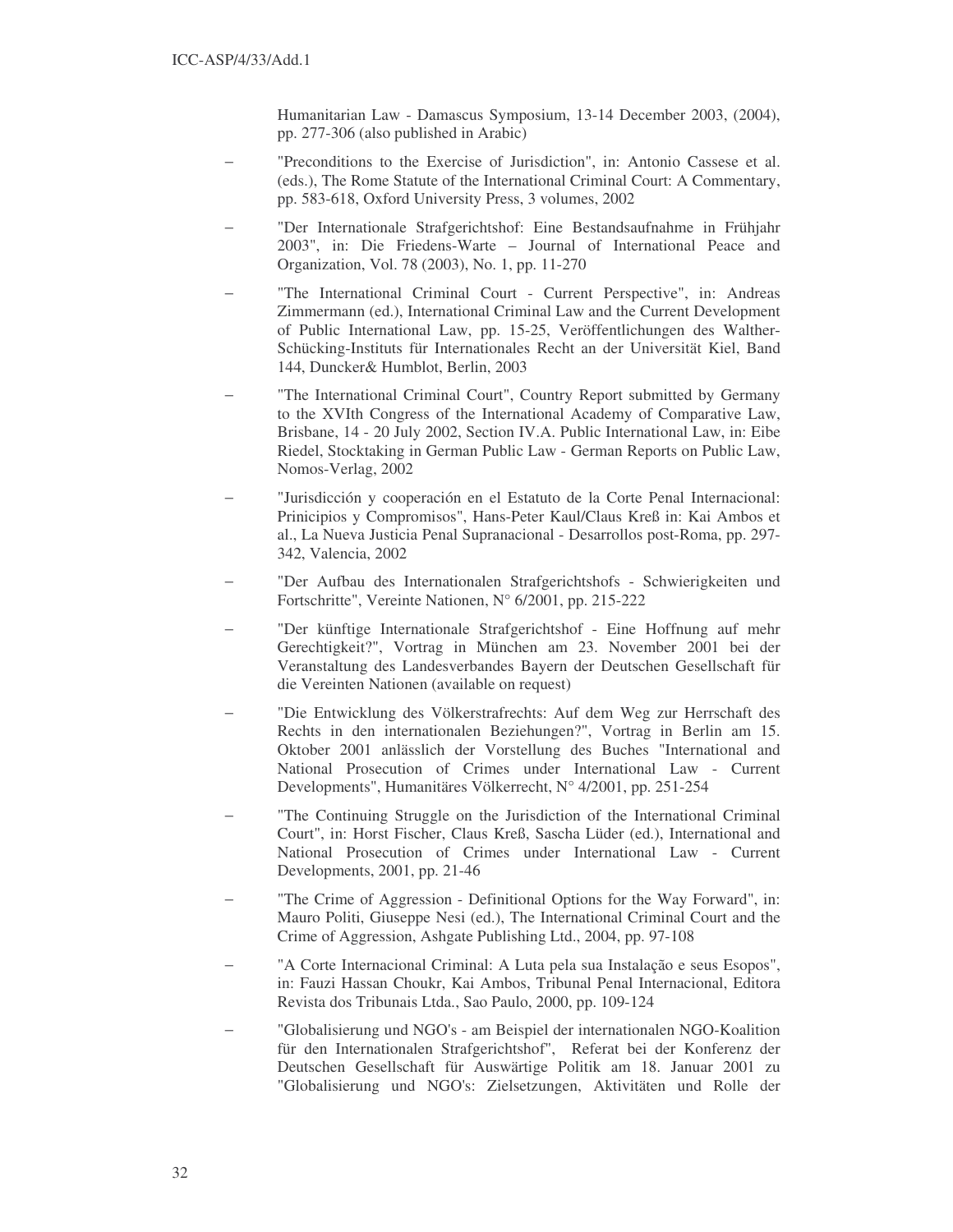Nichtregierungsorganisationen", forthcoming in: "Berliner Schriften zur Internationalen Politik", Leske+Budrich Verlag, 2005

- "Some Thoughts on the Jurisdiction System of the International Criminal Court", in Conference Report of "No Peace without Justice" on the European Intergovernmental Conference, Rome, 17/18 July 2000, on the 2nd Anniversary of the Rome Statute, in European Conference on the Rome Statute of the International Criminal Court, 2001, pp. 142-148
- − "Jurisdiction and Cooperation in the Statute of the International Criminal Court - Principles and Compromises", in Yearbook of International Humanitarian Law, Vol. 2 (1999), pp. 143-175 (Co-Author Claus Kreß)
- "The International Criminal Court: Jurisdiction, Trigger Mechanism and Relationship to National Jurisdiction", in: Mauro Politi, Guiseppe Nesi (ed.), The Rome Statute of the International Criminal Court - A Challenge to Impunity, (2001), pp. 59-62
- − "The Crime of Aggression Towards its Effective Inclusion in the Subject-Matter Jurisdiction of the International Criminal Court", in: S. Perrakis (ed.), International Criminal Court- A new dimension in international justice. Questions and prospects for a new humanitarian order, Proceedings of the Santorini Colloquium, Essays on the International Protection of Human Rights and International Humanitarian Law, Ant. T. Sakkoulas Publ. (2002), pp. 105-113
- − "Special Note: The Struggle for the International Criminal Court's Jurisdiction", in: European Journal of Crime, Criminal Law and Criminal Justice, Vol. 6 (1999),  $N^{\circ}$  4, pp. 364-376. (also available in Spanish, see immediately below)
- − "La Corte Penal Internacional: la lucha por su competencia y su alcance", in: Kai Ambos, Oscar Julián Guerrero, El Estatuto de Roma de la Corte Penal Internacional, Universidad Externado de Colombia, Bogota, October 1999
- "Breakthrough in Rome The Statute of the International Criminal Court", in Law and State, Vol. 59/60 (1999), edited by the Institut für wissenschaftliche Kooperation, Tübingen, pp. 114-130
- − "Völkerrechtlicher Vertrag und staatliches Recht am Beispiel des Statuts über den Internationalen Strafgerichtshof" – Vortrag am 29. Januar 1999 bei dem Symposium der Universität Leipzig "Völkerrechtlicher Vertrag und staatliches Recht vor dem Hintergrund zunehmender Verdichtung der internationalen Beziehungen", in: Leipziger Schriften zum Völkerrecht, Europarecht und ausländischen öffentlichen Recht, Vol. 1 (2000), pp. 53-67
- − "Das Römische Statut des Internationalen Strafgerichtshofs: Auf dem Weg zu einer humaneren Weltordnung unter dem Schutz des Rechts?", Schriftenreihe des Walther-Schücking-Kollegs Nr. 22, Europa-Union-Verlag, Bonn, 1999
- − "Der Vertrag über den Internationalen Strafgerichtshof und seine Bedeutung für das Humanitäre Völkerrecht" – Vortrag am 11. September 1998 vor der 42. Tagung der Justitiare und Konventionsbeauftragten des Deutschen Roten Kreuzes (available on request)
- − "Internationaler Strafgerichtshof Ein bedeutender Anfang in Rom", in: Menschenrechtsschutz in der Praxis der Vereinten Nationen, von Gerhart Baum, Eibe Riedel, Michael Schäfer, 1998, pp. 273-278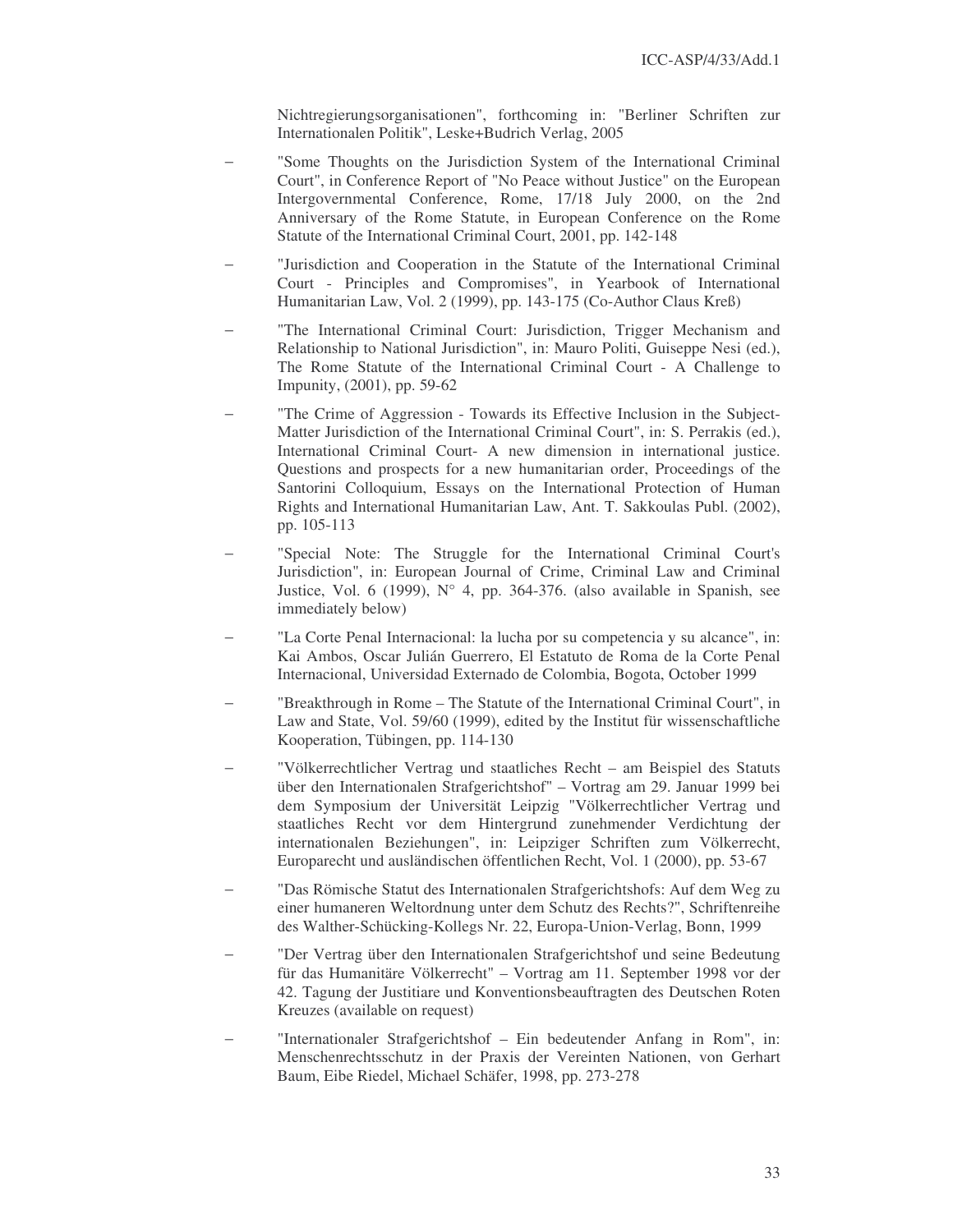- − "Der Internationale Strafgerichtshof: Das Ringen um seine Zuständigkeit und Reichweite", Humanitäres Völkerrecht, 1998, N° 3, pp. 138-144. This contribution is also published in Völkerrechtliche Verbrechen vor dem Jugoslawien-Tribunal, nationalen Gerichten und dem Internationalen Strafgerichtshof - Beiträge zur Entwicklung einer effektiven internationalen Strafgerichtsbarkeit, Bochumer Schriften zur Friedenssicherung und zum Humanitären Völkerrecht, von Horst Fischer, Sascha Rolf Lüder, Vol. 35 (1999), pp. 177-191
- "Towards a Permanent Criminal Court Some Observations of a Negotiator", Human Rights Law Journal, 1997, N° 5-8 vom 28. November 1997, pp. 169- 174
- − "Durchbruch in Rom Der Vertrag über den Internationalen Strafgerichtshof", Vereinte Nationen, 1998, N°4, pp. 125-130
- − "Auf dem Weg zum Weltstrafgerichtshof Verhandlungsstand und Perspektiven", Vereinte Nationen, 1997, N° 5, pp. 177-181
- "Establishment of a Permanent International Criminal Court", A report on the state of negotiations presented at a hearing conducted by Alliance 90/Greens in Bonn on 30 June 1997 (available on request)
- − "Das Vorhaben der Errichtung eines Ständigen Internationalen Strafgerichtshofs – Verhandlungsstand und Perspektiven" – Vortrag am 30. Juni 1997 bei einer Veranstaltung von Bündnis 90/Grüne (available on request)

Публикации, связанные с другими областями международного публичного права

- "Article 27 of the Charter of the United Nations" (with Bruno Simma), in The Charter of the United Nations - A Commentary, (2nd edition), edited by Bruno Simma (2002) pp. 476-522
- − "Fink, Udo: Kollektive Friedenssicherung. Kapitel VII United Nations Charta in der Praxis des Sicherheitsrats der Vereinten Nationen", Book review, in Vereinte Nationen, 1999, N° 3, pp. 114, 115
- − "Arbeitsweise und informelle Verfahren des Sicherheitsrats der Vereinten Nationen - Beobachtungen eines Unterhändlers", Vereinte Nationen, 1998 N° 1, (1998), pp. 6-13
- − "Die Sanktionsausschüsse des Sicherheitsrats Ein Einblick in Arbeitsweise und Verfahren", Vereinte Nationen, 1996, N° 3, (1996), pp. 96-103
- − "37. Generalversammlung: Fortgang der Flüchtlingsinitiative der Bundesrepublik Deutschland", Vereinte Nationen, 1983, N° 3, (1983), pp. 91/92
- − "UN-Friedenstruppen: Versuch einer Bilanz Ein Diskussionsbeitrag aus deutscher Sicht in 33 Thesen", Vereinte Nationen, 1983, N° 1, (1983), pp. 1-7
- − "Das Staatshaftungsrecht der Schweiz", Ländergutachten, Rechtsvergleichender Gutachtenband des Max-Planck-Instituts für ausländisches öffentliches Recht und Völkerrecht, (1976)
- − "Das Arzneimittelrecht der Schweiz", Ländergutachten, Rechtsvergleichender Gutachtenband des Max-Planck-Instituts für ausländisches öffentliches Recht und Völkerrecht, (1975)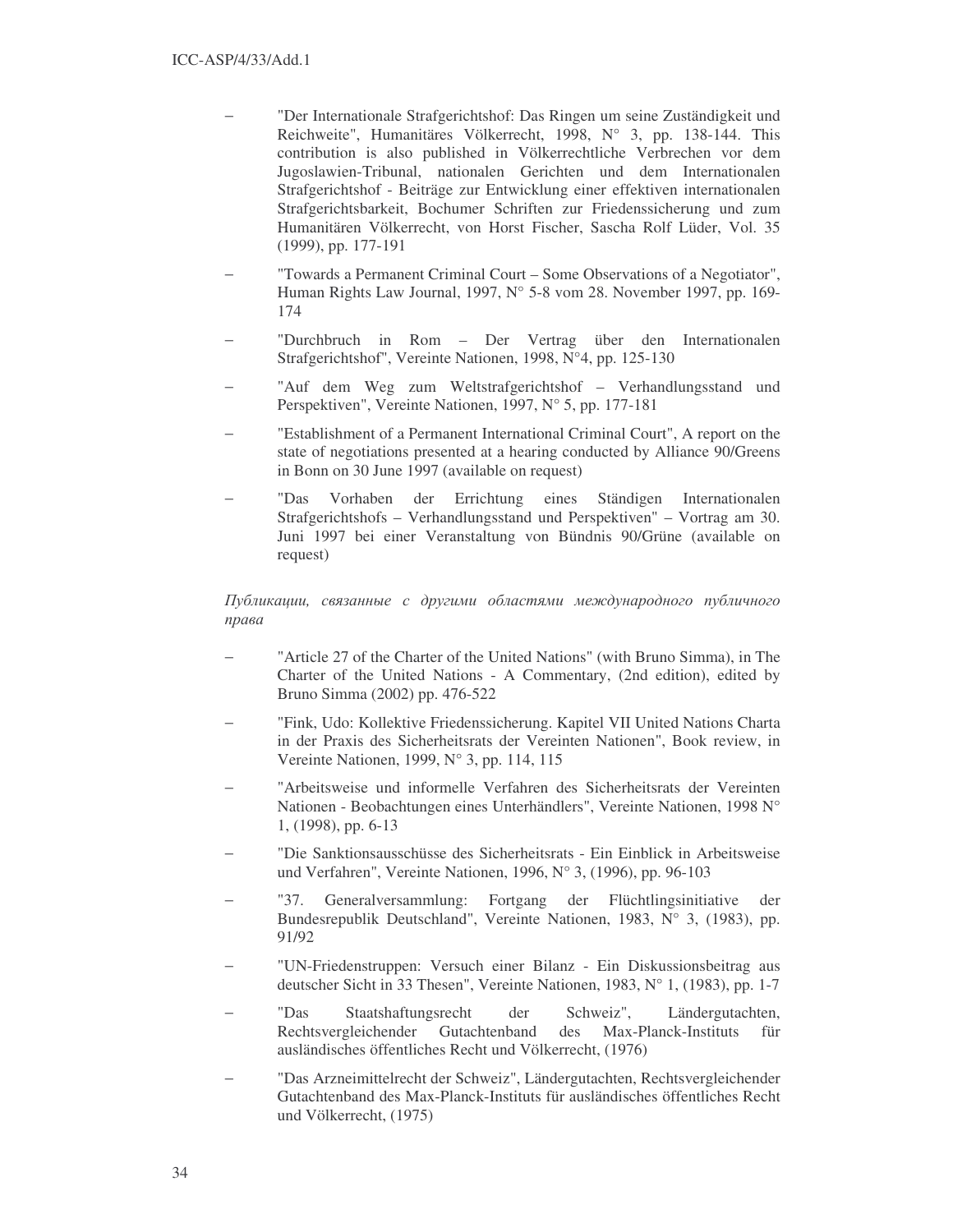#### 4. Коурула, Эркки (Финляндия)

Подлинный текст на английском и французском языках]

# Вербальная нота

Посольство Финляндии свидетельствует свое уважение директору Секретариата Ассамблеи государств-участников и имеет честь, ссылаясь на **HOTV** Секретариата ICC-ASP/4/S/4 от 18 апреля 2005 года, сообщить настоящим о выдвижении кандидатуры д-ра Эркки Коурулы для переизбрания в качестве судьи Международного уголовного суда.

Кандидатура судьи Коурулы была выдвинута национальной группой Финляндии в Постоянной Палате Третейского Суда. К настоящей ноте прилагаются письмо национальной группы и заявление относительно удовлетворения судьей Коурулой предъявляемых требований, а также его биография. Заявление в соответствии с пунктом 4 (а) статьи 36 Римского статута Международного уголовного суда и пунктом 6 резолюции Ассамблеи государств-участников относительно процедуры выдвижения кандидатур и выборов судей Международного уголовного суда, а также биография представляются на английском и французском языках.

Кандидатура судьи Коурулы пользуется поддержкой всех пяти Северных стран.

Посольство Финляндии пользуется этой возможностью, для того чтобы возобновить директору Секретариата Ассамблеи государств-участников свои заверения в высочайшем уважении.

sk sk sk

### Заявление о соответствии требованиям

#### Подпункт (а) пункта 3 статьи 36  $a)$

Судью Коурулу отличают высокие моральные качества. беспристрастность и независимость, и он удовлетворяет требованиям, предъявляемым в его государстве к лицам, назначаемым на высшие судебные должности.

В соответствии с подразделом 1 раздела 11 финляндского закона о назначениях в судебных органы (Закон № 205/2000) члены Верховного суда и Верховного административного суда должны являться видными специалистами в области права, отвечающими нижеследующим требованиям. Кандидат должен быть полноправным гражданином Финляндии, защитившим степень магистра права в одном из университетов Финляндии и продемонстрировавшим своей прошлой деятельностью в судах или на другой работе профессиональную компетентность и личные качества, необходимые для успешного выполнения обязанностей, возлагаемых на судью. Кандидаты могут иметь необходимую квалификацию и в других областях права, помимо тех, которые составляют часть работы судьи. Под этим подразумевается опыт работы в качестве практикующего адвоката, прокурора, научного работника и преподавателя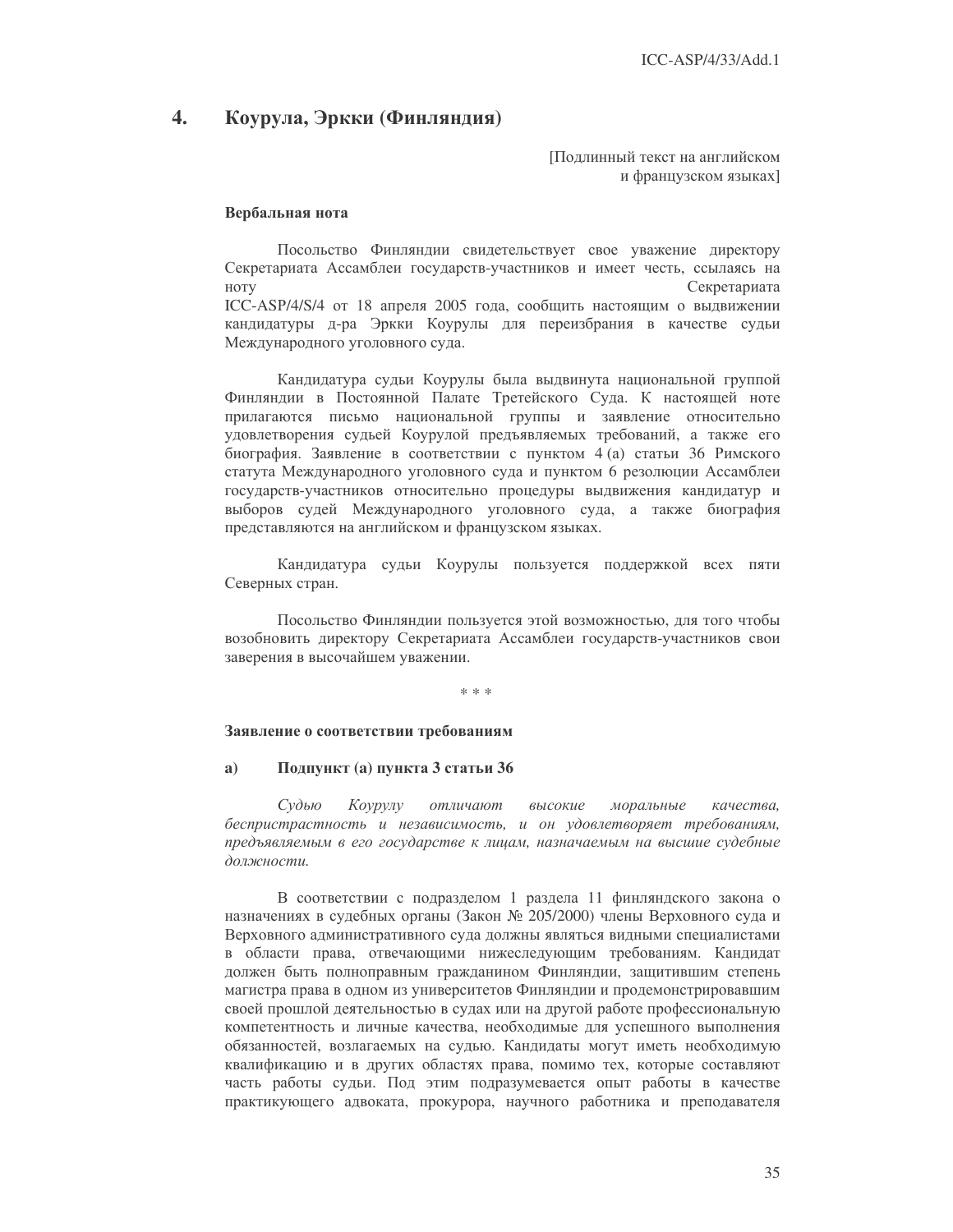университета, а также юриста, занимающегося разработкой законов. Кроме квалификацию того. необходимую может обеспечивать выполнение международных обязанностей и определенных административных и правоприменительных функций.

Судья Коурула получил степень лицензиата права и магистра права в Хельсинкском университете, а также степень д-ра философии в области международного права в Оксфордском университете. Он работал также в качестве окружного судьи Финляндии, занимаясь уголовными делами. Его квалификация, а также его большой опыт работы юристом (подробнее описывается ниже) дают ему право на назначение на высшие судебные должности в Финляндии. Кроме того, являясь генеральным директором отдела по правовым вопросам министерства иностранных дел, судья Коурула занимал государственную должность, которую, согласно разделу 125 Конституции Финляндии, может занимать лицо, обладающее соответствующими навыками и способностями и отличающееся безупречным поведением.

#### $\mathbf{b}$ Подпункт (b) пункта 3 статьи 36

Судья Коурула обладает признанной компетентностью соответствующих областях международного права, включая международное гуманитарное право и право прав человека, а также необходимым опытом профессиональной юридической деятельности, имеющей отношение к предмету судебной деятельности Суда.

Коурула Сулья является видным международным юристом. обладающим обширным опытом и глубокими знаниями в области международного права. Оксфордским университетом ему была присвоена степень д-ра философии по международному праву, и на протяжении всей своей академической и дипломатической карьеры он активно занимался вопросами международного публичного права, включая международное гуманитарное право и право прав человека. Являясь членом первой коллегии судей Международного уголовного суда, он приобрел полезный опыт и знания по таким вопросам, как налаживание работы Суда. Нет сомнений в том, что судья Коурула обладает большим опытом, высокой квалификацией и компетентностью и, совершенно очевидно, предан делу Международного уголовного суда.

Судья Коурула был избран судьей Международного уголовного суда на первых выборах, состоявшихся в феврале 2003 года. В ноябре 2003 года он поступил на работу в течение полного рабочего дня в Международный уголовный суд и был назначен в Апелляционное отделение. На протяжении всего срока своих полномочий судья Коурула являлся активном членом Суда.

В 2003-2004 годах он принимал участие в подготовке Регламента Суда в качестве председателя редакционной и рабочей группы судей. После принятия Регламента в мае 2004 года судья Коурула занимался подготовкой доклада о Регламенте для Ассамблеи государств-участников и представлял его Ассамблее.

Судья Коурула являлся членом нескольких рабочих групп Суда и внес значительный вклад в проработку различных вопросов, вставших перед Судом, например, в связи с Кодексом судебной этики. В качестве члена Апелляционного отделения он был избран от группы судей Апелляционного отделения в состав Консультативного комитета по правовым текстам.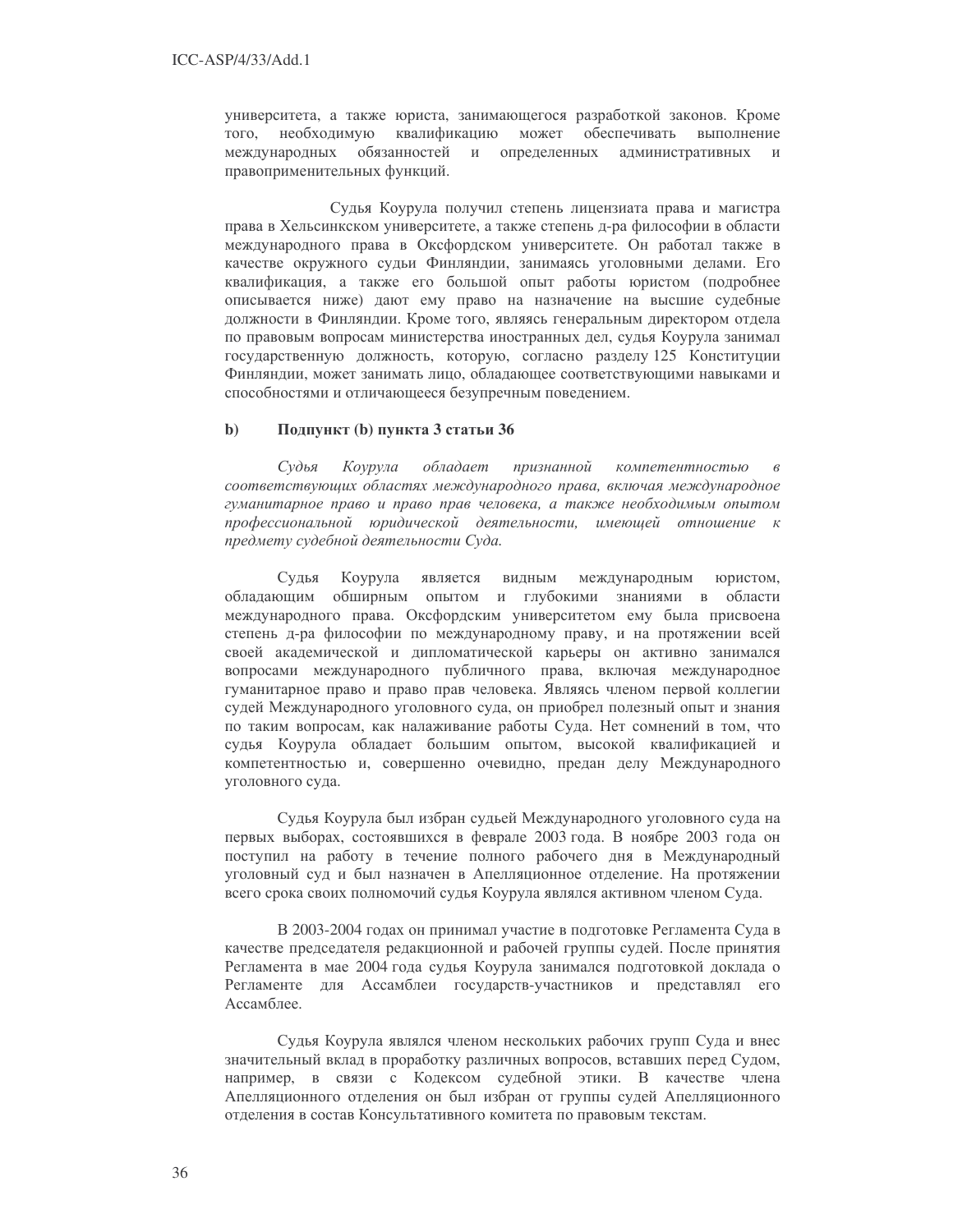Судья Коурула выполнял функции координатора судей по вопросам, касающимся потерпевших - область, требующая новаторского подхода и определенного предвидения, поскольку потерпевшие впервые получили право участвовать в судопроизводстве в рамках Международного уголовного суда.

 $O<sub>H</sub>$ активно способствовал провелению информационнопропагандистских мероприятий Суда как в штаб-квартире в Гааге, так и за границей. Например, он представлял Председателя Суда на совещании Межпарламентского союза в Маниле в начале этого года и проводил брифинги для различных аудиторий о целях и деятельности Суда в Токио, Праге, Стокгольме, Киеве, Хельсинки, Риме, Осло и Париже.

Прежде чем стать судьей Международного уголовного суда, он работал в период с 1985 года по 2003 год в министерстве иностранных дел Финляндии на различных должностях сотрудников, занимающихся правовыми и юридическими вопросами, и в 2002 году был назначен генеральным директором по правовым вопросам. До замещения должности генерального директора по правовым вопросам он являлся постоянным представителем Финляндии в Совете Европе, Страсбург (1998-2002 годы), заместителем генерального директора по правовым вопросам (1995-1998 годы), советникомпосланником и юрисконсультом Постоянного представительства Финляндии при Организации Объединенных Наций, Нью-Йорк (1991-1995 годы), директором отдела международного права министерства иностранных дел (1989-1991 годы) и советником и юрисконсультом министерства иностранных дел (1986-1989 годы).

В качестве юрисконсульта Постоянного представительства Финляндии при Организации Объединенных Наций в период с 1991 года по 1995 год судья Коурула непосредственно занимался вопросами, которые привели к учреждению международных уголовных трибуналов по бывшей Югославии и Руанде. Впоследствии он являлся членом делегации на уровне министров в Международном уголовном трибунале для бывшей Югославии (МТБЮ) в Гааге в 1997 году и возглавлял финляндскую миссию по оценке работы Международного трибунала по Руанде (МТР), Аруша, 1998 год. Он активно участвовал в переговорах по Римскому статуту в период с 1995 года по 1998 год, являясь главой делегации Финляндии в Подготовительном комитете, а также на Дипломатической конференции полномочных представителей под эгидой Организации Объединенных Наций по учреждению Международного уголовного суда в Риме. В этой связи он также занимал несколько важных доверительных международных должностей, например, являлся членом расширенного бюро и координатором по вопросам юрисдикции.

В качестве постоянного представителя Финляндии при Совете Европы в Страсбурге он приобрел глубокие знание и обширный опыт в области защиты прав человека и обеспечения законности, включая работу Европейского суда по правам человека. Он был назначен председателем группы докладчиков по правам человека и председателем группы докладчиков по национальным меньшинствам, а также выполнял функции докладчика по отношениям между Советом Европы и Организацией Объединенных Наций.

В качестве генерального директора по правовым вопросам судья Коурула должен был в первую очередь консультировать правительство по вопросам международного права, включая международного гуманитарное право и право прав человека. Он являлся представителем правительства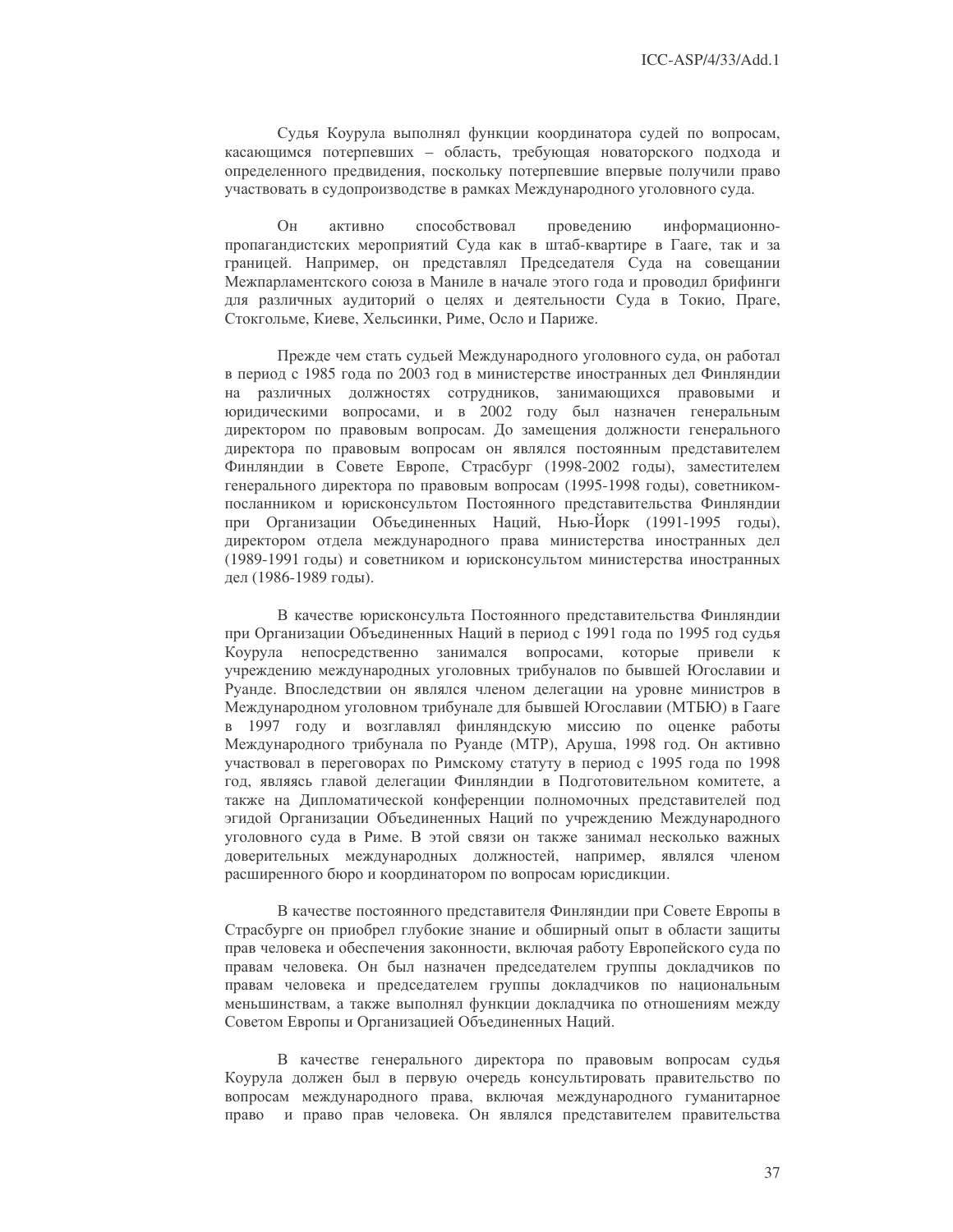Финляндии как в делах, возбужденных против Финляндии в Европейском суде по правам человека, так и в делах, находящихся на рассмотрении Европейского суда. Он являлся также председателем Финляндского национального комитета по международному гуманитарному праву.

За всю свою выдающуюся карьеру судья Коурула внес важный вклад в теоретическую проработку актуальных вопросов международного права, особенно вопросов, касающихся деятельности Организации Объединенных Наций и ее органов, и некоторых ключевых вопросов, касающихся осуществления Римского статута.

#### $\mathbf{c}$ Подпункт (с) пункта 3 статьи 36

Судья Коурула отвечает языковым требованиям, и это касается обоих рабочих языков Суда - английского и французского. Если говорить о других официальных языках Суда, то он может также пользоваться русским языком и понимает по-испански. Наряду с родным языком - финским, он свободно владеет шведским и немецким языками и понимает по-голландски.

#### $\mathbf{d}$ Пункт 5 статьи 36

Кандидатура судьи Коурулы выдвигается для включения в список В для целей пункта 5 статьи 36 Римского статута.

#### $e)$ Подпункты (а) (і) - (ііі) пункта 8 статьи 36

- $\mathbf{i}$ Судья Коурула обладает квалификацией, требуемой для назначения на высшие судебные должности в Финляндии, в которой действует система гражданского права, находящаяся под сильным влиянием правовых традиций Северных стран и стран Центральной Европы.
- $\mathbf{ii}$ Судья Коурула является гражданином Финляндии, которая входит в группу в западноевропейских и других государств.
- $iii)$ Пол: мужской.

#### $f$ ) Подпункт (b) пункта 8 статьи 36

Судья Коурула располагает особенно глубокими экспертными знаниями по вопросам, касающимся потерпевших. Он являлся координатором работы судей над вопросами, касающимися потерпевших. Его компетентность в этой области должна быть принята во внимание и действительно имеет громадное значение для судебной деятельности Суда.

ste ste ste

| Дата рождения      | 12 июня 1948 года                                                                                       |  |  |  |
|--------------------|---------------------------------------------------------------------------------------------------------|--|--|--|
| Семейное положение | Женат на д-ре Пиркко Коуруле, имеет двух детей                                                          |  |  |  |
| Языки              | Финский, английский, французский, русский,<br>шведский и немецкий, понимает по-испански и<br>голландски |  |  |  |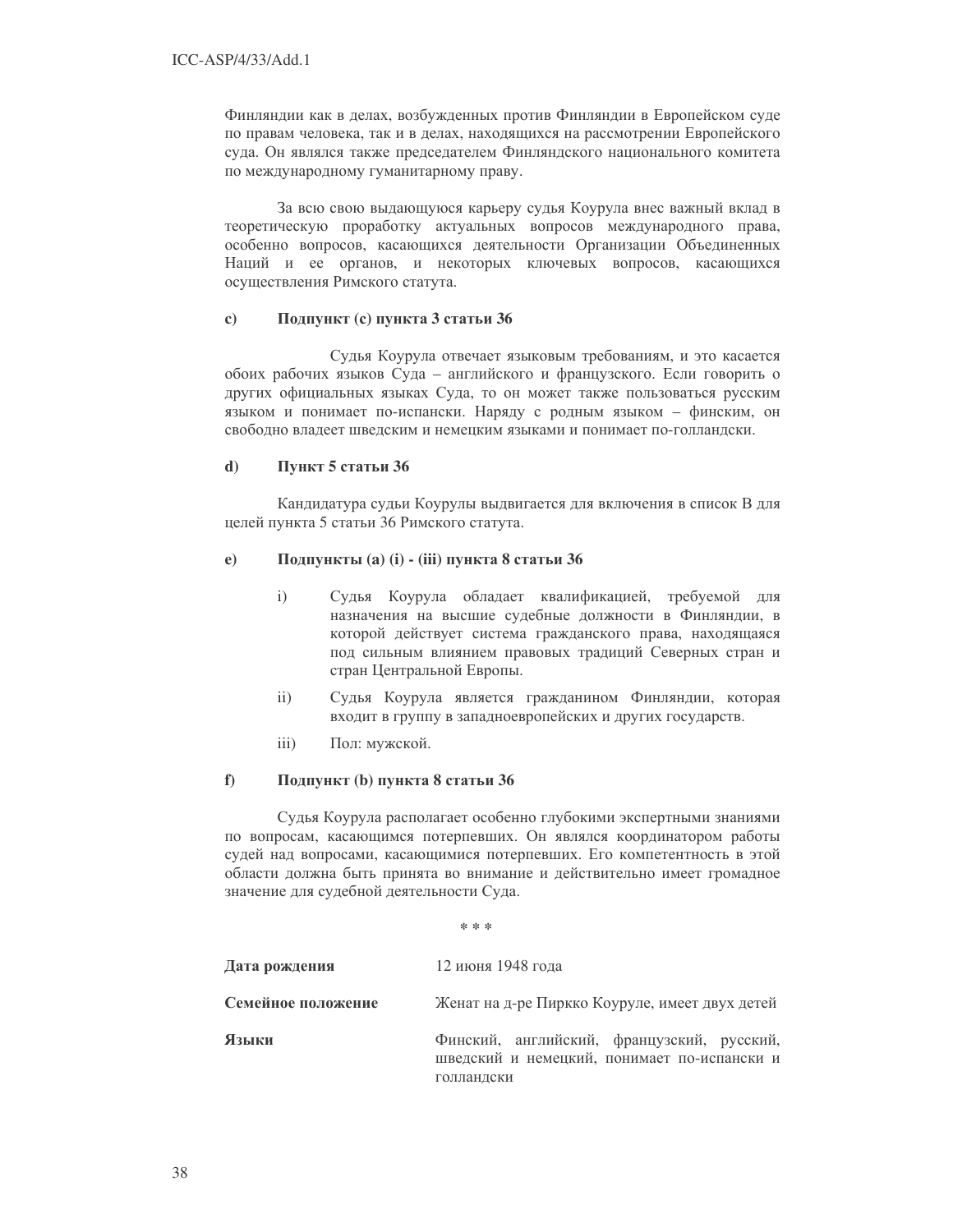#### Образование и ученые степени

Д-р философии в области международного права (Оксфорд) Лицензиат права (Хельсинки) Магистр права (Хельсинки)

Обладает квалификацией, необходимой для назначения на высшие судебные должности

#### Профессиональный опыт

- Судья, Международный уголовный суд (Апелляционное отделение)  $(2003-)$
- Генеральный директор по правовым вопросам, посол, министерство иностранных дел (2002 - 2003 годы)
- Посол, постоянный представитель Финляндии при Совете Европы, Страсбург (1998-2002 годы)
- Заместитель Генерального директора по правовым вопросам, посол, министерство иностранных дел (1995-1998 годы)
- Советник-посланник и юрисконсульт, Постоянное представительство Финляндии при Организации Объединенных Наций, Нью-Йорк (1991-1995 годы)
- Директор Отдела международного права, министерство иностранных дел (1989-1991 годы)
- Советник и юрисконсульт, министерство иностранных дел (1986-1989 годы)
- Различные научные должности по международному, конституционному и административному праву (Хельсинкский университет, Оксфордский университет, Финляндская академия и Организация Объединенных Наций. Женева. 1972-1982 годы. 1984-1985 годы).
- Профессор международного права, Лапландский университет, Рованьеми (1982-1983 годы)
- Окружной судья (1979 год)

# Судья Международного уголовного суда

- Избран судьей Международного уголовного суда на первых выборах, состоявшихся в феврале 2003 года;
- назначен на работу в Апелляционное отделение;
- с ноября 2003 года принят на работу на полную ставку в Международный уголовный суд и с тех пор активно участвует в решении многих вопросов;
- длительное время занимался подготовкой Регламента Суда и выступал в  $\overline{\phantom{0}}$ качестве председателя судейской редакционной и рабочей группы; участвовал в подготовке доклада по Регламенту Ассамблеи государствучастников и был одним из четырех судей, которые сделали представление по Регламенту Ассамблее государств-участников в сентябре 2004 года;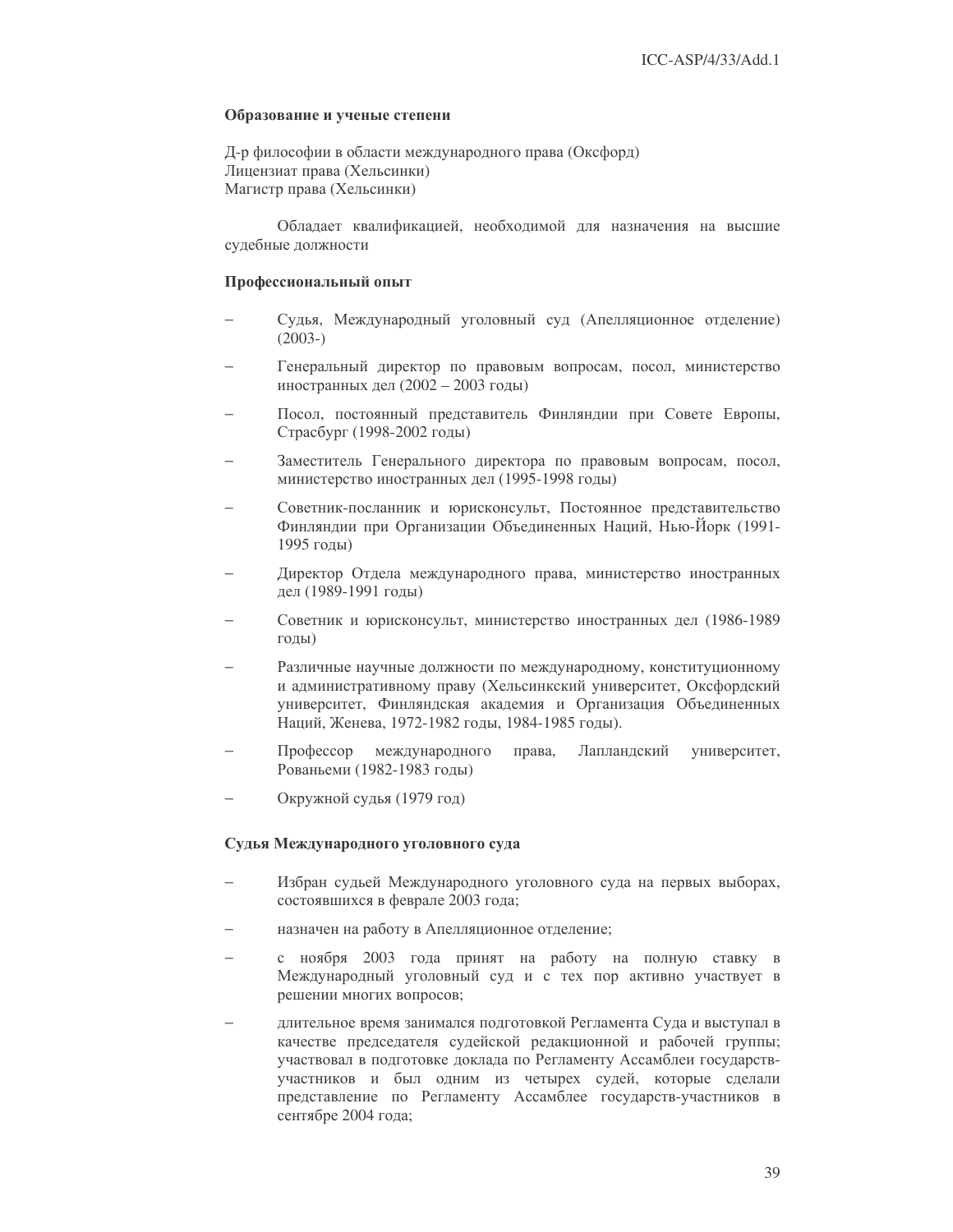- был избран Апелляционным отделением для работы в качестве судьи Апелляционного отделения в составе Консультативного комитета по правовым текстам;
- выступал также в качестве координатора судей по вопросам, касающимся потерпевших - область, имеющая важное значение; внес ощутимый вклад в проведение информационно-пропагандистских мероприятий Суда в Гааге и за границей (например, представлял Председателя на сессии Межпарламентского союза в Маниле в начале этого года и выступал с представлениями в Токио, Праге, Стокгольме, Киеве, Хельсинки, Риме, Осло и Париже);
- являлся активным членом различных важных рабочих групп и в целом настоятельно добивался рассмотрения вопросов, которые должны были быть рассмотрены. Вносит существенный вклад в решение всех вопросов, которые возникают и должны решаться в рамках судебных органов (в качестве еще одного примера можно привести Кодекс судебной этики) и Апелляционного отделения и играет активную роль в осуществлении важных текущих проектов.

# Другие юридические функции

- Представитель правительства Финляндии в Европейском суде по правам человека (Страсбург) (2002-2003 годы)
- Представитель правительства Финляндии в Европейском суде (Люксембург) (2002-2003 годы)

#### Комитеты, конференции и миссии

- Глава делегации Финлянлии в составе Полготовительного комитета и на Дипломатической конференции полномочных представителей под эгидой Организации Объединенных Наций (в Риме) по учреждению Международного уголовного суда (член расширенного бюро и координатор по вопросам юрисдикции), (1994-1998 годы)
- Председатель рабочей группы по учреждению Международного уголовного суда (Сиракузы, 1995 и 1996 годы) и участник неофициальной консультации  $\Pi 0$ вопросу  $0<sup>6</sup>$ учреждении Международного уголовного суда (Зутфен, 1998 год)
- Председатель Специального комитета по Уставу Организации Объединенных Наций и усилению роли Организации, Нью-Йорк (1994 год)
- Специальный советник председателя Рабочей группы по вопросу о справедливом представительстве в Совете Безопасности и расширении его членского состава, Нью-Йорк, (1993-1995 годы)
- Член делегации Финляндии на сессиях Генеральной Ассамблеи Организации Объединенных Наций (Шестой комитет), (1986-1990 годы и 1995-1997 годы)
- Совет Европы:
	- Докладчик по вопросу об отношениях Совета Европы с Организацией Объединенных Наций (1999-2002 годы)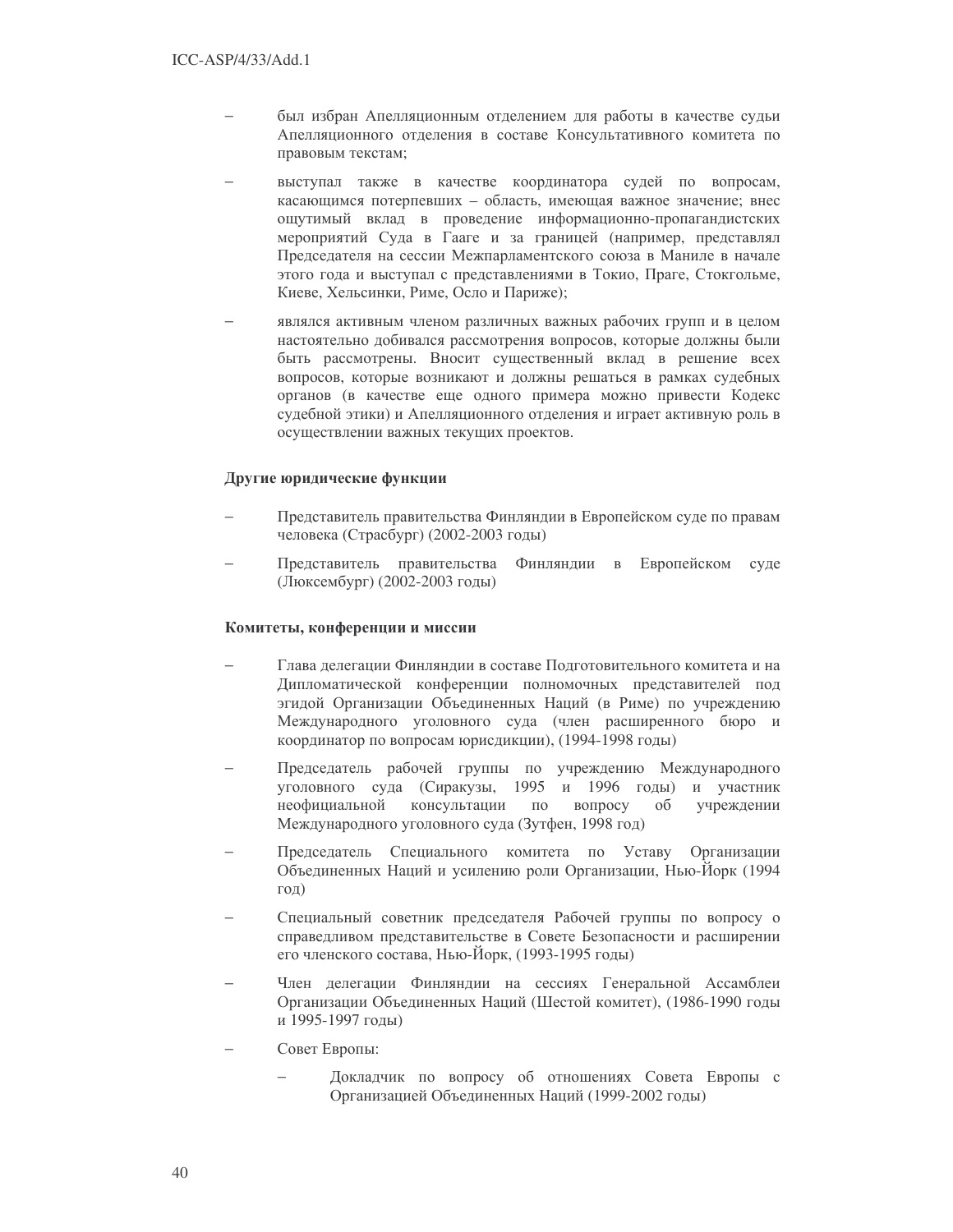- Председатель группы докладчиков по правам человека и национальным меньшинствам (2000-2002 годы)
- Глава Финляндской миссии по оценке работы Международного трибунала по Руанде (Аруша, 1998 год) и член делегации на уровне министров в Международном трибунале по бывшей Югославии (Гаага, 1997 год)
- Участие на протяжении многих лет в многочисленных международных конференциях, симпозиумах и семинарах по международному праву, особенно по гуманитарному праву, праву прав человека, уголовному праву, а также праву международных организаций, включая ежегодные лекции и периоды исследовательской работы в Гаагской академии международного права (1972, 1975 и 1977 годы).

### Публикации

- "The Identification and Characteristics of Regional Arrangements for the Purpose of the United Nations Charter" (Докторская диссертация, Оксфордский университет)
- Вклад в подготовку публикаций и статьей по ключевым вопросам, касающимся осуществления Статута Международного уголовного суда, включая права потерпевших, а также о деятельности Организации Объединенных Наций и ее органов, коллективных системах безопасности, миротворчестве и урегулировании гражданских кризисов.
- Многочисленные лекции по различным темам международного права в университетах и институтах ряда европейских и азиатских стран, Соединенных Штатов Америки и в Организации Объединенных Наций

\* \* \*

Хельсинки, 21 июля 2005 года

Уважаемый г-н,

Ссылаясь на ноту Секретариата Ассамблеи государств-участников ICC/ASP/4/S/4 от 18 апреля 2005 года по поводу выдвижения кандидатур для избрания судьи Международного уголовного суда, национальная группа Финляндии в Постоянной палате Третейского Суда имеет честь сообщить Вам, что на своем заседании 7 октября 2004 года она выдвинула д-ра Эркки Коурулу кандидатом на избрание судьей Международного уголовного суда. Выдвижение производится предусмотренной в Статуте Международного Суда процедуре выдвижения кандидатур в состав Международного уголовного суда.

К настоящему письму прилагаются заявление, представляемое в соответствии с пунктом 4(а) статьи 36 Римского статута Международного уголовного суда и пунктом 6 резолюции Ассамблеи государств-участников относительно процедуры выдвижения кандидатур и выборов судей Международного уголовного суда, а также биографические данные д-ра Коурулы.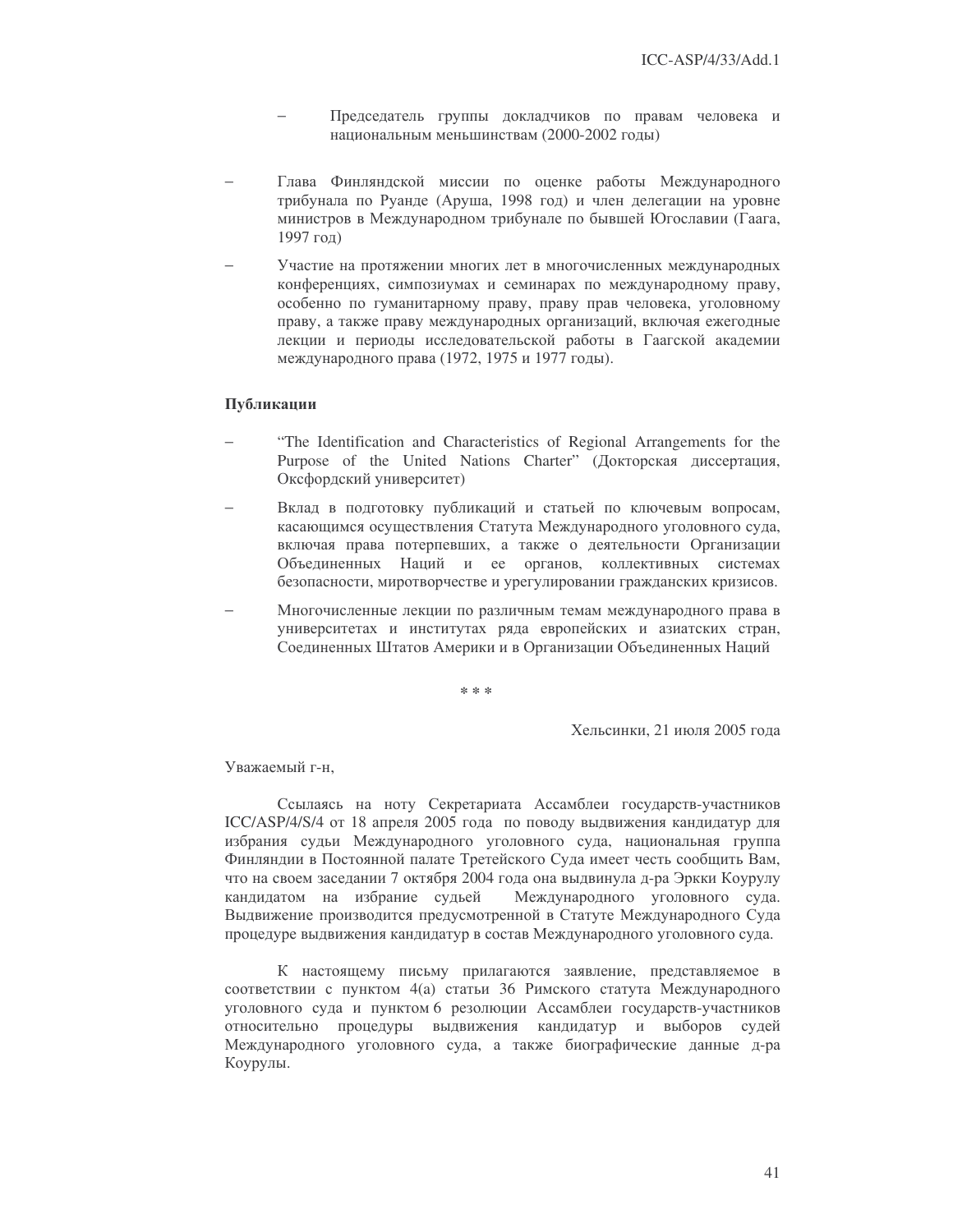Группа сознает важное значение переизбрания д-ра Коурулы для обеспечения последовательности в работе Суда на начальном этапе его функционирования. Мы убеждены, что д-р Коурула полностью удовлетворяет всем требованиям и оправдает высокие ожидания, возлагаемые на судей Международного уголовного суда, и что его огромный опыт будет и впредь в значительной степени способствовать выполнению важных задач, стоящих перед Судом.

Примите, уважаемый г-н, заверения в нашем высочайшем к вам уважении.

Национальная группа Финляндии в Постоянной Палате Третейского Суда:

> (подпись) Бенгт Бромс, профессор, член Трибунала по урегулированию взаимных претензий Ирана и США

> > (подпись) Ирма Эртман, посол, министерство иностранных дел

(подпись) Кристи Риссанен, Генеральный секретарь, министерство юстиции

(подпись) Густав Мюллер, судья, Верховный суд Финляндии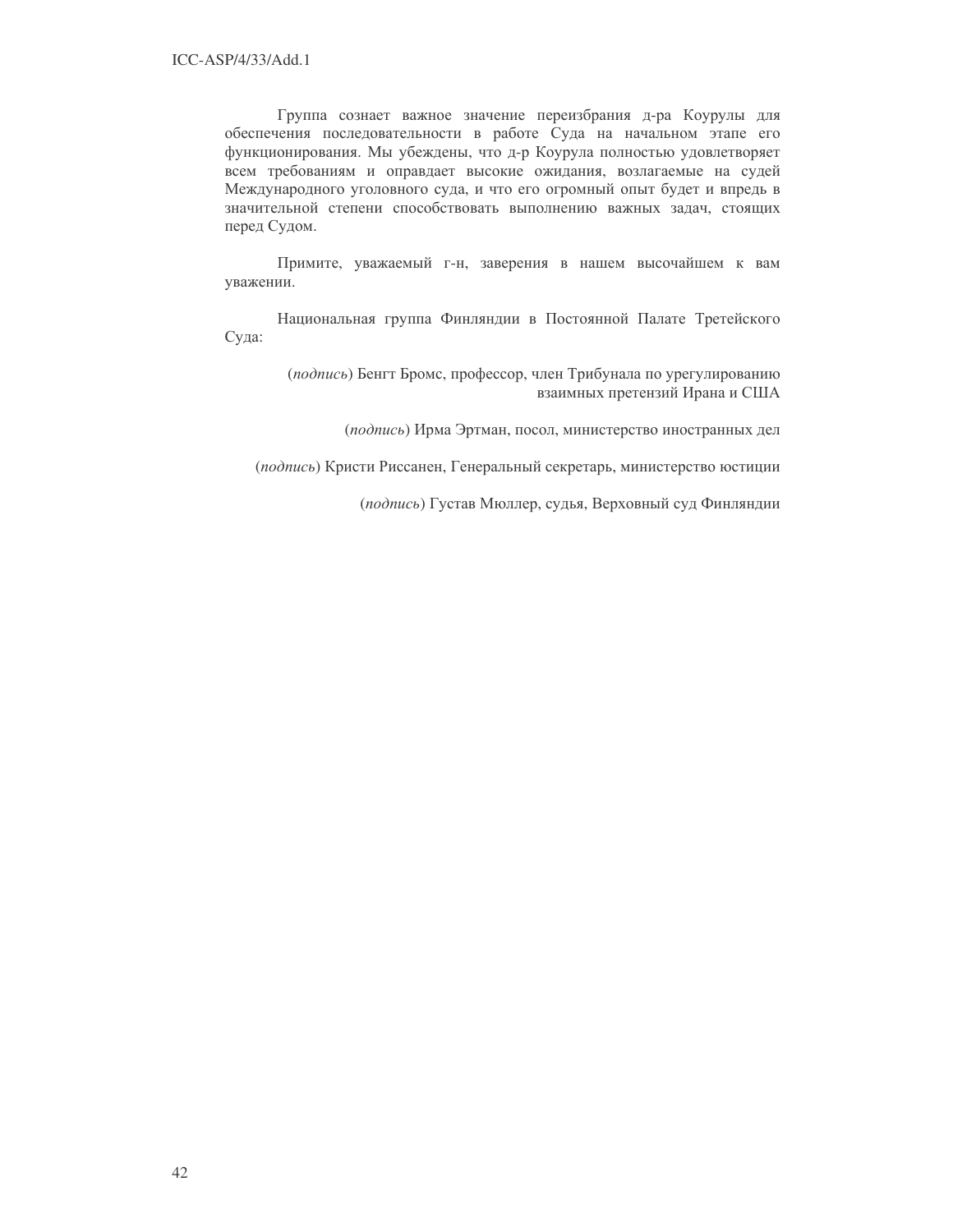#### 5. Куеньехиа, Акуа (Гана)

Поллинный текст на английском языке]

#### Вербальная нота

Постоянное представительство Ганы при Организации Объединенных Наций свидетельствует свое уважение Директору Секретариата Ассамблеи государств-участников Международного уголовного суда и со ссылкой на ноту Секретариата Ассамблеи государствучастников № ICC-ASP/4/S/4 от 18 апреля 2005 года имеет честь сообщить последнему, что правительство Республики Ганы выдвинуло кандидатуру профессора (г-жи) Акуи Куеньехии, первого заместителя Председателя Международного уголовного суда, для переизбрания в качестве судьи Международного уголовного суда. Кандидатура профессора Куеньехии была одобрена Африканским союзом на совещании Исполнительного совета, состоявшемся 28 июня - 2 июля 2005 года в Сирте, Ливия.

профессора Выдвижение кандидатуры Акуи Куеньехии производилось в соответствии с требованиями статьи 36(4)(a)(i) Римского статута Международного уголовного суда и в соответствии со статьей 36(3)(a) и b(ii). Выдвижение кандидатуры профессора Куеньехии производится по списку В.

С марта 2003 года профессор Куеньехиа работала в качестве первого заместителя Председателя Суда с обязанностями по управлению делами Суда. Помимо поддержания связи с Секретарем Суда по алминистративным вопросам профессор Куеньехиа завершила полготовку всеобъемлющего документа об условиях службы и вознаграждения судей Суда, который был принят Ассамблеей государств-участников на шестом пленарном заседании в сентябре 2004 года. Кроме того, она содействовала в разработке проекта правил о персонале Суда.

С учетом ее обширного опыта работы по гендерным вопросам профессор Куеньехиа содействовала организации проведения программ для судей, направленных на улучшение информированности о гендерных вопросах, в ходе пленарных заседаний в марте и мае 2004 года. Таким образом, она в полной мере соответствует требованию, содержащемуся в пункте 8(b) статьи 36 Статута.

Осознавая важнейшую роль Международного уголовного суда в борьбе  $\mathbf{c}$ безнаказанностью в отношении наиболее серьезных международных преступлений и во внесении вклада в развитие международного уголовного и гуманитарного права, правительство Ганы считает, что на должностях судей Международного уголовного суда должны находиться лица самой высокой профессиональной квалификации, компетентности и хорошо разбирающиеся в гендерной проблематике.

В связи с этим правительство Ганы выдвигает кандидатуру профессора Акуи Куеньехии, обладающей широким и разнообразным опытом работы в качестве судьи, научного работника, адвоката и активного деятеля международного уровня, занимающегося гендерными вопросами, для переизбрания в качестве судьи Международного уголовного суда.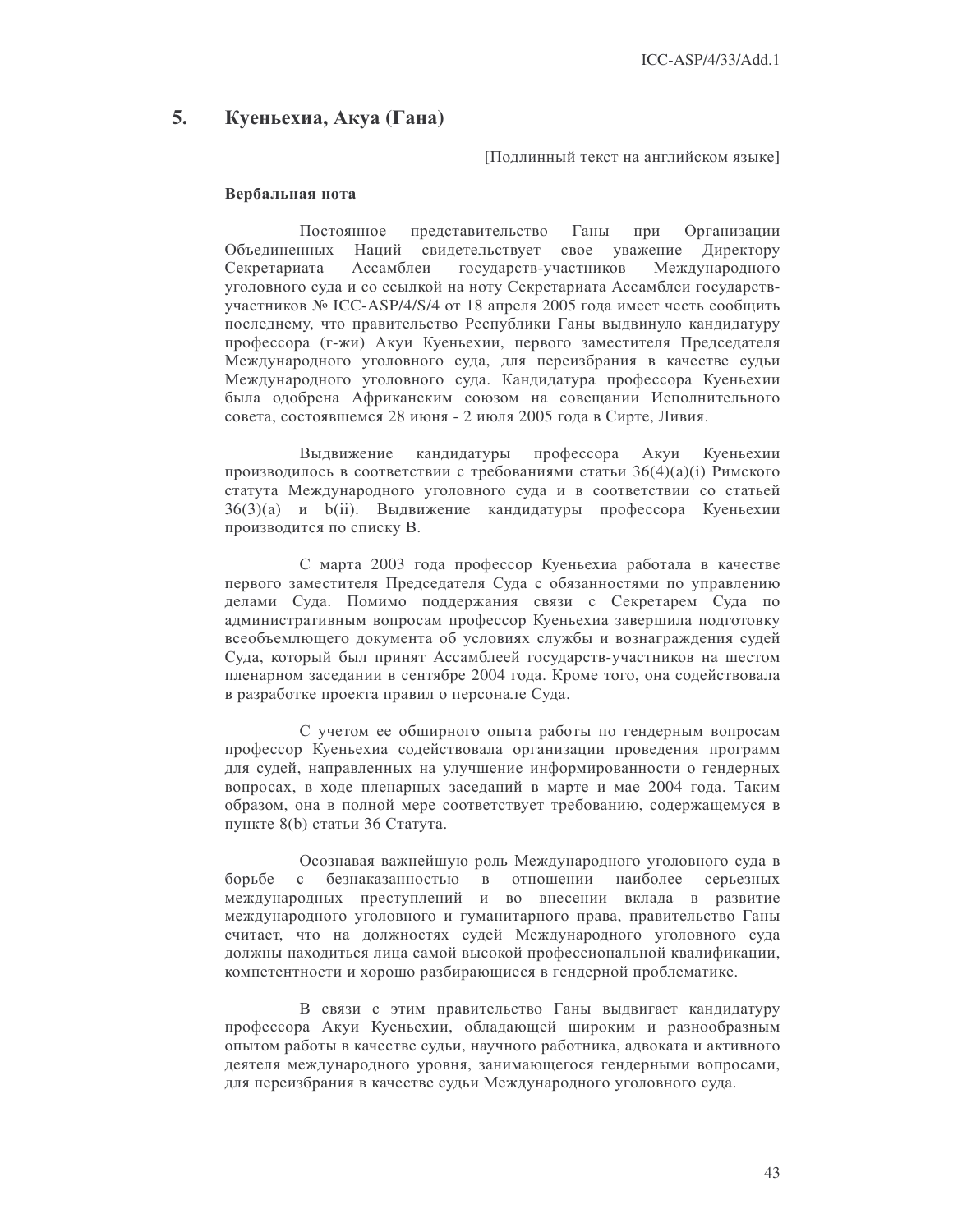Настояшим прилагаются заявление. представляемое  $\overline{B}$ соответствии со статьей 36.4(а) Римского статута, и биография профессора Куеньехии, которая наглядно свидетельствует о многообразном характере ее профессиональной деятельности.

. . . .

\* \* \*

### Заявление о соответствии требованиям

Профессор Акуа Куеньехиа - барристер и солиситор Верховного 1. суда Ганы. Она стала членом Коллегии адвокатов Ганы в 1970 году, а потому имеет право заниматься юридической практикой в Гане. Она является человеком высоких моральных качеств, беспристрастным и добросовестным. Она отвечает требованиям, предъявляемым к назначению на высшие судебные должности не только в Гане, но и в странах Содружества. Ее кандидатура выдвигается в соответствии с процедурой назначения на высшие судебные должности в соответствующем государстве.

 $2.$ Г-жа Куеньехиа обладает необходимым опытом работы в качестве солиситора, адвоката и преподавателя права и является экспертом по вопросам прав человека и компетентным специалистом в области уголовно-процессуального права. Она работала преподавателем и имеет публикации в области международного права, гендерных вопросов и международного права, связанного с правами человека.

Профессор Куеньехиа обладает отличными знаниями английского  $3<sub>1</sub>$ языка и неплохо говорит по-французски.

Благодаря ее работе в Международном уголовном суде повысился 4. уровень ее профессионального опыта.

Являясь заместителем Председателя Суда, отвечающим за 5. управление делами Суда, она поддерживает связь с Секретарем, отвечающим за повседневное руководство работой Суда.

6. Кроме того, профессор Куеньехиа вместе со вторым заместителем Председателя использует свои знания и опыт в области гендерной проблематики для организации обучения судей по гендерным вопросам.

7. Г-жа Куеньехиа является гражданкой Ганы и не имеет никакого иного гражданства.

8. Профессор Куеньехиа является представителем системы общего права, которая является одной из наиболее известных правовых систем в мире. Ee избрание будет способствовать также справедливой представленности среди судей лиц мужского и женского полов.

 $* * *$ 

Адрес места работы: Тел.:

Международный уголовный суд, Гаага 00 31 515 70 8195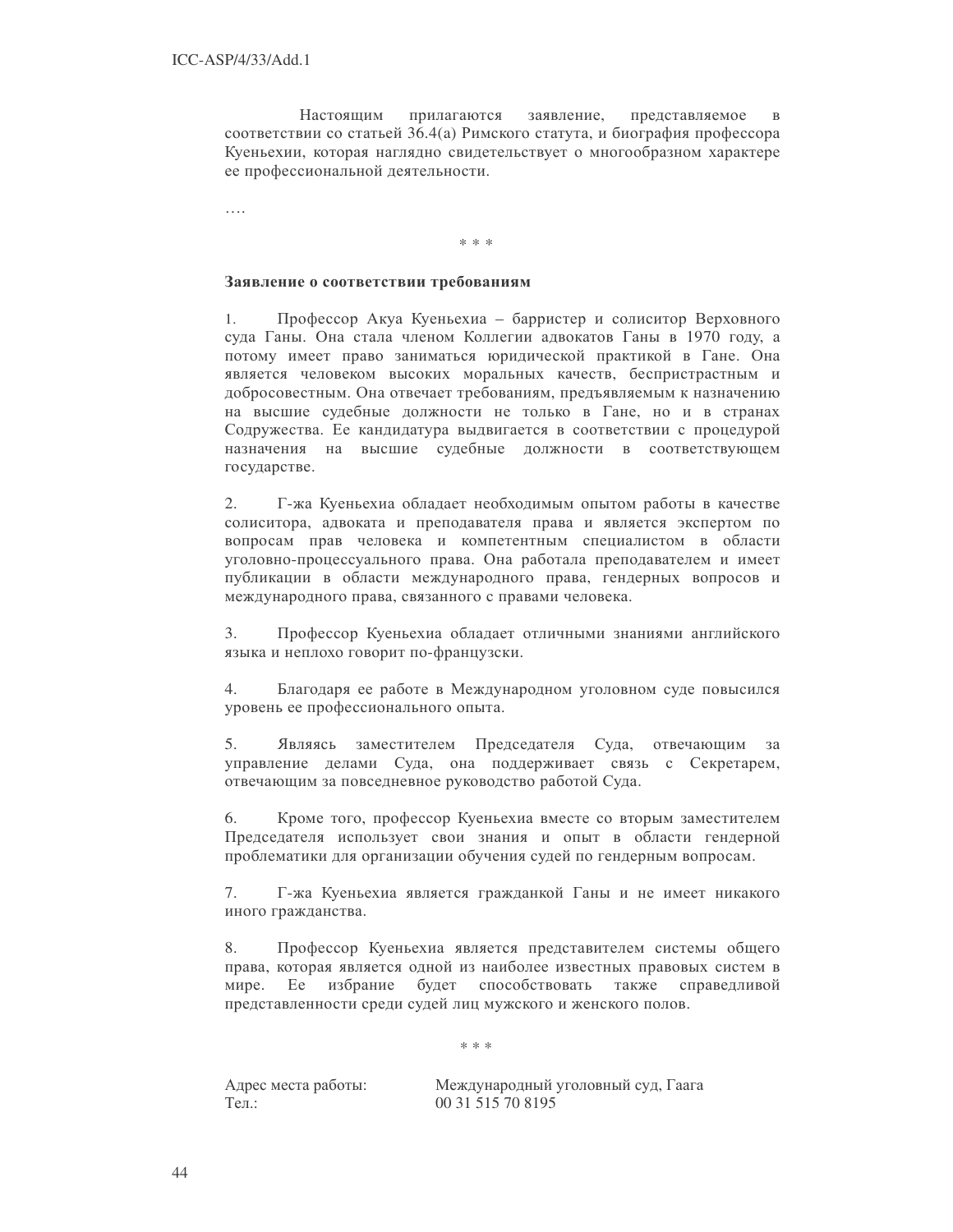| Факс:                    | 00 31 515 70 8789                            |
|--------------------------|----------------------------------------------|
| Адрес электронной почты: | $akua.kuenyehia@icc-cpi.int$                 |
| Языки:                   | Английский - свободно, французский - базовые |
|                          | знания, а также четыре языка народов Ганы    |
| Семейное положение:      | Замужем, имеет троих взрослых детей          |

#### Высшее образование

| 1972 год: |         |  | Бакалавр гражданского права, Оксфордский университет,       |  |
|-----------|---------|--|-------------------------------------------------------------|--|
|           | Оксфорд |  |                                                             |  |
| 1969 год: |         |  | Бакалавр права второго класса (высший уровень), Университет |  |
|           | Ганы    |  |                                                             |  |

#### Специальность

Профессиональный диплом дающий право стать членом Коллегии адвокатов Ганы - 1970 год

#### Награды

- Лауреат престижной премии Менсаха Сарбаха как лучшая студентка курса права - 1970 год
- Стипендиат Фонда Содружества для видных ученых Содружества 1991 год

#### Членство в организациях

- Член Ассоциации адвокатов Ганы  $\overline{a}$
- Член Международной федерации женщин-юристов (МФЖЮ)  $\overline{a}$
- Член Международной ассоциации юристов  $\overline{a}$
- Член Африканского общества международного и сравнительного права
- Член Ассоциации консультантов Ганы
- Член Организации, объединяющей женщин, занимающихся вопросами права и развития в Африке (ЖЗПРА)
- Член Общества международного развития (ОМР)

# Опыт работы

- С марта 2003 года по настоящее время судья и первый заместитель  $\overline{a}$ Председателя Международного уголовного суда
- Май 1996 года июнь 2003 года декан юридического факультета Университета Ганы
- Апрель 2001 года сентябрь 2002 года исполняющая обязанности директора Института права Ганы
- Февраль 1996 года доцент юридического факультета Университета Ганы
- 1985 1996 годы старший преподаватель юридического факультета Университета Ганы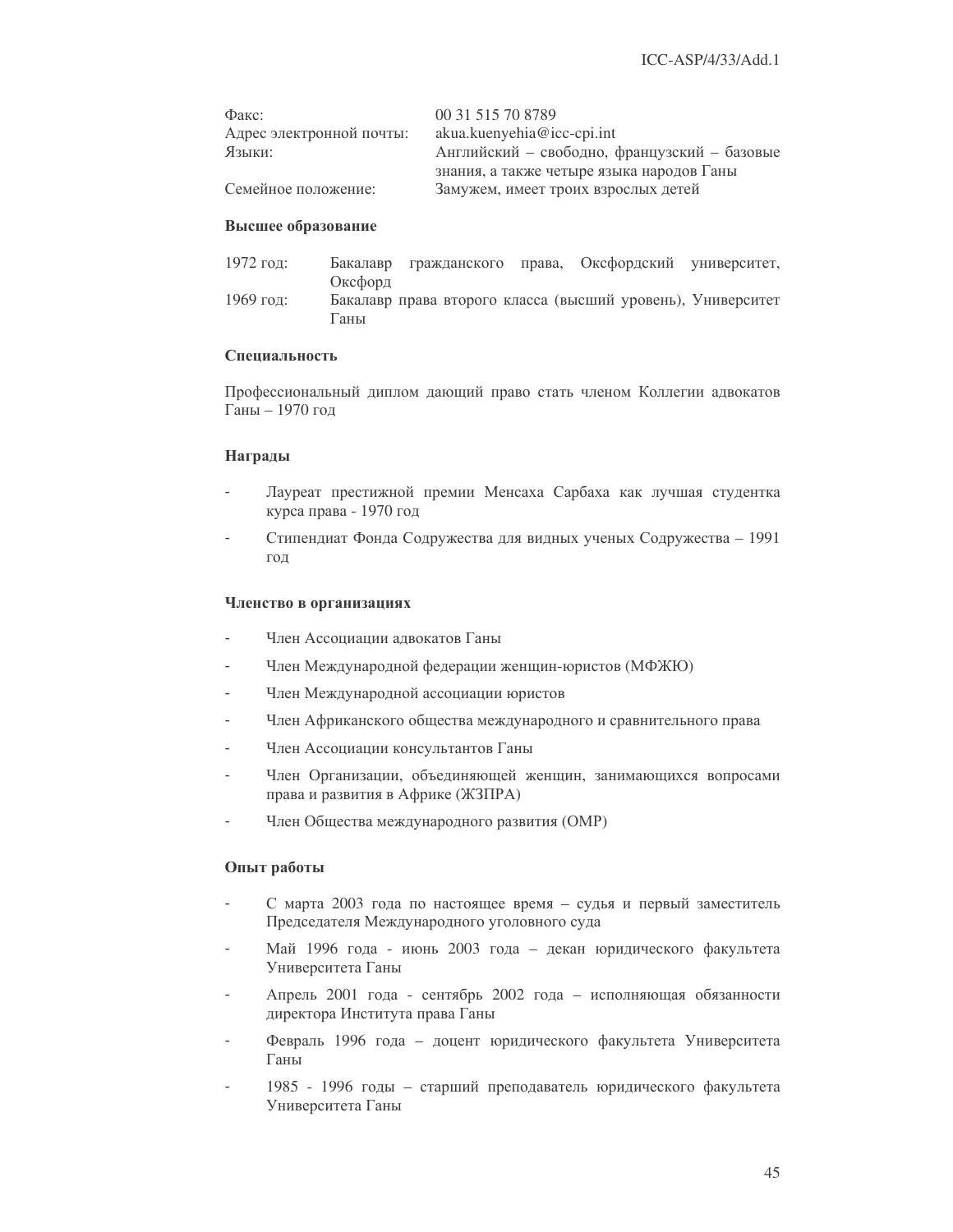- 1972 1985 годы преподаватель юридического факуль факультета Университета Ганы
- Сентябрь декабрь 1988 года внештатный преподаватель кафедры конституционного права юридического факультета Лейденского государственного университета, Лейден, Нидерланды
- Май сентябрь 1987 года консультант, старший преподаватель юридического факультета Университета штата Имо, Окигве, Нигерия
- Апрель 1985 года июнь 1986 года секретарь и юрисконсульт компании «Юнилевер Гана Лтд.»
- 1984 1985 годы преподаватель Института права Ганы
- Август 1980 года июнь 1981 года внештатный адъюнкт-профессор и научный сотрудник юридического факультета Темплского университета, Филадельфия, штат Пенсильвания, США
- 1972 1978 преподаватель Рабочего колледжа Ганы

# Вела в университетах следующие курсы

- Университет Ганы контракты, международное право, трудовое право, уголовное право, законодательство по вопросам здравоохранения, полицейская администрация, гендерная проблематика и право, международное право в области прав человека
- Северо-западный университет юридический факультет, женщины и право, 1999-2002 годы
- Университет штата Имо, Нигерия международное право, май-сентябрь 1986 года
- Юридический факультет Темплского университета, Филадельфия женщины и право, январь-май 1981 года

# Публикации

!**:** *Women and Law in Sub Saharan Africa* with Prof. Cynthia Bowman: Published by SEDCO, Ghana - July 2003

1-& **:** *Gender Relations in the Family: A West African Perspective*. Published by Women and Law in West Africa, printed by Yamens - Dec. 2003

**Редакция книги:** Women and Law in West Africa- Situational Analysis of Some Key *Issues Affecting Women*, 1998

### Главы в книгах

- "Economic and Social Rights of Women: A West African Perspective", in *Common Ground or Mutual Exclusion? Women's Movements & International Relations*, Eds: Marriane Braig and Sonja Wolte, pp. 160-170, Zed Books, 2002
- "Improving the Reform Process through Legal Training", in *Comprehensive Legal and Judicial Development. Towards an Agenda for a Just and Equitable Society in the 21 st Century*, Ed. Rudolf V Van Puymbroeck. The World Bank, 2001, pp. 299 – 306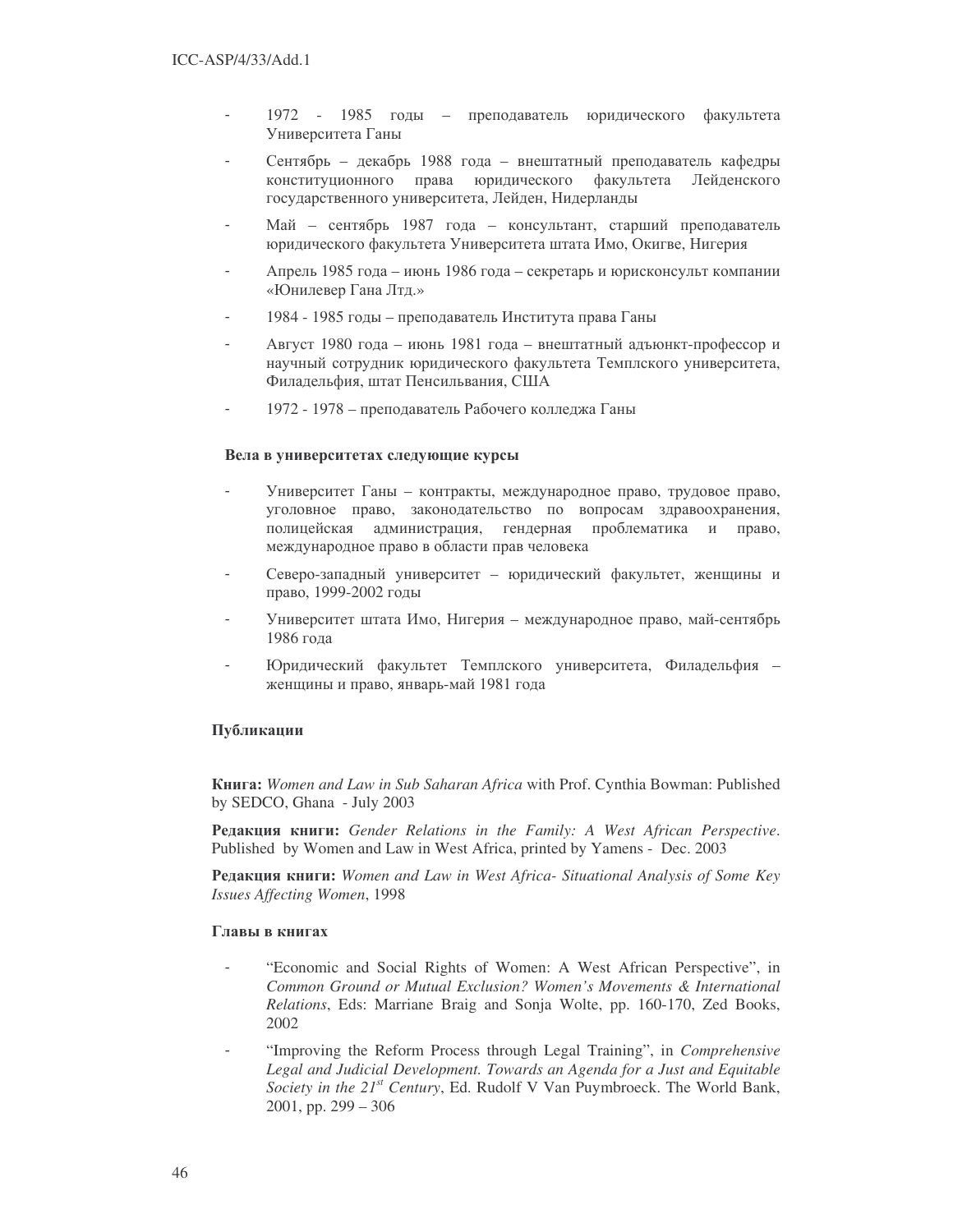- "Legal Literacy and the process of Empowerment A Personal Experience", in *Experiences in Capacity-Building for Ghanaian Women*, ed. Florence Dolphyne and Esther Ofei-Aboagye, 2001, pp. 9 – 13
- "Family Law in Ghana and its Implications for Women", with Esther Ofei-Aboagye, in *Situational Analysis of Some Key Issues Affecting Women*, pp.23 – 61
- "Violence Against Women in Ghana", with Ellen Bortei-Doku Aryeetey, in *Situational Analysis of Some Key Issues Affecting Women*, pp.272 – 29
- "Organizing at the Regional Level The Case of WiLDAF", published in *From Basic Needs to Basic Rights* - ed. M. Schuler ,Chapter 32
- "The Impact of Structural Adjustment Programmes on Women's International Human Rights: The Example of Ghana", Chap. 18, pp. 422 - 436, *Human Rights of Women National Perspectives*: Ed. by Rebecca J. Cook. University of Pennsylvania Press, Philadelphia, 1994
- "Legal Literacy and Law Enforcement Agencies", in *Ghana: Legal Literacy - A Tool for Women's Empowerment*, Part 5, pp. 301 – 311, ed. Margaret Schuler and another. Published by OEF International, 1992
- Regional Enforcement of Human Rights: Claiming Our Place: The African System: Working The Human Rights System to Women's Advantage, pp. 95 – 99, ed. Margaret Schuler, published by Institute For Women Law and Development

# Основные статьи

- "The Role of Social and Economic Rights of Women in Africa", published in *WiLDAF NEWS* - Issue Number 1, 1998 pp.4-9
- "50 Years of The Universal Declaration of Human Rights and The Rights of Women in Africa" - *Africa Legal Aid Quarterly* - July to September 1998, pp. 7 - 9
- "Distribution of Property between Spouses or Divorce in Ghana" Vol. 18, *University of Ghana Law Journal,* pp. 94 - 108
- "Women and Family Law in Ghana An Appraisal of the Property Rights of Married Women in Ghana". Vol. 17, *University of Ghana Law Journal*, pp. 72 - 99
- Legal Services and Education to Grassroots Women in Ghana Women, Law and Development in Africa Origins and Issues - pp. 117-125 - published by OEF International, Washington, 1990
- Legal Aid Services to Women in Ghana Women, Law and Development -Action for Change. pp. 53 - 60 - Published by OEF International, Washington, D.C., 1990
- "The Problem of the Persistent Offender in the Ghanaian Penal System" Vol. 15, *University of Ghana Law Journal*, pp. 84 - 96
- "Women and Family Law in Ghana" *Proceedings of Seminar on Ghanaian Women in Development* - Vol. 1, pp. 316, 1978
- Labour Laws on Retirement in Ghana Ageing and Social Change 34th Annual New Year School - Editor: Opare Abetia, pp. 48 - 52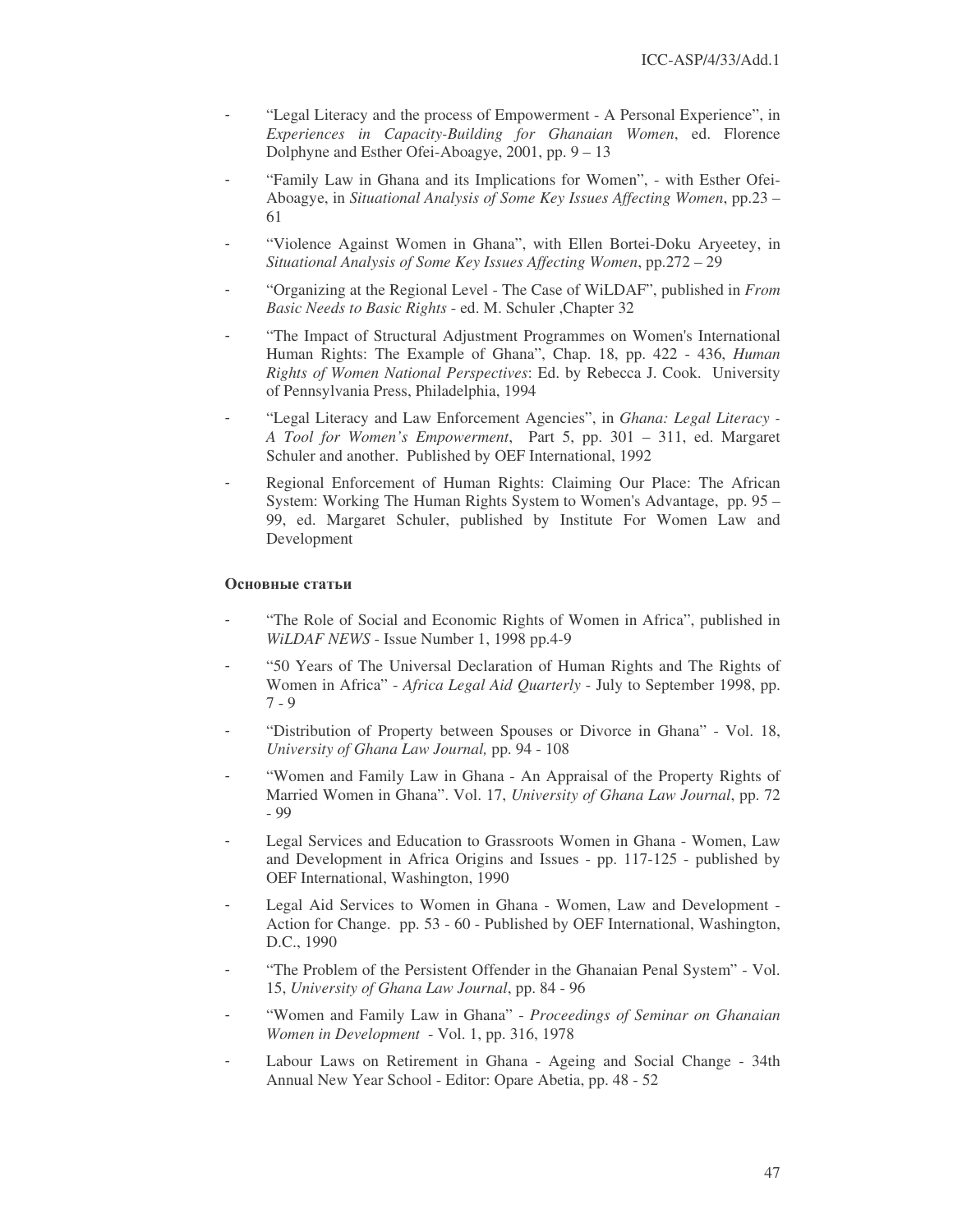# Отдельные документы, представленные на конференциях

- 2005  An Introduction to the ICC: Structure, Organs and Mandate, документ, представленный на специализированном учебном курсе по Международному уголовному суду для дипломатов и сотрудников посольств, организованном ТМС Институтом Ассера в феврале
- 2004 год Gender Challenges of the Rome Statute, документ, представленный на юридическом факультете Ноттингемского университета в феврале
- 2004  The International Criminal Court and the various challenges ahead, документ, представленный в Центре по правам человека факультета права Королевского университета Белфаста, апрель
- 2004 год Международный уголовный суд и стоящие перед ним вызовы основное выступление на дне координации исследований факультета права Маастрихтского университета в мае
- 2004  An overview of the International Criminal Court, its mandate, organs and trigger mechanisms, документ, представленный на учебном семинаре по МУС, организованном в июне Ноттингемским университетом и Центром по прав праву прав человека Кейптаунского университета, Южная Африка
- 2004 год The ICC Challenges and Prospects, документ, представленный на семинаре по осуществлению законодательных положений Римского статута Международного уголовного суда. организованном МККК в сентябре в Лусаке, Замбия
- 2004  Women in Peace Building: Adjudication as part of a process of Reconciliation and Reconstruction, документ, представленный в сентябре в Центре «Мэтч Интернэшнл», Оттава, Канада
- 2003  The role of ICC Judges in the Implementation and Cooperation activities of States Parties to the Rome Statute: представленный на сов совешании МУС по вопросам осуществления в Центральной и Восточной Европе, которое было организовано Европейским бюро Коалиции НПО в поддержку МУС в мае в Бухаресте, Румыния
- 2003 год The ICC at the start of its operations. Документ, представленный на пятой годовщине празднования принятия Римского статута, организованного 17 июля в Риме организацией «Нет мира без правосудия»
- 2003  What difference will the ICC make in post conflict justice? Документ, представленный на конференции по постконфликтному правосудию: уроки на будущее, организованной в сентябре в Англии Уилтоном Парком
- 2002 год и «Защита прав женщин в рамках Африканской хартии прав человека и народов». Учебные курсы по созданию потенциала с целью содействия доступу к Африканской комиссии по правам человека и народов и т.д., организованные в Аккре организацией «Африканская правовая помощь»
- 2002 год и «Этика и справедливость в семье в эпоху ВИЧ/СПИД» семинар по вопросам динамики и здоровья семьи с учетом гендерных факторов. **Африканские** исследования семьи в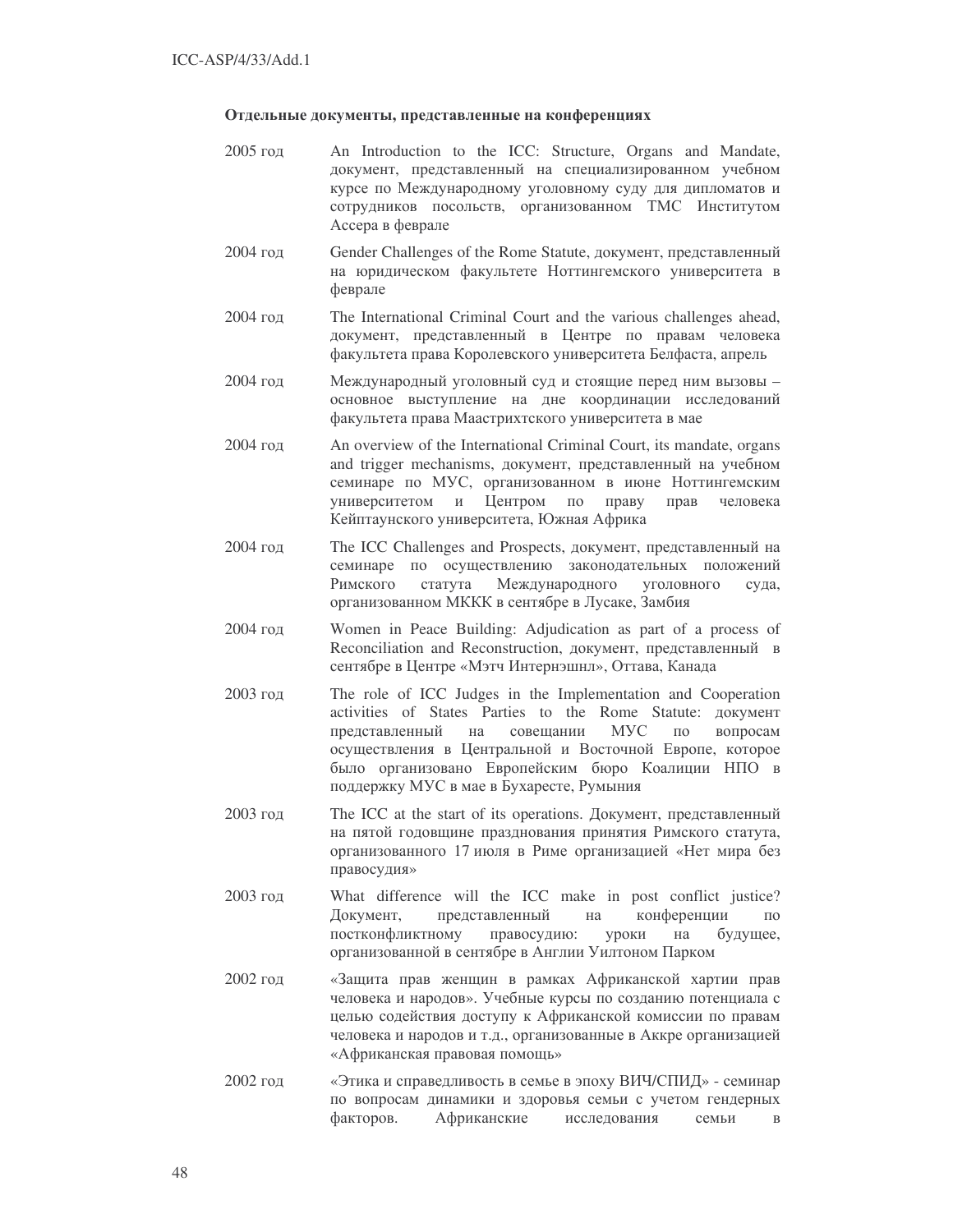глобализирующемся мире. Организован Институтом африканских исследований и Школой обшественного здравоохранения. Университет Ганы «Легон»

- 2000 год и «Экономические и социальные права женщин в Африке». Конференция, организованная Центром гендерных исслелований и аний и Институтом сравнительной политики и международных отношений, Университет им. Иоганна Вольфганга Гёте, Франкфурт, Германия
- 2000 год Конференция Всемирного банка на тему: «Всеобщее участие юристов в разработке программы построения справедливого и равноправного общества в XXI веке. Активизация участия в процессе реформ через подготовку»
- 2000 год и «Парламентарии за глобальные действия»: третья ежегодная конференция Западноафриканской экспериментальной программы в области народонаселения и развития. Обзор законодательства, затрагивающего право на репродуктивное здоровье, право на сексуальное здоровье и право на планирование семьи.
- 2000 год Выступление на парламентском форуме «Брекфаст», Аккра. «О положении в области прав человека женщин в Гане - закон и его соблюдение»
- 1999 год изация участия африканских женщин в процессе принятия решений: надежды на третье тысячелетие». Основной доклад на Африканской региональной конференции Всемирного союза женских католических организаций
- 1998 год «Об участии женщин в общественной жизни: факты и домыслы и их отражение в законодательстве». Семинар для старших государственных служащих из числа женщин в рамках проекта поощрения участия женщин в общественной жизни, Институт управления и государственной администрации Ганы
- 1997 год экономических и социальных прав в обеспечении гендерного равенства женщин в Африке и взаимосвязь таких прав с развитием: региональное тематическое исследование». Представлено на совещании группы экспертов в Турку, Финляндия, проводившемся по линии Отдела Организации Объединенных Наций по улучшению положения женщин
- 1996 год Platform for Action Документ, подготовленный дл семинара, проведенного Центром комплексного социального развития (ИСОДЕК) в рамках последующей деятельности по итогам Пекинской конференции, Аккра
- 1996  Legal Aspects of Drug Prescribing and Treatment Guidelines документ, подготовленный лля научного симпозиума Ассоциации медицинских работников Ганы, Аккра
- 1996  Making Law Accessible to the Lay Person The Court System документ, подготовленный для семинара, организованного Центром исследований в области прав человека, юридическим факультетом и Фондом им. Конрада Аденауэра, Аккра
- 1995 год «Имущественные прав а замужних женщин в Гане и национальные и международные перспективы». Семинар,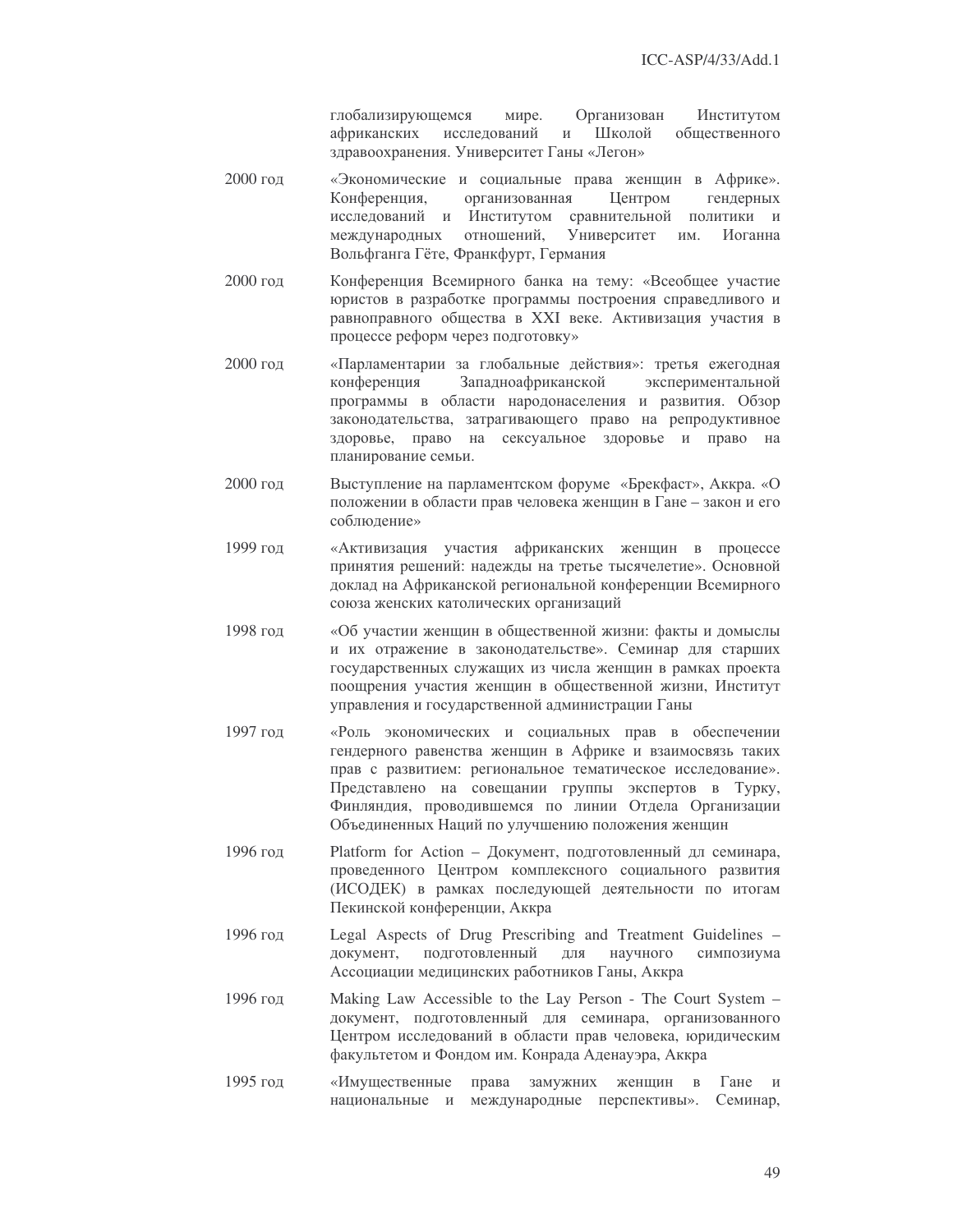организованный МФЖЮ, Ганой и Фондом в защиту прав женщин им. Фридриха Эберта в Гане, Аккра

- «Участие женщин в демократическом процессе в Гане». 1995 гол Семинар, организованный Ассоциацией развития сельских районов в Африке, Вашингтон, О.К., США
- 1995 год University Curriculum, Law and Gender. Документ, подготовленный для двадцать пятой проводимой раз в три года Международной конференции федерации женшин  $\mathbf{c}$ университетским образованием, Йокогама, Япония
- 1995 год Четвертая Всемирная конференция ООН по положению женшин, Пекин, Китай
- 1995 год Континентальная инициатива по переосмыслению гендерных вопросов и вопросов прав человека в Африке, Аккра
- 1994 год General Outline of Ghana's 1992 Constitution and the Extent to Which it Satisfies the Human Rights Obligations Assumed by Ghana. Документ, представленный на семинаре с участием женщин членов парламента, Акосомбо
- 1994 год Women and Their Legal Rights in Ghana. Документ, подготовленный для семинара на тему «Расширение возможностей: ответственность за перемены», Абокоби, Гана
- 1994 год Law and Family Life in Ghana. Документ, представленный на семинаре на тему «Брак, развод, повторный брак и его последствия для детей, родителей, расширенных семей, церкви и общества», организованном пресвитерианской церковью Ганы, Абокоби, Гана
- 1994 год The Age of Majority - Women's Rights and Responsibilities. Документ, представленный на семинаре, организованном комиссией Ганы по реформированию законодательства, Аккра, Гана
- 1994 год Legal Aid and Services to Disadvantaged Women in Ghana. Документ, представленный на семинаре по проблемам нищеты, организованном Комитетом по конференциям и научным исследованиям Университета Ганы «Легон»
- 1994 год Convention on the Elimination of All Forms of Discrimination Against Women - документ, представленный на семинаре, организованном ИСОДЕК (Центром комплексного социального развития) и посвященном гендерному равенству и социальному развитию. Решения Встречи на высшем уровне в интересах социального развития и Пекинской конференции по улучшению положения женщин в контексте Ганы, Абокоби
- Human Rights in Health Law. Документ, подготовленный для 1993 год семинара, организованного Центром исследований в области прав человека юридического факультета Университета Ганы «Легон», Аккра
- 1993 год «Правовой статус сельских и городских малоимущих женщин в Гане». Семинар по вопросам подготовки технического юрилического персонала  $\, {\bf B}$ Гане, организованный МС/ЖЗПРА/МФЖЮ, Аккра
- 1993 год The Constitution: Women's Rights and Responsibilities. Документ,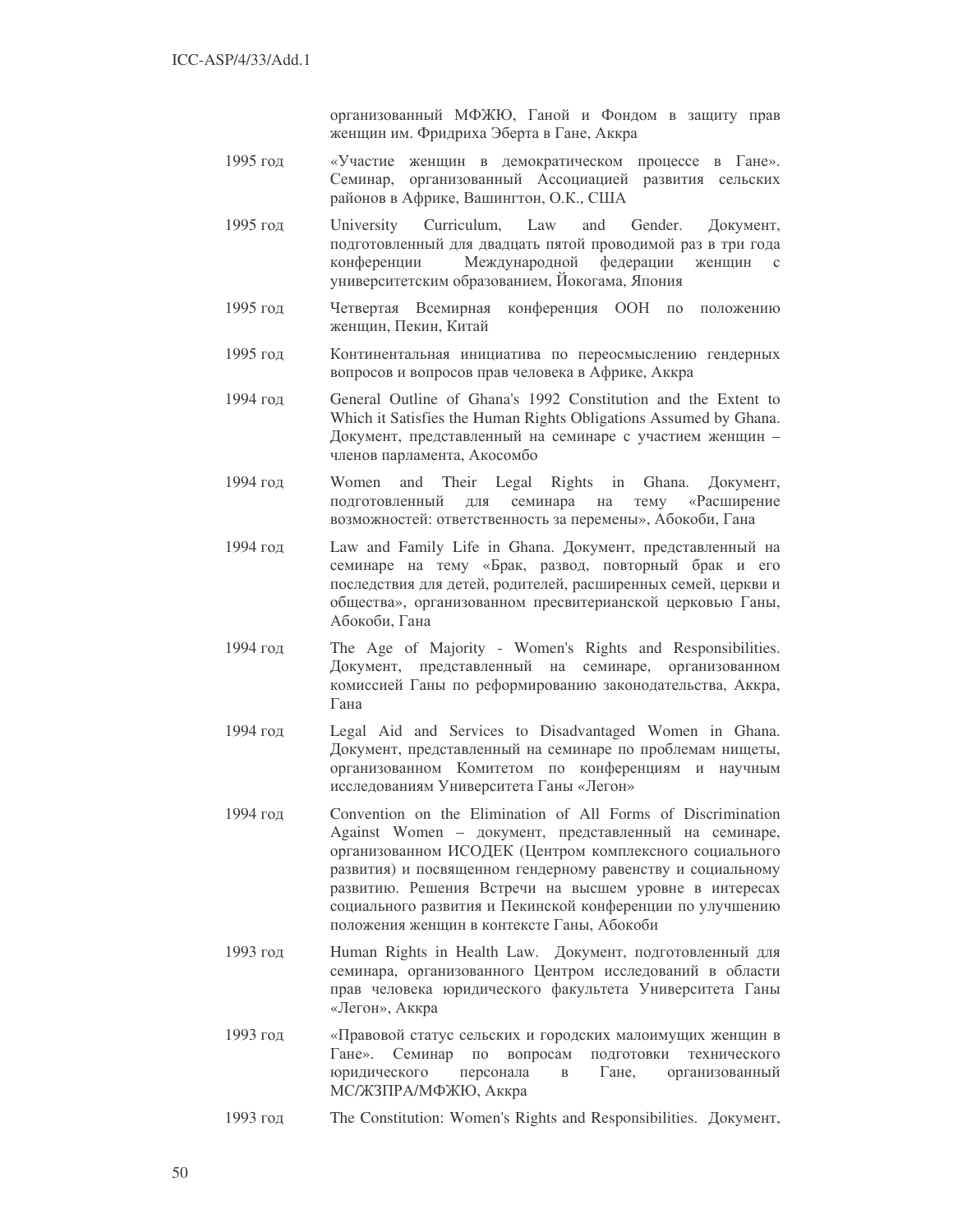представленный на семинаре с участием женщин-членов парламента, женщин-министров и женщин-заместителей министров по вопросам повышения эффективности работы женщин-парламентариев, , женщин-министров и женщинзаместителей министров, Аккра

- 1993 год Всемирная конференция по правам человека Африканская система прав человека и как ее можно использовать для улучшения положения женщин
- 1992 год «Воздействие структурной перестройки на права женщин: пример Ганы». Консультативное совещание по правам женщин, Торонто, Канада
- 1992 год ещание группы экспертов ООН, посвященное росту осознания женщинами своих прав, в том числе повышению их юридической грамотности - тематическое исследование
- 1992  Empowerment Strategies in Health Promotion at Household, Community and National Levels - Legal and Policy Issued документ, подготовленный ленный для субрегионального информационного семинара, посвященного положению женщин и охране их здоровья
- 1992 год а профсоюзов в трудовом законодательстве Ганы» -Аккра, Гана - Западноафриканское субрегиональное совещание Международной федерации транспортников
- 1992 год Участие женщин в политической жизни Ганы: переоценка проблем – Аккра, Гана, Конференция Института экономических проблем по вопросам мира и развития в Гане в период четвертой Республики
- 1991 год «Содействие повышению информированности женщин о своих правах: опыт Ганы» - Аруша, Танзания – Совещание Африканского общества международного и сравнительного права
- 1989 год «Значение правовой помощи для реализации прав народов и прав человека» - Банджул, Гамбия - Семинар по вопросам судопроизводства и прав человека в Африке
- 1987 год «Защита прав женщин в законодательном порядке: замечания по ситуации в Гане» - Джос, Нигерия - первый Панафриканский семинар по правам человека и общечеловеческим ценностям
- 1978 год «Трудовое законодательство и женщины в Гане» Семинар по правовым вопросам, благосостоянию семьи и положению женщин в англоязычных африканских странах – Найроби, Кения
- 1976 год «Законы о труде, затрагивающие женщин Ганы» Африканская региональная конференция Международной федерации женщинюристов (МФЖЮ), Аккра, Гана
- 1975 год «Юридические каналы изменения статуса женщин в Гане». Национальный семинар, посвященный положению женщин и развитию, Аккра, Гана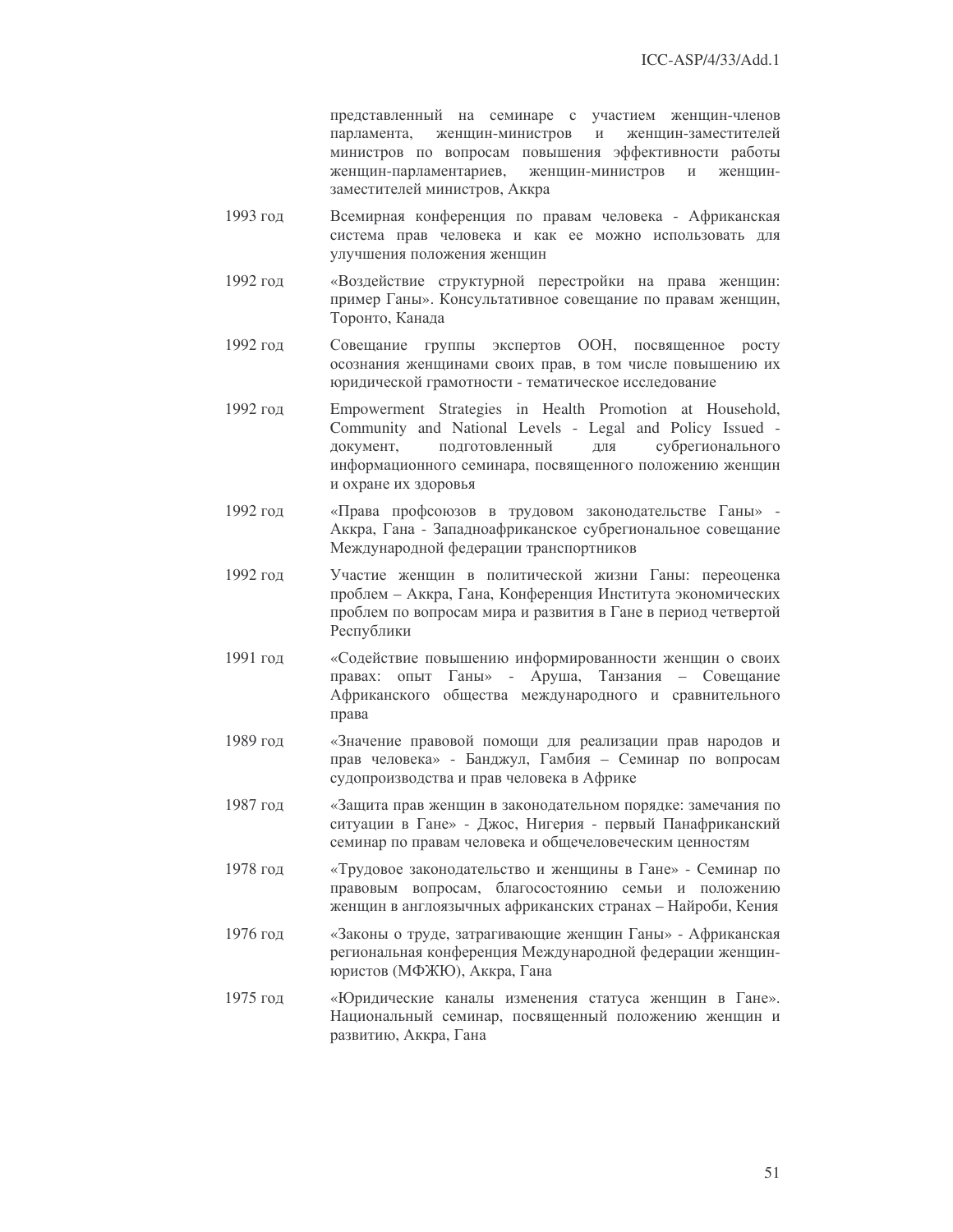# Участие в работе отдельных конференций и семинаров

| 2005 год Февраль  | Специализированный учебный семинар по МУС для<br>дипломатов и сотрудников посольств, ТМС Институт<br>Ассера, Гаага                                                                                                                                                                  |
|-------------------|-------------------------------------------------------------------------------------------------------------------------------------------------------------------------------------------------------------------------------------------------------------------------------------|
| 2004 год Июнь     | Посещение Кассационного суда, Париж, Франция                                                                                                                                                                                                                                        |
| 2004 год Июнь     | Учебный<br>MVC,<br>семинар<br>$\Pi 0$<br>организованный<br>Ноттингенским университетом и Центром по праву прав<br>человека Кейптаунского университета, Южная Африка                                                                                                                 |
| 2004 год Сентябрь | Семинар по осуществлению законодательных положений<br>Римского статута МУС, организованный МККК<br>$\mathbf{B}$<br>Лусаке, Замбия                                                                                                                                                   |
| 2004 год Сентябрь | Организатор крупной конференции<br>$\Pi 0$<br>вопросам<br>гендерной справедливости под<br>$\ll M$ <i>Mp</i><br>названием<br>нуждается в женщинах и женщины нуждаются в мире»,<br>организованной в Нью-Йорке ЮНИФЕМ<br>$\mathbf{M}$<br>Международным консорциумом по правовой помощи |
| 2003 год Май      | Осуществление положений МУС в Центральной и<br>Восточной Европе - организован Коалицией НПО в<br>поддержку МУС, Европейское бюро в Бухаресте,<br>Румыния                                                                                                                            |
| 2003 год Июль     | Пятая годовщина празднования принятия Римского<br>статута, организованная в Риме, Италия, организацией<br>«Нет мира без правосудия»                                                                                                                                                 |
| 2003 год Сентябрь | Конференция по постконфликтному правосудию: уроки<br>на будущее - организована в Англии Уилтоном Парком                                                                                                                                                                             |
| 2003 год Октябрь  | Семинар по осуществлению законодательных положений<br>Римского статута МУС, Аккра, Гана                                                                                                                                                                                             |
| 2002 год Октябрь  | Динамика и здоровье семьи с учетом<br>гендерных<br>Африканские<br>факторов.<br>исследования<br>семьи<br>$\mathbf B$<br>глобализирующемся мире. Организован Институтом<br>африканских исследований и Школой общественного<br>здравоохранения                                         |
| 2002 год Сентябрь | Учебные курсы по созданию потенциала по содействию<br>доступу к Африканской комиссии по правам человека и<br>народов и т.д., организованные в Аккре организацией<br>«Африканская правовая помощь»                                                                                   |
| 2001 год Март     | Конференция по линии правозащитной инициативы<br>Содружества,<br>посвященная<br>правам<br>человека<br>И<br>сокращению масштабов нищеты                                                                                                                                              |
| 2000 год Июль     | Конференция,<br>Центром<br>организованная<br>гендерных<br>исследований и Институтом сравнительной политики и<br>международных отношений Университета им. Иоганна<br>Вольфганга Гёте, Франкфурт, Германия                                                                            |
| 2000 год Июнь     | Конференция Всемирного банка по вопросам всеобщего<br>участия юристов в разработке программы построения<br>справедливого и равноправного общества в XXI веке                                                                                                                        |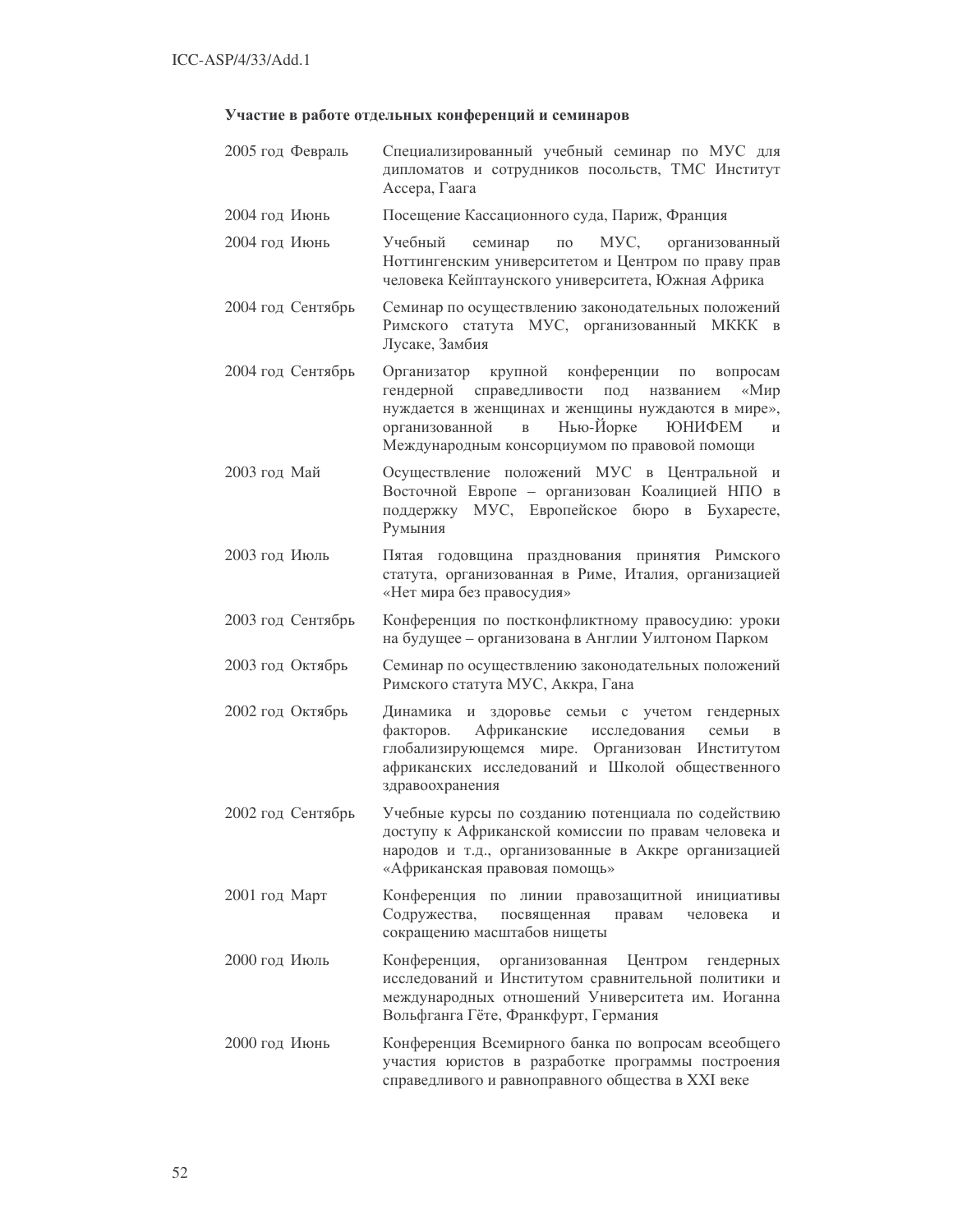| 1998 год Март    | Комиссия по положению женщин. Консультант для<br>наблюдения за ходом обсуждения Факультативного<br>протокола к КЛДЖ и подготовки отчета по его итогам                                                                |
|------------------|----------------------------------------------------------------------------------------------------------------------------------------------------------------------------------------------------------------------|
| 1998 год Июнь    | Участие<br>консультанта<br>качестве<br>$\mathbf B$<br>$\mathbf B$<br>совещании<br>Всемирного банка в Вашингтоне, О.К., посвященном<br>рассмотрению положения женщин и законодательства в<br>странах Восточной Африки |
| 1997 год Декабрь | Участие в совещании группы экспертов Отдела ООН по<br>улучшению<br>положения<br>женщин,<br>посвященном<br>рассмотрению роли социальных и экономических прав в<br>обеспечении гендерного равенства                    |
| 1996 год Февраль | Ход работы по реализации в Гане Платформы действий и<br>масштабов нищеты<br>сокращению<br>$\, {\bf B} \,$<br>свете решений<br>Пекинской конференции                                                                  |
| Май              | Международный семинар по проблемам современности<br>- Оксфорд, Англия                                                                                                                                                |
| Ноябрь           | Проблемы<br>выпиской<br>$\mathbf C$<br>рецептов<br>на<br>наркотикосодержащие препараты в Гане - Аккра                                                                                                                |
|                  | Содействие в реализации инициатив по самопомощи<br>- Аккра                                                                                                                                                           |
| Декабрь          | Судебная система и права человека в Гане - Аккра                                                                                                                                                                     |
| 1995 год Апрель  | Имущественные права женщин в Гане - Аккра                                                                                                                                                                            |
| Июль             | Гендерная демократия в Африке - Вашингтон, О.К.,<br><b>CIIIA</b>                                                                                                                                                     |
| Август           | Двадцать пятая проводимая раз в три года конференция<br>Международной федерации женщин с университетским<br>образованием - Йокогама, Япония                                                                          |
| Сентябрь         | Четвертая Конференция ООН по положению женщин -<br>Пекин, Китай                                                                                                                                                      |
| Декабрь          | Континентальная инициатива - гендерная проблематика<br>и права человека в Африке, Аккра                                                                                                                              |
| 1994 год Январь  | Семинар с участием женщин-членов парламента -<br>Акосомбо, Гана                                                                                                                                                      |
| Март             | Женщины и их юридические права в Гане - Абокоби,<br>Гана                                                                                                                                                             |
| Апрель           | Семинар на тему «Брак, развод, повторный брак и его<br>последствия для детей, родителей, расширенных семей и<br>церкви» - Абокоби, Гана                                                                              |
| Август           | Семинар на тему «Возраст совершеннолетия в Гане» -<br>Аккра                                                                                                                                                          |
| Сентябрь         | Семинар по проблемам нищеты - Аккра                                                                                                                                                                                  |
| Декабрь          | Семинар по вопросам равенства и социального развития<br>- Абокоби, Гана                                                                                                                                              |
| 1993 год Июнь    | Всемирная конференция по правам человека - Вена,<br>Австрия                                                                                                                                                          |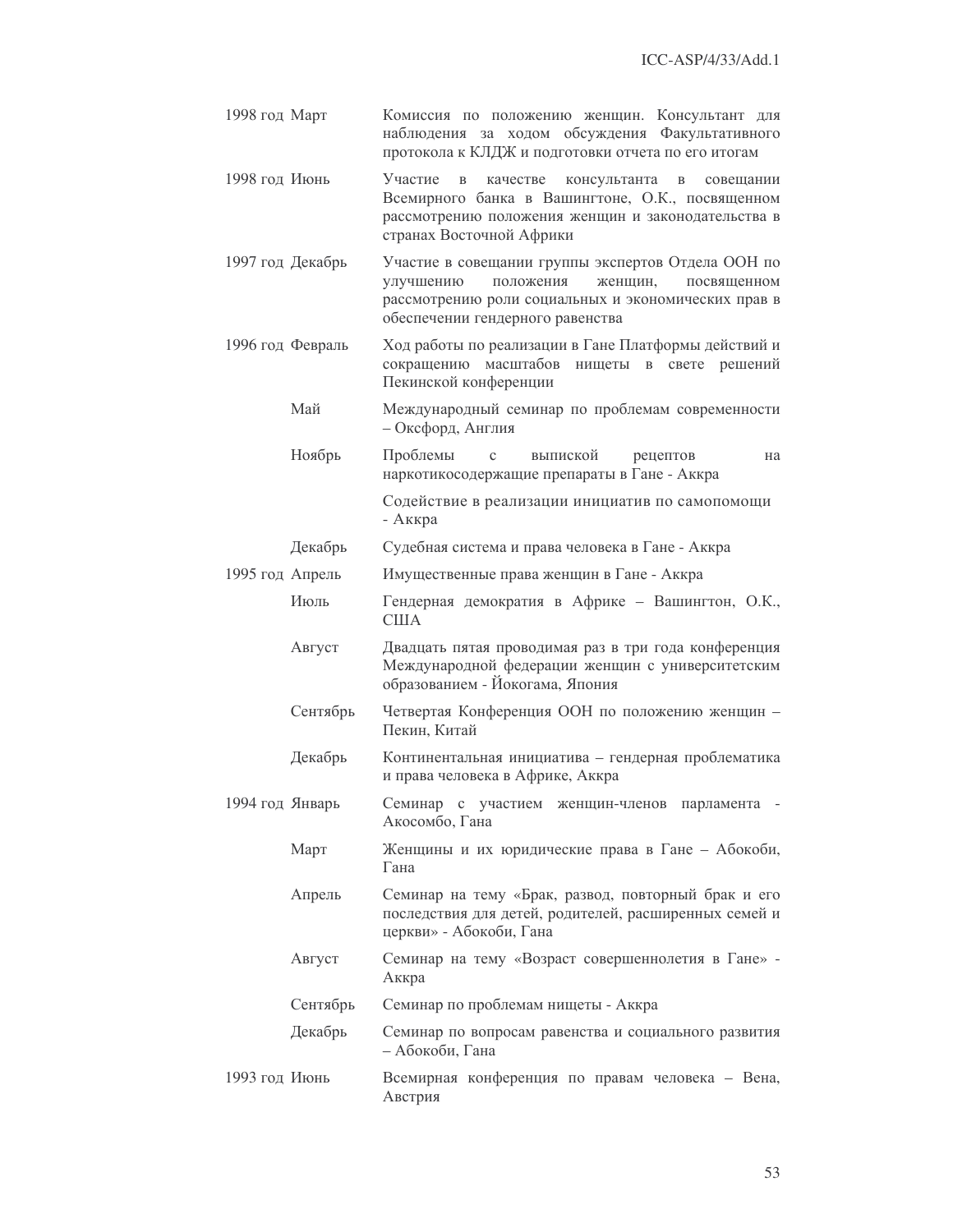|                 | Июль             | Семинар по вопросам оказания правовой помощи<br>женщинам<br>организации<br>сельским<br>И<br>ПОДГОТОВКИ<br>технического юридического персонала, Аккра, Гана                                                                        |
|-----------------|------------------|-----------------------------------------------------------------------------------------------------------------------------------------------------------------------------------------------------------------------------------|
|                 | Июль             | Семинар<br>$\mathbf C$<br>участием<br>женщин-членов<br>парламента,<br>посвященный повышению эффективности их работы                                                                                                               |
|                 | Октябрь          | Права<br>законодательство<br>области<br>человека<br>И<br>$\mathbf B$<br>здравоохранения. Семинар, организованный Центром<br>исследований в области прав человека юридического<br>факультета Университета Ганы                     |
| 1992 год Январь |                  | экономических проблем: международный<br>Институт<br>семинар по перспективам мира, процветания и развития<br>в Гане                                                                                                                |
|                 | Март             | Западноафриканское субрегиональное<br>совещание<br>Международной федерации транспортников                                                                                                                                         |
|                 | Август           | совещание<br>Консультативное<br>$\Pi 0$<br>правам<br>женщин,<br>юридический факультет Университета Торонто, Канада                                                                                                                |
| 1991 год        |                  |                                                                                                                                                                                                                                   |
| Февраль-март    |                  | Подготовка инструкторов для совещания по вопросам<br>правовой<br>грамотности,<br>повышения<br>проводимого<br>Организацией, объединяющей женщин, занимающихся<br>вопросами права и развития в Африке (ЖЗПРА) -<br>Хараре, Зимбабве |
| Март – апрель   |                  | Ежегодное<br>Африканского<br>общества<br>совещание<br>Аруша,<br>международного и<br>сравнительного<br>права,<br>Танзания                                                                                                          |
|                 | Апрель           | Ежегодное совещание<br>Ассоциации<br>юридического<br>образования Содружества, Камберленд-Лодж, Англия                                                                                                                             |
|                 | Май-июнь         | Международное<br>консультативное<br>совещание,<br>посвященное роли миссий, Иерусалим, Израиль                                                                                                                                     |
|                 | Октябрь          | Конференция по<br>правам человека,<br>организованная<br>Фондом юридических ресурсов, Хараре                                                                                                                                       |
|                 | 1990 год Февраль | Семинар ПРООН на тему «Женщины-консультанты»                                                                                                                                                                                      |
|                 | Февраль          | Африканская региональная конференция по положению<br>женщин и вопросам права и развития, Хараре, Зимбабве                                                                                                                         |
|                 | Апрель           | Семинар ПРООН на тему «Привлечение университетов к<br>консультированию<br>вопросам<br>$\Pi$ O<br>экономического<br>развития»                                                                                                      |
|                 | Июнь             | Международное<br>консультативное<br>совещание,<br>посвященное роли миссий, Гват, Швейцария                                                                                                                                        |
|                 | Июнь             | разработки<br>Семинар<br>вопросам<br>ПО<br>надлежащего<br>повышению правовой<br>руководства по<br>грамотности<br>женщин, организованный «ОЕФ Интернэшнл» - Санта-<br>Фе, штат Нью-Мексико, США                                    |
| 1989 год Апрель |                  | Первое совещание по планированию работы в областях<br>улучшения положения женщин, права и развития -<br>Хараре, Зимбабве                                                                                                          |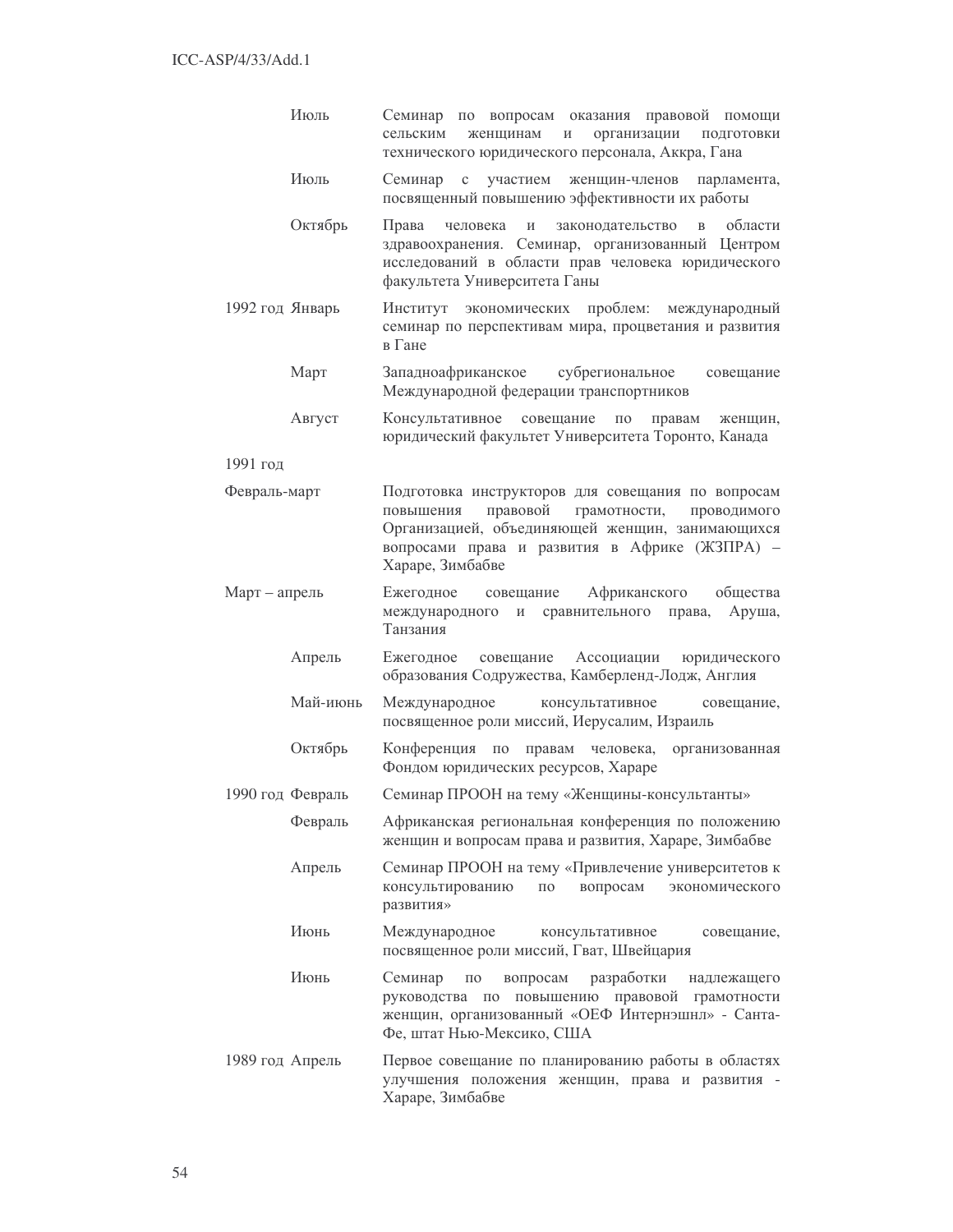|                  | Июнь    | Межрегиональное совещание по положению женщин и<br>вопросам права и развития - Вашингтон, О.К., США                                                                            |  |  |
|------------------|---------|--------------------------------------------------------------------------------------------------------------------------------------------------------------------------------|--|--|
|                  | Октябрь | Семинар по вопросам обращения с правонарушителями,<br>Аккра, Гана                                                                                                              |  |  |
|                  | Октябрь | Национальный семинар<br>$\Pi0$<br>положению<br>женщин<br>И<br>вопросам права и развития - Аккра, Гана                                                                          |  |  |
|                  | Ноябрь  | Семинар, посвященный работе судебных органов и<br>обеспечению прав человека в Африке - Банджул, Гамбия                                                                         |  |  |
|                  | Декабрь | Заключительное совещание по вопросам планирования<br>работы в областях улучшения положения женщин, права<br>и развития в Африке - Найроби, Кения                               |  |  |
| 1988 год Октябрь |         | Семинар, организованный совместно Ганой и Нигерией,<br>посвященный<br>повышению<br>правовой<br>грамотности<br>женщин на местах - Аккра, Гана                                   |  |  |
| 1987 год Декабрь |         | Первый Панафриканский семинар по правам человека и<br>общечеловеческим ценностям, юридический факультет<br>университета Джоса, Нигерия                                         |  |  |
| 1986 год Июнь    |         | Конференция<br>Двадцать<br>Международной<br>третья<br>федерации<br>женщин-юристов<br>(МФЖЮ),<br>Брюссель,<br>Бельгия                                                           |  |  |
| 1983 год Июнь    |         | «Африка:<br>выбор<br>Операция<br>пути:<br>роль<br>женщин-<br>специалистов в Соединенных Штатах»                                                                                |  |  |
| 1980 год Июнь    |         | Консультативное совещание по проблемам проституции,<br>в которой участвуют ганские женщины, - Аккра, Гана                                                                      |  |  |
| 1978 год Июнь    |         | Семинар на тему «Женщины и развитие», Аккра, Гана                                                                                                                              |  |  |
|                  |         | Конференция Международной<br>федерации<br>женщин-<br>юристов (МФЖЮ), Нигерия; Семинар по вопросам<br>права, благополучия семьи и положения женщин в<br>странах Западной Африки |  |  |
|                  |         | Конференция по положению женщин в англоязычных<br>странах<br>Африки;<br>организована<br>Международной<br>федерацией планируемого родительства, Найроби, Кения                  |  |  |
| 1976 год         |         | Африканская<br>конференция<br>региональная<br>Международной федерации женщин-юристов (МФЖЮ),<br>Аккра, Гана                                                                    |  |  |
|                  |         | Семинар по Конвенции АКТ-ЕЭС, факультет права,<br>Университет Ганы, Аккра, Гана                                                                                                |  |  |

### Консультативная деятельность

- Обзор предложений о создании программ ВИЧ/СПИД в высших  $\overline{a}$ учебных заведениях в Африке - Ассоциация африканских университетов. 2002 год
- Обзор доклада, одобренного Национальным советом по высшему  $\mathbf{r}$ образованию/Всемирным банком, по программам о ВИЧ/СПИД в высших учебных заведениях в Гане. 2002 год
- Обзор проекта закона о браке и разводах. ГТЗ Гана. Проект по  $\overline{a}$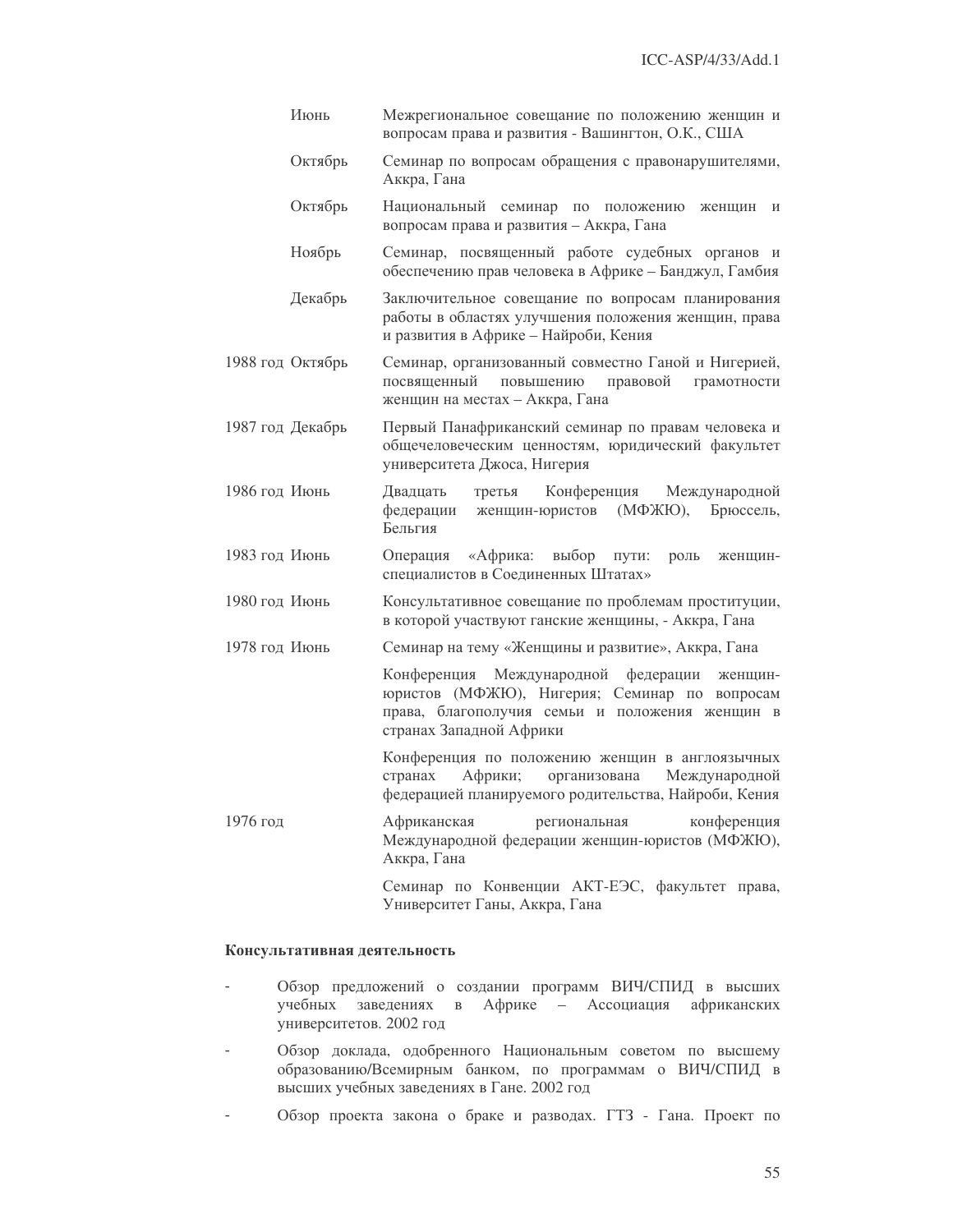правовому плюрализму, 2002 год

- Оценка деятельности по поддержке проекта, проведенной для Африканской комиссии по правам человека и народов УВКБ в Женеве в рамках технического сотрудничества по проекту с OAE RAF/96/AN/30 2002
- Проект реформы правового сектора: составление сводного доклада на основе докладов восьми консультантов и подготовка стратегического плана реформы сектора, 1999 год
- Охрана здоровья женщин и насилие в отношении женщин: задачи ВОЗ. Концептуальный документ, подготовленный для ВОЗ, Хараре, Зимбабве, 1998 год
- Проект политики в области борьбы с ВИЧ/СПИД для Ганы -Национальная программа координации борьбы со СПИД, 1997 и 1999 годы
- Обзор исковых заявлений, поданных в Гане с 1993 по 1996 годы -Институт развития демократии и средств массовой информации, Монреаль, Канада, 1996 год
- Кредитование мелких женских предприятий в Гане: необходимость обеспечения равноправия - Нью-Йорк, декабрь 1995 года
- Возможности для женщин-консультантов в Гане, ПРООН, 1991 год

### Другая деятельность

- Член комитета экспертов по КЛДЖ, январь 2003 года июнь 2003 года
- Член Совета по гражданской службе Ганы, апрель 2002 года июль 2003 года
- Председатель Национального исполнительного совета Организации, объединяющей женщин, занимающихся вопросами права и развития в Африке (ЖЗПРА).
- Челн Совета Университета Кейп-Коста, июнь 2001 года июнь 2003 года
- Член президентской комиссии по расследованию чрезвычайного происшествия, случившегося 9 мая 2001 года на стадионе в Гане
- Член Совета попечителей Ганского общества слепых
- Член Совета директоров «Грейт коммишн мувмент», Гана
- Член Совета директоров банка «Барклэйз, Гана Лимитед» 2001 год октябрь 2003 года
- Член Совета попечителей Акрофи-кристаллерского института теологии и прикладных исследований - Акропонг, Аквапим
- Член Комитета межконфессиональных и экуменических служб, пресвитерианская церковь Ганы
- Председатель Совета директоров ЖЗПРА, 1995 год декабрь 1997 года. Член Совета, 1991-1998 годы
- Член Совета директоров Фонда юридической грамотности и ресурсов Ганы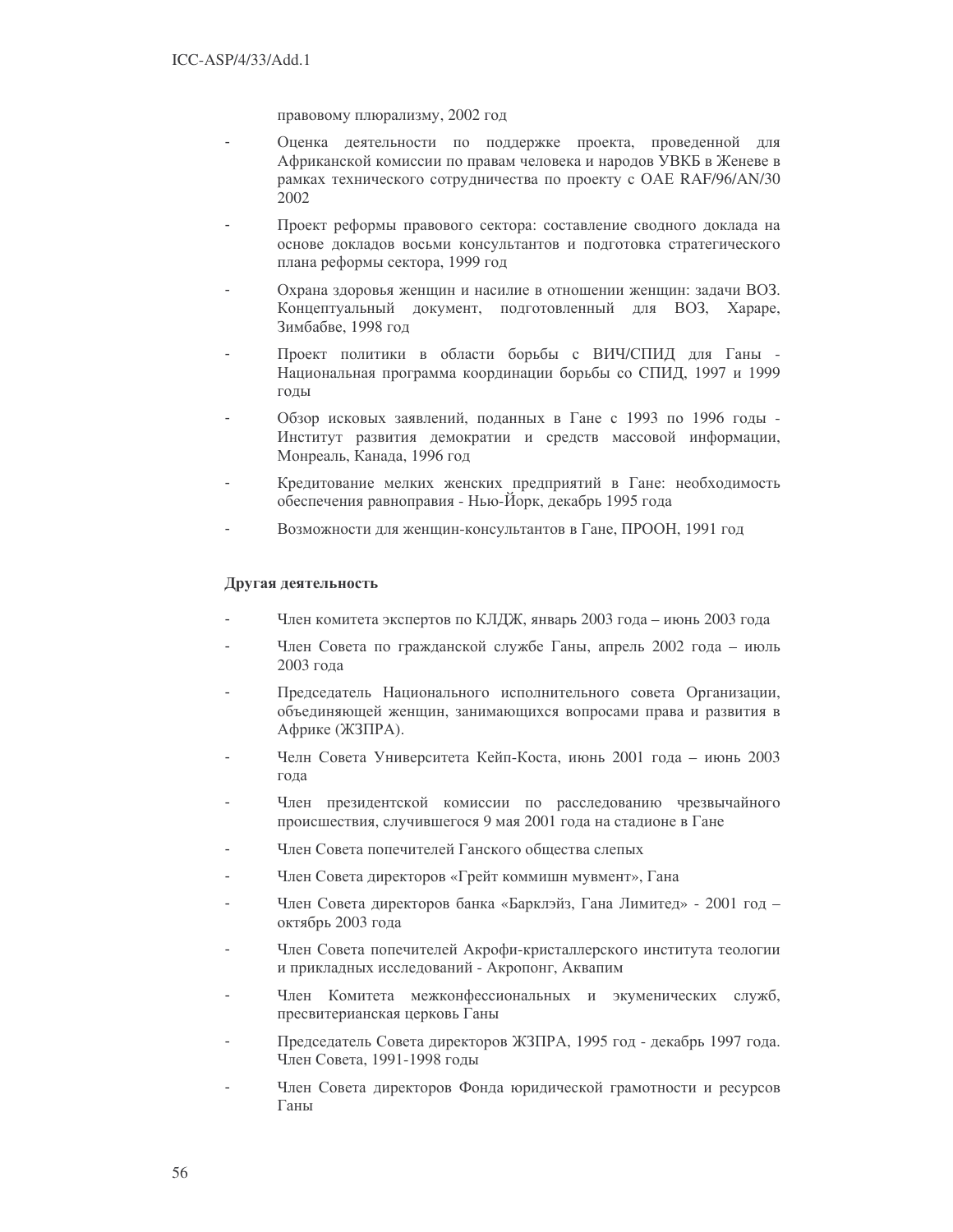- Член Совета директоров Совета правовой помощи Ганы, 1992-1996 ГОЛЫ
- Член Совета директоров «График корпорейшн» октябрь 1995 года сентябрь 1997 года и октябрь 1998 года - декабрь 2002 года
- Член Совета директоров Международного центра прав человека и демократического развития - Монреаль, Канада, июнь 1993 года октябрь 1997 года
- Член Совета директоров Института по делам женщин и вопросам права и развития, Вашингтон, О.К., США, 1993-2003 годы
- Председатель Комитета Риджа по управлению церковными школами март 1991 года - март 1996 года
- Председатель Руководящего комитета по правовой помощи МФЖЮ, 1986-1994 годы
- Первый заместитель председателя Ассоциации консультантов Ганы, июль 1991 года - июнь 1993 года
- Редактор журнала по юридическим вопросам Университета Ганы, 1986 год – декабрь 1992 года
- Член Совета попечителей Фонда детского образования, Гана, 1988-1993 годы
- Член Дисциплинарного комитета Совета Ганы по общим правовым вопросам - март 1983 года - декабрь 1992 года
- Проректор, Вольта-холл, Университет Ганы декабрь 1987 года апрель 1990 года
- Председатель Ганского отделения Международной федерации женщинюристов (МЖФЮ) – ноябрь 1986 года – март 1989 года
- Председатель родительского комитета церковной школы Риджа октябрь 1986 года - октябрь 1987 года
- Заместитель старшего преподавателя, Вольта-холл, Университет Ганы -1977-1980 голы

### Проведенные исследования

- Исследование, проведенное в области положения женщин и законодательства в странах Африки к югу от Сахары, опубликованное в виде книги совместно с Синтией Боумен в июле 2003 года
- Координация проведения крупного исследования в области положения женщин и законодательства в англоязычных странах Западной Африки. Исследованием охвачены следующие страны: Гана, Нигерия, Сьерра-Леоне и Гамбия. По результатам исследования издана первая публикация «Ситуационный анализ некоторых ключевых проблем, сказывающихся на положении женщин», редактор Акуа-Куеньехиа. В декабре 2003 года была опубликована вторая книга о гендерных отношениях в семье в Западной Африке
- женшин-членов Полготовка активистов **ИЗ** числа обшинных организаций по вопросам повышения информированности женщин о правах человека и их общей правовой грамотности как в Гане, так и в других частях Африки, например в Уганде, Кении, Либерии,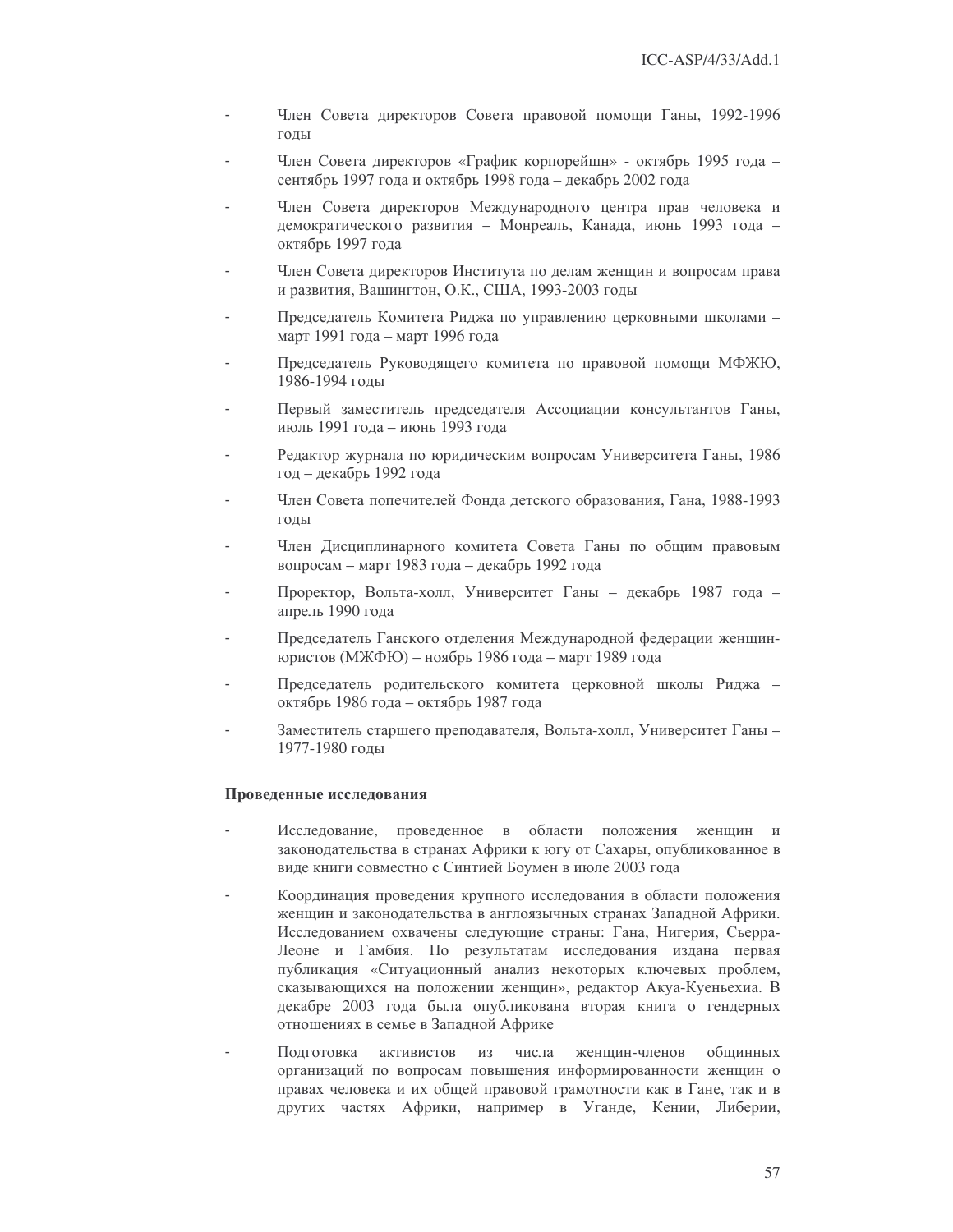осуществляемая и поныне.

### Другие мероприятия

- Январь 2002 года: была включена в состав делегации Национальной  $\mathbf{r}$ нефтяной компании Ганы, которая вела от имени правительства Ганы переговоры с техасской компанией на предмет заключения соглашения о разведке месторождений нефти в открытом море
- $\overline{a}$ Февраль 2002 года: была членом делегации  $\overline{O}$ нефтеперерабатывающего завода  $\langle$ Tema $\rangle$  $\Pi0$ переговорам  $\mathbf{c}$ финансистами «Виттол»  $\mathbf{O}$ займе ДЛЯ восстановления нефтеперерабатывающего завода

# Хобби

 $\mathbf{r}$ Садоводство и чтение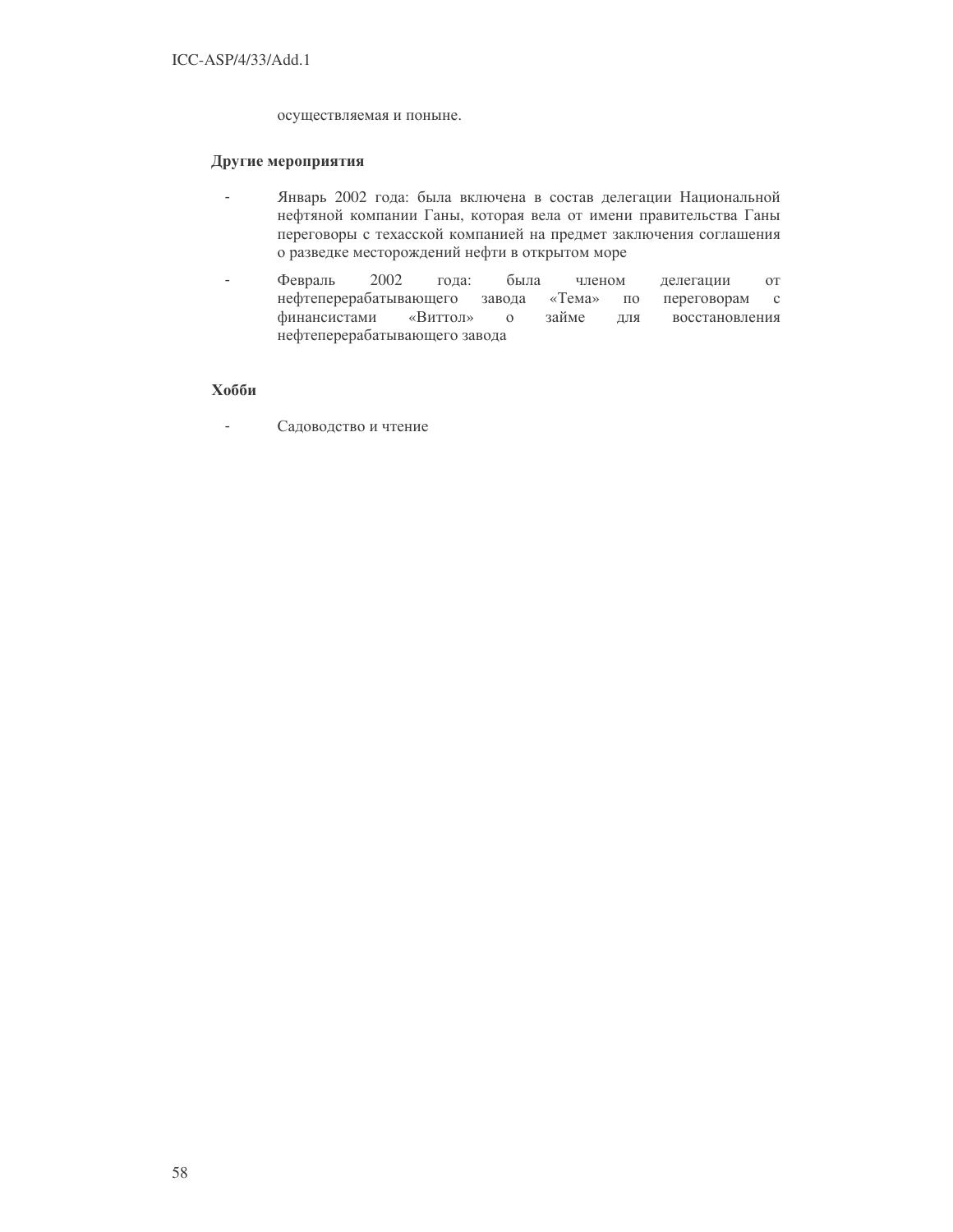#### 6. Слэйд, Туилома Нерони (Самоа)

Подлинный текст на английском языке]

#### Вербальная нота

Далее, постоянное представительство Независимого Государства Самоа имеет честь сообщить Секретариату о решении правительства Независимого Государства Самоа выдвинуть кандидатуру Туиломы Нерони Слэйда для избрания на должность судьи Международного уголовного суда.

Туилома Нерони Слэйд был надлежащим образом избран судьей Суда на первых выборах в феврале 2003 года, и по жребию ему выпал трехлетний срок полномочий. Таким образом, он имеет право на переизбрание на полный срок.

Судья Слэйд работает в Отделении предварительного производства Суда. Он был избран председательствующим судьей Палаты предварительного производства II и является также членом Палаты предварительного производства III.

Судья Слэйд в качестве председательствующего судьи непосредственно проводит судебную работу, а также активно участвует в общей деятельности Суда. Он выступал в качестве докладчика в ходе подготовки судьями Регламента Суда, который был принят 26 мая 2004 года, и являлся координатором работы по ряду конкретных вопросов, возникших в связи с разработкой Регламента. Он выполняет конкретные функции по координации переговоров относительного соглашения о штабквартире Суда с принимающим государством и по координации правовых исследований по вопросам, касающимся Отделения предварительного производства.

Судья Слэйд имеет большой опыт работы в качестве Генерального и старшего прокурора Самоа, а также соответствующий опыт участия в судебных заседаниях; он на протяжении многих лет занимался вопросами международного публичного права, международного гуманитарного права и права прав человека, работая в системе Содружества наций и в органах системы Организации Объединенных Наний.

В своем бывшем качестве посла и постоянного представителя Самоа при Организации Объединенных Наций судья Слеэйд непосредственно участвовал в процессах подготовки к созданию Международного уголовного суда. На Римской конференции в 1998 году он являлся одним из координаторов разработки Римского статута Суда.

Дополнительная информация  $\mathbf{O}$ профессиональной квалификации и опыте судьи Слэйда приводится в прилагаемой к настоящему биографии.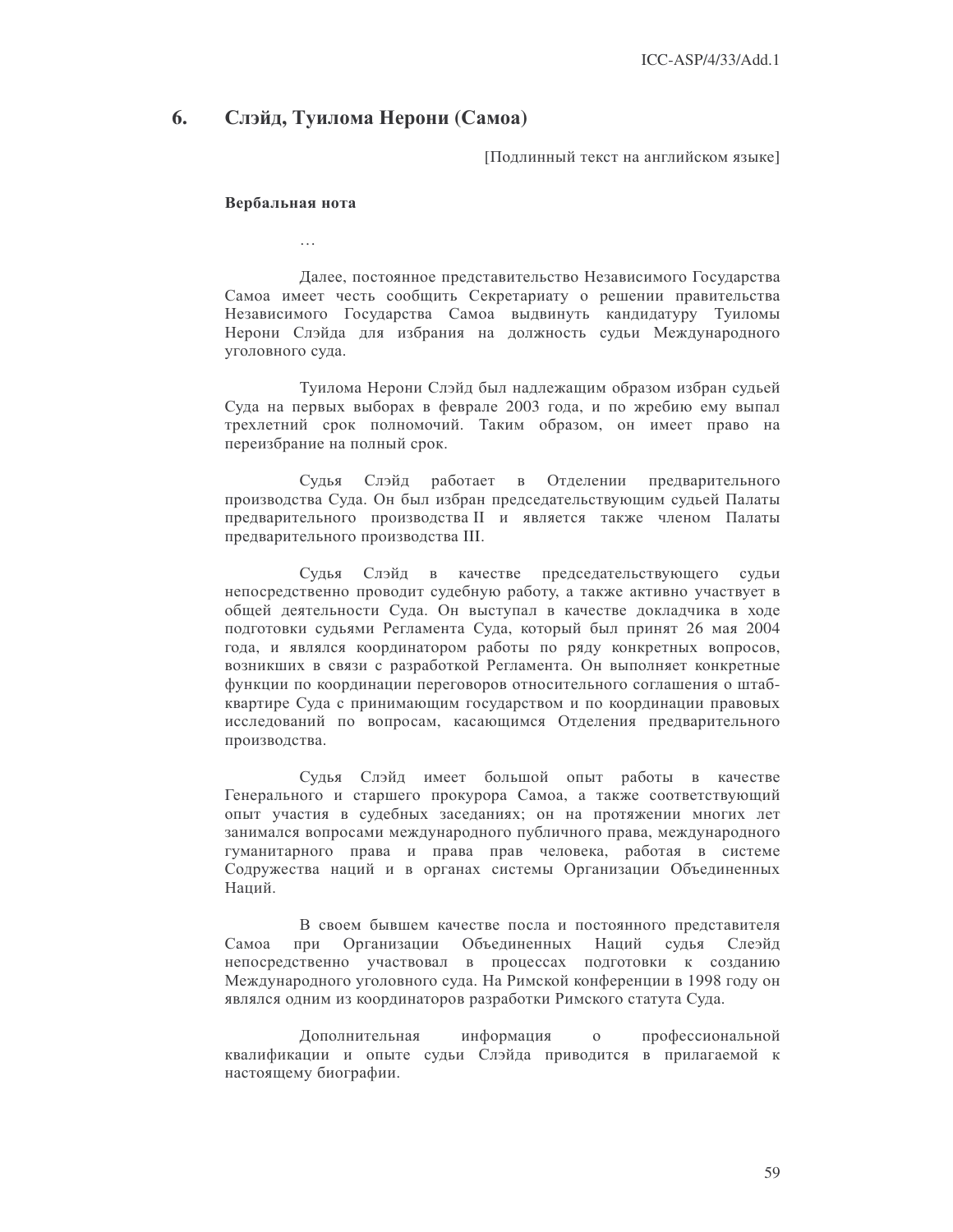В качестве вспомогательного материала прилагается также заявление, предусмотренное в статье 36 Статута Суда и резолюции ICC- $ASP/3/Res.6.$ 

Самоа большое значение придает введению высококвалифицированных сотрудников в штат Суда и выражает уверенность в том, что Туилома Нерони Слэйд достоин быть судьей Международного уголовного суда. В частности, государство Самоа считает чрезвычайно важным с точки зрения интересов Суда обеспечение последовательности в сроках полномочий и функционировании судей, особенно на этой ранней и критической стадии развития Суда.

 $\ddotsc$ 

#### $* * *$

### Заявление о соответствии требованиям

Приведенное ниже заявление в поддержку назначения судьи Туиломы Нерони Слэйда в качестве судьи Международного уголовного суда представляется в соответствии со статьей 36 Римского статута Суда и резолюцией Ассамблеи государств-участников, касающейся процедуры выдвижения кандидатур и выборов судей Международного уголовного суда:

1. Судья Слэйд, работающий более восьми лет барристером и старшим адвокатом, является лицом, которого отличают высокие моральные качества, беспристрастность и независимость и который удовлетворяет требованиям, предъявляемым законодательством Самоа к лицам, назначаемым на высшие судебные должности (пункт 3 (а) статьи 36 Статута).

В свете работы и опыта судьи Слэйда в качестве Генерального  $2.$ прокурора и обвинителя, а также его работы на международном уровне в таких областях, как международное гуманитарное право и право прав человека, о чем более подробно говорится в прилагаемой биографии, он удовлетворяет требованиям подпунктов (i) и (ii) пункта 3 (b) статьи 36 Статута. Он обладает признанной компетентностью в области уголовного и процессуального права и необходимым опытом работы в качестве прокурора и адвоката в сфере уголовного судопроизводства. Он обладает также признанной компетентностью в соответствующих областях международного права, таких, как международное гуманитарное право и право прав человека, а также обширным опытом профессиональной юридической деятельности, имеющей отношение к предмету судебной деятельности Суда.

Судья Слэйд в совершенстве знает английский язык и свободно говорит  $3.$ на нем (пункт 3 (с) статьи 36 Статута).

 $4.$ Судья Слэйд удовлетворяет требованиям, которые предъявляются к лицам, назначаемым на высшие судебные должности в Самоа, и его кандидатура выдвигается в соответствии с процедурой выдвижения кандидатур на должности судей Международного уголовного суда (пункт 4 (а) статьи 36 Статута).

5. Кандидатура судьи Слэйда выдвигается для включения в список А для целей пункта 5 статьи 36 Статута.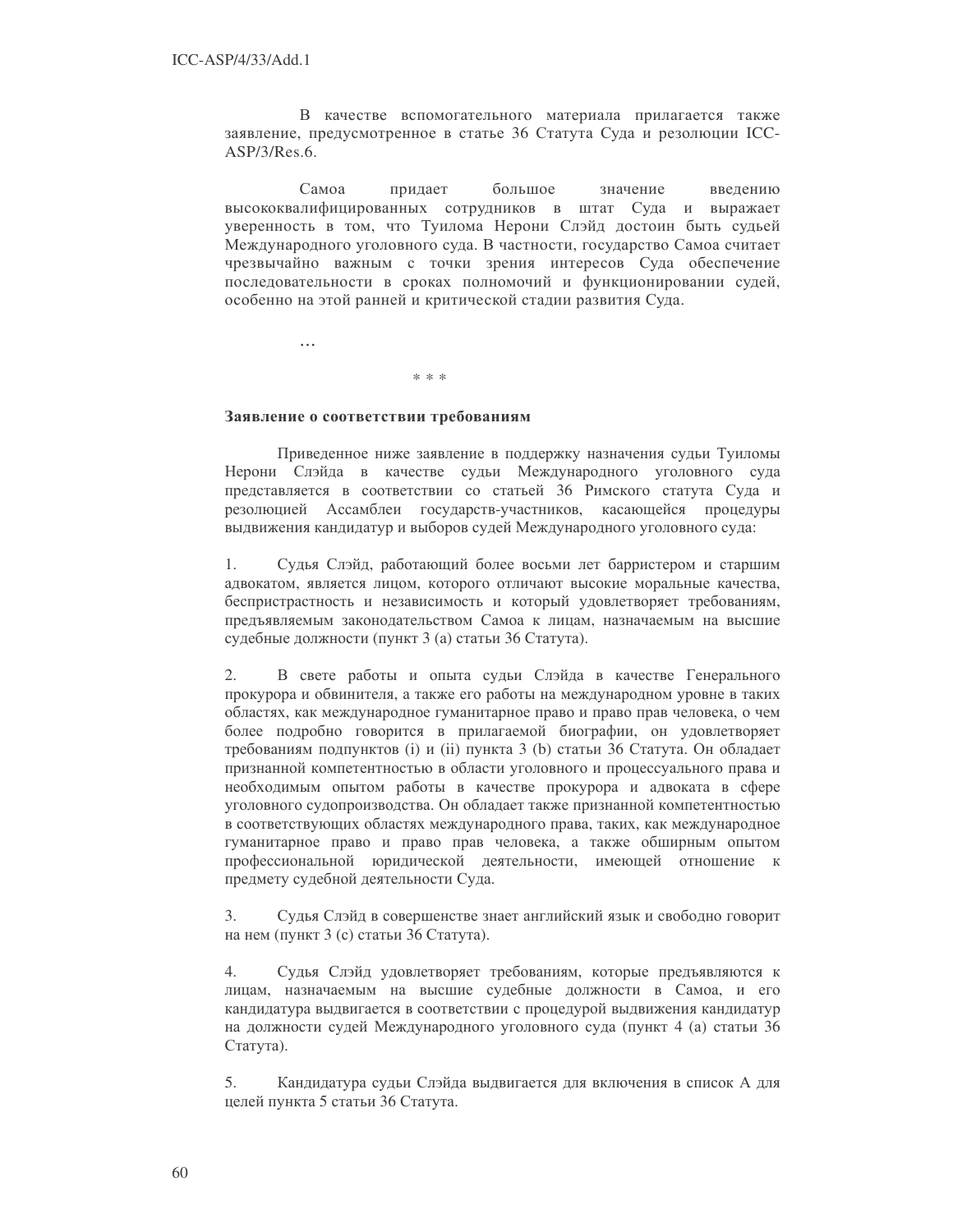- 6. Что касается подпунктов (i) - (iii) пункта 8 статьи 36 Статута, то:
	- судья Слэйд является квалифицированным правоведом; он  $i)$ работал в Самоа и Новой Зеландии, в которых принята система общего права;
	- $ii)$ судья Слэйд является гражданином Самоа, государства-члена группы азиатских стран; и
	- $iii)$ г-н Слэйд является лицом мужского пола.

Что касается пункта 8 (b) статьи 36 Статута, то судья Слэйд обладает 7. опытом юридической деятельности по широкому кругу конкретных вопросов, имеющих отношение к работе Суда, в том числе, но не ограничиваясь этим, по вопросам, касающимся насилия в отношении женщин и детей. Его опыт участия в судебных разбирательствах включает рассмотрение дел, касающихся изнасилования, убийства и других серьезных актов насилия и сексуального посягательства.

\* \* \*

| Личные данные    | Родился 8 апреля 1941 года в Самоа. Женат.                                                                                                                                                                                                                                                                                         |  |  |  |  |
|------------------|------------------------------------------------------------------------------------------------------------------------------------------------------------------------------------------------------------------------------------------------------------------------------------------------------------------------------------|--|--|--|--|
| Образование      | Бакалавр<br>Университет<br>Виктории<br>права,<br>B<br>Веллингтоне,<br>Новая Зеландия<br>Гаагская академия международного права (1971 год)<br>Стипендиат ЮНИТАР: сотрудник ООН по правовым<br>вопросам,<br>Нью-Йорк (1971 год)<br>Стипендиат по договорному праву, Оттава (1973 год)<br>Барристер и адвокат, Самоа и Новая Зеландия |  |  |  |  |
| Должности        |                                                                                                                                                                                                                                                                                                                                    |  |  |  |  |
| 2003 год - н./вр | Судья, Международный уголовный суд, Гаага                                                                                                                                                                                                                                                                                          |  |  |  |  |
| 1993-2003 годы   | Посол/постоянный<br>Независимого<br>представитель<br>Государства Самоа при Организации Объединенных<br>Наций, Нью-Йорк                                                                                                                                                                                                             |  |  |  |  |
|                  | Посол в Соединенных Штатах Америки                                                                                                                                                                                                                                                                                                 |  |  |  |  |
|                  | Верховный комиссар в Канаде                                                                                                                                                                                                                                                                                                        |  |  |  |  |
| 1983-1993 годы   | Помощник директора, правовой отдел, секретариат<br>Содружества, Лондон                                                                                                                                                                                                                                                             |  |  |  |  |
| 1976-1982 годы   | Генеральный прокурор Самоа                                                                                                                                                                                                                                                                                                         |  |  |  |  |
| 1973-1975 годы   | Парламентский адвокат, правительство Самоа                                                                                                                                                                                                                                                                                         |  |  |  |  |
| 1969-1973 годы   | Главный адвокат и старший прокурор, канцелярия<br>Генерального прокурора, правительство Самоа                                                                                                                                                                                                                                      |  |  |  |  |
| 1967-1968 годы   | Частная юридическая практика, Веллингтон, Новая<br>Зеландия                                                                                                                                                                                                                                                                        |  |  |  |  |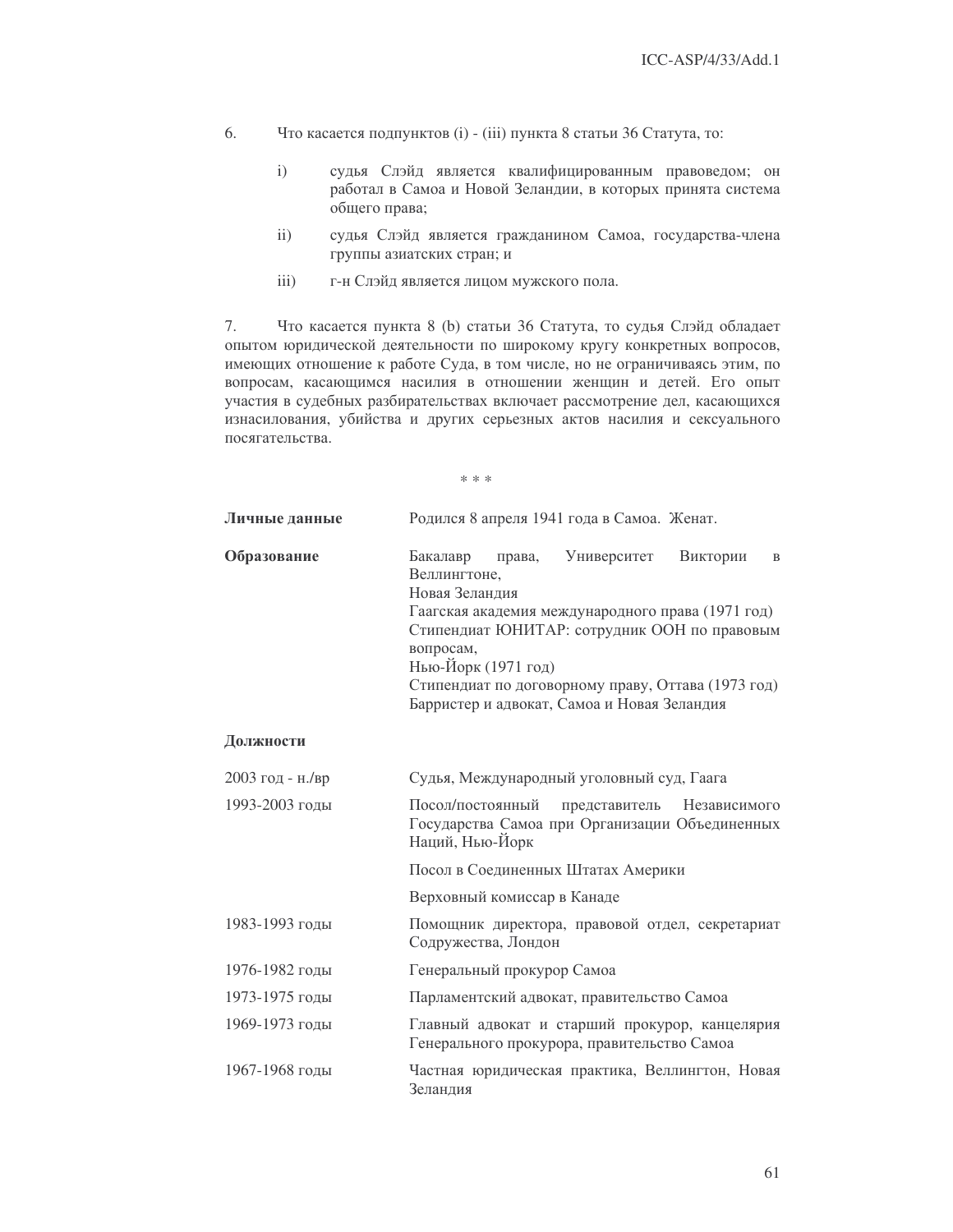# Трудовая деятельность

| 2005 год              | Награжден орденом Самоа - Poloaiga Sili a Samoa                                                                                                                                                               |  |  |
|-----------------------|---------------------------------------------------------------------------------------------------------------------------------------------------------------------------------------------------------------|--|--|
| $2003$ год            | Почетный дипломат-наставник, Школа подготовки<br>барристеров, Филадельфия                                                                                                                                     |  |  |
| 2003 год              |                                                                                                                                                                                                               |  |  |
| (начиная с 1997 года) | Председатель, Альянс малых островных государств<br>(AMOT)                                                                                                                                                     |  |  |
| 2002 год              |                                                                                                                                                                                                               |  |  |
| (начиная с 1999 года) | Глава<br>делегации<br>Самоа<br>Подготовительной<br>$\mathbf{B}$<br>комиссии по Международному уголовному суду,<br>Нью-Йорк                                                                                    |  |  |
| 2002 год              |                                                                                                                                                                                                               |  |  |
| (начиная с 2000 года) | Председатель неофициального консультативного<br>Организации<br>Объединенных<br>процесса<br>Наций<br>открытого состава по океанам и морскому праву,<br>Нью-Йорк                                                |  |  |
| 2001 год              | Лауреат премии Элизабет Хоб за природоохранную<br>дипломатию                                                                                                                                                  |  |  |
|                       | Международный<br>Член<br>Совета<br>управляющих,<br>океанографический институт                                                                                                                                 |  |  |
| 2001 год              | Межправительственное<br>Сопредседатель,<br>первое<br>совещание по обзору осуществления Глобальной<br>программы действий по защите морской среды от<br>осуществляемой на суши деятельности, Монреаль           |  |  |
| 2001/2000 годы        | Сопредседатель Совместной рабочей группы<br>ПО<br>соблюдению положений Киотского протокола об<br>изменении климата                                                                                            |  |  |
| 2000 год              | Член<br>Консультативного<br>Всемирного<br>совета<br>банка/Целевой группы Содружества<br>ПО<br>малым<br>островным государствам, Лондон                                                                         |  |  |
| 1998 год              | Римской<br>Руководитель<br>Самоа<br>делегации<br>на<br>дипломатической конференции по учреждению<br>Международного уголовного суда и заместитель<br>председателя Конференции                                  |  |  |
|                       | Координатор по преамбуле и заключительным<br>проекта<br>Римского<br>положениям<br>статута,<br>конференция<br>Дипломатическая<br>ПОЛНОМОЧНЫХ<br>представителей по учреждению Международного<br>уголовного суда |  |  |
| 1997 год              | Координатор/председатель, семинар Форума<br>ДЛЯ<br>южной части Тихого океана по ядерным вопросам,<br>Сува, Фиджи                                                                                              |  |  |
| 1996/1998 годы        | Рабочая группа стран Азии<br>Председатель,<br>$\Pi 0$<br>реформированию процедур выдвижения кандидатов<br>Организации Объединенных Наций, Нью-Йорк                                                            |  |  |
| 1996 год              | Председатель,<br>шестой<br>семинар<br>стран<br>Азии<br>И<br>Тихоокеанского района по изменению климата, Сува,                                                                                                 |  |  |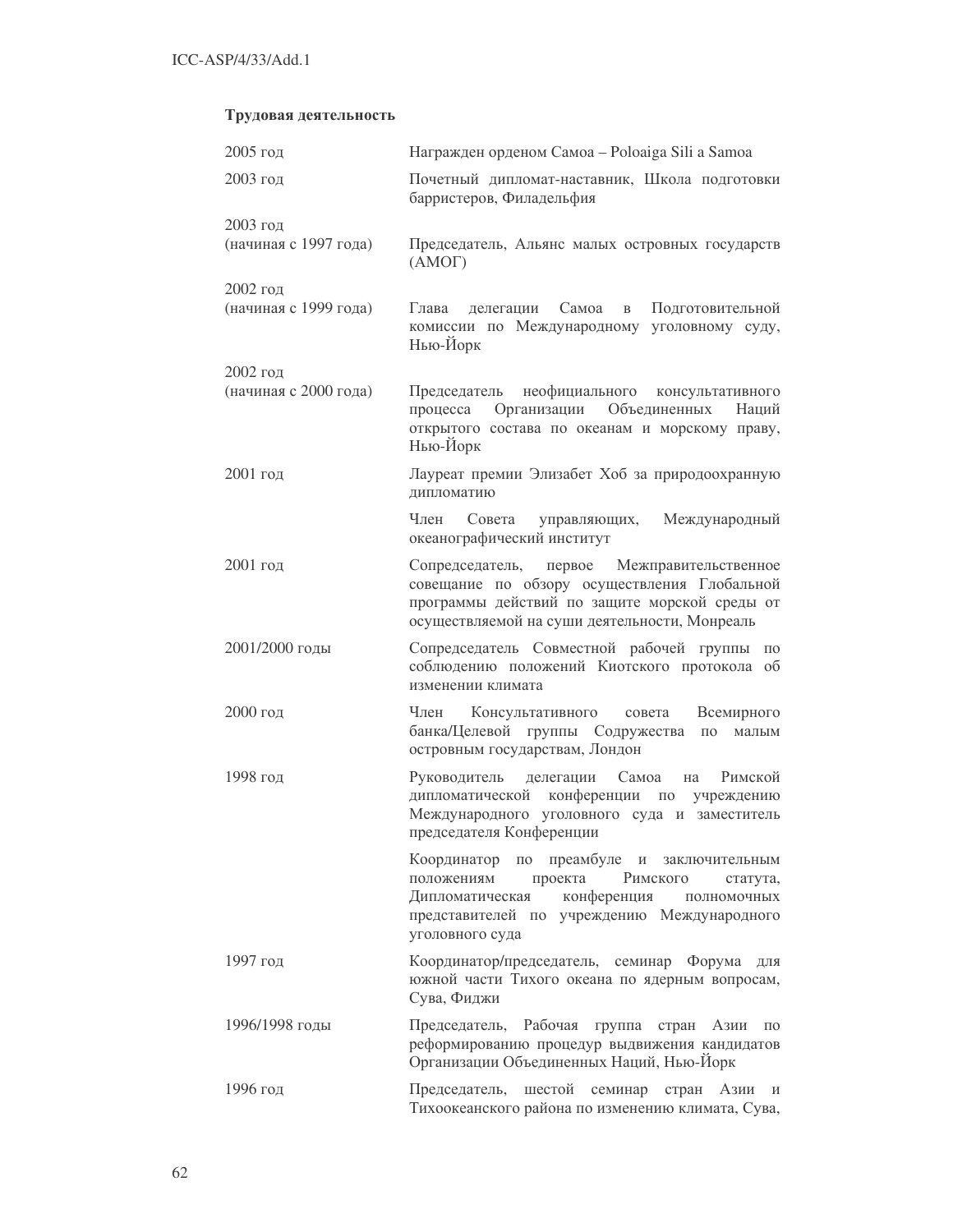# Фиджи

|                     | Заместитель<br>председателя, Рабочая<br>группа<br>арбитражного<br>ПОСТОЯННОГО<br>суда<br>праву<br>ПО<br>окружающей среды и природных ресурсов, Гаага                                                                                                                                                                                                                                                                                                               |  |  |  |  |
|---------------------|--------------------------------------------------------------------------------------------------------------------------------------------------------------------------------------------------------------------------------------------------------------------------------------------------------------------------------------------------------------------------------------------------------------------------------------------------------------------|--|--|--|--|
|                     | Член группы наблюдателей Содружества, общие<br>выборы в Сьерра-Леоне                                                                                                                                                                                                                                                                                                                                                                                               |  |  |  |  |
|                     | Председатель регионального совещания по науке и<br>воздействию изменения климата на Тихоокеанских<br>островах, Апиа, Самоа                                                                                                                                                                                                                                                                                                                                         |  |  |  |  |
| 1995/2002/2003 годы | Член Исполнительного совета, Фонд глобальной<br>окружающей среды (ФГОС), Вашингтон                                                                                                                                                                                                                                                                                                                                                                                 |  |  |  |  |
| 1995/1997/2001 годы | председателя Конференции сторон<br>Заместитель<br>Рамочной конвенции Организации Объединенных<br>Наций по изменению климата                                                                                                                                                                                                                                                                                                                                        |  |  |  |  |
| 1995/1996 годы      | Адвокат от Самоа в Международном суде в связи с<br>предоставлении консультативных<br>просьбами<br>$\mathbf{O}$<br>заключений относительно законности применения<br>или угрозы применения ядерного оружия, Гаага                                                                                                                                                                                                                                                    |  |  |  |  |
| 1995 год            | Представитель Федеративных Шатов Микронезии,<br>Маршалловых Островов, Соломоновых Островов и<br>Самоа в связи с обращением в Международный суд с<br>просьбой вмешаться в рассмотрение дела о ядерных<br>испытаниях (Новая Зеландия против Франции), Гаага                                                                                                                                                                                                          |  |  |  |  |
|                     | Председатель Рабочей группы I, Подготовительный<br>Межправительственной<br>конференции<br>комитет<br>Объединенных<br>Наций<br>Организации<br>ПО<br>защите<br>морской<br>среды от осуществляемой<br>на<br>суше<br>деятельности, Рейкьявик, Исландия                                                                                                                                                                                                                 |  |  |  |  |
| 1994 год            | Заместитель председателя Глобальной конференции<br>устойчивому развитию<br>островных<br>малых<br>по<br>развивающихся государств, Барбадос                                                                                                                                                                                                                                                                                                                          |  |  |  |  |
| 1993 год            | Член<br>Опекунского совета Организации<br>миссии<br>Объединенных Наций в подопечной территории<br>Палау                                                                                                                                                                                                                                                                                                                                                            |  |  |  |  |
| 1983-1993 годы      | В<br>качестве<br>старшего<br>советника<br>ПО<br>правовым<br>правового<br>вопросам<br>отдела<br>секретариата<br>Содружества проводил большую работу по оказанию<br>правовой помощи и предоставлению консультаций<br>государствам-членам и их судебным и правовым<br>экспертам, в том числе по вопросам, касающимся<br>международных гуманитарных норм и права прав<br>человека, поддержания законности и разработки<br>механизмов взаимопомощи в уголовных вопросах |  |  |  |  |
| 1992 год            | Руководитель группы поддержки работы Группы<br>наблюдателей по конституционному референдуму в<br>Содружества, Сейшельские<br>рамках секретариата<br>Острова                                                                                                                                                                                                                                                                                                        |  |  |  |  |
|                     | Председатель Рабочей группы по программе Школы<br>Университете<br>стран<br>южной<br>права<br>при<br>части                                                                                                                                                                                                                                                                                                                                                          |  |  |  |  |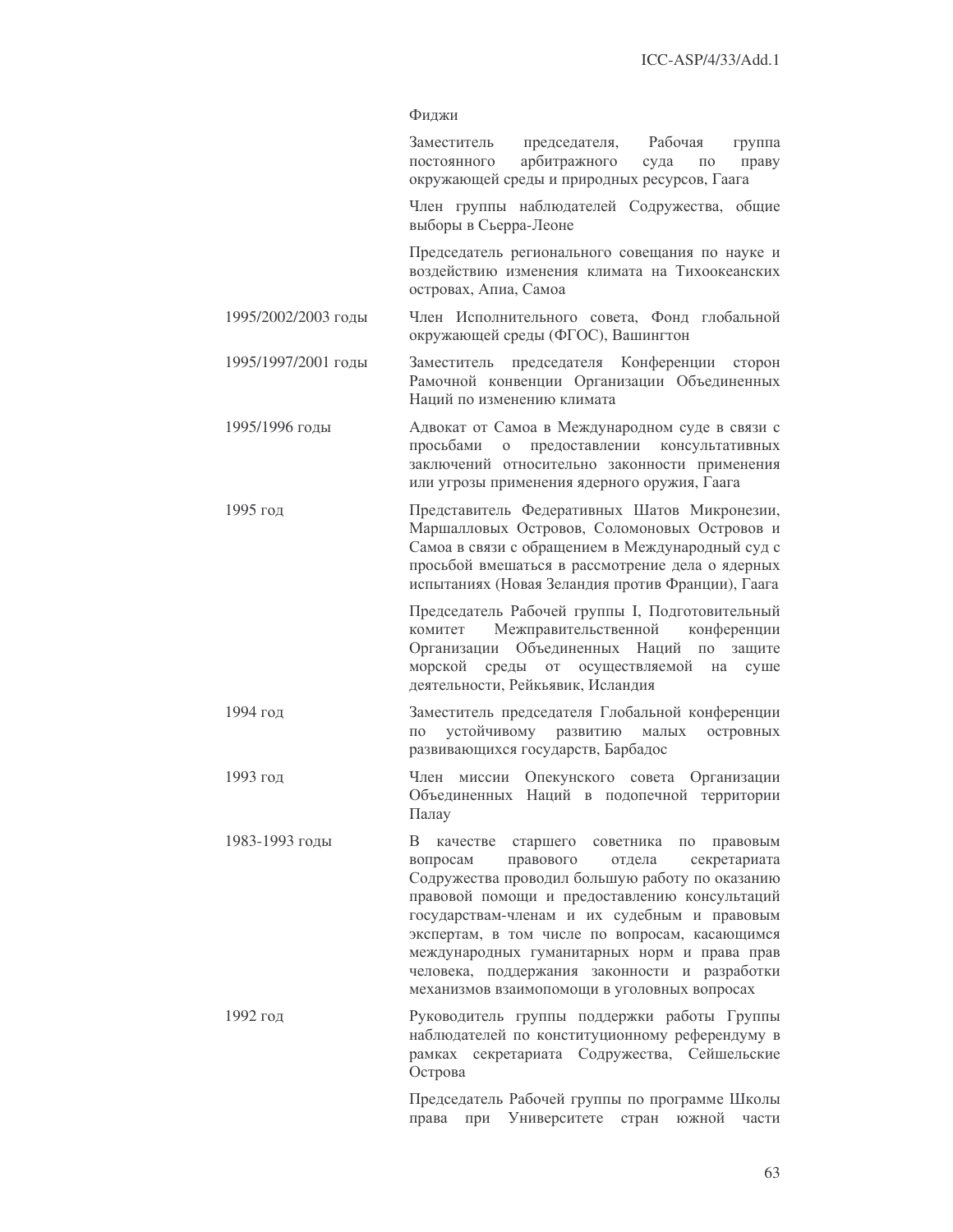|                | Тихоокеанского региона (УЮТ), Порт-Вила, Вануату                                                                                                                              |  |  |
|----------------|-------------------------------------------------------------------------------------------------------------------------------------------------------------------------------|--|--|
| 1990 год       | Член группы поддержки миссии наблюдателей за<br>выборами секретариата Содружества, общие выборы<br>в Малайзии                                                                 |  |  |
| 1989 год       | Консультант по правовым вопросам, Агентство по<br>рыбному форуму стран южной части Тихоокеанского<br>региона (АРФ), Хониара, Соломоновы Острова                               |  |  |
| 1986 год       | Председатель первой Конференции по праву для<br>стран южной части Тихоокеанского региона, Апиа,<br>Самоа                                                                      |  |  |
| 1984 год       | Адвокат, оказывающий содействие Международной<br>конституционной комиссии по расследованию<br>банабан<br>фактов, касающихся народности<br>$\mathbf{B}$<br>Республике Кирибати |  |  |
| 1980-1982 годы | Исполняющий обязанности Верховного судьи Самоа<br>в промежуточные периоды                                                                                                     |  |  |
| 1973-1976 годы | Глава делегации Самоа на третьей Конференции<br>Организации Объединенных Наций по морскому<br>праву                                                                           |  |  |

# Статьи и выступления

- The International Criminal Court: Independence and Interdependence, Victoria University of Wellington Law School, 2004
- Law Reform Potential in the Pacific Area, Australasian Law Reform Agencies Conference, Wellington, New Zealand, 2004
- The magnitude and scope of illicit trafficking in small arms and light weapons, a paper submitted at the United Nations Regional Disarmament Meeting, Wellington, New Zealand, 2001
- An Examination of the Kyoto Protocol from the Small Island Perspective, Tuiloma Neroni Slade and Jacob Werksman, 2000, *Climate Change and Development*, Yale School of Forestry & Environmental Studies, Luis Gomez-Echeverri (ed)
- Keynote address on Pacific Perspectives on International Law, International Law Association Conference, Wellington, New Zealand, 1999
- Keynote address on UNCED+7 and Barbados, *Pacem in Maribus XXVII* on Oceans in the New Millennium, Suva, Fiji, 1999
- Preamble and Final Clauses, Tuiloma Neroni Slade and Roger S. Clark, 1999, *The International Criminal Court: The Making of the Rome Statute: Issues, Negotiations, Results*, Roy S Lee (ed)
- The Convention on Climate Change: A view from the Small Island States, 1997, *Our Planet* (UNEP), Vol.9, No. 7
- Opening address before the International Court of Justice in Advisory Proceedings on the Legality of Nuclear Weapons, 1996, *The Case Against the Bomb*, Clark R S and Sann M (eds)
- Keynote address on the International Climate Change Negotiations on the Berlin Mandate at the Sixth Asia-Pacific Seminar on Climate Change, Suva, Fiji, 1996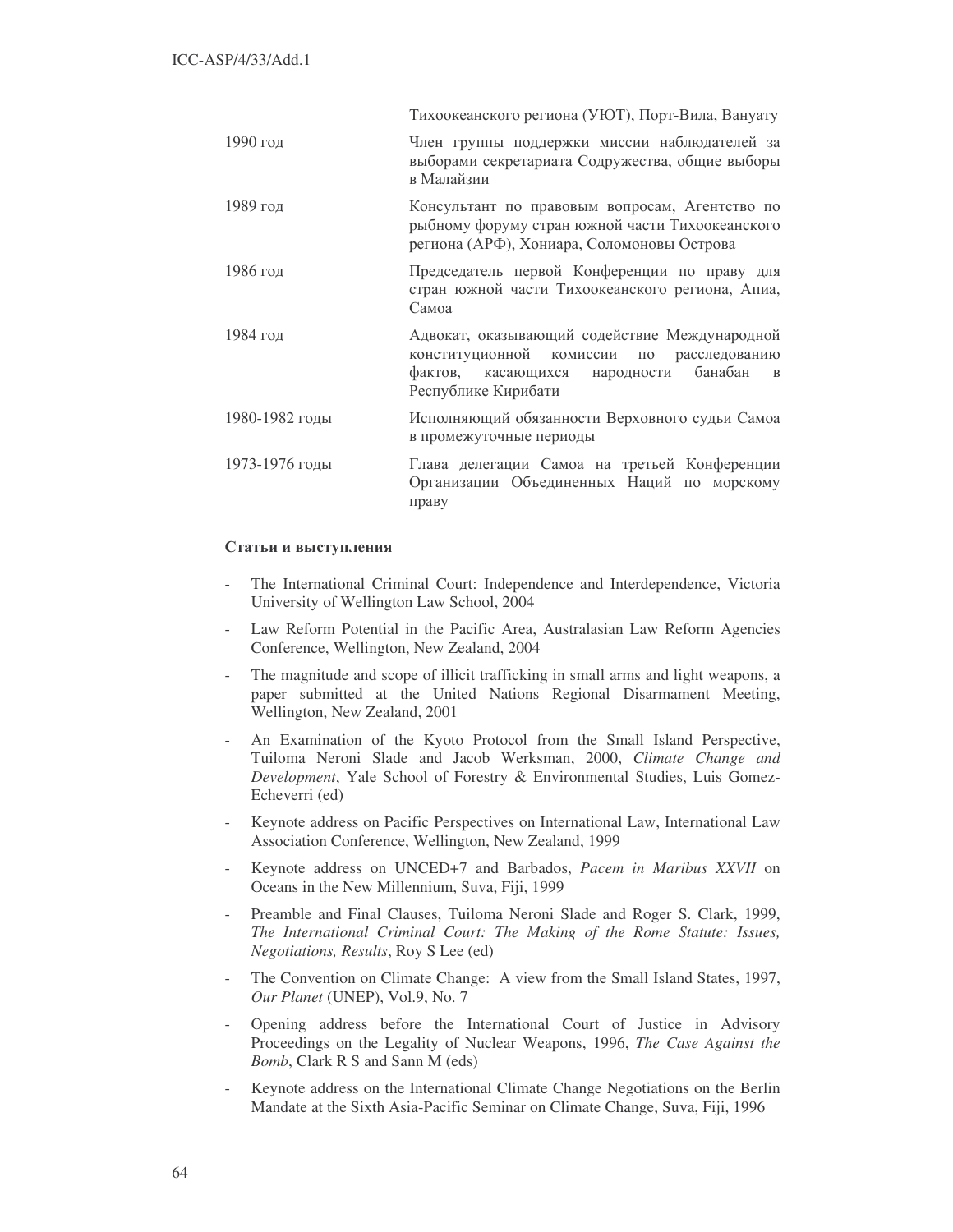- 1995 Review and Extension of the Treaty on the Non-Proliferation of Nuclear Weapons, 1995, *Review of European Community & International Environmental Law*, Sands P (ed)
- The Pacific Islands Law Officers Meeting (PILOM), 1992, *Melanesian Law Journal*, Nonggorr (ed)
- Forum Fisheries Agency and the Next Decade: the Legal Aspects, 1990, *The Forum Fisheries Agency: Achievements,Challenges and Prospects*, Herr R (ed)
- Law Officers in the Pacific Island States, 1988, *Law, Politics and Government in the Pacific Island State*s, Ghai, Y H (ed)
- Dissemination of Human Rights Standards in a Culturally Diverse Region, 1987, *Human Rights, Information and Dissemination*, UNESCO seminar publication
- A Constitution in Practice [1984] *New Zealand Law Journal* 181
- Joint-Editor, Commonwealth Law Bulletin (1983-1993)
- Member, Editorial Committee, Law Reports of the Commonwealth (until 1993)
- Compiler/Editor, Western Samoa Law Reports (until 1983)
- Additional addresses and papers on the International Criminal Court, environment and development issues, and on international climate change processes and negotiations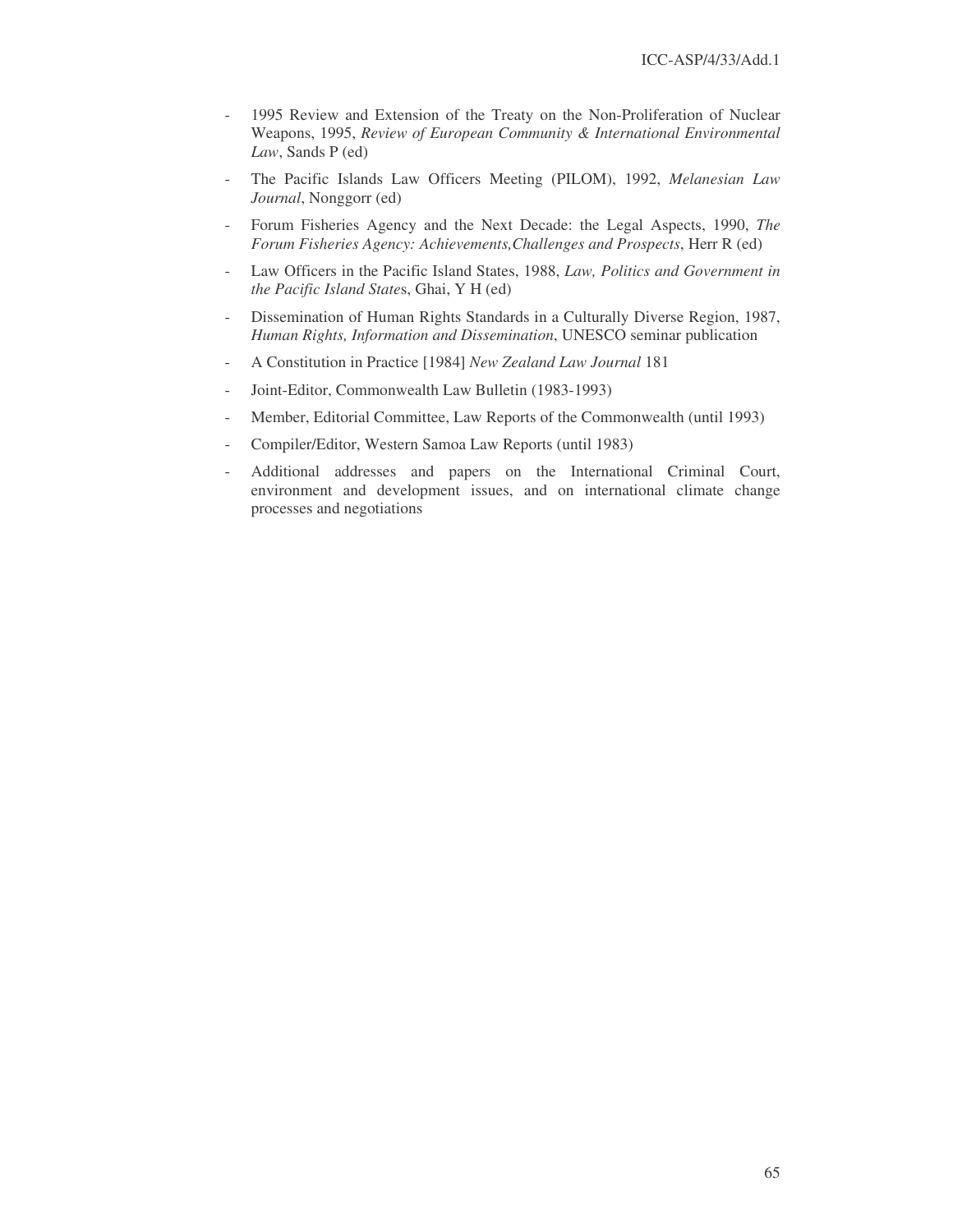#### 7. Сон, Сан Хюн (Республика Корея)

Подлинный текст на английском языке]

#### Вербальная нота

Посольство Республики Корея свидетельствует свое уважение Секретариату Ассамблеи государств-участников и, ссылаясь на записку последнего ICC-ASP/4/S/4 от 18 апреля 2005 года, имеет честь сообщить Секретариату, что Республика Корея приняла решение выдвинуть кандидатуру судьи Сан Хюн Сона для переизбрания на должность судьи Международного уголовного суда (МУС) на выборах, которые состоятся в ходе Ассамблеи государств-участников в январе 2006 года.

Для целей пункта 5 статьи 36 Римского статута судья Сон является кандидатом для включения в список А. К настоящему прилагаются заявление, представленное в соответствии с пунктом 4 (а) статьи 36 Римского статута, и биография судьи Сона.

Судья Сон обладает признанной компетентностью в области уголовного и процессуального права, а также в областях международного права, имеющих отношение к предмету деятельности Суда. До избрания его судьей МУС в 2003 году судья Сон являлся (с 1972 года) профессором Школы права Сеульского национального университета, будучи одним из наиболее уважаемых корейских ученых в данной области.

Кандидатура профессора Сона выдвигается в соответствии с процедурными требованиями выдвижения кандидатов  $\mathbf{B}$ состав Международного уголовного суда, изложенными в статье 34.4(a)(ii) Римского статута. 23 декабря 2004 года корейская национальная группа в Постоянной Палате Третейского Суда сообщила правительству Кореи, что после обстоятельного обсуждения она приняла решение выдвинуть кандидатуру профессора Сона для переизбрания в качестве судьи в состав Международного уголовного суда. Корейское правительство поддерживает кандидатуру профессора Сона.

 $\ddotsc$ 

#### \* \* \*

#### Заявление о соответствии требованиям

a) Судья Сан Хюн Сон отличается высокими моральными качествами, беспристрастностью и независимостью и удовлетворяет требованиям, предъявляемым в Республике Корея к лицам, назначаемым на высшие судебные должности (статья 36(3)(а) Римского статута).

Судья Сон удовлетворяет требованиям статьи 36(3)(b)(i) и (ii), как это указано в его биографии. Он обладает признанной компетентностью в области уголовного и процессуального права и необходимым соответствующим опытом работы в качестве адвоката, ученого-юриста и юрисконсульта в сфере уголовного судопроизводства. Он обладает также признанной компетентностью в соответствующих областях международного права, в частности таких, как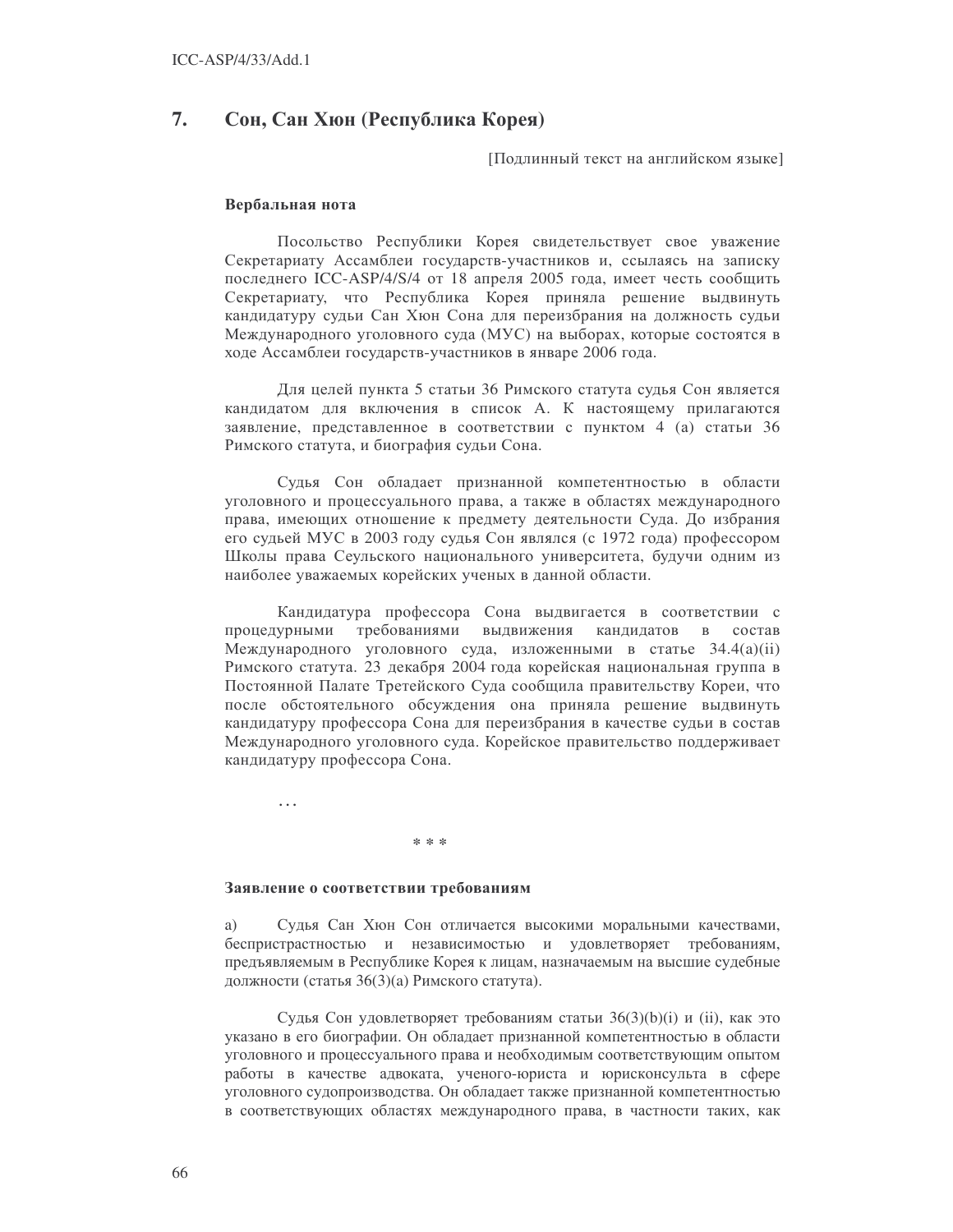международное гуманитарное право и право прав человека, а также обширным опытом профессиональной юридической деятельности, имеющей отношение к предмету судебной деятельности Суда.

Судья Сон получил степени магистра и доктора права в Соединенных Штатах Америки, работал в качестве атторнея и приглашенного преподавателя в ряде зарубежных стран, в том числе в Австралии, Германии, Нидерландах, Новой Зеландии, Соединенном Королевстве и Соединенных Штатах, и в совершенстве знает английский язык и свободно говорит на нем. Он говорит также по-французски и хорошо знает этот язык (статья 36(3)(с)).

Для целей пункта 5 статьи 36 Статута кандидатура судьи Сона  $b)$ выдвигается для включения в список А.

 $c)$ В связи с подпунктами (i) - (iii) пункта 8 (a) статьи 36 Статута следует указать следующее:

- $\mathbf{i}$ судья Сон удовлетворяет требованиям, предявляемым к лицам, назначаемым на высшие судебные должности в Республике Корея, в которой действует система гражданского права. Кроме того, он получил юридическое образование на уровне аспирантуры и докторантуры в Соединенных Штатах Америки и Соединенном Королевстве, где принята система общего права.
- $\overline{ii}$ ) Судья Сон является гражданином Республики Корея.
- $iii)$ Пол: мужской.

 $\mathbf{d}$ Судья сон обладает опытом профессиональной работы над широким кругом конкретных вопросов, относящихся к сфере деятельности Суда, включая, в частности следующее:

- он обладает обширным опытом практической и научной работы в областях уголовного права, уголовного судопроизводства и доказательственного права; работая в качестве члена консультативного комитета при Верховном суде и министерстве юстиции Кореи, он принимал участие в проведении реформы корейской системы организации судебного процесса в части, касающейся, среди прочего, Уголовного и Уголовноуголовного процессуального колексов  $\overline{M}$ Регламента судопроизводства;
- он обладает также опытом работы в соответствующих областях международного права, включая право международного судебного разбирательства и арбитража, право прав человека и права ребенка; он активно занимается поощрением прав ребенка, являясь вице-председателем Совета директоров ЮНИСЕФ-Корея и Председателем Корейского фонда для детей, больных лейкемией:
- он читал для международной аудитории лекции по корейскому праву в течение более 20 академических семестров в ряде авторитетных университетов в Соединенных Штатах, Новой Зеландии  $\mathbf{M}$ Австралии  $\,$   $\,$   $\,$ содействовал развитию международного сотрудничества в области юридических исследований.

67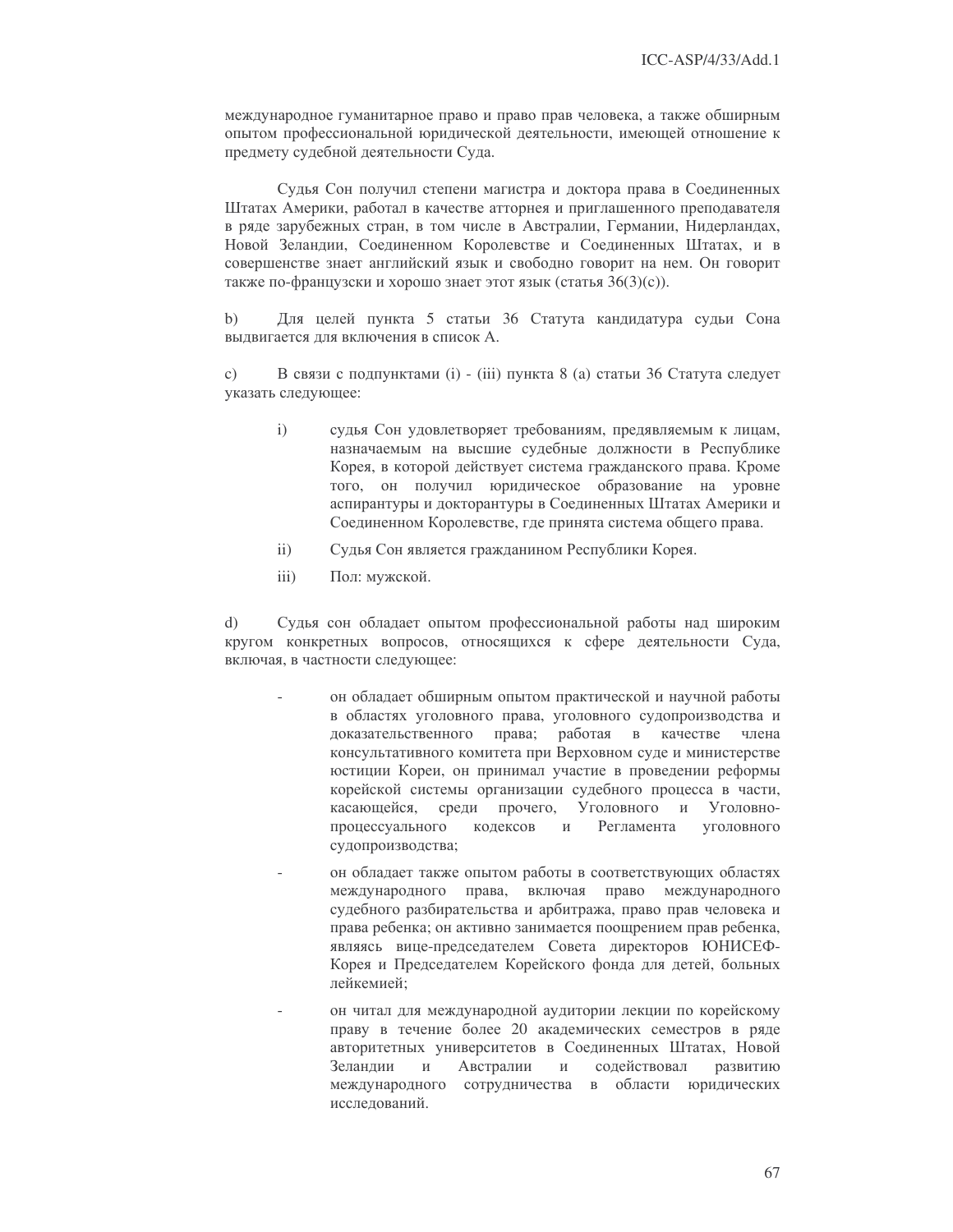Судья Сон является гражданином республики Корея и не имеет e) никакого иного гражданства.

 $* * *$ 

| Дата рождения: | 21 декабря 1941 года |            |             |             |
|----------------|----------------------|------------|-------------|-------------|
| Гражданство:   | Республика Корея     |            |             |             |
| Языки:         | Корейский,           | английский | (свободно), | французский |
|                | (xopom)              |            |             |             |

#### Высшее образование

- Бакалавр права, Школа права Сеульского национального университета, Корея (1963 год)
- Магистр права, Школа права Тулейнского университета, Новый Орлеан, США, в качестве стипендиата программы Фултбрайта (1968 год)
- Диплом по сравнительному правоведению, Кембриджский университет, Соединенное Королевство (1969 год)
- Д-р права, Школа права Корнельского университета, Итака, Нью-Йорк, США (1970 год)
- Приглашенный юрист по программе Гумбольдта, юридический факультет Гамбургского университета, Германия (1974-1975 годы)
- Диплом, Гаагская академия международного права, Нидерланды (лето 1978 года)
- Приглашенный ученый-юрист, Гарвардская школа права, Кембридж, Массачусетс, США; стипендиат Американского совета просвещенного общества (1978-1979 годы)

# Профессиональная деятельность

- Принят в Корейскую коллегию адвокатов (1964 год)
- Военная прокуратура, капитан корейских вооруженных сил, Корея  $(1964 - 1967$  годы)
- Военный прокурор в течение первых шести месяцев и военный судья в течение двух с половиной лет по уголовным делам
- Адвокат, адвокатская контора «Хайт, Гарднер, Пур и Хевенс», Нью-Йорк, США (1970 – 1972 годы)
- Лектор по праву, Национальный полицейский колледж, Сеул, Корея  $(1983 - 2003$  годы)
- сравнительного судопроизводства, проблематики Преподавание выявления, доказывания и преследования по закону
- Профессор права, Сеульский национальный университет, Корея (1972  $\Gamma$ ОД - )
- Преподавание. частности, процессуального права,  $\overline{R}$ доказательственного права, права судопроизводства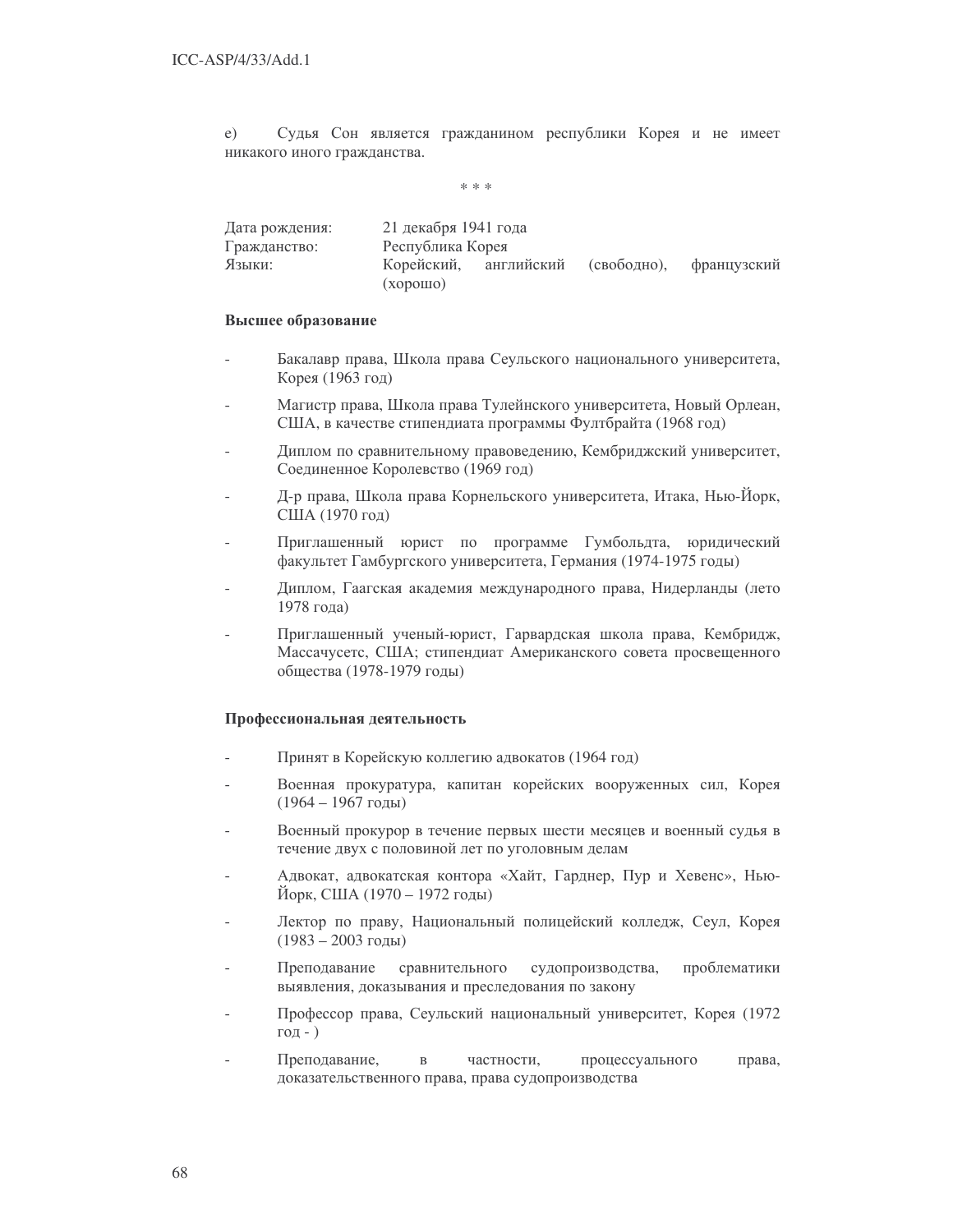Декан, Школа права Сеульского национального университета, Корея  $(1996 - 1998$  годы)

#### Другая профессиональная деятельность

#### Работа в национальных учреждениях

Член, Консультативный комитет при министре юстиции, Корея (1981 -2004 годы)

> регулярно созывается для обсуждения, среди прочего, реформы системы расследований по уголовным делам, проблем северокорейских бежениев. независимости прокуратуры, иммиграционной и пенитенциарной реформы

Член. Комитет Верховного суда по реформе гражданского судопроизводства, Корея (1979 – 2004 годы)

> регулярно созывается для обсуждения Кодекса и Судебных правил уголовного судопроизводства, Уголовного кодекса, Гражданско-процессуального колекса. систем судопроизводства и правоприменения

Член, Комитет по «чистому» правительству при премьер-министре (1989-1993 годы)

> регулярно собирался для обсуждения правовой реформы в целях ликвидации коррупции, злоупотреблений и некоторых должностных преступлений в правительственном аппарате

- Член, Комиссия по защите молодежи при премьер-министре (2001- $2005$  голы)
- Член, Президентская комиссия по судебной реформе (2005 год )

#### Международный опыт

- Приглашенный профессор, Гарвардская школа права, Кембридж, Массачусетс, США (1991, 1995, 1999, 2003 годы)
- Заслуженный профессор права программы Инге Реннерта, глобальная программа по праву, Нью-Йоркский университет, США (1994-1999 голы)
- Преподаватель в ранге профессора, юридический факультет, Мельбурнский университет (2002 год - )
- Приглашенный профессор, Школа права Флоридского университета  $(1989)$  год)

Школа права Вашингтонского университета (1990, 1994 годы)

Колумбийская школа права (1996 год)

Школа права Гавайского университета  $(2001$  год)

Приглашенный профессор, Веллингтонская школа права, Университет Королевы Виктории, Новая Зеландия (1994 год)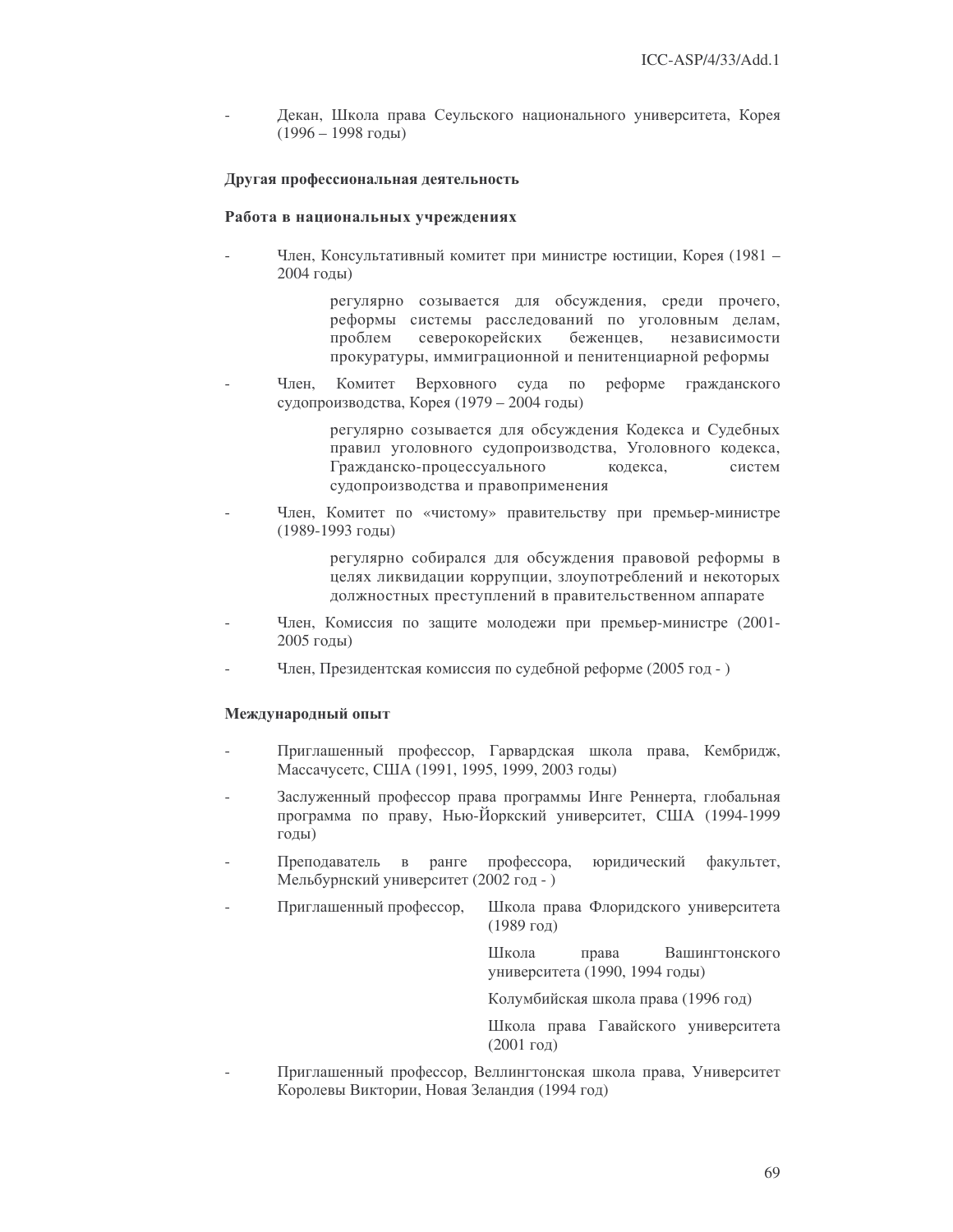- Приглашенный профессор, факультет права. а, Мельбурнский университет, Австралия (1990, 1992, 1994 годы)
- Судья, Апелляционное отделение, Международный уголовный суд  $(2003$  год -  $)$

# Другие функции

- Вице-президент, член Совета директоров, ЮНИСЕФ - Корея  $(1991$  год - )

> В течение ряда лет во время летних каникул читал, в частности, лекции по правам человека и правам детей для преподавателей школ

- Президент, Корейский фонд для детей, больных лейкемией (1999 год -)
- Член, Совет директоров, корпорация «Кориа Фэмили Лигал Сервис Сентер Инк.» (1999 год - )
- Член, Совет директоров, фонд «Зе бьютифул фаундейшен» (1999 год -)
- Член, Совет директоров, корпорация «Зе нэшнэл коалишен ов рилиджес пис кор инк.»  $(2002 \text{ год} - )$
- Президент, корпорация «Зе кориан ло профессорс ассошиэйшн инк.»  $(1999)$  год -)
- Член, Предпринимательский совет Кореи/Новая Зеландия (2000 год -)
- Член Международного консультативного совета журнала по вопросам права и политики Тихоокеанского региона (Вашингтонский университет, 1995 год - )
- Член Международного консультативного совета и Австралийского консультативного совета Центра корпоративного права и регулирования ценных бумаг (1996 год - )
- Член инаугурационного международного консультативного комитета по «Австралийскому журналу азиатского прав а» (Мельбурнский университет, 1998 год - )

# Награды и поощрения

- Награда за правовую культуру (Корейская ассоциация адвокатов, 1998 год)
- Вторая по значению государственная награда (Морана) (корейское правительство, 1997 год)
- Медаль для наиболее заслуженного выпускника (Корнельский университет, 1994 год)

# Публикации

# **Книги**

- An Introduction to Law and Economics (Korean) (Seoul: Kyungmunsa Pub., 1983)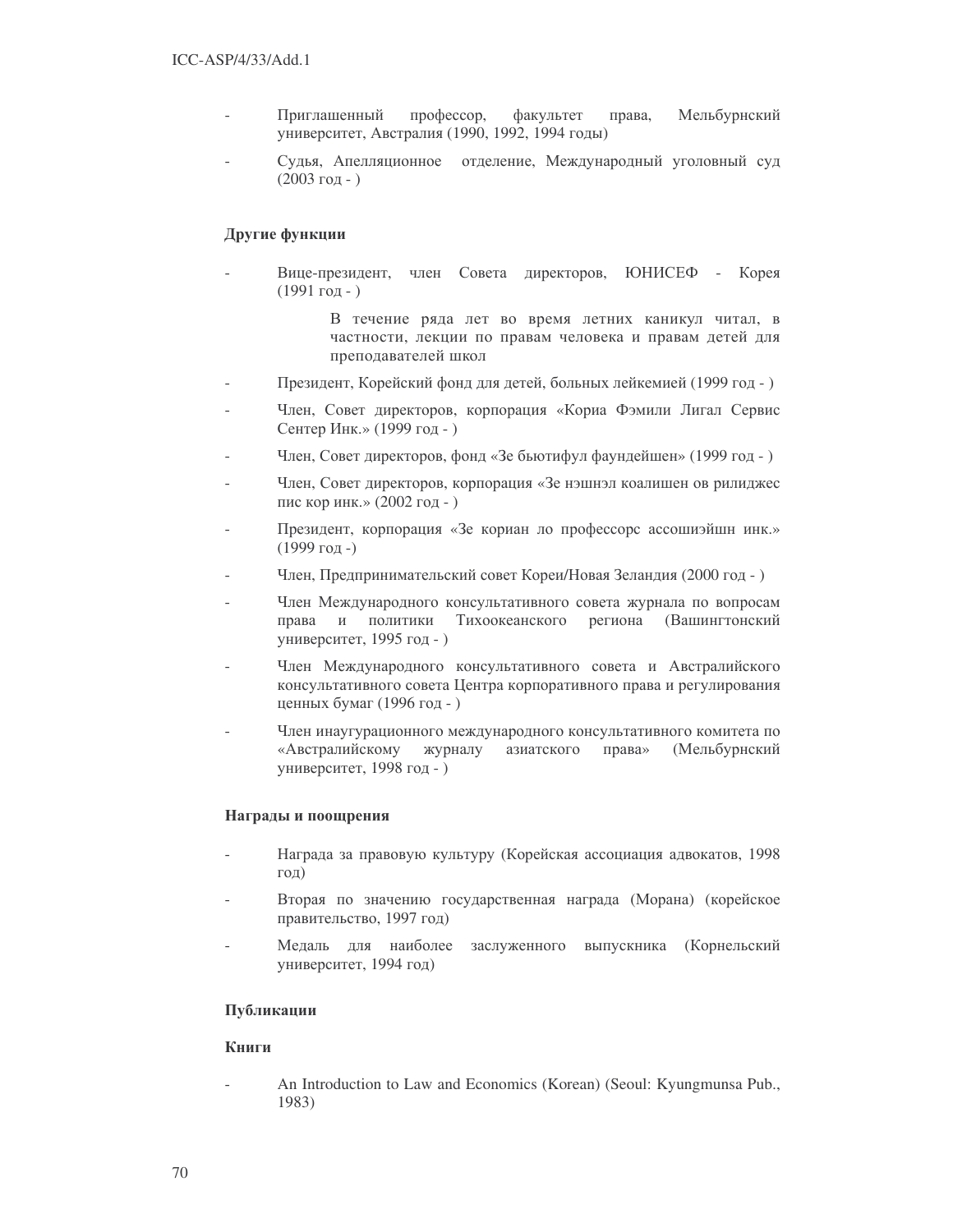- Introduction to the Law and Legal System of Korea (English) (Seoul: Kyungmunsa Pub., 1983) Korean Law in the Global Economy (English) (Seoul: Pakyoungsa Pub., 1996)
- The Korean Civil Procedure (Korean) (Seoul: Pakyoungsa Pub., 1976; revised ed. 2004)
- Basic Text on Maritime Law in Korea (Korean) (Seoul; Pakyoungsa Pub., 1999; revised ed. 2005)

### **Статьи**

- The United Nations and Human Rights, UNICEF Teaching Materials, pp. 125-141, UNICEF/KOREA (Seoul, 1998)
- A Review on the Conventions on the Human Rights and Child's Rights, UNICEF Teaching Materials, pp. 101-121, UNICEF/KOREA (Seoul, 1999)
- The Legal Profession in Korea: Problems and Prospects for Reform, *Kobe Law Journal*, Vol.49, No.2, pp. 119-151 (Kobe University Law School, Japan, 1999)
- Law and Policy of Securities Regulation in Korea, 4 *Pacific Rim Law and Policy Journal,* No.3, pp. 757-782 (UCLA, 1995)
- Ideology and Prospects of the Alternative Dispute Resolution, *The Civil Case Commentaries,* Vol.14, pp. 411-441 (Seoul, 1992)
- South Korean Law and Legal Institutions in Action, in Clark ed., *Korea Briefing*, Vol. pp.125-146 (The Asia Society, New York, 1991)
- Legal Education and Social Justice, in *The University in the Future World*, pp. 321-333 (Yonsei University Press, Seoul, 1985)
- Family Court in Korea, in Nakamura, ed., *Family Law Litigation*, pp.205-215 (The Comparative Civil Law Institute, Waseda University, Japan, 1984)
- How to Diversify and Develop Legal Services Areas, research report submitted to the Minister of Justice, pp. 1-116 (Seoul, 1984)
- Domestic Court's Jurisdiction on Foreign State, *Festschriften for Justice Soonwon Bang*, pp. 252-270 (Seoul, 1984)
- A Review on the Federal Appeal System in the U.S., *The Civil Case Commentaries*, Vol.5, pp. 251-258 (Seoul, 1983)
- Functions of the Supreme Court and Newly Enacted Special Law on Expedition of Litigation, *Korean Bar Association Journal*, Vol.74, pp. 11-19 (Korean Bar Association, Seoul, 1982)
- Review on the Class Action, *Seoul Law Journal*, Vol.21, No.1, pp. 103-114 (The Law Research Institute, Seoul National University, 1980)
- Reform of Appeals System of the Korean Court, research report submitted to the Supreme Court, pp. 1-130 (Seoul, 1978)
- Reevaluation of the Legal Aid and its Modern Themes in Korean Perspective, *Seoul Law Journal*, Vol.17, No.2, pp. 69-100 (The Law Research Institute, Seoul National University, 1976)
- An Analytical Study of Court Cases on the Free Evaluation of Evidence Principle in Korean Procedure, *Seoul Law Journal*, Vol.15, No.2, pp. 49-90 (The Law Research Institute, Seoul National University, 1974)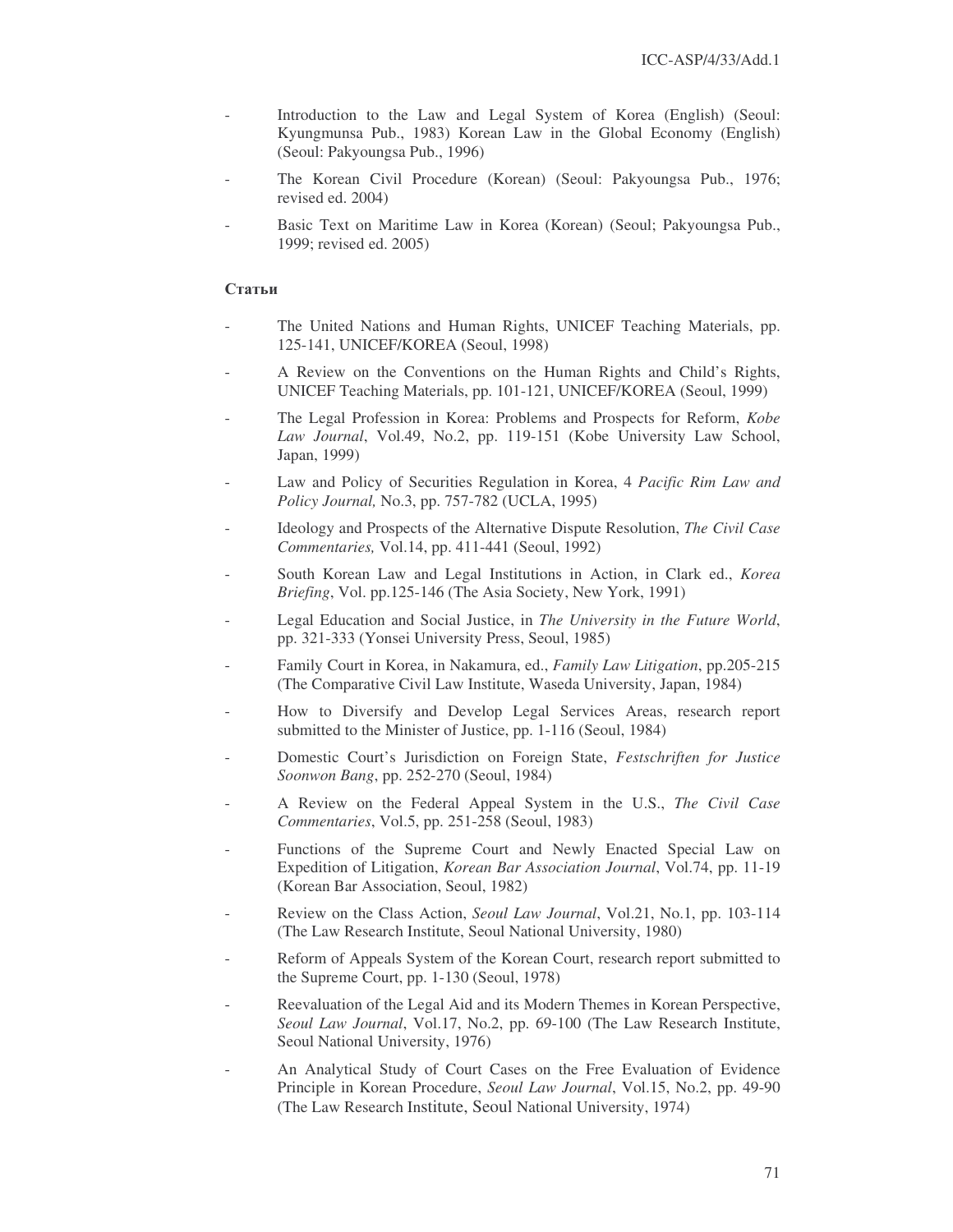# Речи, произнесенные судьей Соном в последнее время в связи с программами информационно-просветительской работы Международного уголовного суда

- "The International Criminal Court under the Rome Statute", в Корнельской школе права, Итака, Нью-Йорк, США, 3 апреля 2003 года
- "A New World Court for Globalized Justice?" в Гарвардской школе права, Кембридж, Массачусетс, США, 10 апреля 2003 года
- "The International Criminal Court and its Jurisdiction" в Ассоциации адвокатов Тампы, Флорида, США, 19 мая 2003 года
- "Enforcing the International Criminal Court's Mandate in its Infancy: Challenges and Opportunities" на учебной сессии азиатских экспертов, посвященной созданию и работе Международного уголовного суда, Бангкок, Таиланд, 7-10 июля 2003 года
- "The International Criminal Court and East Asia: National Implementing Legislation" на международном рабочем совещании, проведенном организацией «МИНБИЮН - юристы за демократическое общество» в Сеуле, Корея, 24-25 июля 2003 года
- "Korean Criminal Justice System and the International Criminal Court" B рамках второго совещания за круглым столом в связи с Международной конференцией по компаративному судебному праву, Чжэцзянский университет и Ньюйоркский университет, Ханчджоу, Китай, 23-25 октября 2003 года
- "What does the International Criminal Court mean to Asians?" выступление перед индонезийской делегацией, посетившей Международный уголовный суд, Гаага, 3 марта 2004 года
- "Development of International Criminal Law and the International Criminal Court" в Школе права Сеульского национального университета, Сеул, Корея, 7 мая 2004 года
- "The Role of the International Criminal Court in the Repression of Breaches" of International Humanitarian Law" на вторых курсах подготовки кадров МККК по международному гуманитарному праву для профессоров права, Аман, Иордания, 28 августа - 10 сентября 2004 года
- "The International Criminal Court and International Humanitarian Law" B Институте правовых исследований Сеульского национального университета, Сеул, Корея, 19 октября 2004 года
- "The International Criminal Court and World Peace" в Школе права Шоннамского национального университета, Кванджу, Корея, 21 котября 2004 года
- "New Trend of International Law: Changing Relationship between National Law and International Law" - основное выступление на четвертом Конгрессе юристов в Сеуле, Корея, 22 октября 2004 года
- "Korean Criminal Procedure and the Legal Instruments of the International Criminal Court" на Конференции по сравнительному уголовнопроцессуальному праву, организованной Советом по внешним сношениям в Нью-Йорке и Школой права Ньюйоркского университета в конференц-центре «Покантико Хиллс», Территаун, Нью-Йорк, США, 10-13 февраля 2005 года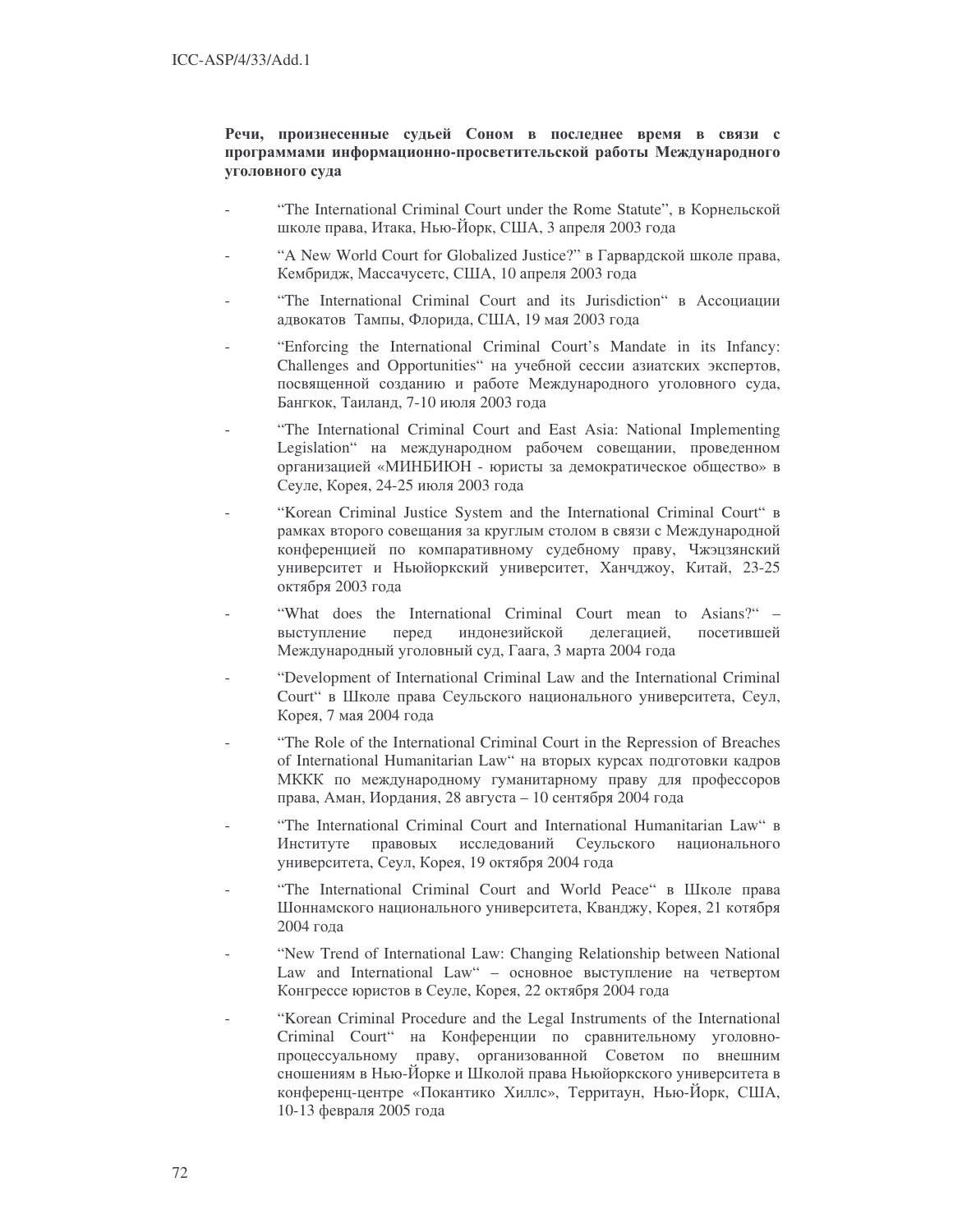- "Global Jurisprudence Colloquium on Decisions of International Legal Institutions; Compliance and Enforcement" в Школе права, Стэндфорд, Калифорния, США, 17-18 марта 2005 года
- "International Criminal Justice in the 21st Century Role of the International Criminal Court" в аспирантуре по международным исследованиям Сеульского национального университета, Сеул, Корея, 4-5 мая 2005 года
- "International Criminal Court and Role of Lawyers" в Школе права Донгахского университета, Пусан, Корея, 10 мая 2005 года
- "The Protection of Personal Liberty in the Korean Criminal Justice System and the International Criminal Court" в Институте права Китайской академии общественных наук, Пекин, Китай, 11-12 июня 2005 года
- "The International Criminal Court: Impartial and Efficient International Criminal Justice for Asia and the World" - основная речь на шанхайском рабочем семинаре по Международному уголовному суду на тему «Выбор Китая», организованному Шанхайским университетом связи, Азиатским центром юридических ресурсов, Гонконг, и Управлением по проектам в поддержку Международного уголовного суда, Китай, в Исследовательском центре уголовной юриспруденции Китайского народного университета при Шанхайском университете связи, Шанхай, Китай, 18-19 июня 2005 года
- Летние курсы МУС по Международному уголовному суду в Шотландском центре по правам человека, Голвей, Ирландия, 9-14 июля 2005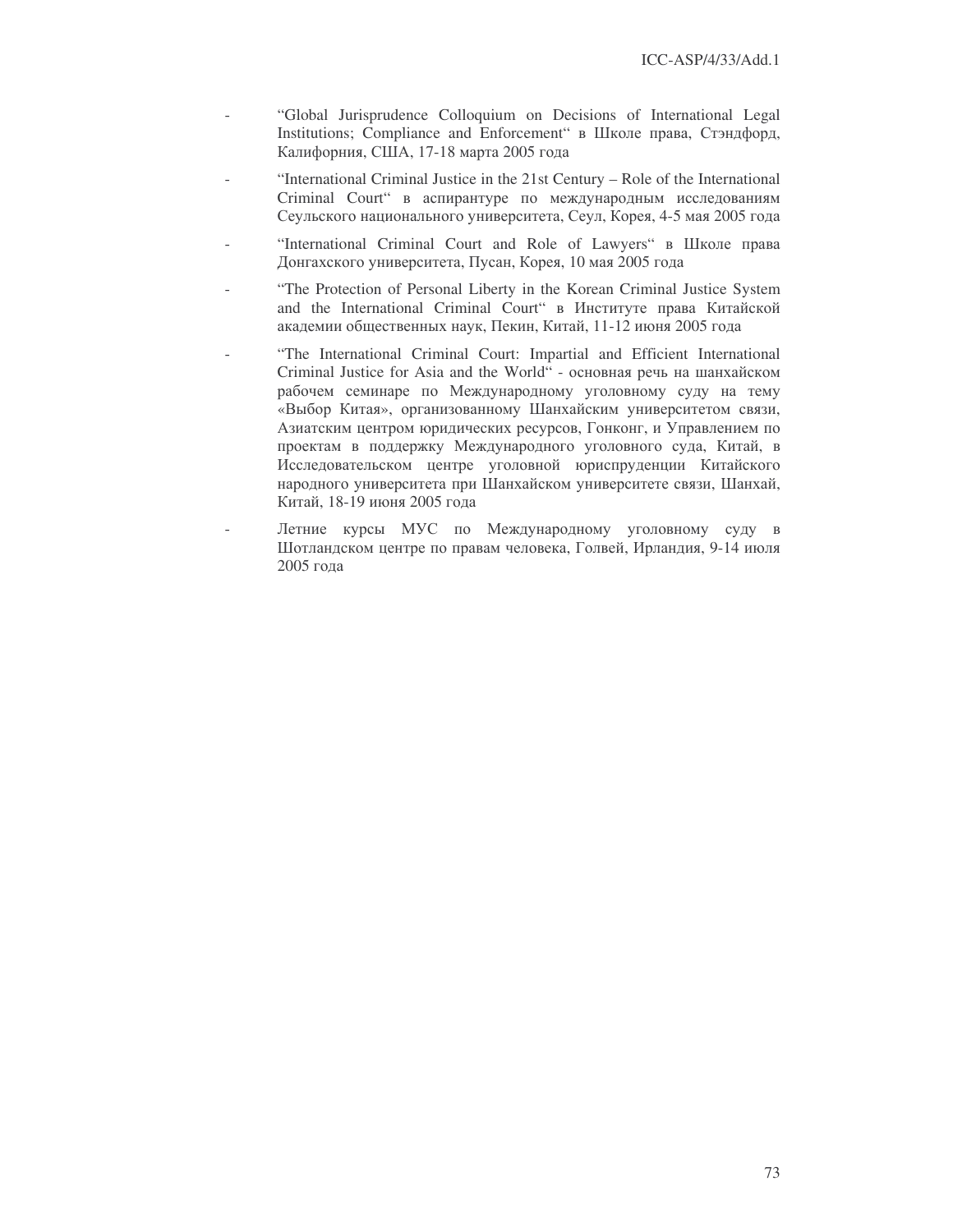#### 8. Тиам, Шейх Тидиан (Сенегал)

Подлинный текст на французском языке]

#### Вербальная нота

Посольство Республики Сенегал в Брюсселе свидетельствует свое уважение Секретариату Ассамблеи государств-участников Римского статута Международного уголовного суда и, ссылаясь на его вербальную ноту ICC-ASP 4/S/4 от 18 апреля 2005 года, имеет честь сообщить Ассамблее, что Сенегал принял решение выдвинуть кандидатуру профессора Шейха Тидиана Тиама, директора по правовым и консульским делам в министерстве иностранных дел, на должность судьи от региональной группы африканских государств по списку В на выборах, которые планируется провести 26-27 января 2006 года в Нью-Йорке.

Настоящим посольство препровождает биографию профессора Тиама и обращается к Секретариату Ассамблеи государств-участников с просьбой зарегистрировать  $er$ кандидатуру  $\,$   $\,$   $\,$   $\,$ соответствующим образом проинформировать других государств-участников Римского статута.

 $\ddotsc$ 

#### $* * *$

## Заявление о соответствии требованиям

- Профессор публичного права
- Директор по правовым и консульским делам, Министерство иностранных дел
- Член бывшей Межправительственной группы экспертов Организации Объединенных Наций по праву на развитие
- Бывший директор Центра по научной работе, исследованиям и документации африканских учреждений и законодательств (КРЕДИЛА)
- Сотрудник факультета правовых и политических наук, Университет им. Шейха Анты Диопа, Дакар

| Гражданство:           | Сенегал                              |                                    |  |
|------------------------|--------------------------------------|------------------------------------|--|
| Дата и место рождения: | 23 июня 1951 года, Сен-Луи, Сенегал  |                                    |  |
| Семейное положение:    | женат, имеет троих детей             |                                    |  |
| Постоянный адрес:      | B.P. 15 622<br>Dakar-Fann<br>Senegal |                                    |  |
|                        | Служебный тел.:                      | $+2218238615$ или<br>$+2218891341$ |  |
|                        | Домашний тел.:                       | $+2218241472$                      |  |
|                        | Мобильный тел.:                      | $+221$ 632 85 94                   |  |
|                        | Алрес электронной почты              |                                    |  |

cheikhtthiam@hotmail.com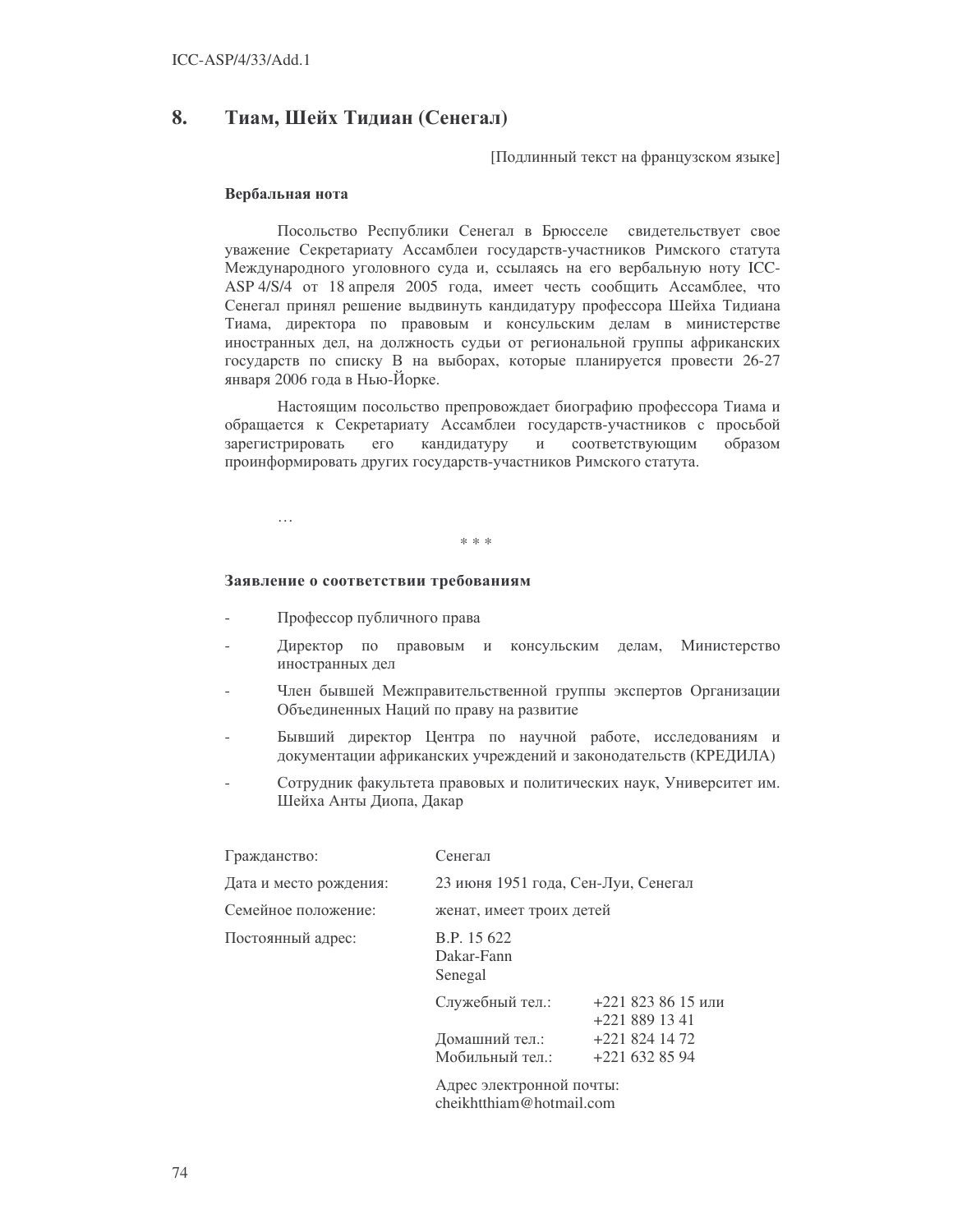## Языки

Родной язык: волоф

Язык обучения/рабочий язык (официальный язык): французский (свободно читает, пишет, говорит и понимает)

Другие языки: английский, испанский

## Квалификация

- Свидетельство, 1975 год, (факультативный предмет: международное право и международные отношения, Дакар), с отметкой «весьма хорошо»
- Диплом о продвинутом высшем образовании по публичному праву, 1977 год, Парижский университет V, с отметкой «весьма хорошо»
- Диплом о продвинутом высшем образовании по политическим наукам (международная политика), 1978 год, Парижский университет I Пантеон-Сорбонна, с отметкой «хорошо»
- Диплом, Учебный и научно-исследовательский институт Организации Объединенных Наций (ЮНИТАР): диплом по международному праву, Гаага, 1981 год
- Свидетельство Института Анри Дюнана (африканский семинар по международному гуманитарному праву), 1983 год
- Свидетельство Гаагской академии международного права, внешняя программа: права человека, принципы и практика международного права, 1988 год
- Докторская диссертация по международному праву, защита которой состоялась в Парижском университете I Пантеон-Сорбонна, июнь 1989 года: «Деколонизация и правопреемство государств в Африке - вклад в изучение вопроса о правопреемстве по юридическим вопросам». Отметка «с отличием»

## Спениализания

### Преподавание

- 26 лет профессионального опыта в качестве преподавателя и исследователя, из которых 15 лет он исполнял административные обязанности и 12 лет - обязанности директора
- Факультет правовых и политических наук. Университет им. Шейха Анты Диопа, Дакар, с 1979 года, преподавание следующих предметов:
	- международные учреждения (с 1989 по 2001 годы)
	- $\mathbf{r}$ публичное международное право (с 1989 года)
	- конституционное право политические институты  $\overline{M}$ (практическое обучение) (с 1979 по 1989 годы)
	- история политической мысли (с 1992 по 2001 годы)
	- методика исследований и письма (с 1980 по 2001 годы)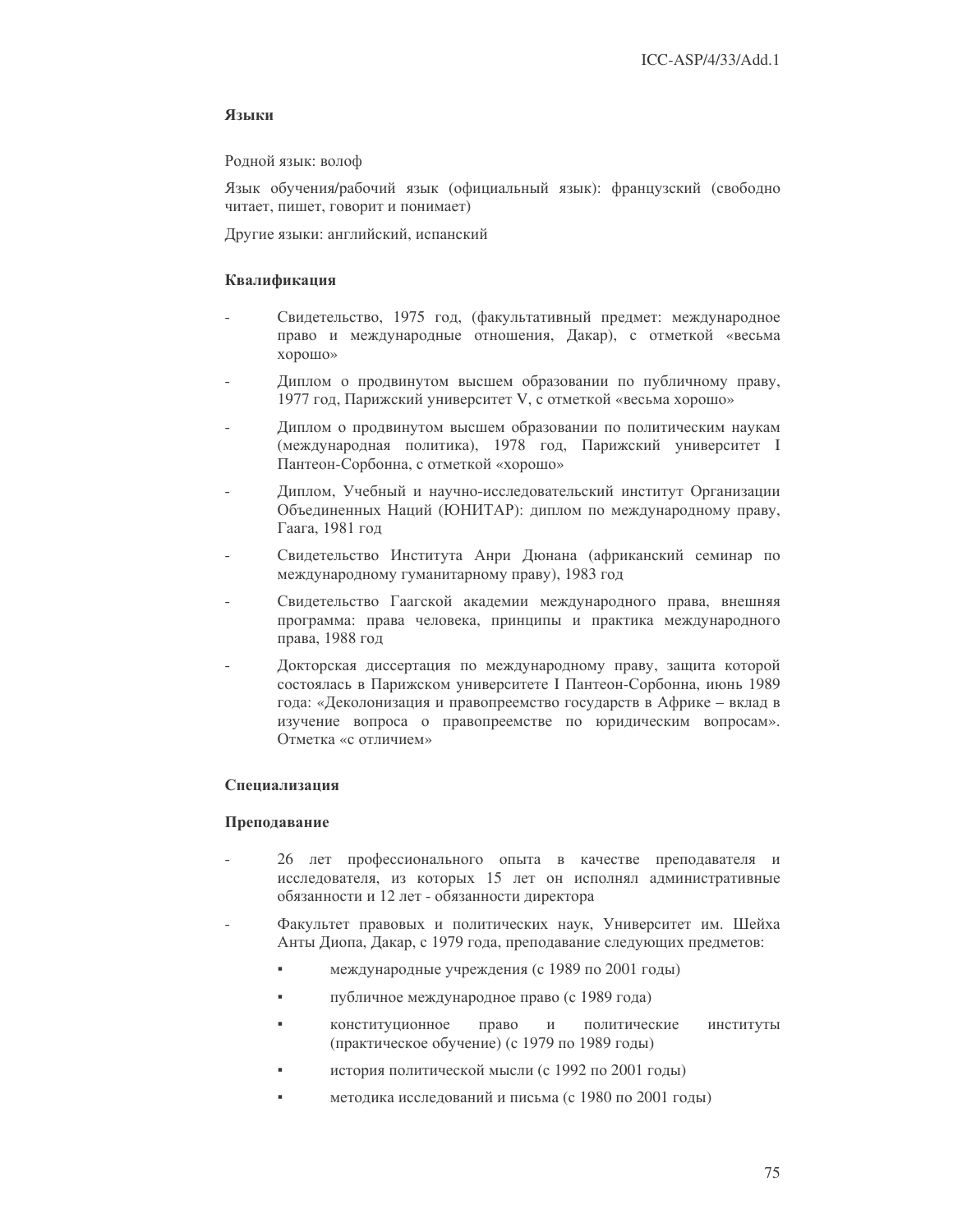- международное право в области коммуникаций (2000-2001 годы)
- Лектор, публичное международное право и международные учреждения, дипломатическая секция, Национальная школа администрации и магистратуры (НШАМ), Дакар (с 1980 года)

## Научные исследования

- Публичное международное право
	- Правопреемство государств
	- Права человека
	- Гуманитарное право и право вооруженных конфликтов
	- Международное договорное право
	- Международная безопасность
	- Право на развитие
- Науки об управлении
	- Отношения между управленцами и гражданами
	- Омбудсмен, посредник
- Конституционные права и политические науки - публичное внутригосударственное право
	- ÷. Демократия
	- Мониторинг соответствия законов конституции
	- Регулирующие органы
	- Закон об аудиовизуальных и коммуникационных средствах
	- Права человека
- Член Международной миссии по наблюдению за выборами президента и в законодательные органы власти 20 августа 1993 года в Центральноафриканской Республике
- Слушатель Гаагской академии международного права (неоднократно)
- Координатор и главный докладчик на Дакарском международном коллоквиуме по преподаванию и исследованиям в области международного права в Африке (декабрь 1985 года)
- Участник различных научных совещаний по публичному праву и политическим наукам, в частности по правам человека и демократии:
	- Симпозиум по Африканской хартии прав человека и народов (Дакар, 1982 год)
	- Симпозиум по правам человека, Колумбийский университет (Нью-Йорк, 1983 год)
	- Семинар по вопросам преподавания в области прав человека и мира в Дакарском университете (1984 год)
	- Семинар  $\Pi 0$ международному гуманитарному праву, организованный Институтом международных отношений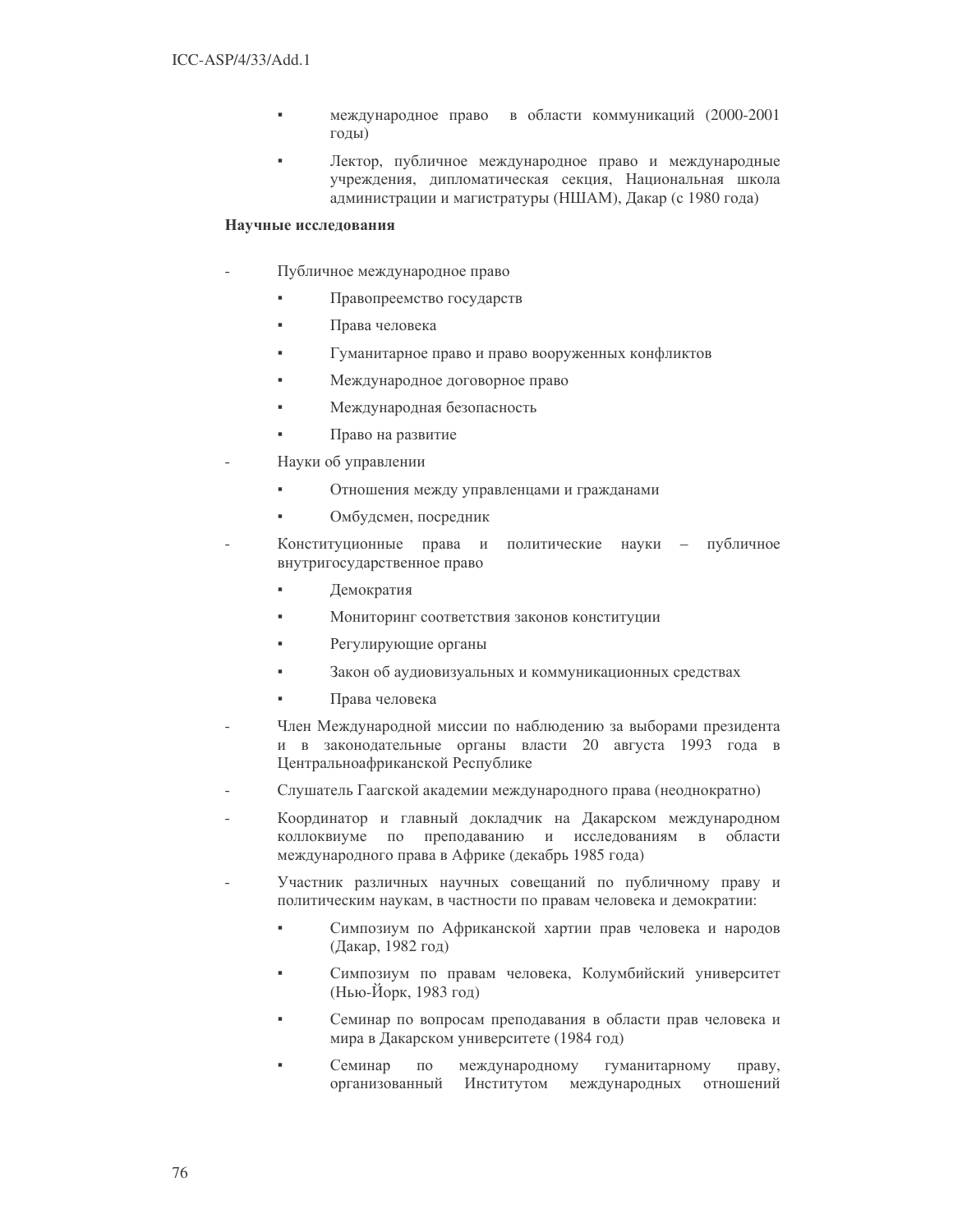Камеруна (ИМОК) и Институтом Анри Дюнана, Женева (Яунде, 1983 год)

- Коллоквиум Ассоциации африканских юристов по Африке, «ОАЕ и новый правовой порядок» (Либревиль, 1984 год)
- Координатор Дакарского регионального семинара по правам ребенка. организованного совместно Детским фондом Организации Объелиненных Напий (ЮНИСЕФ)  $\overline{M}$ Национальной организацией по правам человека (НОПЧ), Дакар, 23-25 ноября 1988 года
- Коллоквиум по правам человека, организованный Фондом «Франс Либерте» в ознаменование 40-й годовщины Всеобщей декларации прав человека, Париж, декабрь 1988 года
- Дакарский международный коллоквиум, посвященный 200- $\alpha$ летию Французской революции 1789 года и правам человека, февраль 1989 года
- Правозащитная тематика  ${\rm BO}$ франкоязычных странах, коллоквиум, организованный НОПЧ при поддержке Агентства по культурному и техническому сотрудничеству (АТКС), Дакар, май 1989 года
- Конференция по вопросам укрепления плюралистической демократии, Дакар, 6-9 ноября 1990 года
- Коллоквиум по теме «Шарль де Голль и Сенегал», Дакар, 28 февраля - 3 марта 1990 года
- Конференция по положению в области прав человека и защите прав человека в Западной и Центральной Африке, Фонд Фридриха Эберта и Африканский центр исследований в области демократии и прав человека, Банджул, 10-12 декабря 1992 года
- Международная конференция по вопросам региональной Западной Африке интеграции  $\, {\bf B}$ (Международный исследовательский центр по проблемам развития - МИЦР), Дакар, 11-15 января 1993 года
- Международный конгресс по вопросам образования в области прав человека и демократии, Организация Объединенных Наций образования,  $\overline{10}$ вопросам науки  $\overline{M}$ **КVЛЬТVDЫ** (ЮНЕСКО)/Канадская комиссия по содействию ЮНЕСКО, Монреаль, 8-11 марта 1993 года
- Эберта. вместе  $\mathbf{c}$ Фондом Фридриха Организатор, субрегионального коллоквиума теме «Демократия,  $\Pi$ <sup>O</sup> верховенство закона и развитие» (январь 1994 года)
- Основной докладчик на международном совещании по тематике «Африканское государство на заре третьего тысячелетия», Дакар, 5-7 июня 1997 года

### Участие в международных совещаниях и переговорах

Региональная конференция  $\Pi 0$ осуществлению Статута Международного уголовного суда, Международный комитет Красного креста, Абиджан, январь 2002 года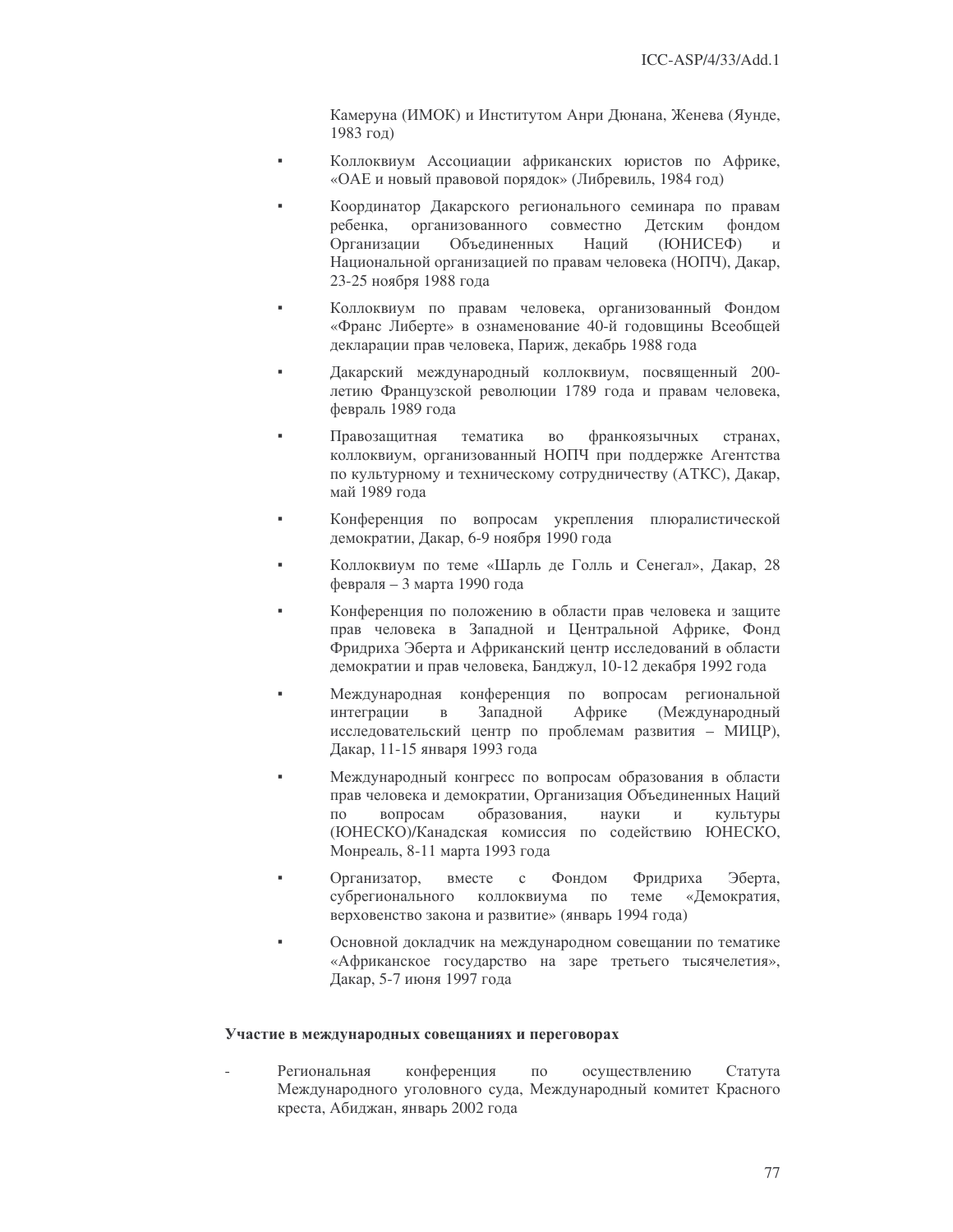- Совещание постоянных представителей и африканских экспертов по документам, касающимся органов Африканского союза, Аддис-Абеба, первая и вторая сессии (21-25 января и 14-21 февраля 2002 года)
- Девятая сессия Подготовительной комиссии для Международного уголовного суда, Нью-Йорк, 8-12 апреля 2002 года
- Пятьдесят восьмая очередная сессия Комиссии по правам человека, Женева, 18 марта – 26 апреля 2002 года
- Десятая сессия Подготовительной комиссии для Международного уголовного суда, Нью-Йорк, 1-12 июля 2002 года
- Празднование принятия Статута Международного уголовного суда, Рим, 17 июля 2002 года
- Восьмая сессия Совета и Ассамблеи Международного органа по морскому дну, Кингстон, Ямайка, 5-16 августа 2002 года
- Ассамблея государств-участников Римского статута Международного уголовного суда, Нью-Йорк (первая сессия, первая возобновленная сессия), 3-7 февраля 2003 года
- Пятьдесят девятая очередная сессия Комиссии по правам человека, Женева, 5-15 апреля 2003 года
- Ассамблея государств-участников Конвенции Организации Объединенных Наций по морскому праву (Монтего-Бейская конвенция), Нью-Йорк, 7-14 июня 2003 года
- Ассамблея государств-участников Римского статута Международного уголовного суда, Нью-Йорк (вторая сессия), 8-12 сентября 2003 года
- Генеральная Ассамблея Организации Объединенных Наций, пятьдесят восьмая сессия, Нью-Йорк, 10-27 октября 2003 года
- «Осуществление Римского статута Международного уголовного суда», региональный семинар-практикум, Уагадугу, Буркина-Фасо, 15-17 декабря 2003 года
- Шестидесятая сессия Комиссии по правам человека, Женева, 30 марта -13 апреля 2004 года
- Устные разбирательства в Международном Суде (МС) по запросу Генеральной Ассамблеи Организации Объединенных Наций о консультативном заключении по правовым последствиям строительства стены на палестинской территории, оккупированной Государством Израиль, Гаага, 23-25 февраля 2004 года
- Ассамблея государств-участников Конвенции Организации Объединенных Наций по морскому праву (Монтего-Бейская конвенция), Нью-Йорк, 14-18 июня 2004 года
- Генеральная Ассамблея Организации Объединенных Наций, пятьдесят девятая сессия, Нью-Йорк, октябрь 2004 года
- Шестьдесят первая сессия Комиссии по правам человека, Женева, 27 марта-12 апреля 2005 года
- Тридцать седьмая очередная сессия Африканской комиссии по правам человека и народов, Банджу, 27 апреля - 11 мая 2005 года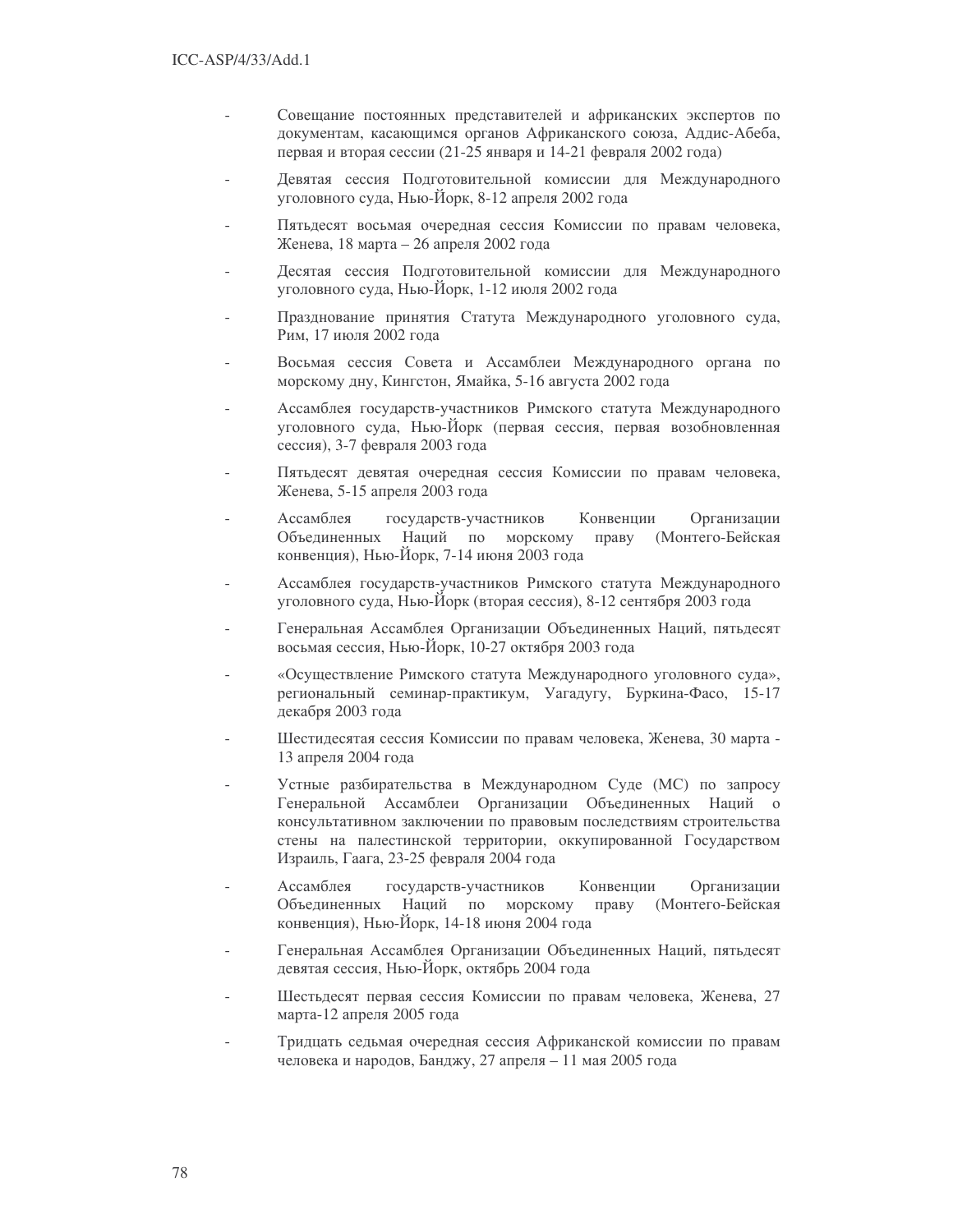## Научная и административная деятельность

- 1990-1998 годы, директор Центра исследований и документации по африканским учреждениям и законодательствам (КРЕДИЛА)
	- Ответственный за разработку и осуществление учебных программ и исследовательской деятельности Центра и мобилизацию всех людских и материальных ресурсов. При поддержке всего преподавательского состава и научных работников факультета, с учетом их различной специализации, руководил осуществлением исследовательских проектов, утвержденных КРЕДИЛА, в частности, в Управлении исследований и разработок, созданном в Центре.
- Президент Ассоциации африканских преподавателей права и экономики (АМЕАДЕ) Дакарского университета
- Генеральный секретарь и ответственный за издание «Анналь Африкэн» - журнала по проблемам права, экономики и управления факультета юридических и экономических наук Дакарского университета (издается с 1954 года), с 1985 по 1998 годы
- Бывший главный редактор «Пакс Африка» научно-исследовательского  $\overline{M}$ информационно-образовательного журнала Национальной организации по правам человека (НОПЧ)
- Председатель Комитета по Фонду для научных исследований университета (Сенегал) (со времени его создания до 2000 года)
	- В этом качестве подготовил документы, касающиеся создания и функционирования Фонда для научных исследований в университете, а также руководство по осуществлению Фонда. связанной леятельности  $\mathbf{c}$ финансированием исследований; университетских ЭТО руководство было запрошено Всемирным банком в связи с рассмотрением общей просьбы  $\Omega$ финансировании учебной  $W$ научноисследовательской деятельности, поданной правительством Сенегала.
- По просьбе университета руководил работой Подкомиссии по академическим свободам, созданной деканом факультета юридических и экономических наук Дакарского университета.
	- В этом качестве принимал участие в подготовке нового текста закона об академических свободах.
- Член экзаменационного совета и помощник руководителя докторской диссертации, представленной г-ном Марселином Обу АБИЕ по «Африканской хартии прав человека и народов и региональной интеграции», факультет правовых и политических наук, университет им. Шейха Анты Диопа, Дакар, 4 января 2001 года
- Член совета по отбору диссертаций и исследовательских проектов, представленных в рамках заявок на получение субсидий, при Совете по развитию экономических и социальных исследований в Африке (КОДЕСРИА), сессия 2002 года
- Член ряда научных организаций и обществ:
- член-основатель Африканской ассоциации международного права
- член Африканской ассоциации международного и сравнительного права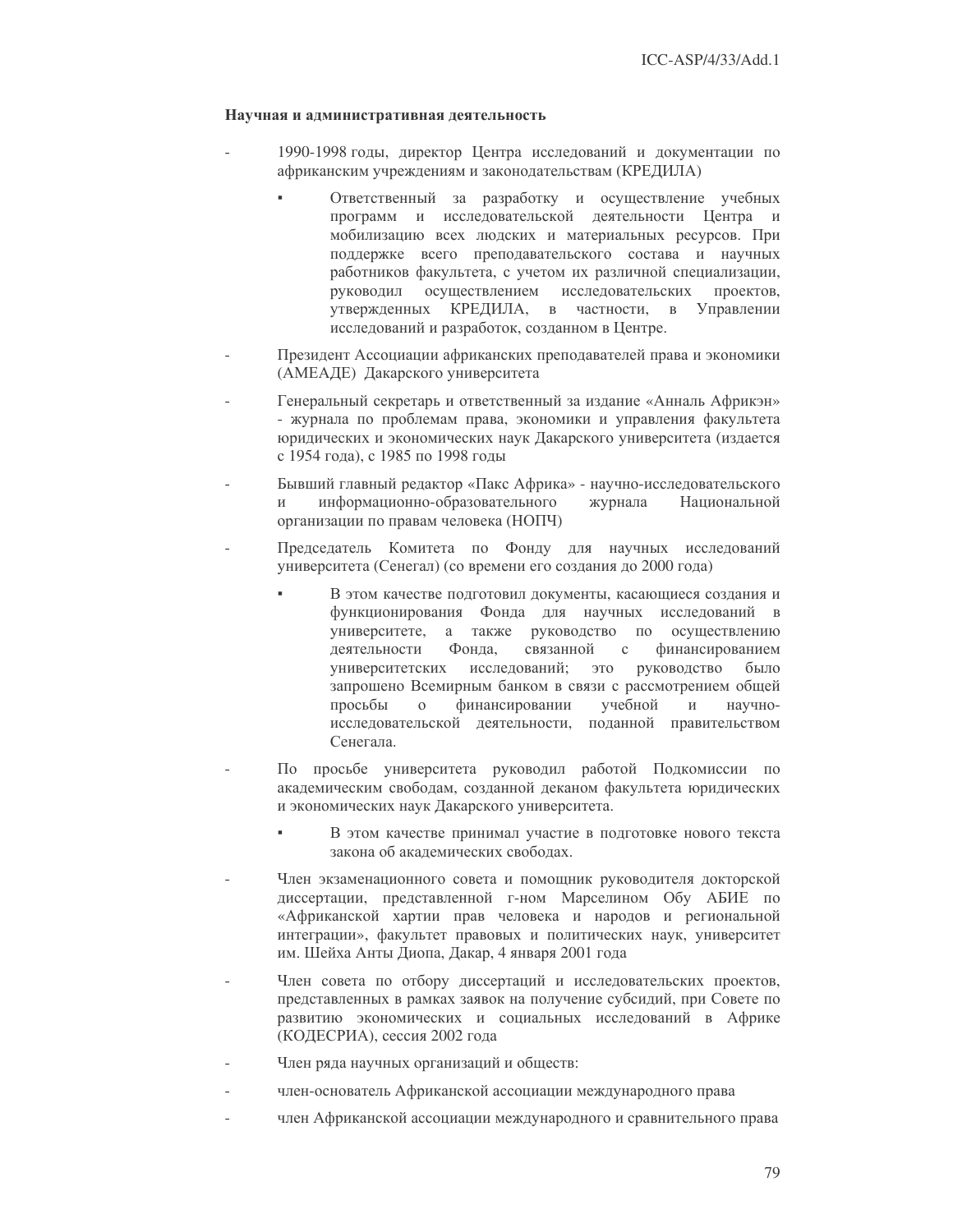- член Африканской политологической ассоциации
- член Совета по развитию экономических и социальных исследований в Африке (КОДЕСРИА)
- член Ассоциации нынешних и бывших слушателей Гаагской академии международного права
- член-основатель и бывший заместитель Председателя НОПЧ Сенегала, являющийся ассоциированным членом Международной федерации прав человека
- Принимал ное участие в политическом посредничестве, осуществлявшемся отдельной группой НОПЧ в ходе кризиса в Сенегале в 1988 году, направленного на внесение вклада в создание условий для возвращения к миру и национальной гармонии.

## Публикации

## **Книги**

- *Les Etats et la violence: Guerres de libération nationale et conflits armés internes*, Дипломатическая конференция по вопросу о подтверждении и развитии международного гуманитарного права, применяемого в период вооруженных конфликтов
- *Décolonisation et succession d'Etats en Afrique: contribution à l'étude de la succession à l'ordre juridique*, doctoral thesis in law (public international law) submitted and defended in June 1989 at the University of Paris I Panthéon-Sorbonne, 2 vols., 709p.
- *Droit public du Sénégal*, vol. 1 "L'état et le citoyen" (texts and documents), Dakar, les Editions du CREDILA, 1993, 309p.
- Thiam, Cheikh T., ed., *Démocratie, état de droit et développement en Afrique* (готовится к печати)
- *Le médiateur de la République* (готовится к печати)
- Thiam, C.T. and D. Sy. *Législations et pluralisme radiophonique en Afrique de l'Ouest*, Paris, l'Harmattan/CREDILA/Panos Institute, 1997, 143p.
- Thiam, C.T. and D. Sy. *Breaking monopolies: legislation and radio pluralism in West Africa*, Lusaka, Aquila Printers (CREDILA-Panos Institute), 1996, 93p.
- Thiam, C.T., ed., *La régionalisation: Approche sénégalaise et expérience française*, Dakar, Les Editions du CREDILA, 1998, 376p.

## Статьи, исследования и выступления

- "Succession d'Etats", *Encyclopédie juridique de l'Afrique*, volume II, chapter IV. Dakar/Lomé/Abidjan, NEA, 1982
- "Faut-il créer un Ombudsman au Sénégal?", *Annales africaines*, обзор по правовым, экономическим и управленческим вопросам факультета юридических и экономических наук Дакарского университета, 1983-1984-1985:57-66
- "Le statut des enseignants des Universités", (материалы Дакарского коллоквиума по государственной службе), RIPAS, 1985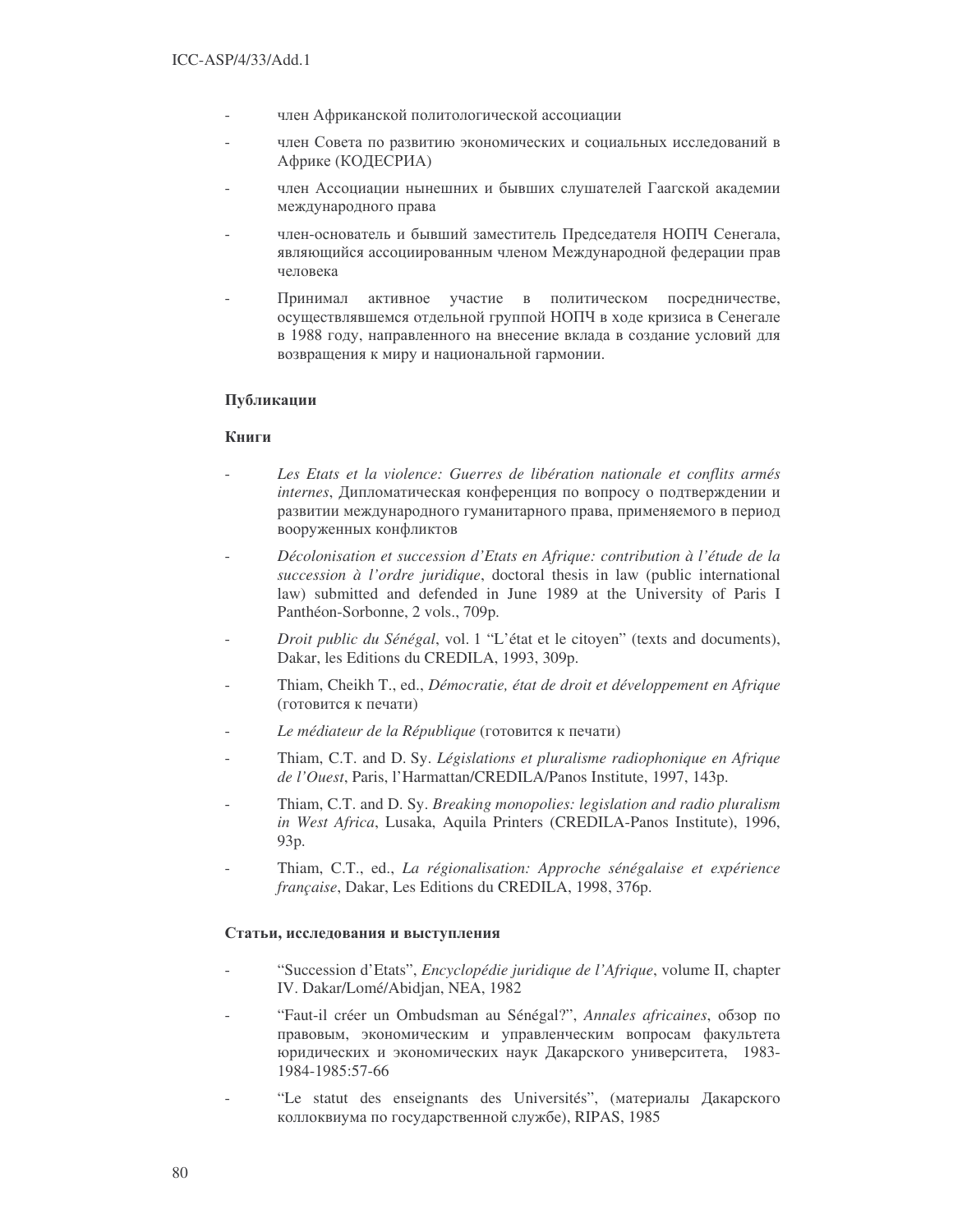- "Le concept de sécurité en Afrique", (Конференция африканских научноисследовательских институтов, Алжир 24-25 марта 1990 года), UNIDIR/90/109, New York, United Nations, 1991:32 et seq. and 112 et seq.
- "La recherche en droit international en Afrique", *L'Afrique et le droit* international (материалы Дакарского международного коллоквиума по проблемам преподавания и исследования международного права в \$, , 11-13 \* 1985  ), *Annales africaines* special issue, 1986-1987-1988
- "La convention de Vienne sur la succession d'Etats en matière de biens, archives et dette d'Etat", *Annales africaines*, 1983-1984-1985:283-304
- "De la Communauté à la lumière des idées politiques et institutionnelles du Général de Gaulle", (Коллоквиум по теме «Шарль де Голль и Сенегал», посольство Франции и миссия по сотрудничеству в Дакаре). 1990:210-217
- "Des systèmes d'information en matière d'enseignement supérieur", (Семинар-практикум по вопросам управления высшими учебными заведениями в Африке, Дакар, 25-30 июня 1990 года), 90/НЕ-МАN/6. Dakar, UNESCO/BREDA, 1990
- "L'Evolution du contrôle de constitutionnalité des lois au Sénégal: de la libéralisation à la démocratisation du contrôle", May 1999, 86p.
- "Réflexions critiques sur l'institution du médiateur au Sénégal et sur son premier bilan", May 1997, 44p.
- "L'intervention sénégalaise dans la résolution de la crise Bissau guinéenne"
- "De l'acte constitutif de l'Union Africaine", November 2000
- Письменное заявление правительства Сенегала, представленное Международному Суду 30 января 2004 года, по вопросу о консультативном заключении о правовых последствиях строительства стены на палестинской территории, оккупированной Государством Израиль
- Заявление правительства Сенегала Международному Суду от 24 февраля 2004 года, сделанное в ходе публичных слушаний по запросу о консультативном заключении о правовых последствиях строительства стены на палестинской территории, оккупированной Государством Израиль
- "Droit au développement et NEPAD", сообщение, представленное на консультациях франкоязычных стран в связи с шестидесятой сессией Комиссии по правам человека, Женева, апрель 2004 года
- "Droits humains et clonage", cooбщение, представленное на консультациях франкоязычных в связи с шестьдесят первой сессией Комиссии по правам человека, Женева, 6 апреля 2005 года

### Прочая деятельность

- Разработал учредительный акт и административные и финансовые положения для Конференции министров сельского хозяйства стран Западной и Центральной Африки, принятые в Яунде в 1996 году
- Участвовал в качестве представителя университета в подготовке сенегальского закона об организациях государственной службы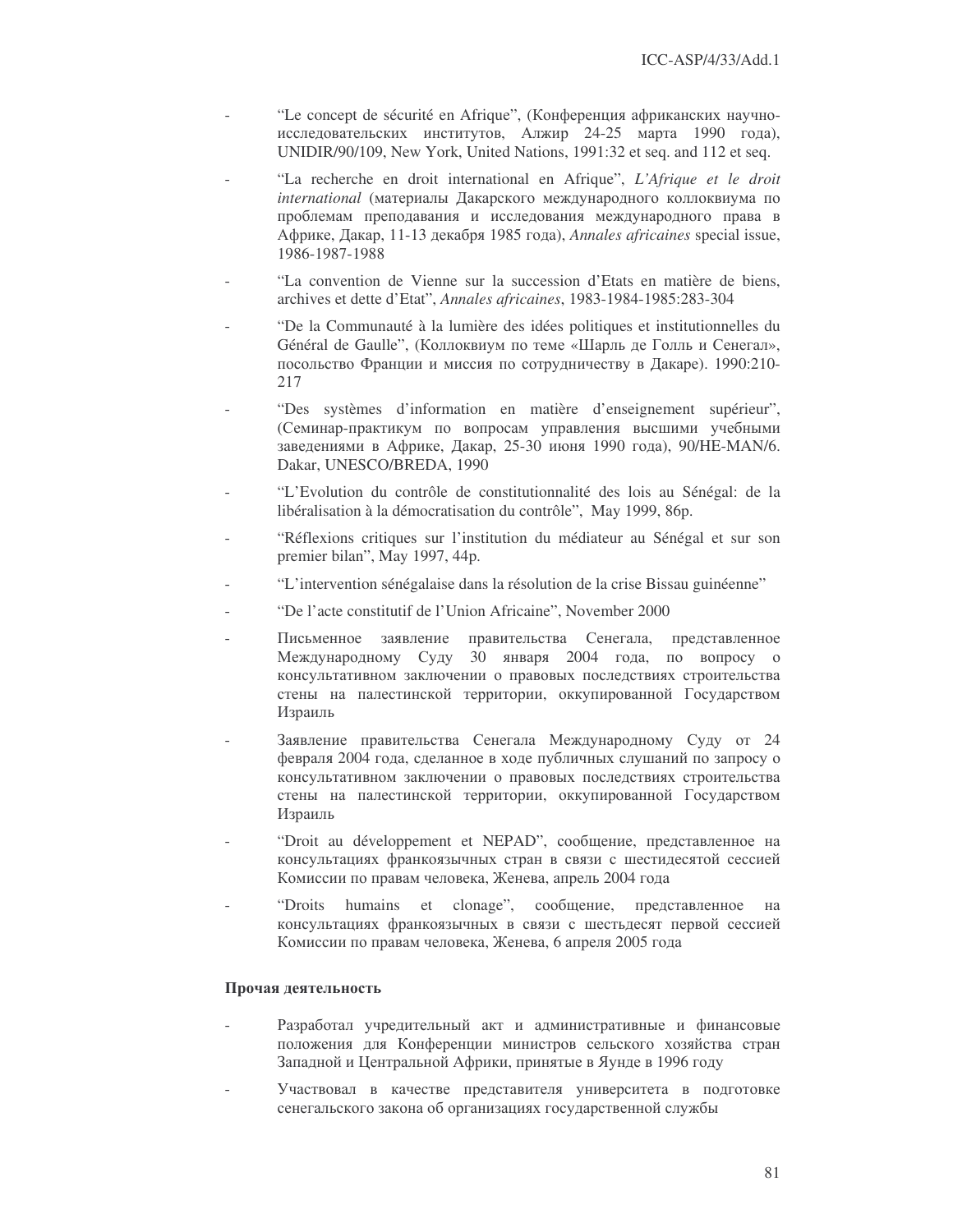- Подготовил тексты уставов и правил процедуры Национального сельскохозяйственного и агропродовольственного исследовательского фонда, принятые в форме постановления государством Сенегал при финансировании со стороны Всемирного банка/государства Сенегал
- Подготовил уставы Сети исследований в области сельскохозяйственной политики для Западной и Центральной Африки, являющейся вспомогательным органом Конференции министров сельского хозяйства стран Западной и Центральной Африки, а также правила процедуры Руководящего комитета и Научного комитета Сети
- Разработал и составил текст Конвенции об учреждении Фонда «Каранта» для поддержки политики в области неформального образования Африке (Буркина-Фасо, Мали,  $\, {\bf B}$ Сенегал), ратифицированной государством Сенегал в 2004 году, а также устав, правила процедуры и соглашение о штаб-квартире для Фонда
- Осуществил правовую институциональную перестройку  $\overline{a}$  $\,$   $\,$   $\,$   $\,$ Африканского бюро педагогических наук (АБПН), являющегося специализированным учреждением Организации африканского единства/Африканского союза, 2001 год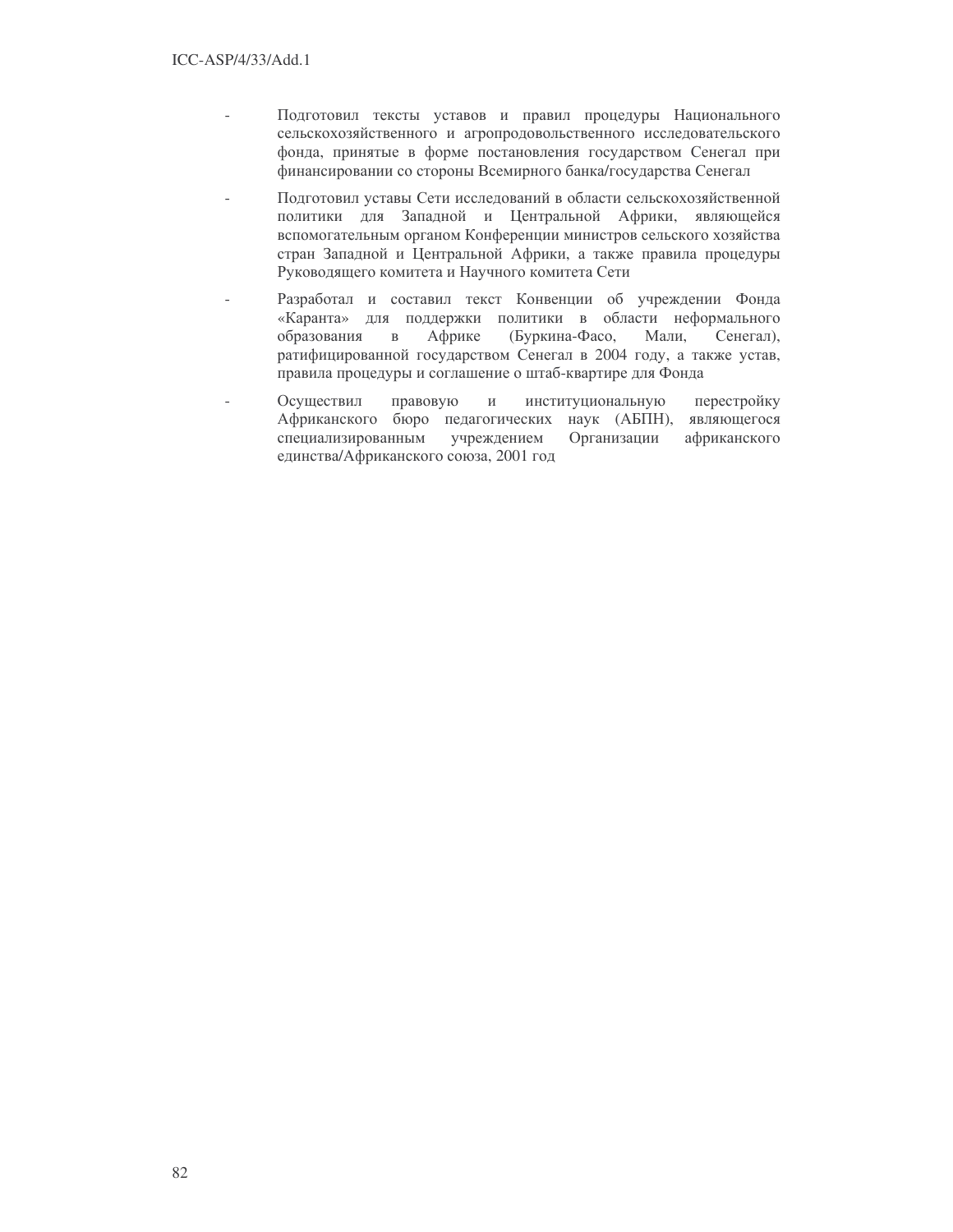#### 9. Трендафилова, Екатерина (Болгария)

Подлинный текст на английском языке]

#### Вербальная нота

Посольство Республики Болгарии в Гааге свидетельствует свое уважение Секретариату Ассамблеи государств-участников Римского статута Международного уголовного суда и, ссылаясь на ноту последнего ICC-ASP/4/S/4 от 18 апреля 2005 года, имеет честь сообщить, что Республика Болгария приняла решение выдвинуть кандидатуру профессора Екатерины Трендафиловой для избрания на должность судьи Международного уголовного суда. Выборы судей состоятся на четвертой возобновленной сессии Ассамблеи государств-участников Римского статута в январе 2006 года в Нью-Йорке.

Профессор Екатерина Трендафилова является признанным экспертом в области уголовного права, уголовно-процессуального права и международного уголовного права. Кроме того, она располагает большим опытом работы в человека и международного областях международного права прав гуманитарного права. Ее отличают высокие моральные качества. беспристрастность и добросовестность, и она известна во всем мире как опытный профессор и высококвалифицированный юрист.

К настоящей ноте прилагаются биография профессора Екатерины Трендафиловой и заявление, предусмотренное в пункте 4 (а) статьи 36 Римского статута и пункте 6 резолюции ICC-ASP/3/Res.6 Ассамблеи государств-участников, касающейся процедуры выдвижения кандидатур и выборов судей Международного уголовного суда, принятой 10 сентября 2004 года.

 $\ddotsc$ 

## $* * *$

## Заявление о соответствии требованиям

1. Профессора Екатерину Трендафилову отличают высокие моральные качества, беспристрастность и добросовестность, и она удовлетворяет требованиям, предъявляемым в Республике Болгарии к лицам, назначаемым на высшие судебные должности (статья 36.3 (а) Римского статута).

Профессор Трендафилова удовлетворяет требованиям как подпункта (i), так и (ii) статьи 36.3 (b), как это явствует из ее биографии.

Профессор Трендафилова обладает признанной компетенцией в области уголовного права, уголовно-процессуального права и международного права. Она является профессором уголовного правосудия с 1984 года. Она является одним из наиболее заслуженных болгарских экспертов в области уголовного права - с 1990 года она активно участвовала в разработке болгарского уголовно-процессуального законодательства и возглавляла рабочую группу, подготовившую коренную реформу болгарского уголовно-процессуального законодательства в соответствии с европейскими и международными стандартами эффективного отправления правосудия и защиты прав человека (1998-1999 годы). Профессор Трендафилова является экспертом министерства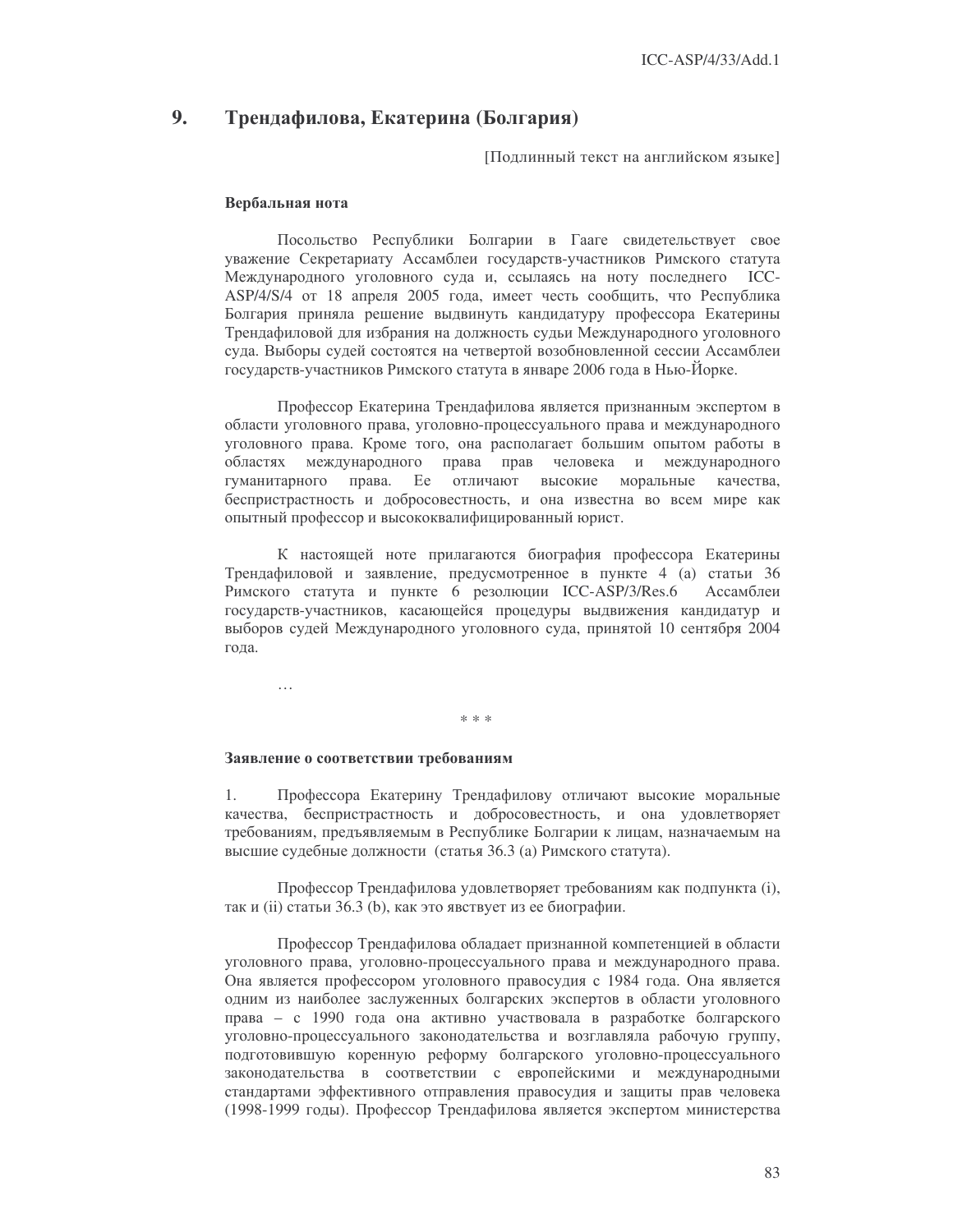юстиции, министерства иностранных дел, министерства внутренних дел, конституционного суда, верховного кассационного суда и парламента Республики Болгарии по различным вопросам, относящимся в основном к областям уголовного права, уголовно-процессуального права  $\overline{M}$ международного уголовного права. Она являлась руководителем отдела по уголовным вопросам Законодательного консультативного совета болгарского парламента (2001 – июнь 2005 года). Профессор Трендафилова подготовила для вышеупомянутых органов много экспертных заключений, касающихся идеи создания постоянного международного уголовного суда (1992-1993 годы).

За свою судебную карьеру профессор Трендафилова являлась заместителем окружного прокурора Софийского окружного суда (1985-1989 годы) и представителем Болгарии в Комиссии Организации Объединенных Наций по предупреждению преступности и уголовному правосудию (Вена, 1992-1994 годы).

Профессор Трендафилова обладает также признанной компетентностью в соответствующих областях международного права, таких как право прав человека и международное гуманитарное право. С 1997 года она является лектором по Европейской конвенции о правах человека и судебной практике Европейского суда по правам человека и выступает на различных курсах, конференциях и семинарах в Болгарии и за границей.

Профессор Трендафилова опубликовала более 70 работ в Болгарии и за границей (США, Франция, Италия и Нидерланды) по праву прав человека, международному уголовно-процессуальному праву, уголовно-процессуальному праву, сравнительному праву и конституционному праву.

За свои высокие профессиональные заслуги профессор Трендафилова получила стипендию Александра фон Гумбольдта (1993-1994 годы) и стипендию Фулбрайта (1997 год), что помогло ей существенно расширить свои знания в области сравнительного анализа уголовного права и уголовного правосудия.

Профессор Трендафилова знает несколько иностранных языков. Она прекрасно владеет английским и русским языками и свободно говорит на них. Кроме того, она хорошо владеет на рабочем уровне немецким языком.

Кандидатура профессора Трендафиловой выдвигается Национальной группой Болгарии в Постоянном арбитражном суде в соответствии с подпунктом (ii) пункта (а) статьи 36.4 Римского статута.

Для целей пункта 5 статьи 36 Римского статута профессор 2. Трендафилова выдвигается для включения в список А.

3. Ниже приводится информация по подпунктам (i) - (iii) пункта 8 (a) статьи 36 Римского статута:

- $\mathbf{i}$ профессор Трендафилова имеет необходимую квалификацию и работает в Республике Болгарии, в которой действует континентальная правовая система;
- $\mathbf{ii}$ профессор Трендафилова является гражданкой Республики Болгарии, которая входит в группу восточно-европейских государств;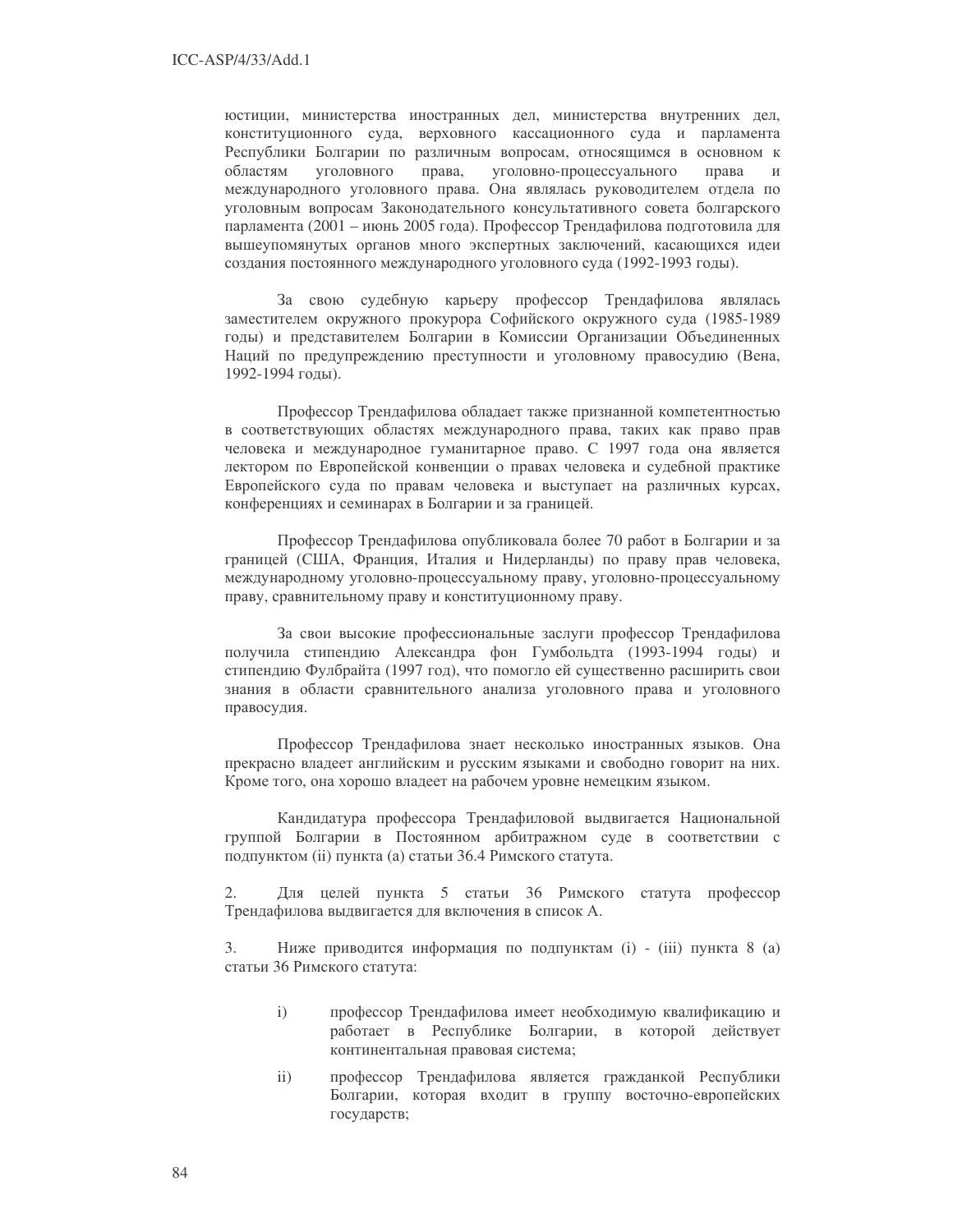$iii)$ профессор Трендафилова является лицом женского пола.

 $4.$ Профессор Екатерина Трендафилова является гражданкой Республики Болгарии и не имеет гражданства какого-либо другого государства.

 $\ast\,\ast\,\ast$ 

| Дата и место рождения: | 20 июня 1953 года, София, Болгария             |  |  |  |
|------------------------|------------------------------------------------|--|--|--|
| Гражданство:           | Болгария                                       |  |  |  |
| Языки:                 | Болгарский - родной<br>Английский - свободно   |  |  |  |
|                        |                                                |  |  |  |
|                        | Русский - свободно                             |  |  |  |
|                        | Немецкий – хорошее знание на рабочем уровне    |  |  |  |
| Семейное положение:    | Замужем                                        |  |  |  |
|                        | Эмил Русев Бачваров,<br>Муж:<br>гражданский    |  |  |  |
|                        | инженер                                        |  |  |  |
|                        | Дочь: Татьяна Емилова Бачварова, 27 лет, судья |  |  |  |
| $Ten.$ :               | 003592 8680310                                 |  |  |  |
| Тел./факс:             | 0035928682212                                  |  |  |  |
| Мобильный тел:         | 00359887328941                                 |  |  |  |
| Эл. почта:             | eptrend@abv.bg                                 |  |  |  |
| $\sim$                 |                                                |  |  |  |

## Образование

| 1967-1972 годы | Школа английского языка, Болгария                                                                                                    |  |  |  |
|----------------|--------------------------------------------------------------------------------------------------------------------------------------|--|--|--|
| 1972-1977 годы | Факультет права, Софийский университет св.<br>Климента Охридски                                                                      |  |  |  |
| 1978-1982 годы | Аспирантура, факультет права, Софийский<br>университет св. Климента Охридски, Болгария.<br>Научный наставник: академик Стефан Павлов |  |  |  |
| Июнь 1984 года | Д-р юридических наук, уголовное правосудие                                                                                           |  |  |  |

## Академические степени и звания

| 1984 год   | Д-р философии     |                                  |  |     |
|------------|-------------------|----------------------------------|--|-----|
| 1996 год   | Доцент            |                                  |  |     |
| $2001$ год | Климента Охридски | Профессор, Софийский университет |  | CB. |

## Профессиональная квалификация/стипендии

| Июнь 1983 года   | Специализация в Институте государства и права, Москва,<br>Российская Федерация |
|------------------|--------------------------------------------------------------------------------|
| Январь 1985 года | Специализация в Институте государства и права, Москва,<br>Российская Федерация |
| 1993-1994 годы   | Стипендия Александра фон Гумбольдта, Аугсбурский<br>университет, Германия      |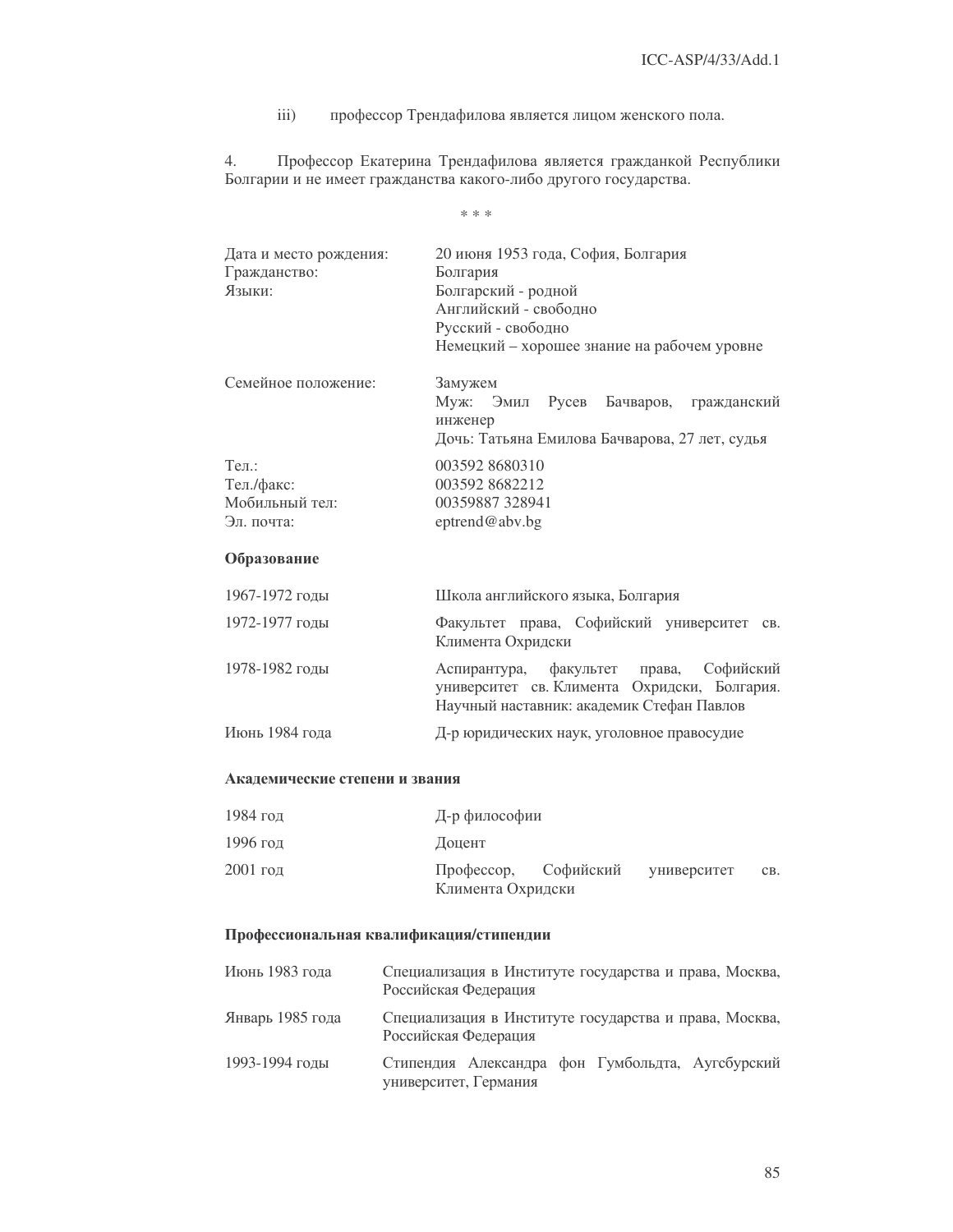1997 год стипендия Фулбрайта, Калифорнийский университет,  $\rm CIIIA$ 

#### Профессиональная деятельность

| 1977-1978 годы | Правовая стажировка при Софийском городском суде,<br>Болгария                                                                                                  |
|----------------|----------------------------------------------------------------------------------------------------------------------------------------------------------------|
| 1979-1983 годы | Аспирантура, Софийский университет                                                                                                                             |
| С 1984 года    | Профессор факультета права, Софийский университет<br>св. Климента Охридски                                                                                     |
| 1985-1989 годы | Заместитель окружного прокурора, Софийский окружной<br>суд (а также преподавание в университете)                                                               |
| С 1995 года    | Профессор факультета<br>права, Великотырновский<br>университет им. св. Кирилла и св. Мефодия                                                                   |
| С 1995 года    | Адвокат высшего ранга (наряду с преподаванием в<br>Софийском университете)                                                                                     |
| 2000-2003 годы | Член Комиссии по общественным наукам в Высшем<br>агентстве по аккредитации при совете министров Болгарии                                                       |
| 2000-2005 годы | Научный консультант программы стажировки студентов,<br>осуществляемой правительством США и парламентом<br>Болгарии                                             |
| 2001-2005 годы | Руководитель<br>отдела<br><b>УГОЛОВНЫМ</b><br>$\Pi$ <sup>O</sup><br>вопросам<br>Законодательного консультативного совета при спикере<br>болгарского парламента |
| 2002-2004 годы | Член Специализированного научного совета по правовым<br>наукам                                                                                                 |
| 2003-2004 годы | Заместитель председателя Специализированного научного<br>совета по правовым наукам                                                                             |
| 2004-2005 годы | Член Правовой комиссии при Высшей национальной<br>аттестационной комиссии совета министров Болгарии                                                            |

#### Международная деятельность

| 1992-1994 годы   | Представитель Болгарии в Комиссии Организации<br>Объединенных Наций по предупреждению преступности и<br>уголовному правосудию, Вена - с одобрения Секретариата<br>Организации Объединенных Наций                  |
|------------------|-------------------------------------------------------------------------------------------------------------------------------------------------------------------------------------------------------------------|
| Январь 1993 года | Приглашенный профессор Токайского университета,<br>Япония - лекции по судебной реформе в Болгарии и<br>применению международных стандартов в области прав<br>человека в уголовном и уголовно-процессуальном праве |
| Март 1997 года   | Докладчик на седьмом годовом Фулбрайтском<br>симпозиуме по международным правовым проблемам<br>(доклад: «Effective Criminal Justice and the Defence of<br>Human Rights in USA»), Сан-Франциско                    |
| Июнь 1997 года   | Лекции по детской преступности в Калифорнийском<br>университете, Школа права им. Дэвиса                                                                                                                           |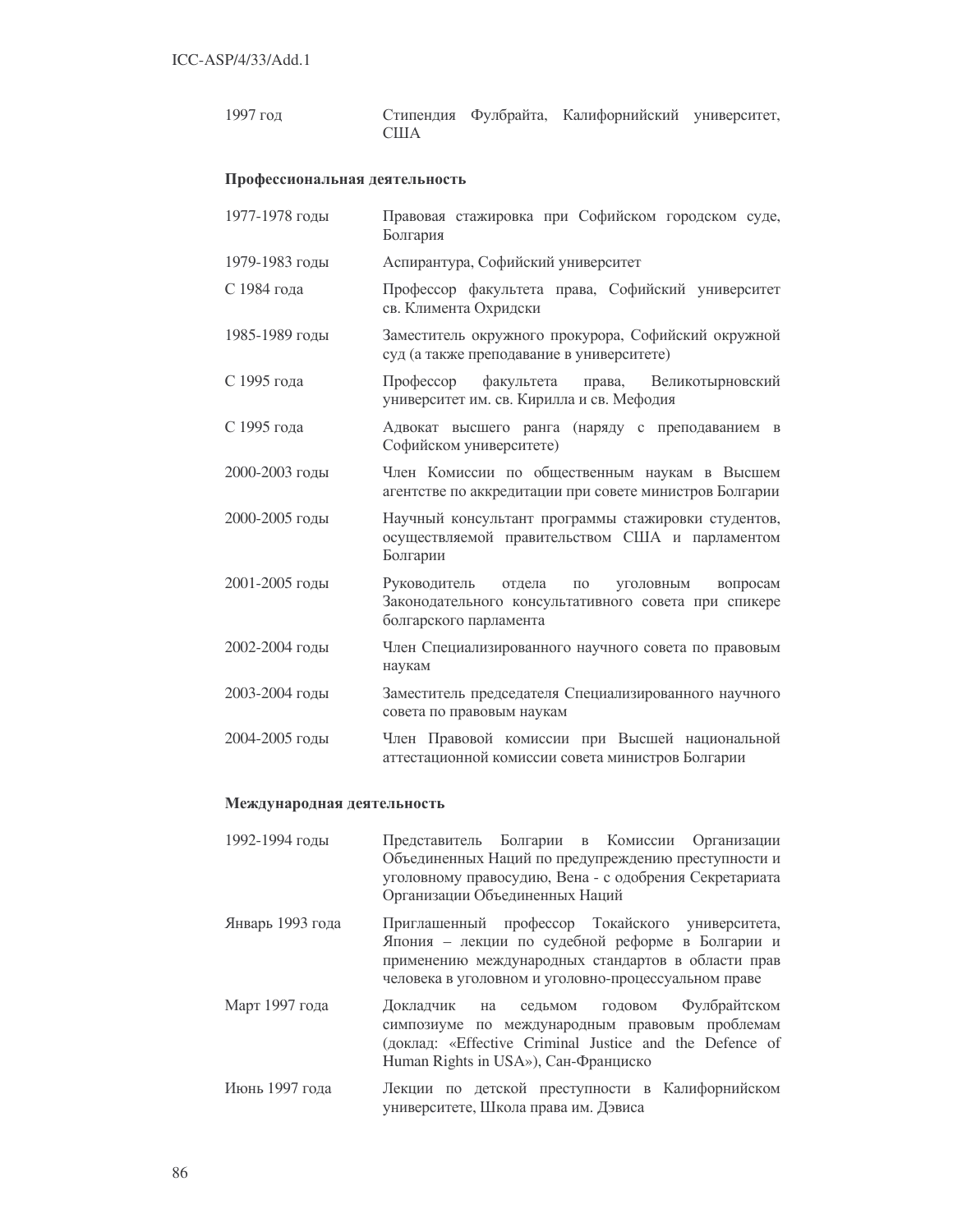Август 2000 года Участие в Международной программе для посещающих специалистов (вопросы уголовного правосудия), организованной госдепартаментом США Участие в международной встрече бывших стипендиатов Октябрь 2000 года Гумбольдта по уголовному праву и уголовному правосудию, на которой рассматривались вопросы международной преступности, Бамберг, Германия Март 2002 года Рабочий визит в Литву в рамках проекта «Доступ к правосудию» Института «Открытое общество» Май 2002 гола Участник ежегодного Совещания ОБСЕ по уголовному правосудию и правам человека, Варшава 2002-2003 голы Эксперт, привлеченный на среднесрочной основе к осуществлению совместного проекта ФАРЕ (Болгария-Австрия), «Осуществление стратегии реформы судебной системы в Болгарии. Доступ к правосудию» Ноябрь 2003 года Рабочий визит в Соединенное Королевство в рамках проекта «Доступ к правосудию» Института «Открытое общество» С 2004 года Европейский эксперт в рамках Регионального проекта Европейской комиссии КАРДС 2003 года «Создание независимых, надежных и функционирующих судебных органов и укрепление сотрудничества в судебной области на Западных Балканах» Рабочий визит в Испанию в связи с реформой системы Февраль 2005 года уголовного правосудия в Болгарии Февраль 2005 года Рабочий визит в Республику Хорватия в рамках проекта КАРДС Апрель2005 года Рабочий визит в Черногорию в рамках проекта КАРДС Февраль-июнь 2005 гола Рекомендации правительствам Республики Хорватии и Черногории по итогам рабочих визитов, посвященных вопросам независимости судебных органов и прав человека Май 2005 года Докладчик в качестве европейского эксперта по проекту КАРДС на международной конференции в Скопье о реформе судебной системы в бывшей югославской Республике Македонии. Доклад на тему: «Вклад регионального проекта КАРДС 2003 года по судебным органам в предстоящую реформу судебной системы: независимость судебных органов» Июль 2005 года Рабочий визит в Албанию в рамках проекта КАРДС

## Деятельность в области прав человека и по линии Международного уголовного суда

1990 год Участие в Международной конференции по правам человека и уголовному правосудию, Сиракузы, Италия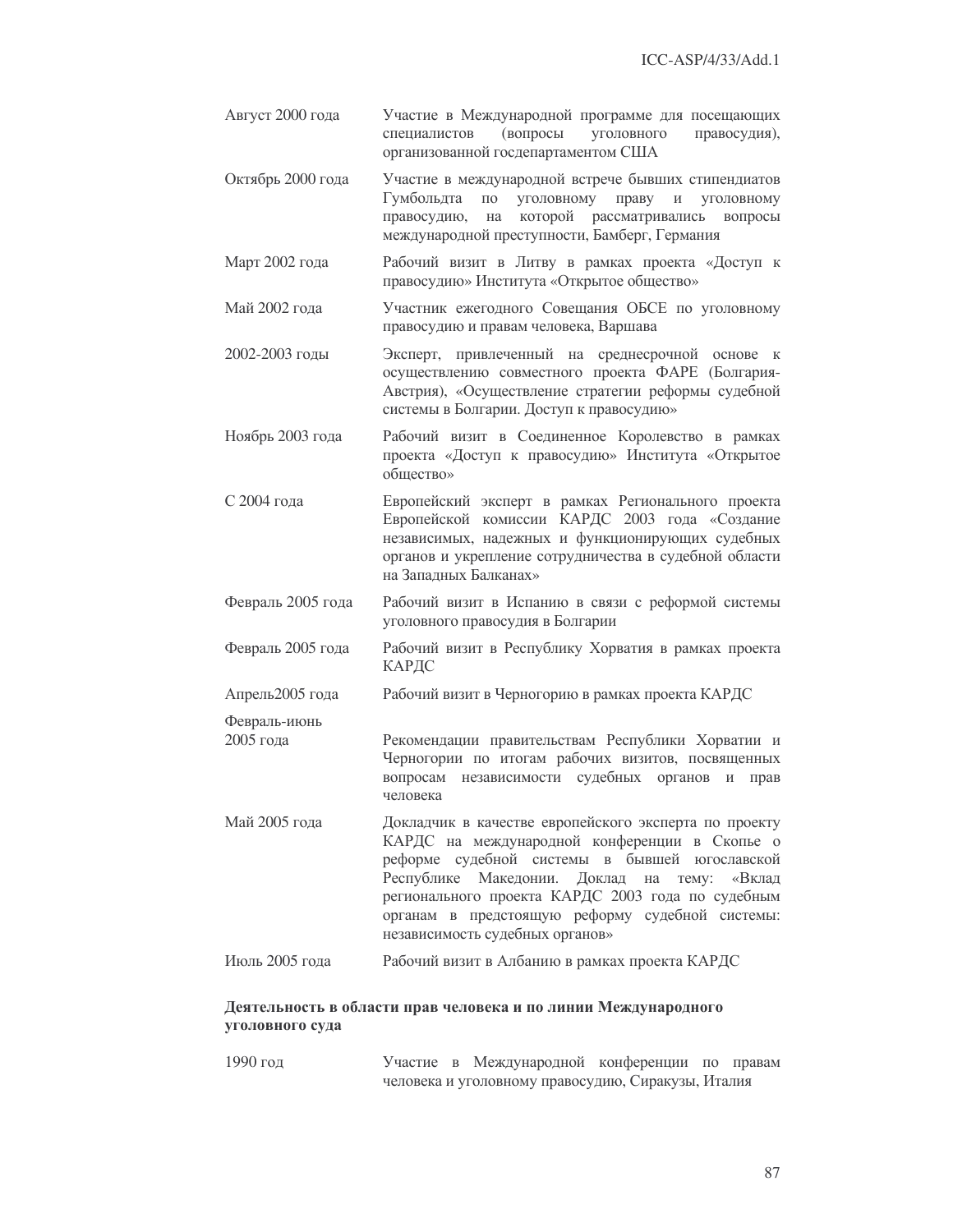- 1991 год Член межправительственной комиссии по подготовке ратификации Европейской конвенции о правах человека и основных своболах  $\overline{M}$ реформы болгарского законодательства в соответствии с судебной практикой ЕСПЧ
- 1992-1993 голы Подготовка экспертных заключений для министерства иностранных леп относительно илеи создания Международного уголовного суда
- 1998-1999 голы полготавливавшей Руководитель рабочей группы, коренную реформу уголовно-процессуального законодательства в соответствии с европейскими и международными стандартами эффективного отправления правосудия и защиты прав человека
- Май 2000 гола Лектор по статьям 5 и 6 ЕКПЧ на семинаре, организованном Советом Европы, в котором участвовал г-н Денис Брибозия, директорат по правам человека
- Декабрь 2001 года Направление независимого экспертного заключения организованной Пактом о стабильности конференции на тему «Применение Римского статута в странах-участницах Пакта о стабильности», Хорватия
- Вступительная речь по случаю десятой годовщины Сентябрь 2002 года ратификации ЕКПЧ на международной конференции, проходившей под потранажем президента Республики Болгарии
- Октябрь 2002 года Лектор на семинаре по статьям 5 и 6 ЕКПЧ совместно с гжой Франсуаз Тулкенс, бельгийским судьей Европейского суда по правам человека, Боровец, Болгария
- Май 2003 года Доклад «The Bulgarian War Crimes Legislation in the Light of International Humanitarian Law Standards» the на конференции, организованной международной Европейской ассоциацией юристов-демократов, Женева
- Май 2005 года Направление доклада и материалов на конференцию в Ташкенте, Узбекистан, по реформе системы уголовного правосудия  $\, {\bf B}$ Узбекистане  $\mathbf{B}$ соответствии  $\mathcal{C}$ международными стандартами по правам человека (в частности, по вопросам habeas corpus)
- Июнь 2005 гола Рабочий визит в Республику Хорватию в качестве европейского эксперта по проекту КАРДС «Судебные решения по гражанским свободам» (статья 6 Европейской конвенции о правах человека и основных свободах и протокол 7 к ней). Цель рабочих совещаний заключалась в приведении законодательства и практики в соответствие со стандартами, предусмотренными статьей 6 ЕКПЧ

#### Лекции по уголовному правосудию и правам человека

С 1984 года Лекции и семинары по уголовному правосудию, факультет права, Софийский университет св. Климента Охридски -135 акалемических часов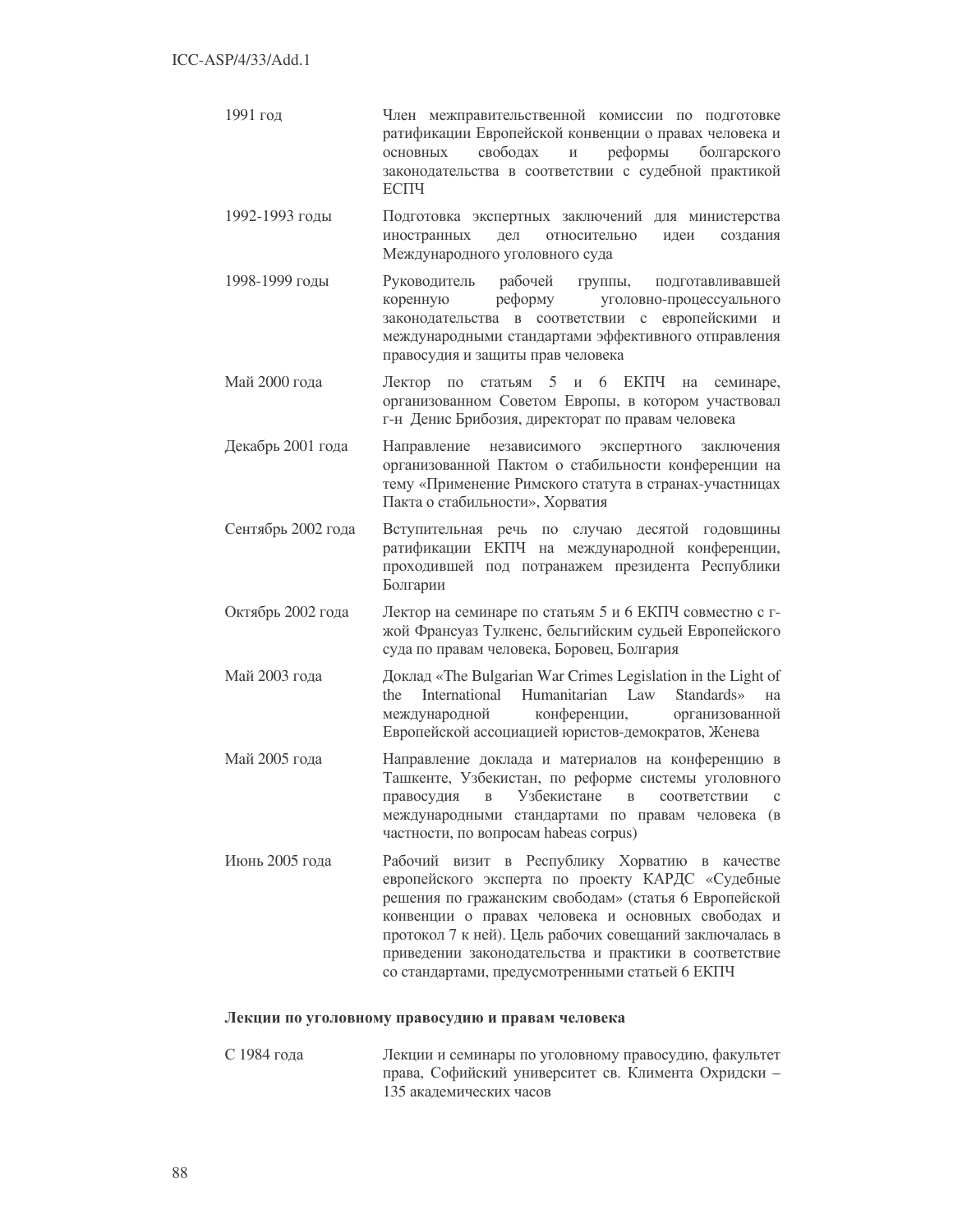- С 1995 года и Пекции по уголовному правосудию, факультет права, Великотырновский университет им. св. Кирилла и св. Мефодия - 135 академических часов
- 1997-2001 годы Лекции по статьям 5,6 и 8 Европейской конвенции о правах человека и основных свободах для аспирантов, организованные Межуниверситетским центром по правам человека
- С 1998 года Пекции по ЕКПЧ и судебной практике Европейского суда по правам человека на семинарах и семинарахпрактикумах для судей, организованных Союзом судей Болгарии и Национальным институтом правосудия
- Октябрь 2005 года 2005 года Начало чтения первого курса лекций на факультете права Софийского университета по международному уголовнопроцессуальному праву - 45 академических часов с упором на разработку идеи создания Международного уголовного суда, Римский статут, организацию и деятельность Международного уголовного суда
- Октябрь 2005 года Начало чтения курса на английском языке для иностранных студентов по европейским стандартам защиты прав человека в ходе уголовного судопроизводства - 30 академических часов

Научный руководитель аспиранта Института судебных наук, пишущего диссертацию по вопросам, касающимся Международного уголовного суда.

## Исследования законодательства по вопросам, касающимся международных стандартов в области прав человека

2002-2005 годы Научный руководитель стажеров по законодательным вопросам Программы стажировки студентов при болгарском парламенте, подготовившая большое число исследований по различным областям права на основе анализа практики Европейского суда по правам человека, актов Европейского Союза, Совета Европы, ООН, НАТО, ЗЕС, ОБСЕ, Группы 8, законодательства государств-членов ЕС, законодательства центрально- и восточноевропейских стран, Скандинавии, Австралии, Канады, США, латиноамериканских стран, Японии, Российской Федерации и Украины, а также на основе нормативных актов таких учреждений, как Интерпол, ФБР, Евроюст, Пакт о стабильности и т.д.

Ниже приводятся соответствующие исследования по законодательству, касающемуся международных стандартов в области прав человека:

| Январь 2001 года | Anti-discrimination draft bill, 264p.                                                                                                             |  |  |
|------------------|---------------------------------------------------------------------------------------------------------------------------------------------------|--|--|
| Январь 2001 года | Use of Special Surveillance Means, 104p.                                                                                                          |  |  |
| Март 2001 года   | Special Services – Intelligence; Counterintelligence and<br>Others, 158p.                                                                         |  |  |
| Август 2001 года | Legal Regulation of the Compulsory Course of Medical<br>Treatment for Drug-dependent Criminals before Serving their<br>Term of Imprisonment, 91p. |  |  |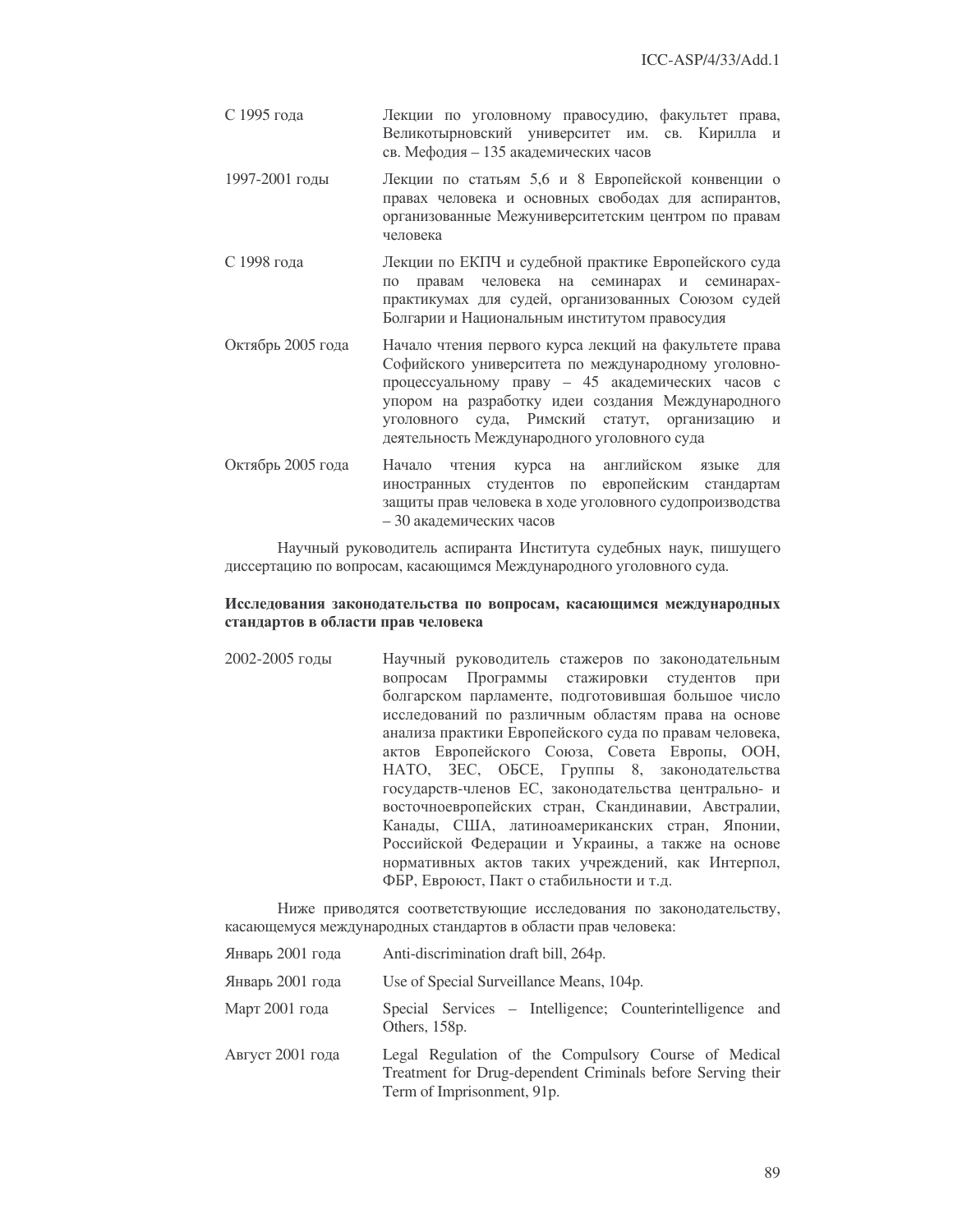| Сентябрь 2001 года | International Conventions adopted by the European Union and<br>the Council of Europe - Ratified or not by the Republic of<br>Bulgaria, 152p. |
|--------------------|----------------------------------------------------------------------------------------------------------------------------------------------|
| Декабрь 2001 года  | Control on the Firearms, Munitions and Explosives, 28 p.                                                                                     |
| Апрель 2002 года   | International Terrorism, 332p.                                                                                                               |
| Июль 2002 года     | Coercive Measures (Measures of Encroachment), Different<br>types: Procedure of Applying (Application procedure)                              |
| Август 2002 года   | Differentiated (Summery) Procedures in<br>the<br>Criminal<br>Procedure, 139p.                                                                |
| Февраль 2003 года  | Penal Regime for Juvenile Offenders, 171p.                                                                                                   |
| Июль 2003 года     | Irremovability of Magistrates, Prosecutors and Investigators<br>in the Legislation of the USA, European and Other<br>Countries, 103p.        |
| Декабрь 2003 года  | Euthanasia in European Countries' Legislation, 97p.                                                                                          |
|                    |                                                                                                                                              |
| Январь 2004 года   | Witness Protection in European Countries' Legislation and<br>the Legislation of the USA, 165p.                                               |
| Февраль 2004 года  | Legislation on Forfeiture of Illegally Acquired Property -<br>Legislative Practice of Ireland and Other Countries, 115p.                     |
| Март 2004 года     | Status of Protective Services within the European Union,<br>61 <sub>p</sub> .                                                                |
| Март 2004 года     | Legislation of the European and Other Countries related to<br>the Establishment of the Fiscal Investigations Unit (Tax<br>Police), 142p.     |
| Сентябрь 2004 года | International Acts and Institutions for Co-operation against<br>International Criminality, 182p.                                             |

## Деятельность, касающаяся правовой реформы в Болгарии

- С 1990 года разработке законодательства по уголовному правосудию
- С 1990 года Рение лекций на семинарах, рабочих совещаниях и конференциях по изменению ства, сравнитель уголовному ному и уголовнопроцессуальному праву и международному уголовному судопроизводству
- С 1990 года Эксперт министерства а юстиции, министерства иностранных дел и министерства внутренних дел по различным правовым вопросам, касающимся в основном уголовного права и уголовного судопроизводства, а также европейского и международного права прав человека
- С 1998 года ление экспертных заключений Верховному кассационному суду, Конституционному суду Болгарии и парламенту Республики Болгарии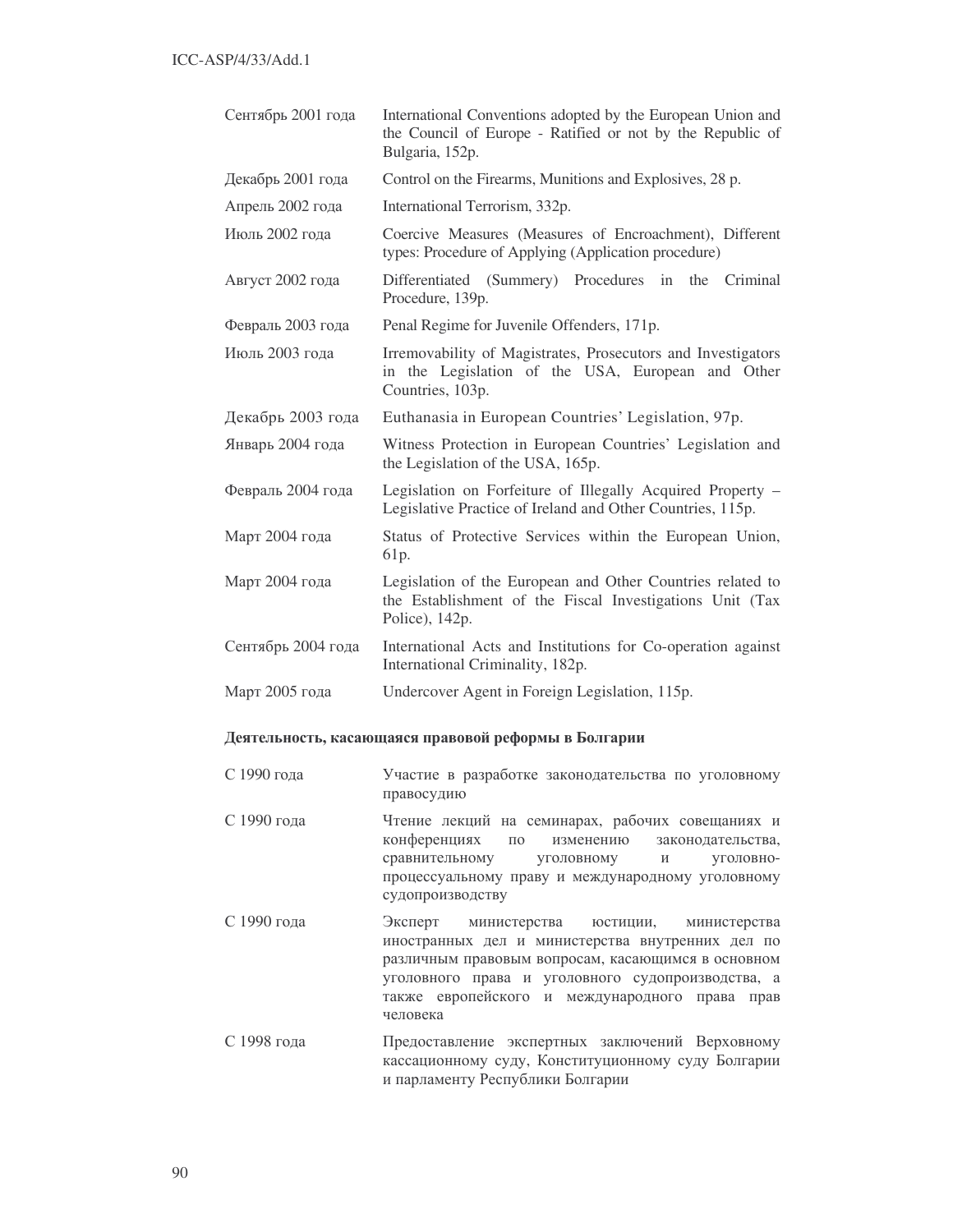- Октябрь 1999 года 1999 года Лектор на региональной конференции Софийского областного апелляционного суда; в лекции разъяснялись концепции коренной реформы уголовного судопроизводства Болгарии
- Ноябрь 1999 года 1999 года Лектор на региональной конференции Апелляционных судов областей Велико Тырново и Варна; в лекции разъяснялись концепции коренной реформы уголовного судопроизводства в Болгарии
- Декабрь 1999 года 1999 года Лектор на региональной конференции Апелляционных судов областей Пловдива и Бурцево; в лекции разъяснялись концепции коренной реформы уголовного судопроизводства в Болгарии
- Апрель 2003 года Консуль тант Правов ого комитета Национальной ассамблеи по внесению поправок и дополнению закона об Уголовно-процессуальном кодексе
- Май 2003 года Экспертное заключение по закону о внесении поправок в Уголовно-процессуаль кодекс – по просьбе Законодательного совета президента
- Октябрь 2004 года 2004 года Экспертное заключение для Верховного судебного совета по концепции реформы уголовного правосудия совета министров
- 2004-2005 годы Член рабочей группы по новому ому уголовнопроцессуальному кодексу Болгарии
- 2004-2005 годы Член рабочей группы по закону об экстрадиции и европейскому ордеру на арест
- 2004-2005 годы Член рабочей группы по составлению закона о правовой помощи
- 2005 год Участие в обсуждениях с представителями посольств стран-членов ЕС и Европейской комиссии вопросов реформировании системы отправления уголовного правосудия
- Май 2005 года Маспертное заключение для Высшего судебного совета по проекту нового уголовно-процессуального кодекса

## Публикации

Более 70 публикаций в Болгарии и за границей (США, Франция, Италия, Нидерланды) по вопросам права прав человека, международного уголовнопроцессуального права, уголовно-процессуального права, сравнительного права и конституционного права. Ниже приводятся некоторые из наиболее важных публикаций по международным стандартам в области прав человека:

- "Ensuring the Right to Effective Council for the Defense in Bulgaria". In: *International Review of Penal Law, Criminal Justice and Human Rights*, 1991, USA
- "Legal Reform in the Criminal Procedure of Bulgaria", In: *Revue Internationale de Sciences Criminelles de Paris, Center International de Paris*, 1993, Paris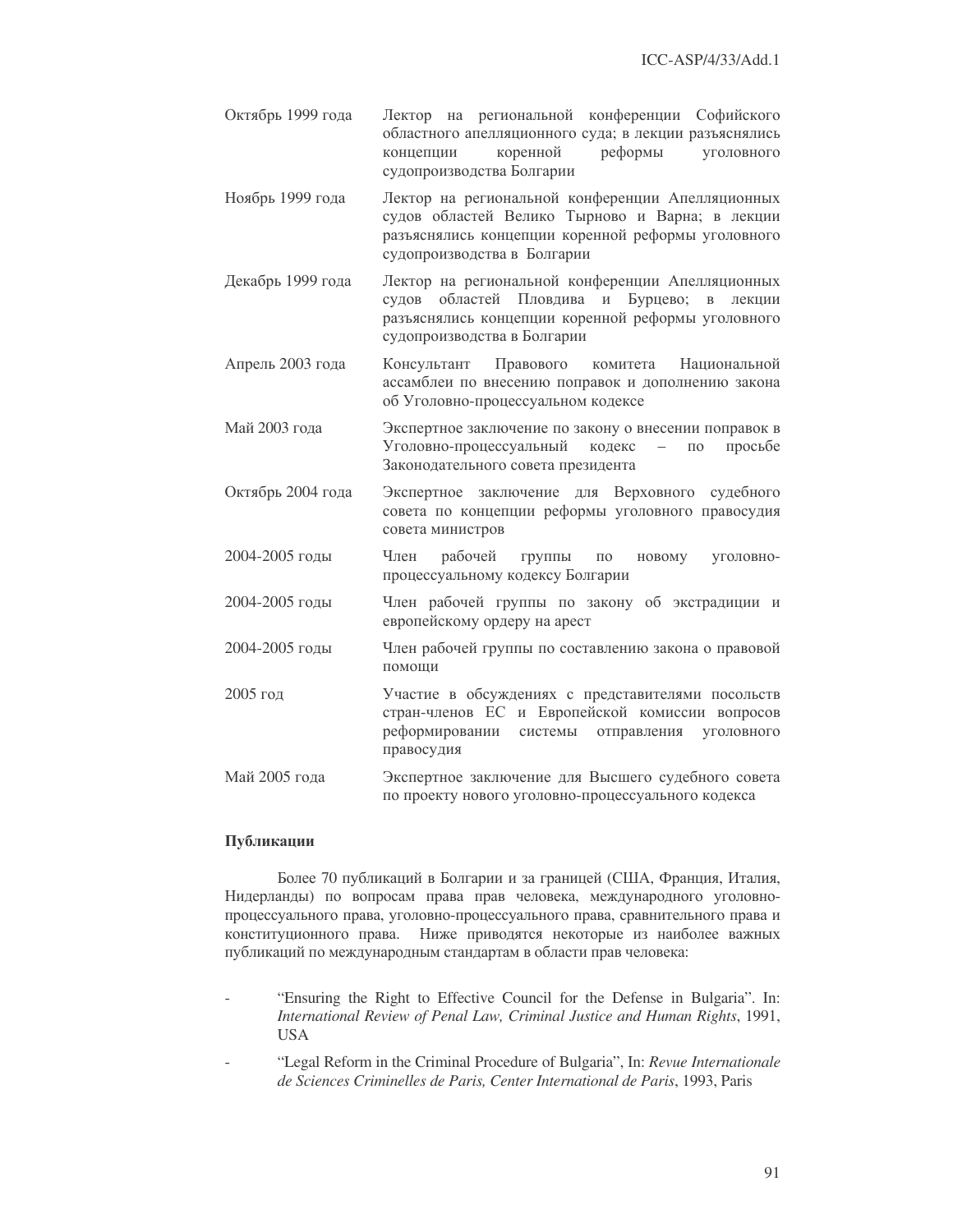- "The European Convention for the Protection of Human Rights and Fundamental Freedoms and Some Criminal Justice Issues in the Republic of Bulgaria", *Pravna Misul* ("Legal Thinking Review"), 1993, issue 2
- "Criminal Procedure in Bulgaria". In: *Legal Reform in Post-Communist Europe*, 1995, USA
- "Detention under the Code of Criminal Procedure and Civil Rights", *Pravata na choveka* ("Human Rights Review"), 1998, issue 1
- "Judicial Control over Detention under the Code of Criminal Procedure", *Pravata na choveka* ("Human Rights Review"), 1998, issue 2
- "Protection of Civil Rights under the ECHR and the Forthcoming Changes in the Criminal Procedure Code", *Pravata na choveka* ("Human Rights Review"), 1998, issue 4
- "Some Issues Raised by Article 5 of the ECHR Regarding the Serving of Sentences". In: *Pravata na Choveka* ("Human Rights Review"), 2002, issue No. 4
- "The Reform in Criminal Jurisdiction in the Republic of Bulgaria according to European Standards". In: *First Week of Law. Spain and Bulgaria. Reform of the Judiciary in the Process of the Accession of the Republic of Bulgaria to the European Union* (Sofia, October 15-17, 2003), 2004

Монографии:

- 1992 "Attorney at Law in Criminal Justice" (248 p.)
- 1995 "Judicial Control in the Pre-trial Stage of the German Criminal Procedure" (212 p.)
- 1996 Case-book of the Practice of the Bulgarian Supreme Court 1975-1995 (436 p.)
- 1999 "Criminal Law Republic of Bulgaria" (International Encyclopaedia of Laws, Kluwer Law International), co-author for the Criminal Procedure (190 p.)
- 2000 "Amendments to the Criminal Procedure Code: Theoretical Grounds, Legislative Decisions, Tendencies" (294 p.). Данная монография полностью основана на сравнительном правовом анализе наилучших моделей уголовно-процессуальных систем и признанных международных и европейских стандартов в области прав человека. В ней разъясняется новая философия и концепция коренных изменений в болгарской судебной системе за период с 1999 года, а также тенденции, которые необходимо развивать в ходе создания оперативной и эффективной системы, основанной на наиболее прогрессивном европейском и мировом опыте

Publishing - pending – Ciela Publishing House - "The Right to Liberty and Security of Person under Article 5 ECHR and the Bulgarian Legislation"

## Неправительственные организации

С 1990 года Работа в НПО - АБА-СЕЕЛИ, ЮСАИД, ПРОО, Институт «Открытое общество», Центр по изучению демократии, ПАСЕЛ, Болгарский центр по правам человека, болгарские исследования по гендерным вопросам и т.д.; работа над различными вопросами, связанными с правовой реформой в Болгарии, в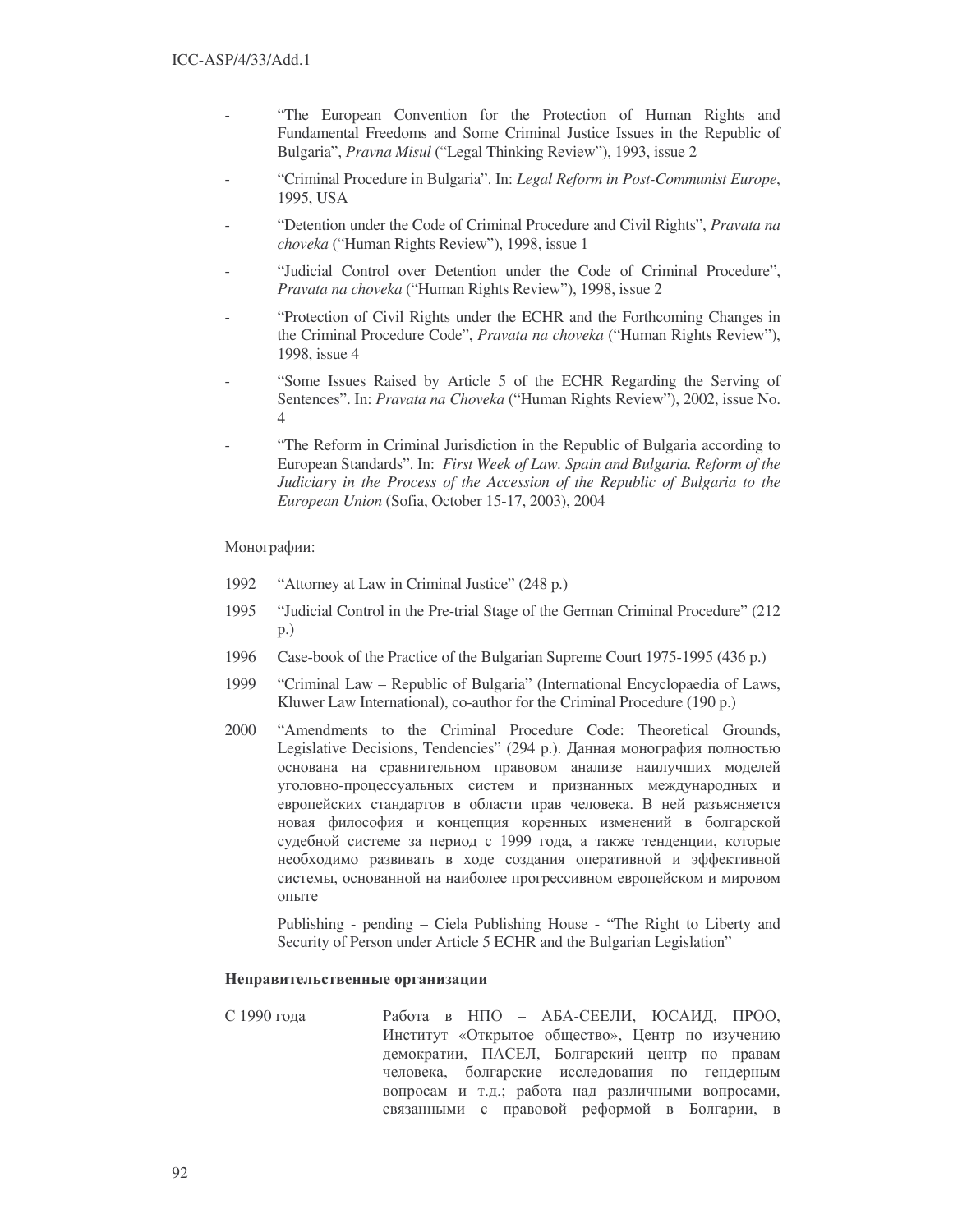частности, такими, как защита прав человека, насилие в семье, торговля женщинами и детьми и т.д.

- С 1998 гола Руководитель экспертной группы по уголовному праву и уголовному правосудию, инициатива по правовой реформе, центр изучения демократии
- С 1999 года ПАСЕЛ Председатель (Программно-аналитический центр по европейскому праву)
- С 1999 гола Председатель Фонда современного уголовного судопроизводства
- 2002-2005 годы Проект «Доступ к правосудию» Института «Открытое общество», член Консультативного совета
- 2003-2005 голы «Независимость Международный проект  $\overline{M}$ подотчетность уголовного преследования» Института «Открытое общество», член Консультативного совета
- 2004-2005 годы «Стратегия социально-экономического Проект  $\overline{M}$ политического развития Болгарии на 2005-2010 годы» Института «Открытое общество», руководитель рабочей группы по судебной реформе

#### Профессиональные общества

| С 1980 года    | Член Союза юристов Болгарии                                                                                                  |  |  |  |
|----------------|------------------------------------------------------------------------------------------------------------------------------|--|--|--|
| С 1984 года    | Член Союза ученых Болгарии                                                                                                   |  |  |  |
| 1991 год       | Почетный член Научного комитета европейских<br>корреспондентов центра Centre International constats et<br>Prospective, Париж |  |  |  |
| С 1994 года    | Член Болгарского общества им. Гумбольдта                                                                                     |  |  |  |
| С 1997 года    | Член Болгарского общества им. Фулбрайта                                                                                      |  |  |  |
| 2001-2003 годы | Председатель юридической секции Союза<br>ученых<br>Болгарии                                                                  |  |  |  |
| С 2003 года    | Член издательского совета «Обзор прав человека»                                                                              |  |  |  |
| С 2004 года    | Член ВИЗЕ (женщины-эксперты международного уровня<br>по проблемам общества), Париж                                           |  |  |  |

#### Премии/почетные звания

| 1984 год   | Г-жа Трендафилова была признана Национальным                                                                                                                       |
|------------|--------------------------------------------------------------------------------------------------------------------------------------------------------------------|
|            | обществом по распространению правовых знаний                                                                                                                       |
|            | лучшим молодым лектором года                                                                                                                                       |
| $2000$ год | Лауреат премии «Автор года» за вклад в правовую<br>литературу в форме монографии «The Amendments to the<br>Criminal Procedure Code from 1999: theoretical grounds, |
|            | legislative decisions, tendencies»                                                                                                                                 |
| $2004$ год | Лауреат премии по линии Правовой инициативы в<br>интересах профессиональной подготовки и развития<br>(ЛИТД) за вклад в мероприятия в рамках ЛИТД,                  |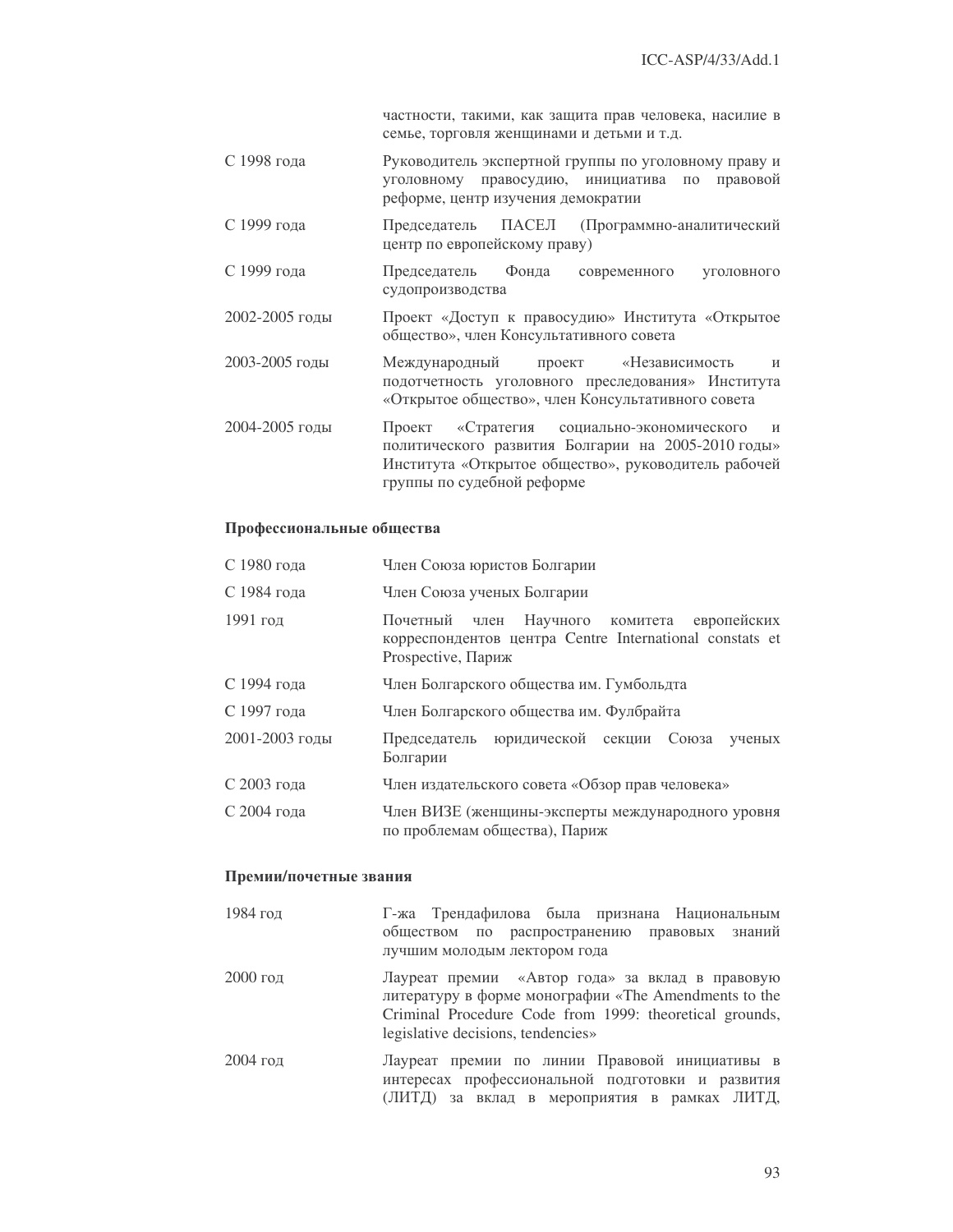касающиеся правовой реформы и обучения судей и прокуроров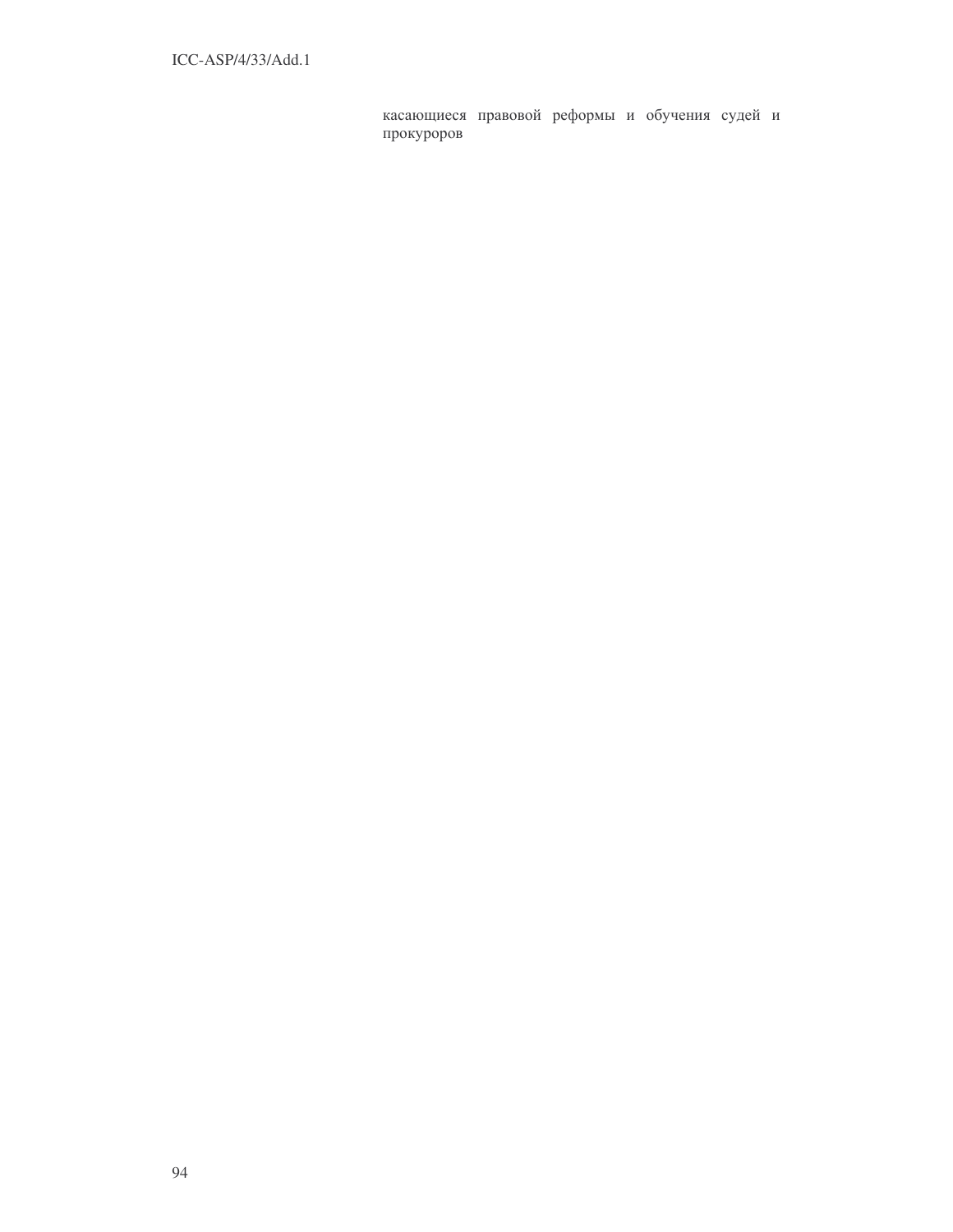#### 10. Ушацка, Анита (Латвия)

Подлинный текст на английском языке]

#### Вербальная нота

Посольство Латвийской Республики свидетельствует свое уважение Секретариату Ассамблеи государств-участников Римского статута Международного уголовного суда и, ссылаясь на ноту Секретариата ICC-ASP/4/S/4 от 18 апреля 2005 года, имеет честь сообщить директору Секретариата о выдвижении Латвией кандидатуры судьи Аниты Ушацка в качестве кандидата для переизбрания судьей Международного уголовного суда.

К настоящей ноте прилагаются биография судьи Ушацка и заявление, представляемое в соответствии со статьей 36.4 (а) Международного уголовного суда и пунктом 6 резолюции Ассамблеи государств-участников относительно процедуры выдвижения кандидатов и выборов судей Международного уголовного суда.

 $\ddotsc$ 

 $* \times *$ 

#### Заявление о соответствии требованиям

Судья Ушацка была избрана судьей Международного уголовного суда на первых выборах в феврале 2003 года. По жребию ей выпал трехлетний срок полномочий, и таким образом она имеет право переизбраться на полный срок. Судья Ушацка работает в Судебном отделении Суда.

В соответствии с требованиями статьи 36.3 (а) Статута судья Ушацка является лицом, для которого характерны высокие моральные качества, беспристрастность и добросовестность. Кандидатура судьи Аниты Ушацка была выдвинута в соответствии с процедурой выдвижения кандидатур для назначения на высшие судебные должности Латвии. Министерство юстиции Латвийской Республики остановилось на ее кандидатуре с учетом ее известной компетентности в соответствующих областях международного права, включая международное гуманитарное право и право прав человека, и значительного опыта судебной работы в правовой системе Латвии (статьи 36.4 и 36.3b (ii)). Ее кандидатура была также активно поддержана Международной ассоциацией женщин-юристов и Центром «Глобальное лидерство женщин».

Как и предусмотрено в статье 36.3 (с) судья Ушацка прекрасно знает английский язык и свободно говорит на нем.

Судья Ушацка имеет право на включение либо в список А, либо в список В. Однако для целей статьи 36.5 Статута она предлагается для включения в список В.

Ниже приводится информация, касающаяся пункта 8(a) (i)-(iii) статьи 36 Статута:

в настоящее время она является единственным судьей из всего судейского состава судей, представляющим группу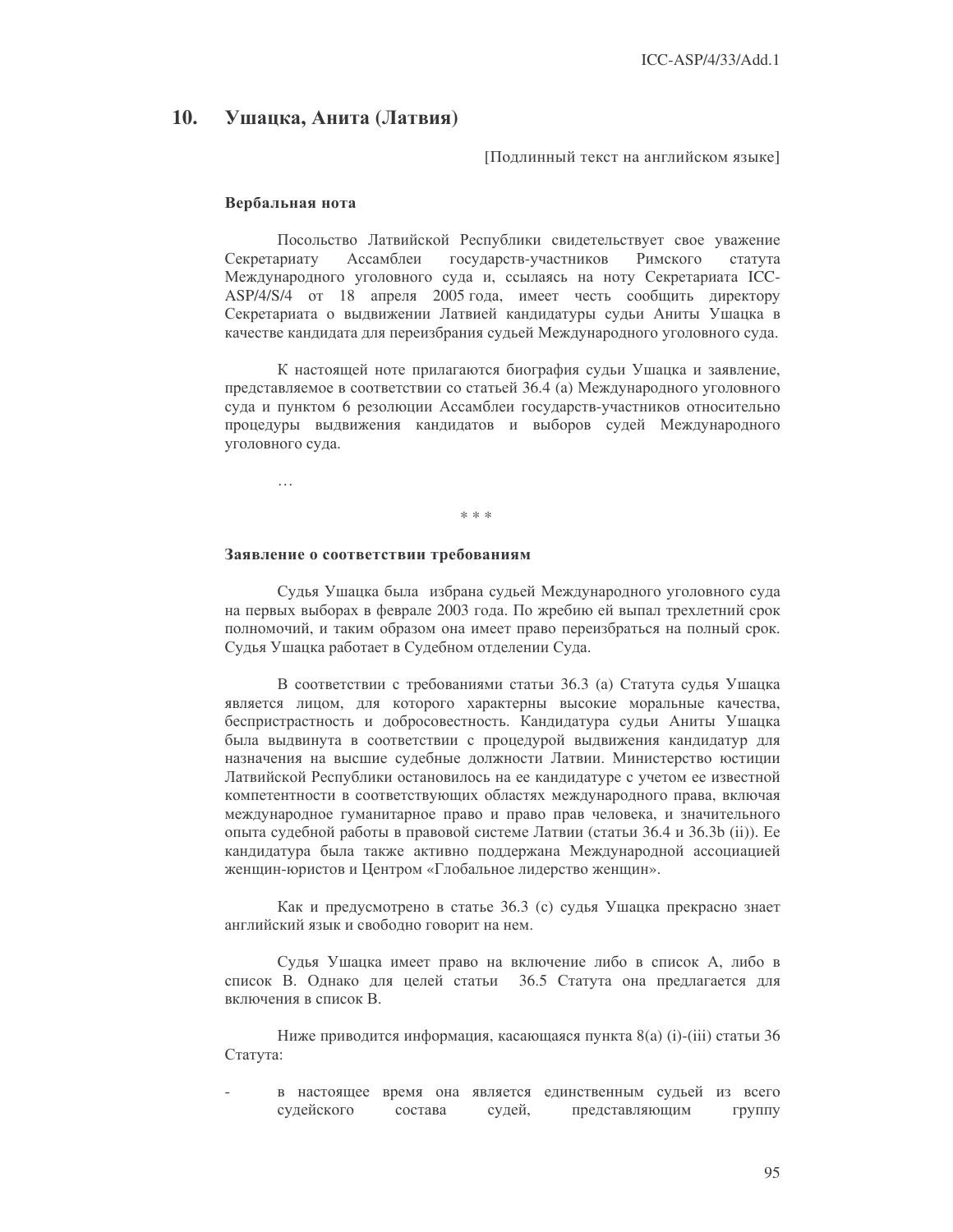восточноевропейских государств, и одной из семи судей-женщин в Суде;

- судья Ушацка хорошо владеет вопросами, касающимися защиты прав детей и женщин (статья 36.8(b));
- судья Ушацка является гражданкой Латвии и никакого другого гражданства не имеет (статья 36.7).

\* \* \*

Судья, профессор, доктор философских наук

International Criminal Court Maanweg 174, 2516 AB, The Hague, Netherlands Tel: +31 70 5158308/ Fax: +31 70 5158789 E-mail: anita.usacka@icc-cpi.int

Личный адрес в Латвии: Pulkveza Brieza str. 7 app. C-417 Riga LV-1010, Latvia

#### Образование

| $1970 - 1975$ голы | Юридический факультет Латвийского университета<br>(ЛУ); специальность: юридические науки |  |  |
|--------------------|------------------------------------------------------------------------------------------|--|--|
| $1976 - 1980$ годы | Аспирантура на юридическом факультете Московского<br>государственного университета       |  |  |

#### Ученые звания

| 2002 год | Профессор                                  |
|----------|--------------------------------------------|
| 1999 год | Адъюнкт-профессор                          |
| 1993 год | Доцент                                     |
| 1992 год | Доктор юридических наук                    |
| 1984 год | Доцент отделения по введению в общее право |
| 1980 год | Кандидат юридических наук                  |

## Языки

Латышский - родной Английский - свободно Русский - свободно

#### Профессиональная деятельность

| С 2003 года | отделение) | Судья Международного уголовного суда (Судебное    |  |  |  |
|-------------|------------|---------------------------------------------------|--|--|--|
| С 1996 года |            | Судья Конституционного суда Латвийской Республики |  |  |  |
| С 1999 года | право ЛУ   | Адъюнкт-профессор отделения по введению в общее   |  |  |  |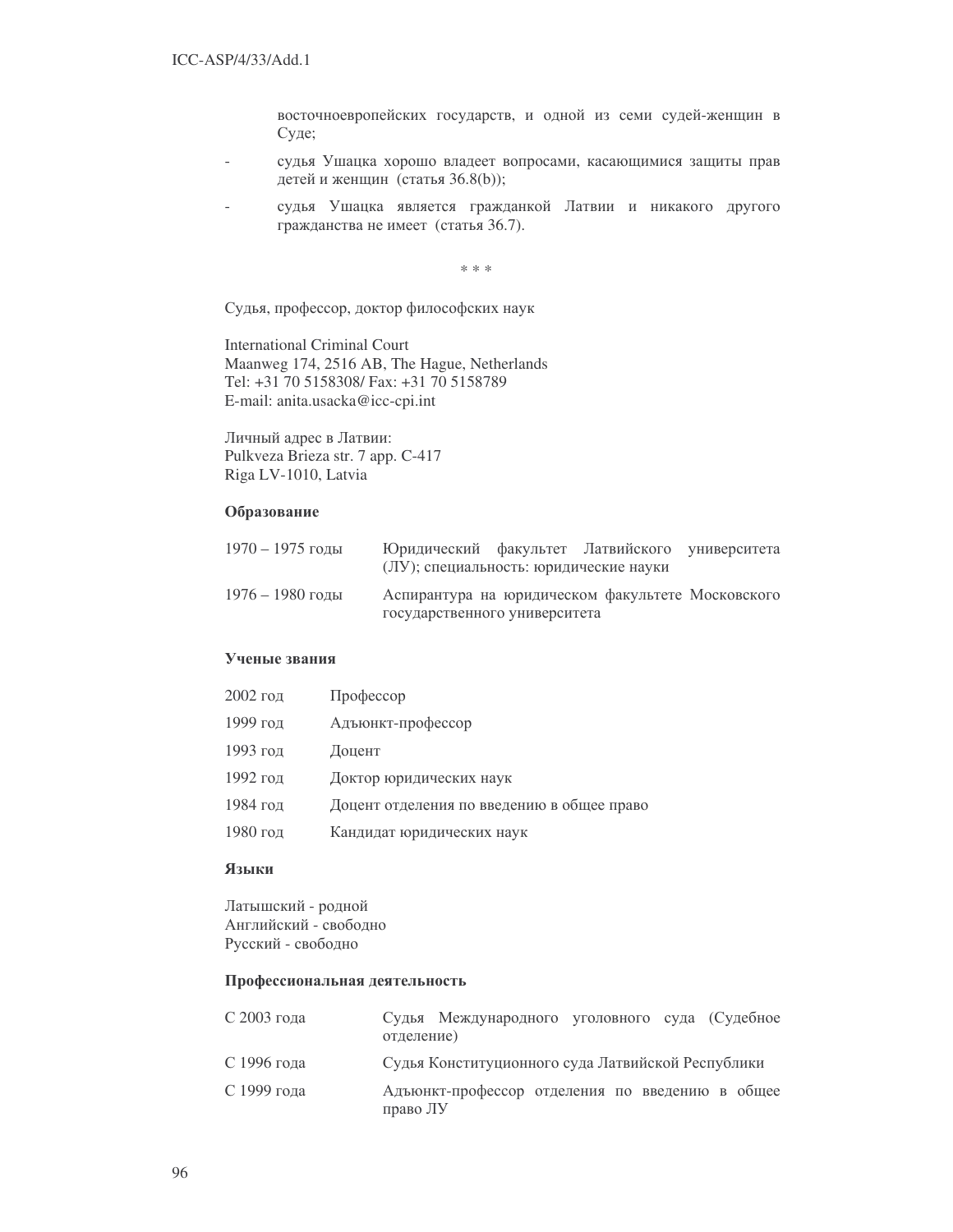| 1999-2001 годы | Адъюнкт-профессор Рижской правовой аспирантуры                          |  |  |  |  |
|----------------|-------------------------------------------------------------------------|--|--|--|--|
| 1994-1996 годы | Латвийского<br>Исполнительный<br>директор<br>отделения<br><b>ЮНИСЕФ</b> |  |  |  |  |
| 1989-1996 годы | Заведующая отделением по введению в общее право ЛУ                      |  |  |  |  |
| 1982-1999 годы | Доцент отделения по введению в общее право ЛУ                           |  |  |  |  |
| 1980-1982 годы | Главный лектор отделения по введению в общее право<br>ЛV                |  |  |  |  |
| 1976-1980 годы | Учеба в аспирантуре Московского государственного<br>университета        |  |  |  |  |
| 1975-1976 годы | Младший сотрудник отделения по введению в общее<br>право ЛУ             |  |  |  |  |

#### Международные исследовательские проекты

- Исследование Института «Открытое общество» на тему «Мониторинг процесса присоединения к ЕС: независимость судебных органов». Доклад. Латвия. Институт «Открытое общество», 2001 год
- Проект «Административное право в центральной и восточной Европе». Институт «Открытое общество», 1996-1998 годы
- Проект «Исследование ание прямой демократии в восточно- и центральноевропейских государствах» (Будапешт), 1997 год
- Директор программы сотрудничества Северо-западной школы права Колледжа Льюиса и Кларка (США) и юридического факультета ЛУ, 01.09.1998–31.08.2001
- Проект «Создание эффективной администрации в Латвии» (ОБСЕ, Датский центр по правам человека и Латв Латвийская школа государственной администрации)»

#### Участие в различных программах в качестве эксперта

- Международный эксперт в составе Комитета по присуждению ученых званий Упсальского университета (Швеция) в связи с защитой докторской диссертации г-жой Каролиной Таубе по теме «Конституционализм в Эстонии, Латвии, Литве. Исследование по сравнительному конституционному праву», Упсала, Швеция, май 2001 года
- Эксперт в составе Совета по присуждению ученых званий по правовым наукам – гражданские права
- Эксперт Фонда Сороса Латвия по переводу серии материалов по теме «Личность и общество»
- Эксперт и член правовой программы Фонда Сороса Латвия

## Доклады на международных научных конференциях

"Enforceable International Law Capable of Safeguarding Children's Right to Inherit a Safe and Healthy Ecology" (пятая Международная конференция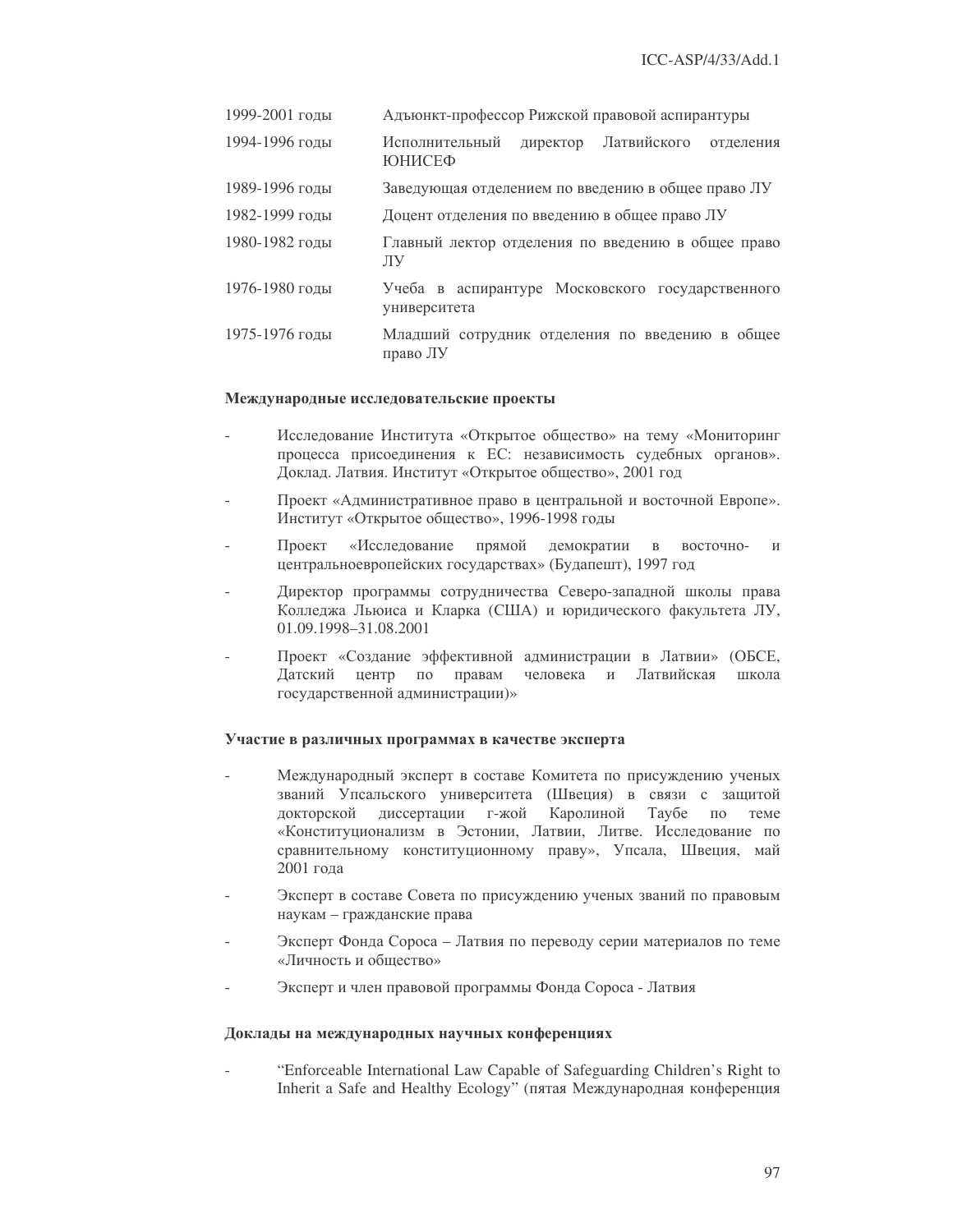председателей верховных судов стран мира по статье 51 конституции Индии, Лакнау, 10-12 декабря 2004 года)

- "The Role of the Constitutional Courts in the Protection of Electoral Rights (Example of Latvia)" (седьмой Международный форум по конституционному правосудию на тему: «Политические права и свободные выборы», Москва, 22-23 октября 2004 года)
- "Access to Justice and the EU Constitution"  $(34 \text{ cecc} \mu)$  семинарапрактикума Института Ассера по европейскому праву на тему «Конституция ЕС: науличший путь вперед», Гаага, 13-16 октября 2004  )
- "Specific Problems in the Latvian Constitutional and Legal Order" (заключительная конференция по многострановому проекту Матра - The Hopes and Fears of New Member States and (Pre) Candidate Countries, Гаага, 13 октября 2004 года)
- "Fundamental Human Rights and Interpretation of the Satversme in the Republic of Latvia Constitutional Court Judgments." (вильнюсская конференция на тему: «Толкование и его непосредственное применение», 15-16 марта, 2002 года). Доклад был сдан для публикации.
- "Judges as guardians of the Constitution: 'Strict' or 'Liberal' Interpretation" (конференция на тему «Старые и новые конституции. Конституция как документ, в который могут вноситься изменения»). Осло, Норвегия, 31.01-01.02.2002. Доклад был сдан для публикации.
- "Constitutional Changes in Ten Years after Regaining Independence" (конференция в Афинах, Греция, 7-9 декабря 2001 года). Сдан для публикации.
- Конституционный суд Латвийской Республики и Германский фонд международного сотрудничества на международном рабочем совещании на тему «Защита прав человека в Конституционном суде», состоявшемся 9-10 ноября 2001 года. Доклад «Interpretation of the Satversme Chapter 8 'The Fundamental Human Rights' in Constitutional Court Judgments» был опубликован в «Слове юриста» (Jurista Vārds), No.230, 27.11.2001
- "Конституционные гарантии прав личности в Латвии". (Constitutional Guarantees of Human Rights in Latvia), доклад, представленный на конференции во Вроцлавском университете, Польша, 20-21 сентября 2001 года и опубликован в книге Europa Wshodnia-Ameryka Łacińska. *Pozycja jednosti i system rz*&*du*. Wrocław, Wydawnictwo Uniwersytetu Wrocławskiego, 2002, pp. 184-188
- "The Present Independence Status of Judges in Latvia", (конференция на тему «Независимость судей и проблемы доверия общественности: балтийские государства и Польша», состоявшаяся 2-3 марта 2000 года в Вильнюсе, Латвия)
- "The Constitutional Impact of the European Integration Enlargement at EU and National Level". Конференция, состоявшаяся 20-23 сентября 2000 года в Гааге, Нидерланды. Доклад «The Impact of the European Integration Process on the Constitution of Latvia» был опубликован в *EU Enlargement. The Constitutional Impact at EU and National Level.* Faara, 2001 год, стр. 337-346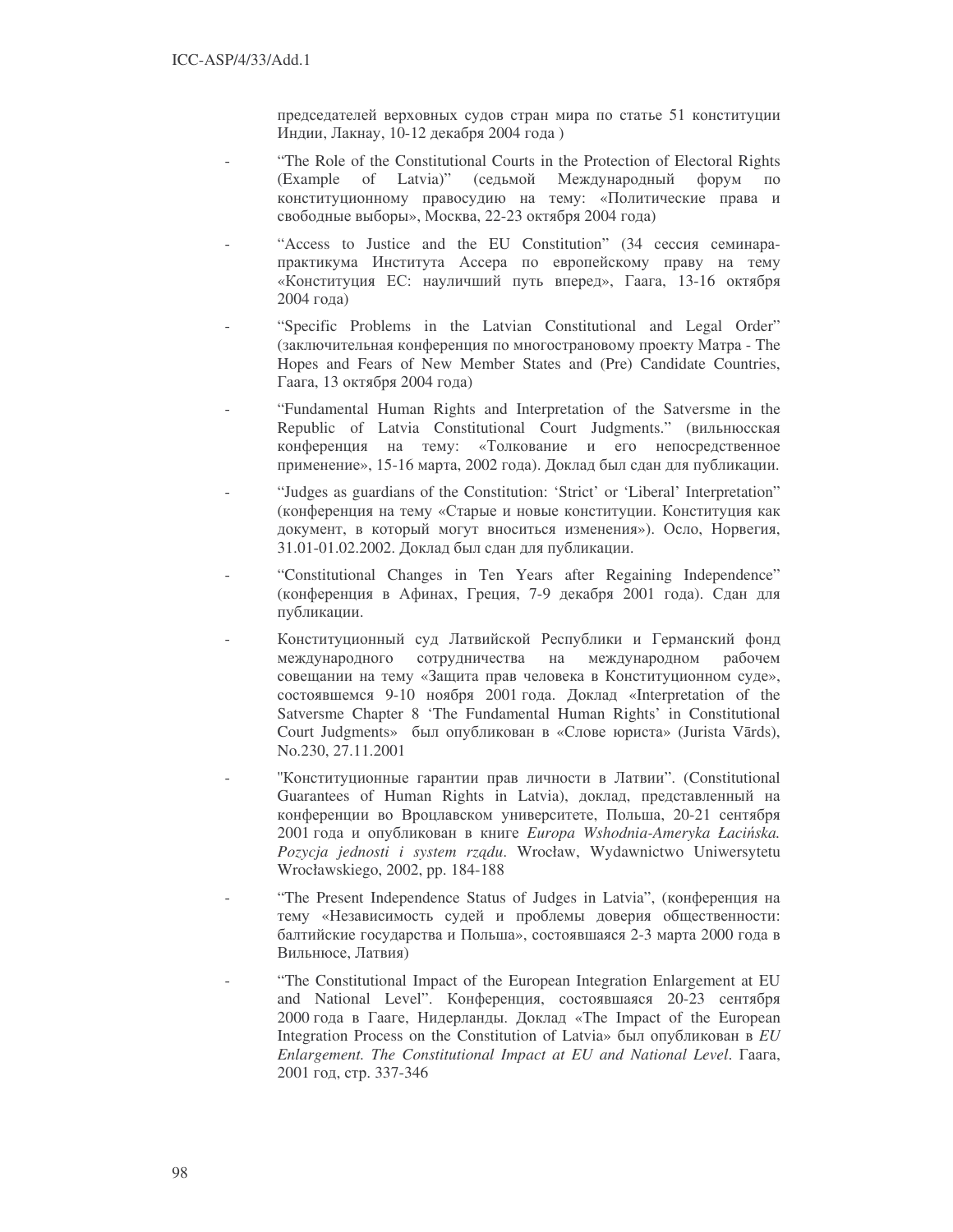- "Some Problems of Domestic Violence against Women in Latvia: Legal Aspects." Этот доклад был представлен на совещании судей по вопросам, касающимся Конвенции о правах ребенка и Конвенция о ликвидации всех форм дискриминации в отношении женщин, которое состоялось в октябре 1999 года в Вене, Австрия. Он был опубликован в книге Bringing International Human Rights Law Home. Нью-Йорк, Организация Объединенных Наций, 2000 год; стр. 196-199
- "Courts in Latvia and Independence of the Judicial Power" доклад, сделанный на ежегодной конференции Ассоциации латвийских юристов в Вашингтоне, США, 1-2 октября 1998 года
- "The Child as a Witness, its Legal Status in Latvian Legislature" доклад, сделанный на конференции Международной организации женщинсудей, состоявшейся 21-24 мая 1998 года в Оттаве, Канада
- "Exploitation of Prostitution by the third party (Human Rights Aspects)" доклад, сделанный на международной конференции Организации женщин-юристов и Ассоциации итальянских судей, состоявшейся в ноябре 1997 года в Риме, Италия
- "Case Study: The Powers of the Parliament and Government in Latvia" доклад, сделанный на Конференции по административному праву, состоявшейся 1-5 сентября 1997 года в Будапеште, Венгрия, и опубликованный в книге «Administrative Law». Будапешт, 1997 год, стр.  $118 - 120$

## Юридические публикации

- Роль конституционного суда в защите избирательных прав: пример Латвии (The Role of Constitutional Court in Protection of the Electoral Right: Latvia); Сравнительное конституционное обозрение; Индекс 80643; ISSN 1812-7126; No 1 (50) 2005 (83-85)
- "Constitutional Review in Latvia and Spain", in The Spanish Constitution in *the European Constitutional Context, Dykinson, S.L. Madrid, 2003, pp 1179-*1194.
- "Fundamental Human Rights and Interpretation of the Constitution by the Constitutional Court of the Republic of Latvia", in Interpretation and Direct Application of the Constitution. Vilnius, Constitutional Court of the Republic of Lithuania, 2002, pp. 128-138.
- "Ten Years of Constitutional Development in Latvia after the Renewal of Independence". In The Constitutional Revision in Today's Europe. London, Esperia Publications Ltd, 2002, pp. 309-318.
- Конституционные гарантии прав личности в Латвии. В книге Europa Wshodnia-Ameryka Łacińska. Pozycja jednosti i system rządu. Wrocław, Wydawnictwo Uniwersytetu Wrocławskiego, 2002, pp. 184-188
- Толкование главы 8 «Основополагающих прав человека» в решениях Конституционного суда. Latvijas Vēstnesis, 27.11.2001, No.171. Satversmes 8. nodaļas "Cilvēka Pamattiesības" interpretācija Satversmes tiesas spriedumos. Latvijas vēstnesis, 27.11.2001, No. 171.
- "Techniques and Procedures for Popular Votes". B книге Direct Democracy. The Eastern and Central European Experience. Ashgate Publishing Limited. Aldershot. Burlington USA. Singapore. Sydney, 2001, pp. 256-263.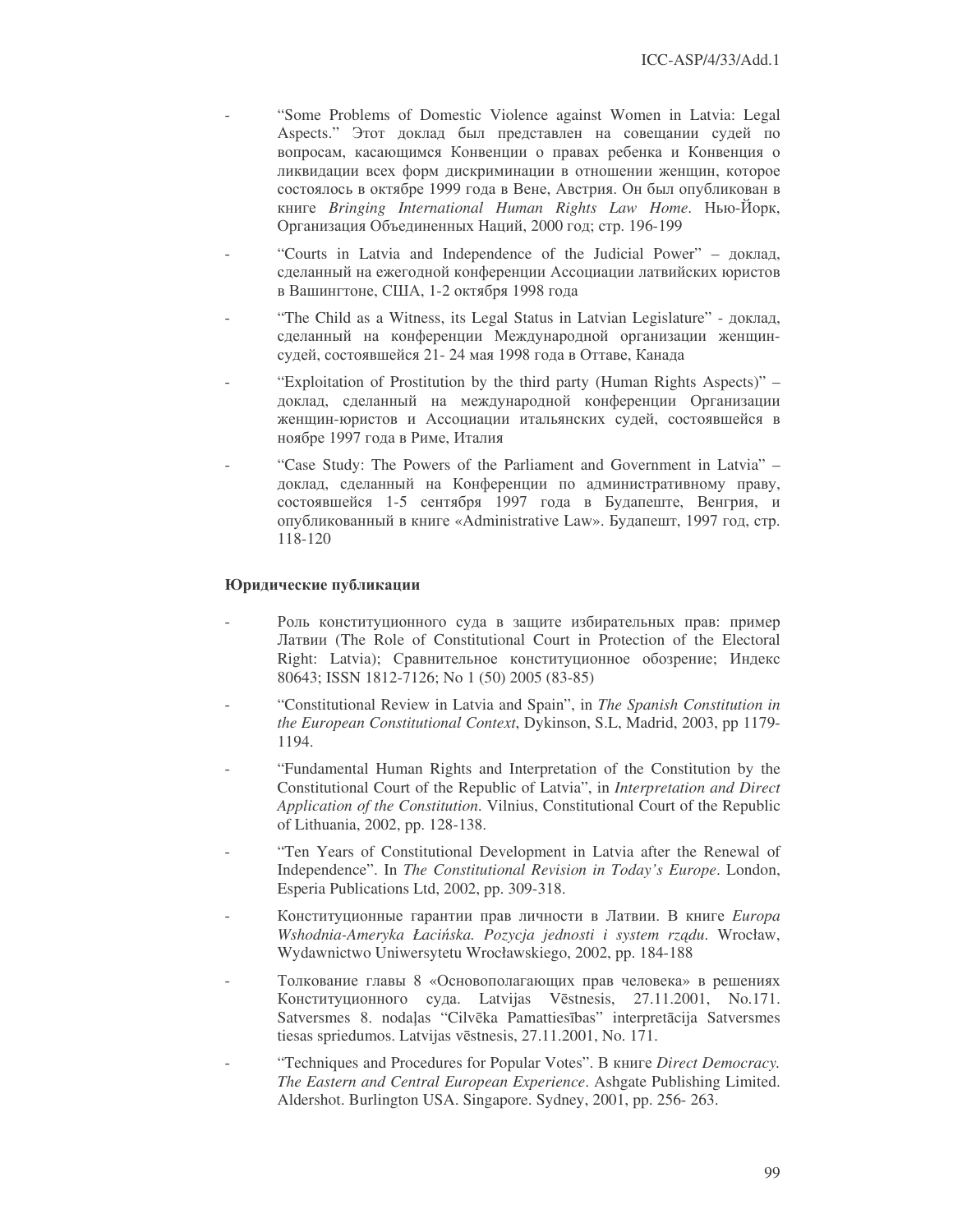- "Judicial Independence in Latvia". B KHUTE Monitoring the EU Accession Process: Judicial Independence. Central European University Press. Hungary, 2001, pp. 225-266.
- Independence of the Judicial Power in Latvia//Monitoring the EU Accession Process: Independence of the Judicial power. Доклад. Латвия. Институт «Открытое общество», 2001 год, стр. 67-107. (Tiesu varas neatkarība Latvijā/Pirmsiestāšanās procesa ES monitorings: Tiesu varas neatkarība. Ziņojums. Latvija . 2001. Atvērtās Sabiedrības Institūts, 2001, pp. 67-107).
- "Direct democracy in Latvia. Country report". B KHUTE Direct Democracy. The Eastern and Central European Experience. Ashgate Publishing Ltd. Aldershot. Burlington USA. Singapore. Sydney, 2001, pp.94-108.
- "The Impact of the European Integration Process on the Constitution of Latvia". B KHUTE EU Enlargement. The Constitutional Impact at EU and *National Level.* The Hague, 2001, pp. 337 – 346.
- International Human Rights and their Historical Development. The Law and the Rights, Volume 2, pp. 326 - 331, November 2000 (No.11). (Starptautiskās cilvēktiesības un to vēsturiskā attīstība. // Likums un tiesības, 2.sēj., 2000, novembris /Nr.11/, lpp. 326 -331.
- "Some Problems on Domestic Violence against Women in Latvia: Legal Aspects". B KHUTE Bringing International Human Rights Law Home. New York, United Nations, 2000, pp. 196-199.
- "Administrative Law in Latvia". B KHUTE Administrative Law in Central and Eastern Europe (1996-1998). Budapest, CEU Press, 1999, pp. 139-176.
- On Different Problems of Legal Ethics in the World and in Latvia. The Law and the Rights, Volume 1, pp. 49-52, October, 1999 (No.2). (Par dažādām juridiskās ētikas problēmām pasaulē un Latvijā. // Likums un tiesības, 1.sējums, 1999.okt. /Nr.2/, lpp. 49-52.
- The Natural Principle of Justice and the Administrative Process. Procedural Justice. Riga, LU, 1998, pp.13-20. (Dabiskā taisnīguma princips un administratīvais process. Procesuālais taisnīgums. Rīga, LU, 1998, lpp.13- $20$ ).
- The European System of Protecting Human Rights. Latvijas Vēstnesis 07.05.1998, No.127. (Eiropas Cilvēktiesību aizsardzības sistēma.//Latvijas Vēstnesis 07.05.1998 Nr. 127.
- The Powers of Parliament and Government in Latvia.1997//Administrative Law. Budapest, 1997, pp.118-121.
- Children Protection as a Constituent Part of International Human Rights. Issues on Living Conditions. Social work: Conclusions, Experience and Practice. Riga, 1996, pp.109-113. (Bērnu tiesības kā starptautisko cilvēktiesību sastāvdaļa. Dzīves jautājumi. Sociālais darbs: atziņas, pieredze un prakse. R., 1996, lpp.109-113.
- Grundzüge der Entwicklung des Rechtssystems Lettlands seit der Unabhängigkeitserklärung von 1990. Recht in Ost and West No.3, 1995.
- Elaboration of Theoretical Concept on Approximation of Procedural Provisions of the Latvian Laws with European Standards (под руководством профессора Е.Мелькисиса).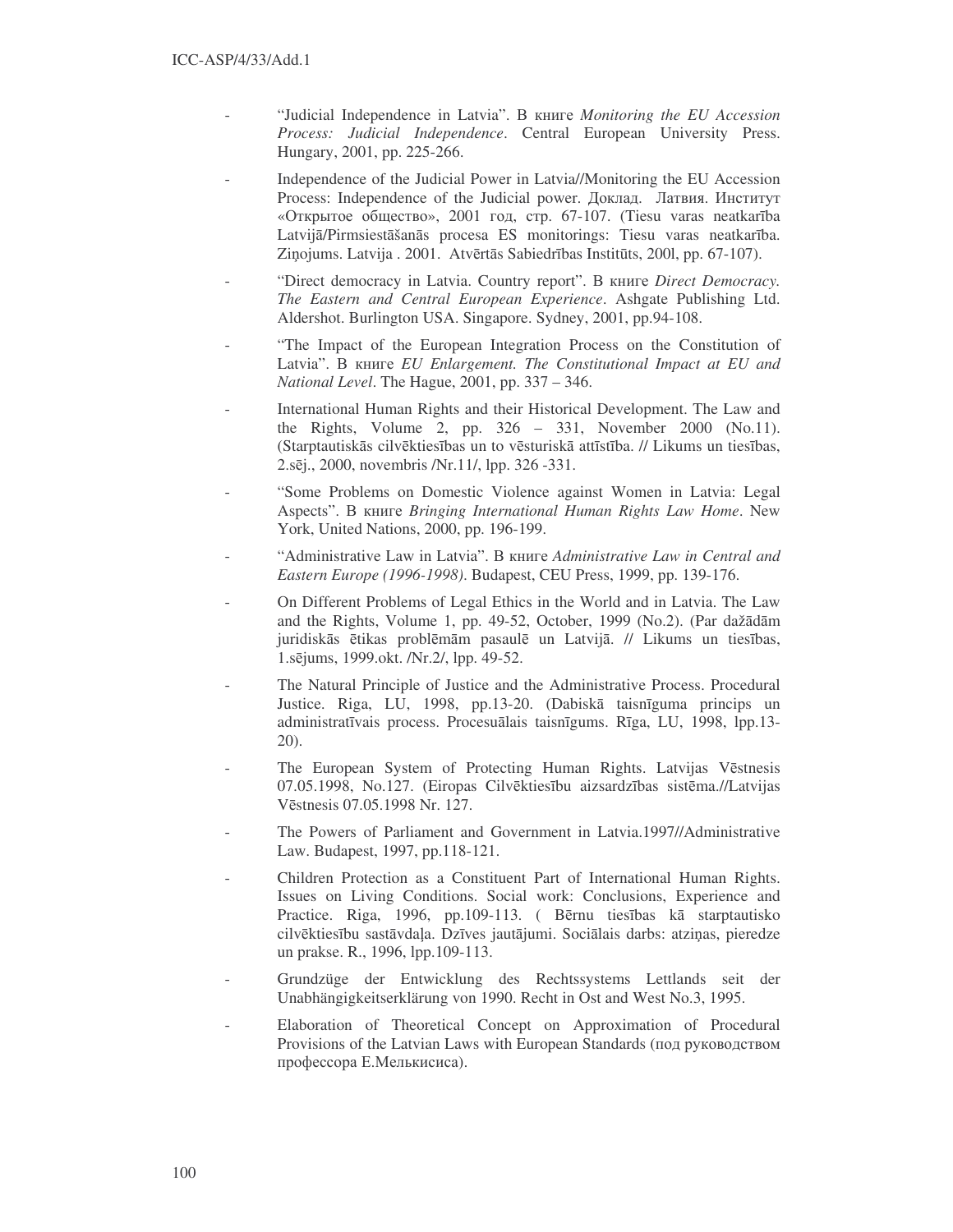## Учебно-методическая литература

- Curriculum of Public Law Courses at Department of General Law University of Latvia, Riga, Latvia// Administrative Law. Budapest, 1997, pp. 91- 94.
- "Case Study: The Powers of the Parliament and Government in Latvia" доклад, сделанный на Конференции по административному праву, состоявшейся 1-5 сентября 1997 года в Будапеште, Венгрия, и опубликованный в книге Administrative Law. Budapest, 1997- pp. 118-120.
- Разработка учебной программы Школы государственной администрации и курса для гражданских служащих в поддержку обеспечения качества учебного процесса по подготовке государственных гражданских служащих. Курс включает следующие темы: развитие международных норм прав человека; правовая система Латвийской Республики и инкорпорированные в нее международные нормы; система защиты прав человека Организации Объединенных Наций и европейская система защиты прав человека (по запросу Государственного правозащитного бюро; соглашение № 226 от 16 декабря 1997 года).

# Преподавание в качестве приглашенного профессора в иностранных университетах

| Январь 2003 года   | Приглашенный профессор в Школе права Льюиса и<br>Кларка в Портленде, США                                                                                                                                                                                               |
|--------------------|------------------------------------------------------------------------------------------------------------------------------------------------------------------------------------------------------------------------------------------------------------------------|
| Май-июнь 2002 года | Приглашенный профессор в школе права Льюиса и<br>Кларка в Портленде, США – преподавание<br>сравнительного конституционного права                                                                                                                                       |
| 1999 год (1 месяц) | Приглашенный профессор в Университете Роберта<br>Шумана, Страсбург – чтение лекций<br>$\overline{u}$<br>Латвии,<br>конституционному развитию в<br>восстановлению независимости и правопреемству<br>государства; проблемам прав человека; правам<br>меньшинств в Латвии |

## Педагогическая деятельность (за последние шесть лет)

Научный руководитель 20 магистрских диссертаций

### Лекции и семинары

| $\overline{\phantom{0}}$ | Лекции – 44 часа<br>Семинары – 20 часов | Публичное право                     |
|--------------------------|-----------------------------------------|-------------------------------------|
|                          | Лекции - 32 часа                        | Сравнительное право                 |
|                          | Лекции – 32 часа<br>Семинары - 32 часа  | Основы права                        |
|                          | Лекции - 32 часа                        | Права человека                      |
|                          | Лекции – 32 часа                        | Введение в право                    |
|                          | Лекции - 32 часа                        | Введение в сравнительное право      |
|                          | Лекции - 36 часов                       | Сравнительное конституционное право |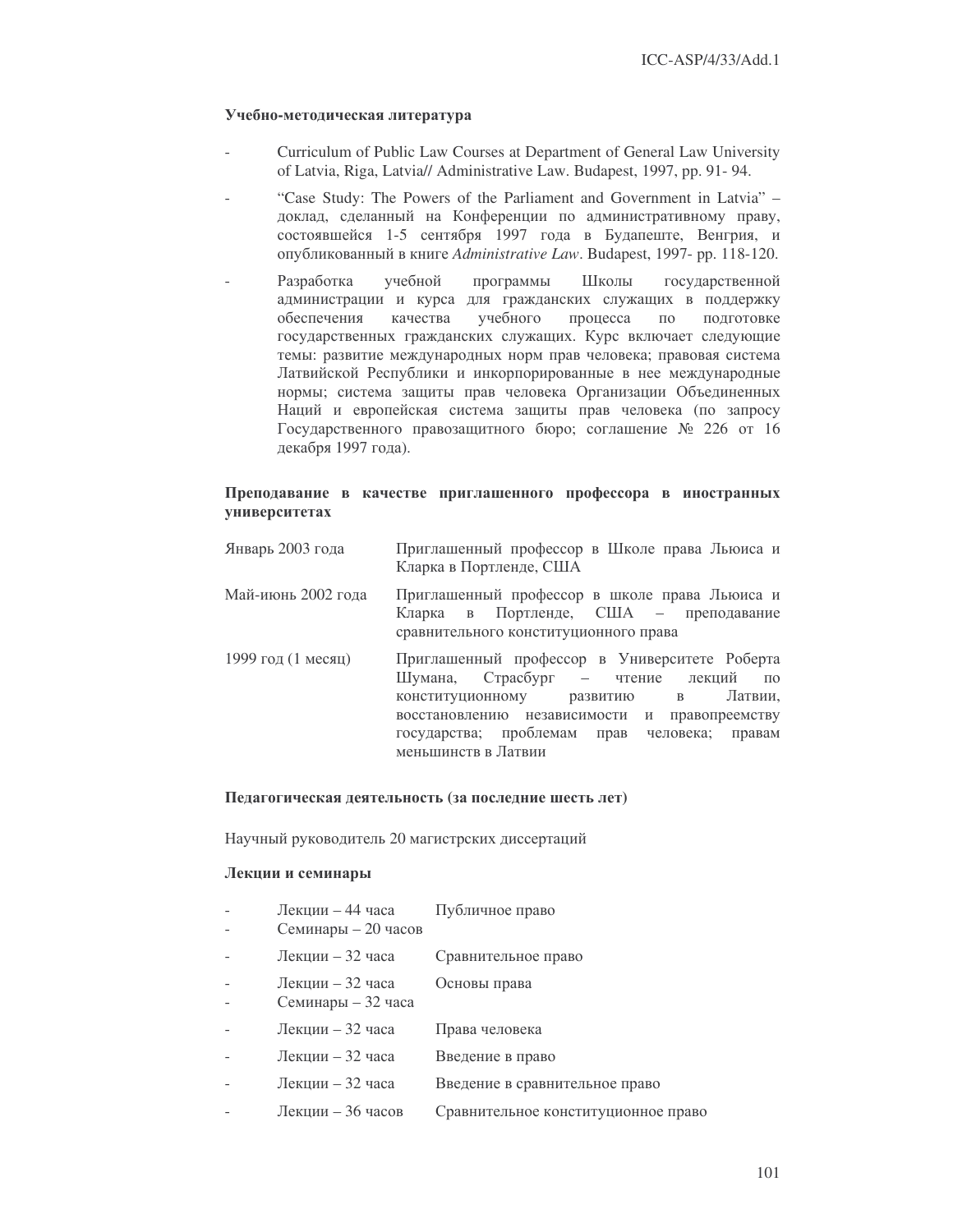Семинары – 32 часа

С 2004 года:

Судья, ответственный за Программу укрепления Международного судебного потенниала уголовного суда

### Членство в международных и национальных организациях

- Член Европейской ассоциации женщин-юристов (с 2005 года)
- Член Европейской группы публичного права (с 2004 года)
- Член Международной ассоциации женщин-судей (с 1997 года)
- Член правления Центра по подготовке юристов
- Член ученого совета ЛУ
- Член редакционного совета юридического журнала «Закон и права»
- Член Подкомиссии по конституционной правовой процедуре Европейского совета
- Эксперт группы по разработке концепции нового закона о судебной власти (2002 год)
- Национальный эксперт Группы экспертов Европейского союза по оценке ситуации с точки зрения юстиции и внутреннего положения в Латвийской Республике в контексте расширения ЕС (подготовка заключения по вопросу о возможности вступления Латвии в ЕС) декабрь 2001 года
- С 1997 года член Международной ассоциации женщин-юристов
- 1989-1996 годы: заведующая отделением по введению в общее право ЛУ

### Повышение квалификации

- 23-25 июня 2005 года рабочая поездка судей МУС в ИСИСК. Сиракузы, Италия, где судьи МУС обсудили с приглашенными лекторами вопросы материального уголовного права, имеющие актуальное значение для Международного уголовного суда
- 17 февраля 2005 года методы ведения производства: судьи интервенционисты в противовес судьям - пассивистам; рабочее совещание, организованное Программой по укреплению судебного потенциала МУС
- 26 января 2005 года Предотвращение повторного травмирования свидетелей в зале судебных заседаний - лекция г-жи Марианны Сендак и г-жи Роданы Коуплон, организованная Группой МУС по делам потерпевших и свидетелей
- 11-12 мая 2004 года двухнедельные курсы интенсивной подготовки по гендерным вопросам, взаимодействию со средствами массовой информации и принципу дополняемости, организованные для судей Международного уголовного суда
- 29 марта 2004 года однодневный семинар по межкультурной коммуникации, включая лекции и обсуждение в рамках групп экспертов, организованный правительством Нидерландов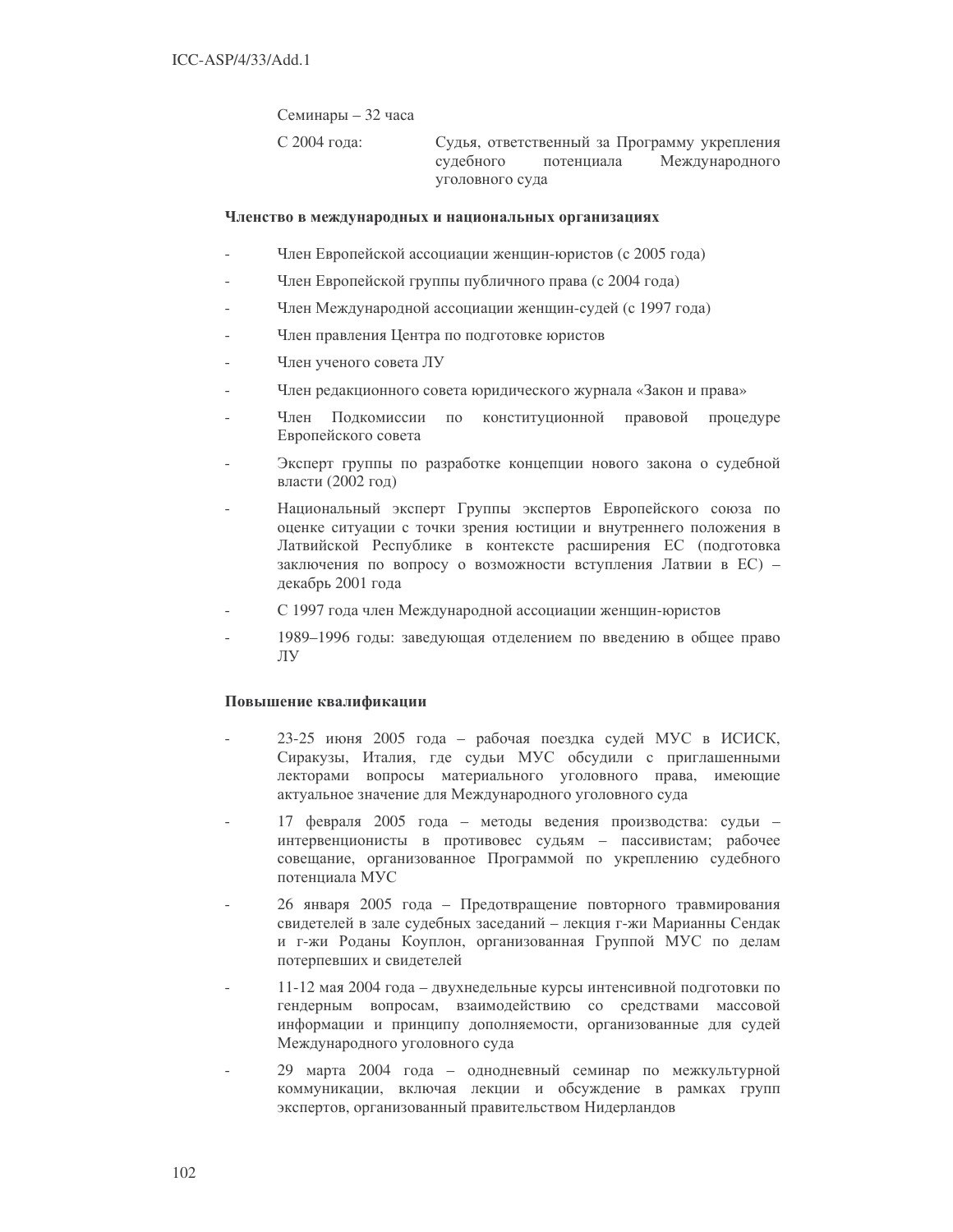- Март 2004 года Предыстория и нынешнее состояние процесса поиска истины и примирения в Южной Африке - лекция, организованная Группой МУС по делам потерпевших и свидетелей
- 9-13 октября 2002 года курсы интенсивной подготовки по гендерной проблематике, правосудию и МУС с участием ученых, являющихся экспертами в области международного уголовного права и права прав человека; цель курсов - разобраться в сложных местах Римского статута. Программа предназначалась для подготовки авторитетных женщин-судей к работе во вновь созданном Международном уголовном суде
- Январь 2002 года программа профессиональной подготовки по праву ЕС для судей в Варшаве, Польша (программа ФАРЕ)
- Октябрь 2001 года программа профессиональной подготовки по праву ЕС для судей в Кракове, Польша (программа ФАРЕ)
- 2001 год (три недели) приобретение опыта в судах штатов Орегон и Калифорния (США), научно-исследовательская работа в Школе права Льюиса и Кларка в Портленде, США
- 2000 год (одна неделя) программа профессиональной подготовки на тему «Актуальные проблемы публичного права» в Центре публичного права, Афины, Греция
- 2000 год (три недели) исследовательская работа в Школе права Льюиса и Кларка в Портленде, США
- 1999 год (одна неделя) приобретение опыта в Верховном суде и других судах Канады
- 1999 год (одна неделя) приобретение опыта в судах и юридических учреждениях Копенгагена (Дания)
- 1997 год (одна неделя) летняя школа Центрально-европейского университета по административному праву в Будапеште (Венгрия)
- 1997 год (четыре недели) специальные учебные курсы при Верховном суде США, других судебных инстанциях и университетах
- 1997 год (одна неделя) приобретение опыта в Европейском суде (Люксембург)

### Конференции

- Ежегодная конференция Гаагской коалиции студентов и преподавателей на тему «От мира к правосудию - международная ответственность за уголовные деяния и права детей», Гаага, 17-18 марта 2005 года
- Ежегодная конференция Международной сети по уголовному праву (МСУП) - «Воздействие МУС на международном и национальных уровнях», Гаага, 6-7 декабря 2004 года
- Конференция по слиянию систем уголовного правосудия на тему: «Строительство мостов - устранение пробелов», проведенная организацией «Международное общество за реформу уголовного права» (Гаага, 24-28 августа 2004 года). Публикация: «Influence of European Law on National Law/ the Example of Latvia»